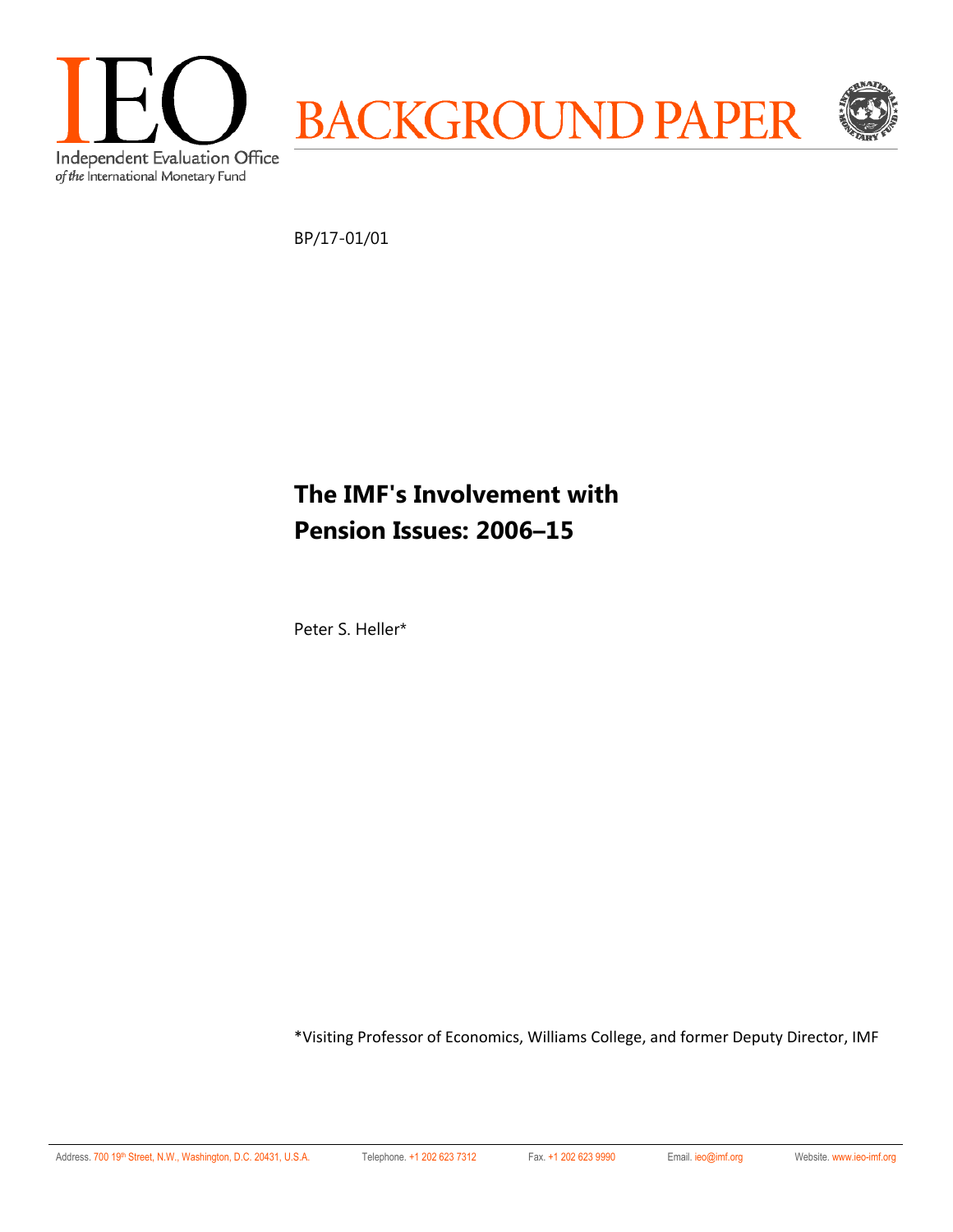## **IEO Background Paper**

Independent Evaluation Office Of the International Monetary Fund

The IMF's Involvement with Pension Issues: 2006–15

Prepared by Peter S. Heller

July 5, 2017

The views expressed in this Background Paper are those of the author(s) and do not necessarily represent those of the IEO, the IMF or IMF policy. Background Papers report analyses related to the work of the IEO and are published to elicit comments and to further debate.

JEL Classification Numbers: H55, H68, I38, J11, J14, J18, J26, G23

Keywords: Fiscal Policy, Social Protection, Pensions, Fiscal Sustainability, Defined Benefit, Defined Contribution

Author's E-Mail Address: Phellerdc@gmail.com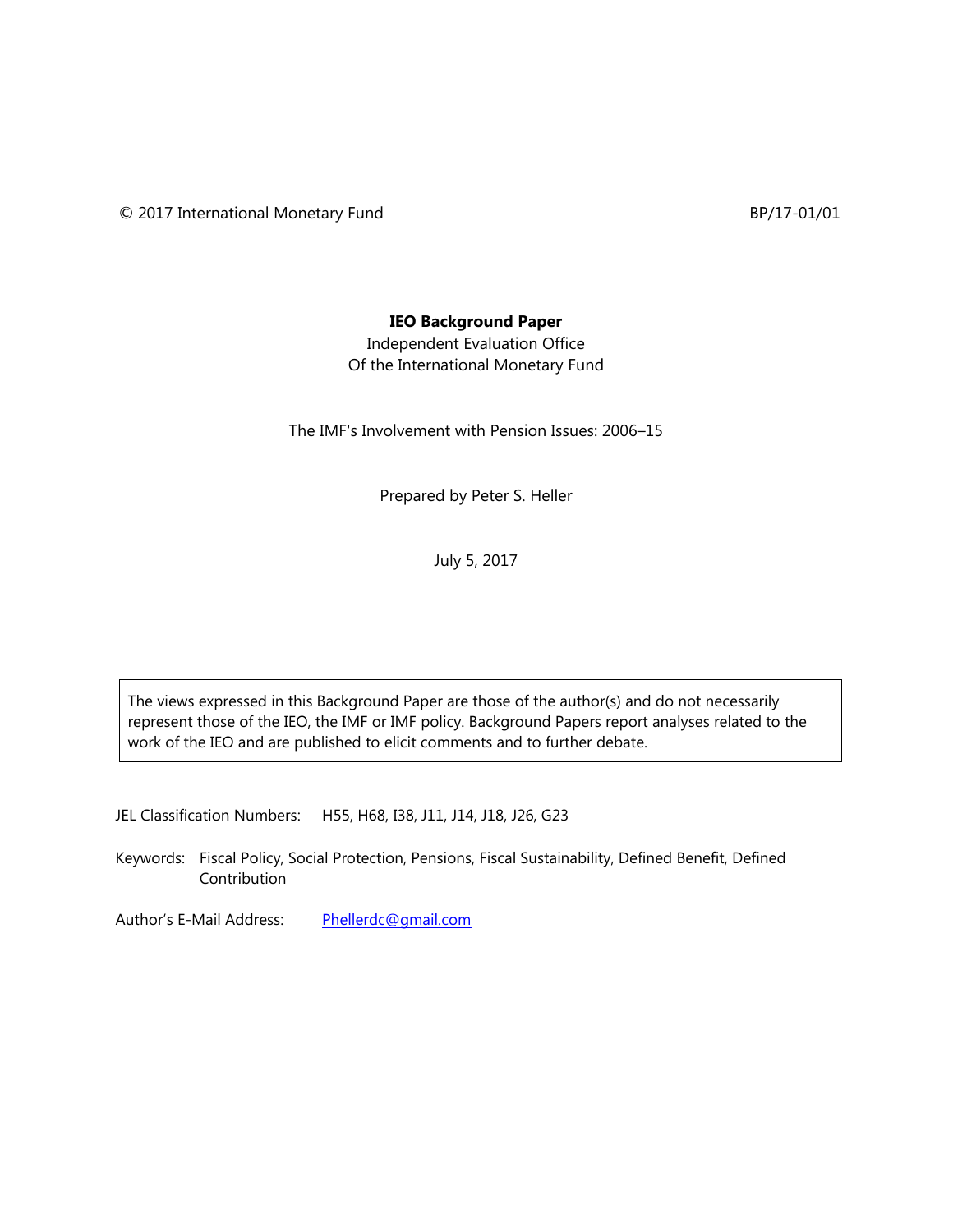| Contents                                                                                                  | Page |
|-----------------------------------------------------------------------------------------------------------|------|
|                                                                                                           |      |
|                                                                                                           |      |
|                                                                                                           |      |
|                                                                                                           |      |
|                                                                                                           |      |
|                                                                                                           |      |
|                                                                                                           |      |
|                                                                                                           |      |
|                                                                                                           |      |
|                                                                                                           |      |
|                                                                                                           |      |
|                                                                                                           |      |
| B. Did Fund Pension Advice Consider the Implications for Social Protection?25                             |      |
| C. Was the Fund's Pension Advice Supported by Relevant Analysis and International Experience?             |      |
| D. Did the Fund Coordinate Its Operational Work on Pensions with That of Other Organizations?             |      |
|                                                                                                           |      |
|                                                                                                           |      |
|                                                                                                           |      |
|                                                                                                           |      |
|                                                                                                           |      |
| <b>Boxes</b>                                                                                              |      |
|                                                                                                           |      |
|                                                                                                           |      |
|                                                                                                           |      |
| Figures<br>1. Frequency of IMF Discussions with Authorities on Pensions, by Type of Engagement, 2006-1512 |      |
| 2. Frequency of IMF Discussions with Authorities on Pensions, by Type of Economy, 2006-15 12              |      |
| 3. Frequency of IMF Discussions with Authorities on Pensions, by Region, 2006-15 12                       |      |
| 4. Number of Selected Issues Papers on Pensions, by Type of Economy, 2006-1513                            |      |
| <b>Tables</b>                                                                                             |      |
|                                                                                                           |      |
|                                                                                                           |      |
|                                                                                                           |      |
|                                                                                                           |      |
| Appendix 1. Case Study of IMF Involvement in Pensions Issues in Greece: 2006-15 45                        |      |
|                                                                                                           |      |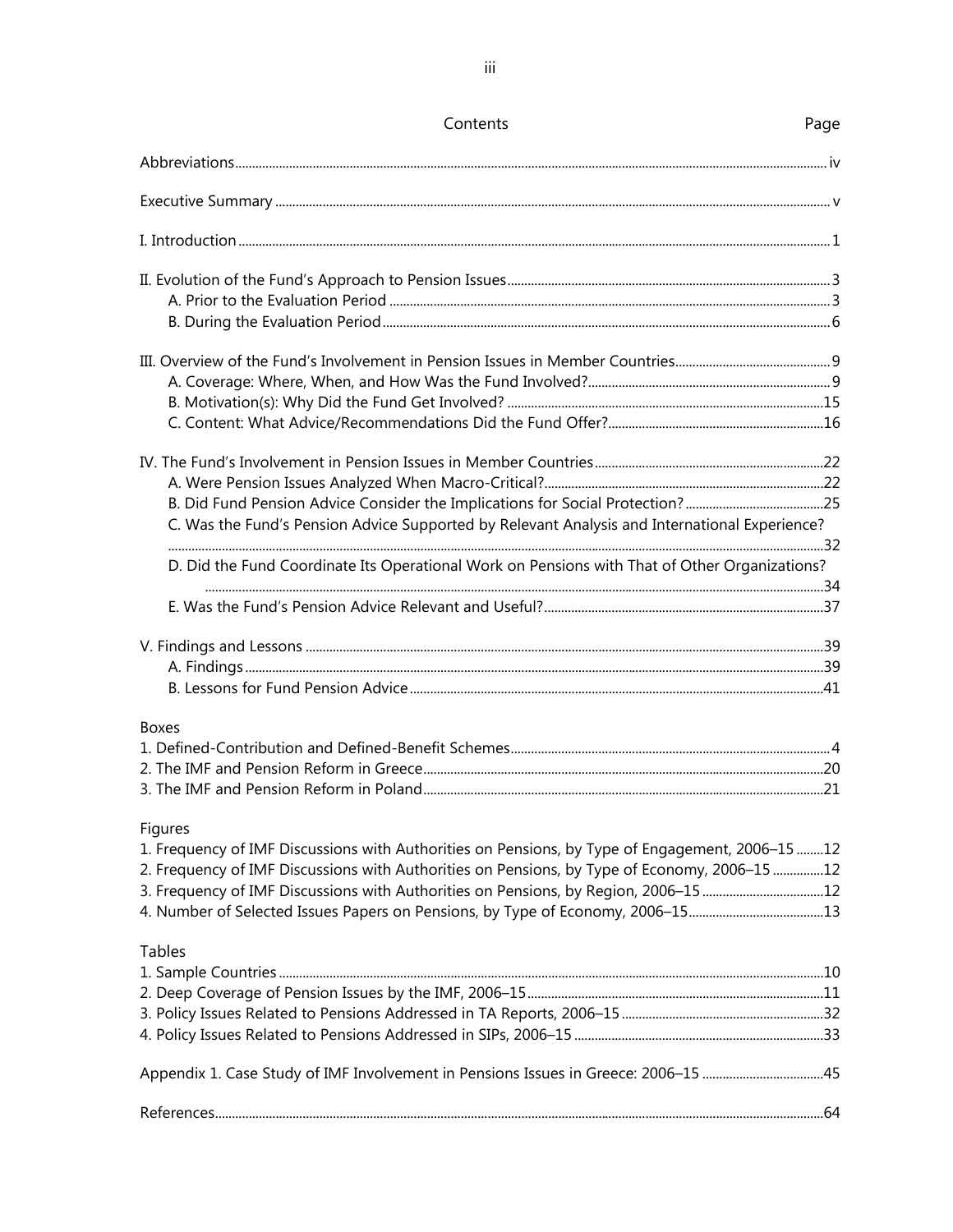#### **ABBREVIATIONS**

| AE           | advanced economy                                                                                                                      |
|--------------|---------------------------------------------------------------------------------------------------------------------------------------|
| <b>AFR</b>   | African Department (IMF)                                                                                                              |
| <b>APD</b>   | Asia and Pacific Department (IMF)                                                                                                     |
| <b>CPI</b>   | consumer price index                                                                                                                  |
| DB           | defined benefit                                                                                                                       |
| DC           | defined contribution                                                                                                                  |
| <b>DSA</b>   | debt sustainability analysis                                                                                                          |
| EC           | <b>European Commission</b>                                                                                                            |
| ECB          | European Central Bank                                                                                                                 |
| <b>EME</b>   | emerging market economy                                                                                                               |
| EU           | European Union                                                                                                                        |
| <b>EUR</b>   | European Department (IMF)                                                                                                             |
| <b>FAD</b>   | Fiscal Affairs Department (IMF)                                                                                                       |
| <b>FSAP</b>  | <b>Financial Sector Assessment Program</b>                                                                                            |
| $G-7$        | Group of Seven (Canada, France, Germany, Italy, Japan, United Kingdom, and                                                            |
|              | United States)                                                                                                                        |
| $G-10$       | Group of Ten (Belgium, Canada, France, Germany, Italy, Japan, Netherlands,<br>Sweden, Switzerland, United Kingdom, and United States) |
| GDP          | gross domestic product                                                                                                                |
| <b>GFSR</b>  | <b>Global Financial Stability Report</b>                                                                                              |
| ICD          | Institute for Capacity Development (IMF)                                                                                              |
| <b>IDB</b>   | Inter-American Development Bank                                                                                                       |
| ILO          | <b>International Labor Organization</b>                                                                                               |
| LIC          | low-income country                                                                                                                    |
| <b>MCD</b>   | Middle East and Central Asia Department (IMF)                                                                                         |
| <b>MCM</b>   | Monetary and Capital Markets Department (IMF)                                                                                         |
| <b>MEFP</b>  | Memorandum of Economic and Financial Policies                                                                                         |
| <b>NDC</b>   | notional defined contribution                                                                                                         |
| <b>OECD</b>  | Organisation for Economic Co-operation and Development                                                                                |
| PAYG         | pay-as-you-go                                                                                                                         |
| <b>PROST</b> | Pension Reform Options Simulation Toolkit (World Bank)                                                                                |
| <b>SIP</b>   | selected issues paper                                                                                                                 |
| SSN          | social safety net                                                                                                                     |
| <b>TA</b>    | technical assistance                                                                                                                  |
| <b>WHD</b>   | Western Hemisphere Department (IMF)                                                                                                   |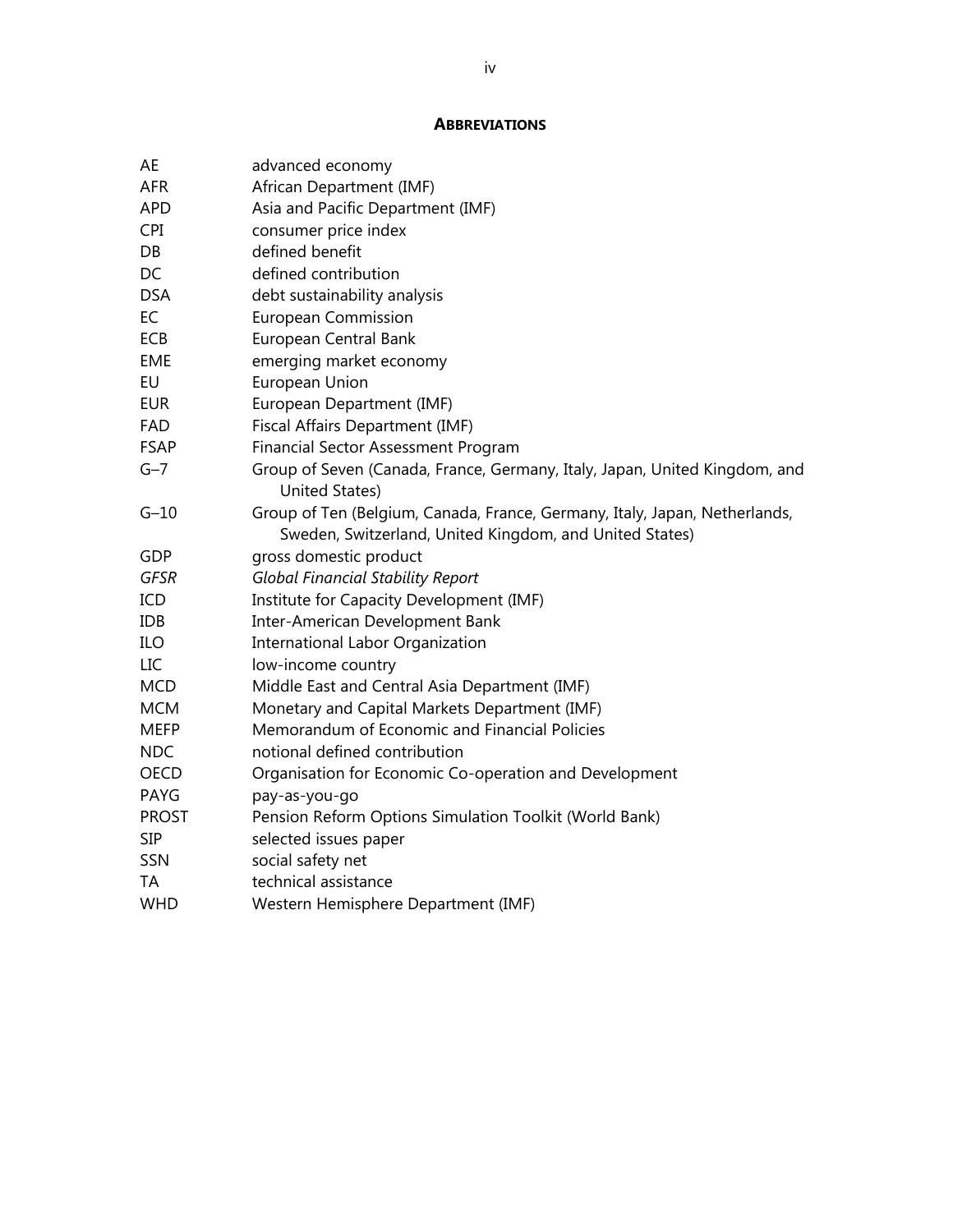#### **EXECUTIVE SUMMARY**

This paper examines the IMF's work on pension issues during 2006–15. The social protection objectives of a public pension system are to ensure that individuals save adequately for their retirement and to minimize poverty among the elderly. A country needs to ensure the financial sustainability of its public pension system—that is, its ability to finance pension obligations without imperiling the government's overall fiscal position.

During the two decades prior to the evaluation period, the Fund's Executive Board came to view public pension systems as potentially a macro-critical issue affecting a country's fiscal policy and appropriate for consideration in the Fund's multilateral and bilateral surveillance. The post-financial crisis period provided reaffirmation of the Board's view but with the additional recognition that pension reforms had important equity and distributional implications. Equity issues related to pensions were highlighted in a number of Board papers as well as in Fund research. Nevertheless, the Board emphasized that the Fund staff should view detailed advice on pension systems and pension reform, as well as on equity issues, as at most an area of shared expertise, principally with the World Bank and the OECD, with the Fund focusing on how pension systems influence macroeconomic policy.

The evaluation period witnessed a marked expansion in the Fund's analysis and focus on pension issues, as reflected particularly in surveillance discussions with country authorities. Pension issues also featured in IMF-supported programs over the period (often accompanied by Fund technical assistance) due to a confluence of forces—a financial crisis and an aging population—not only in emerging market economies but also in a few advanced economies.

The Fund focused mainly on assessing the financial sustainability of public defined-benefit pension schemes, and proffered policy recommendations to address any fiscal vulnerability or risk. Occasionally, short-term budgetary pressures motivated the Fund's focus. Thus, the Fund's concern was more with the financial constraints underlying social protection than with social protection objectives themselves. Nonetheless, in considering remedial policies, the Fund was sensitive to the potential distributional or allocative consequences of policies, and it often sought to address inter- or intra-generational inequities, minimize adverse effects on low-income pensioners, and sustain employment. Since DC pension schemes—unlike defined-benefit schemes—do not create explicit fiscal obligations with macro-critical consequences, Fund surveillance of DC schemes proved more limited.

In seeking to ensure the financial sustainability of pension systems, the Fund did not always cover such key social-protection issues as the extent of coverage, the adequacy of retiree pensions, or the social sustainability of the pension system. Often, these issues were seen as outside the Fund's traditional mandate and beyond the competency of Fund macroeconomists. But the Fund strongly benefitted from collaboration with the World Bank and other institutions whenever feasible.

On balance, country authorities who were interviewed for the evaluation viewed the Fund's contributions positively, particularly as regards its efforts to diagnose and address financial problems related to pension systems while acknowledging the political sensitivity of the issues at stake and the limited revenues available.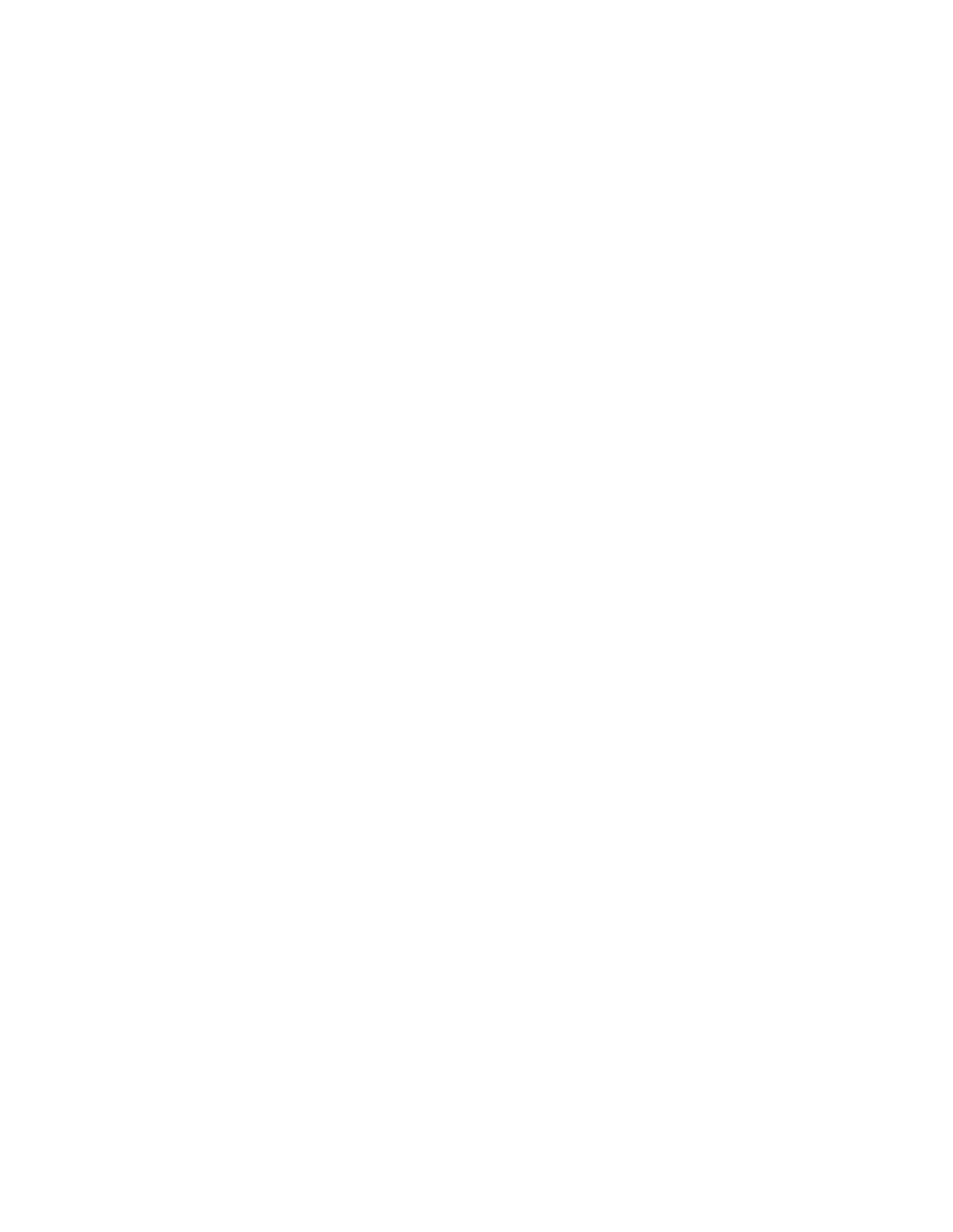# **I.** INTRODUCTION<sup>1</sup>

1. Social protection encompasses policies aimed at preventing or alleviating sharp reductions in well-being, particularly for the most vulnerable groups in society. Particularly in countries for which an aging population is in prospect, pension policy is an integral element of the social protection framework, because many members of society are either myopic in saving for their elderly years or too poor to undertake such savings. Facilitating consumptionsmoothing and addressing poverty among the elderly are thus the two key social protection objectives of public pension policies.

2. During the last century, most advanced economies (AEs)—whose populations are almost all now rapidly aging or already aged—have put in place pension policy frameworks with largely universal coverage, not only for the elderly but also for their survivors and the disabled. Most emerging market economies (EMEs)—many also rapidly aging—have followed suit, though they still lag in their coverage of population and the adequacy of the financial protection provided. Most low-income countries (LICs) are at a much earlier stage in addressing these issues.

3. The design of a pension system has important implications for allocative efficiency and an economy's potential growth. Typically, social insurance schemes are financed by contributions from employers and employees. Raising the contribution rate to restore a scheme's financial viability not only raises the cost of labor and is burdensome to younger workers but also encourages informality in the labor market. Changing the retirement age for pension eligibility offers the prospect of slowing the rise in the pension system's elderly dependency rate, $2$  reducing the number of years for which it is financing a retiree's pension and addressing the challenge that a shrinking labor force poses for growth. Pension policies may also influence a country's aggregate savings rate, whether by mandating pension savings or by influencing the perceived return on savings. Indirectly, savings disincentives may be implied by policies that provide a welfare floor for the elderly (e.g., through means-tested pensions). Pension funds have also become important players in the financial sector, reflecting the role of government-incentivized or mandated pension saving schemes. Such funds may serve as captive sources for government deficit financing and can be a source of systemic financial risk. Pension systems can foster redistribution from better-off workers to those in lower-income groups; between men and women; and between single and married persons. They can further influence the relative position of different cohorts over time. The tax treatment of pensions can influence the extent of redistribution implicit in a pension system.

 $1$  The paper benefited from the careful and thoughtful comments on various drafts from Alisa Abrams, Marcelo Selowsky, Shinji Takagi, and Ling Hui Tan; from the full cooperation of the IMF staff members interviewed for this evaluation; and from the insights of several pension experts outside the IMF who provided important inputs to my thinking, including Nicholas Barr, Elsa Fornero, and Platon Tinios.

<sup>&</sup>lt;sup>2</sup> The elderly-dependency burden equals the ratio of the share of the country's 65+ population to the share of its population aged 15–64.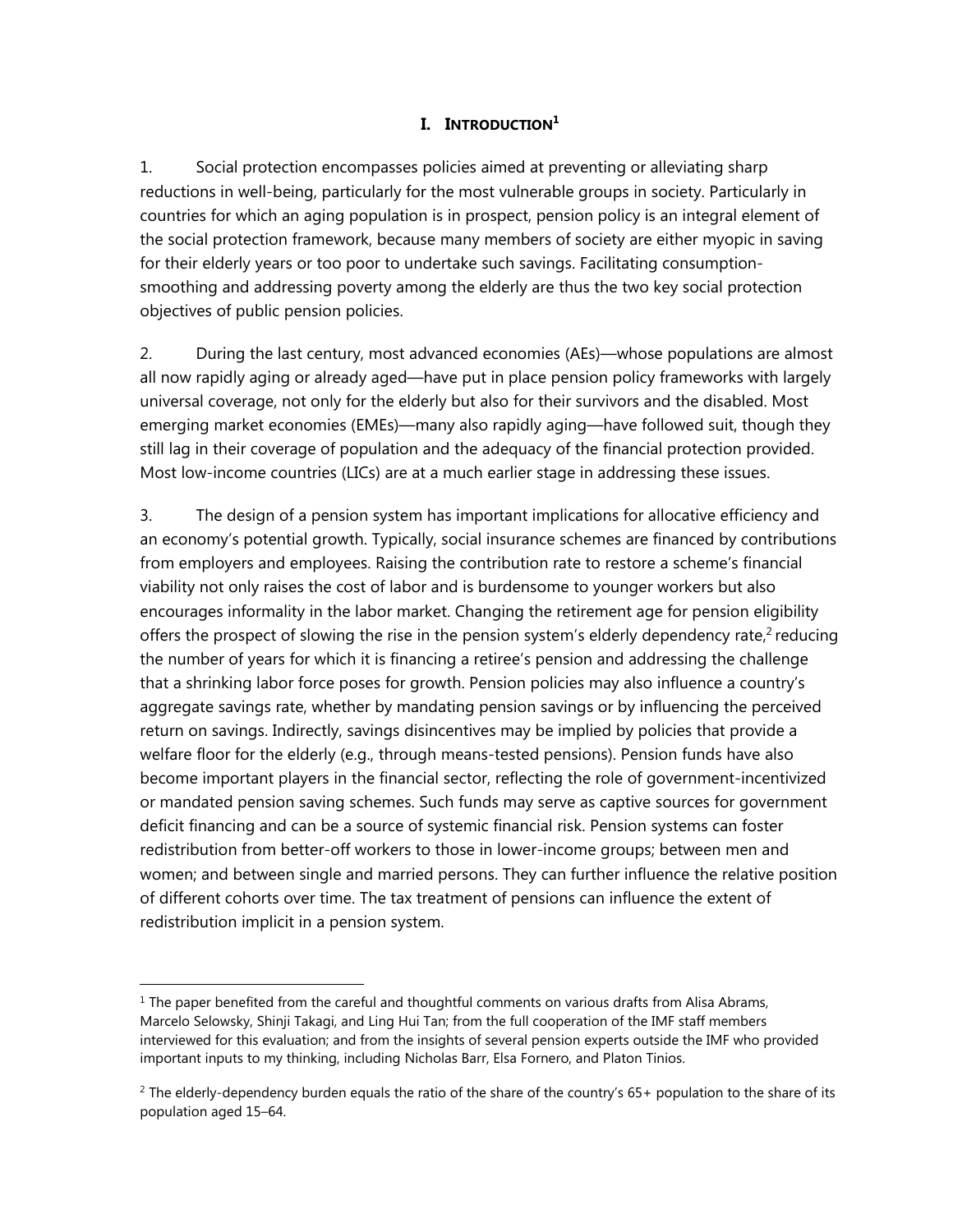4. A key constraint on a public pension system's achievement of social protection objectives is that it should be financially sustainable over the long term. Countries recognize the limits on the taxes and contributions that can be asked of their citizens, and the important competing public policy objectives that a government must achieve. While fiscal sustainability is not an objective of social protection, it is a constraint that limits whether social protection objectives are accomplished and are perceived as satisfactory by citizens. This speaks to the criterion of "social sustainability." Specifically, is a pension system perceived as fair to those who are mandated to contribute, while not leaving many destitute in their old age? In many countries, the task of achieving these objectives is increasingly daunting. In many, the replacement rate—the ratio of the expected pension or income stream from pension savings to the average wage—may drop sharply in coming decades, pushing many elderly people into poverty. For workers outside the pension system (common in countries with significant agricultural and informal sectors), even this limited social protection may be lacking, with many elderly reliant at best on family members or on whatever public social safety net (SSN) may exist.

5. This paper evaluates the IMF's involvement in pension issues during 2006–15 with its member countries through bilateral surveillance, lending arrangements, and technical assistance (TA). It takes stock of the coverage of pension issues in the Fund's country work and the nature of the Fund's advice, clarifying the linkages to social protection. It addresses several evaluation questions: Were pension issues analyzed when they posed "macro-critical" questions? Did the Fund consider the distributional implications and trade-offs for social protection of countries' pension policy reforms? Was the Fund's policy advice supported by relevant analysis and international experience? Did the Fund coordinate its operational work on pensions with that of other institutions? Did country authorities find the Fund's pension advice relevant and useful?

6. To answer these questions, the evaluation examined Fund discussions with 126 member countries on pension issues. Evidence was drawn from Article IV Consultation staff reports and selected issues papers (SIPs), IMF-program-related documents, and TA reports by Fiscal Affairs Department (FAD) missions.<sup>3</sup> To obtain more information, the evaluation conducted interviews with mission staff members.<sup>4</sup> Where the Fund's involvement on pension issues in a country had been particularly active, interviews were also conducted with country officials.

7. In what follows, Section II provides background on the evolution of the Fund's knowledge and policy perspective on pensions during the evaluation period. The discussion takes account of the views of the Executive Board and of IMF management on the Fund's role in engaging countries on pension policies, and of the staff's contribution to developing the Fund's thinking about pension issues. Section III provides an overview of the coverage of pension issues in Fund surveillance, IMF-supported programs, and TA. Section IV assesses the Fund's

<sup>&</sup>lt;sup>3</sup> Financial sector adjustment program (FSAP) reports and fiscal transparency reports were not systematically reviewed although these might also occasionally have dealt with pension-related issues.

<sup>&</sup>lt;sup>4</sup> However, the frequent turnover of mission staff made it challenging in some instances to locate staff who were involved in IMF-country discussions that may have taken place many years ago.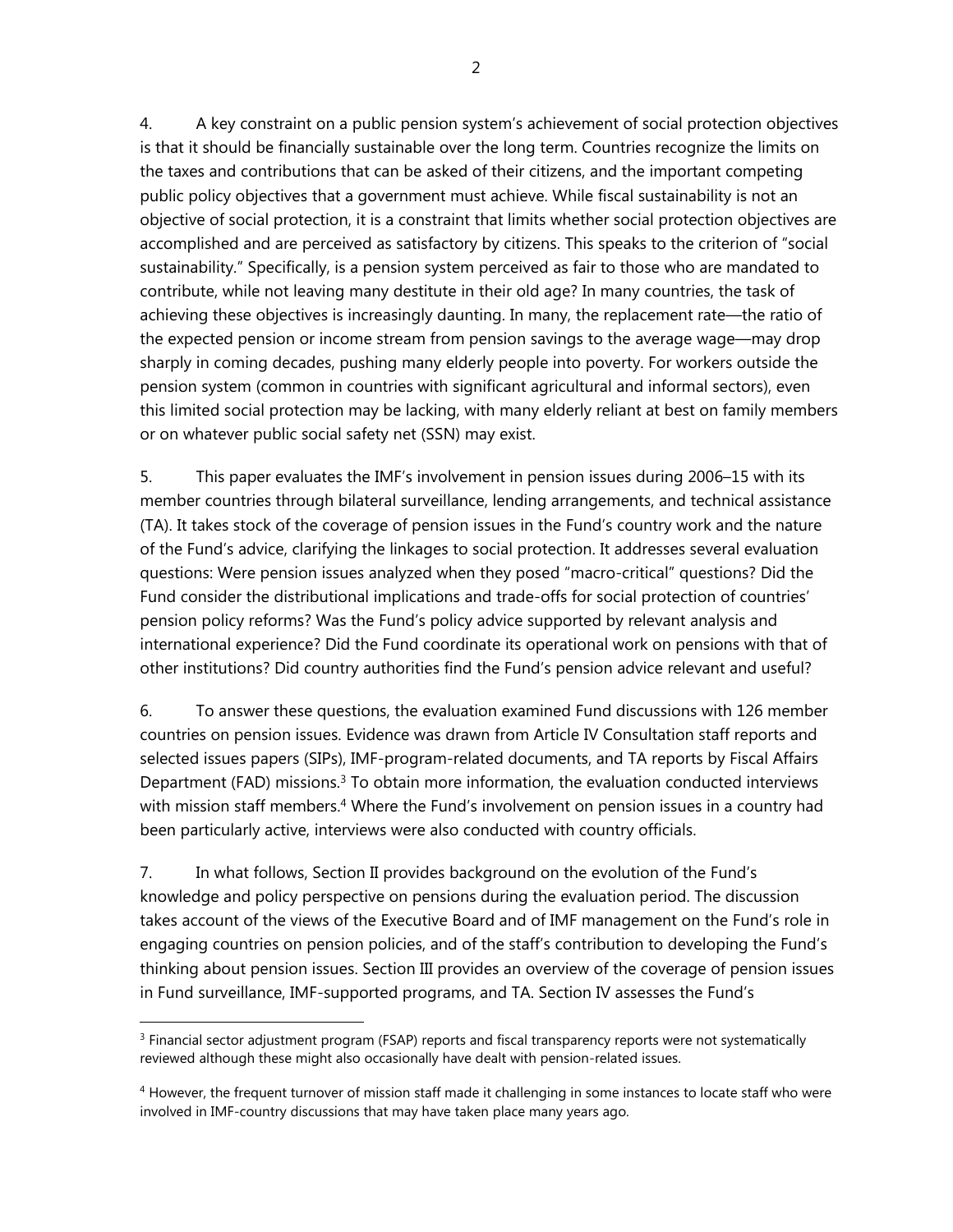engagement in pension issues based on the evaluation questions listed above. Concluding, Section V takes note of the lessons learned from the Fund's engagement in pensions and the implications for social protection, to help inform a possible future role for the Fund in a context where the demographic challenges of aging societies will intensify. Annex 1 presents a case study on the IMF's involvement with pension issues in its lending arrangements with Greece—arguably one of the Fund's most complex and challenging involvements during the evaluation period.

# **II. EVOLUTION OF THE FUND'S APPROACH TO PENSION ISSUES**

## **A. Prior to the Evaluation Period**

8. The IMF began to engage on pension issues in the late 1980s, following an Executive Board seminar that examined the fiscal implications of aging populations in the G–7 countries. At the conclusion of that seminar, Directors agreed that the Fund should not involve itself with member countries' social expenditures and related political and ethical issues, but should focus on their implications for macroeconomic developments and broad financial policies.<sup>5</sup> In 1996, the Board discussed the impact of aging populations, the fiscal implications of public pension plans, and the envisaged role of the Fund in advising on pension reforms in AEs (IMF, 1996). Directors saw that substantial reforms of existing pension schemes would be unavoidable in many AEs but their discussion was inconclusive as to what would constitute a first-best public pension system. Directors emphasized that the Fund should leave specialized and detailed advice on pension systems to the Organisation for Economic Co-operation and Development (OECD) and the World Bank, and focus on the macroeconomic implications of alternative pension scheme approaches for savings, growth, budget positions, and labor markets in the context of its multilateral and bilateral surveillance work.<sup>6</sup>

9. At that time, the perspective of policymakers and academics on pensions had been significantly recast following Chile's adoption of defined-contribution (DC) reforms in the late 1980s and the subsequent pioneering of such schemes by the World Bank and in the private sector of industrial countries such as the United Kingdom and the United States (Box 1). Also, an unfunded variant of DC schemes—viz., notional defined-contribution (NDC) schemes—was developed by Sweden and subsequently adopted in Italy and Japan. In the wake of these changes, a number of countries requested TA on pension reform from FAD. Much of the Fund's substantive analytical work on pensions during this period focused on the relative merits of these

<sup>&</sup>lt;sup>5</sup> Informal seminars are held for Directors' information or for Directors to engage in discussion. While staff papers prepared for such seminars may serve as input for subsequent Board decisions, views expressed by Directors at the time do not constitute IMF policy.

<sup>6</sup> In line with this role, the IMF participated in preparing the 1998 G-10 report on *The Macroeconomic and Financial Implications of Ageing Populations*, which highlighted the potentially adverse impact of demographic trends on the long-term fiscal position of governments (particularly because of pensions and healthcare costs) as well as the growing importance of pension funds as intermediaries in the financial sector.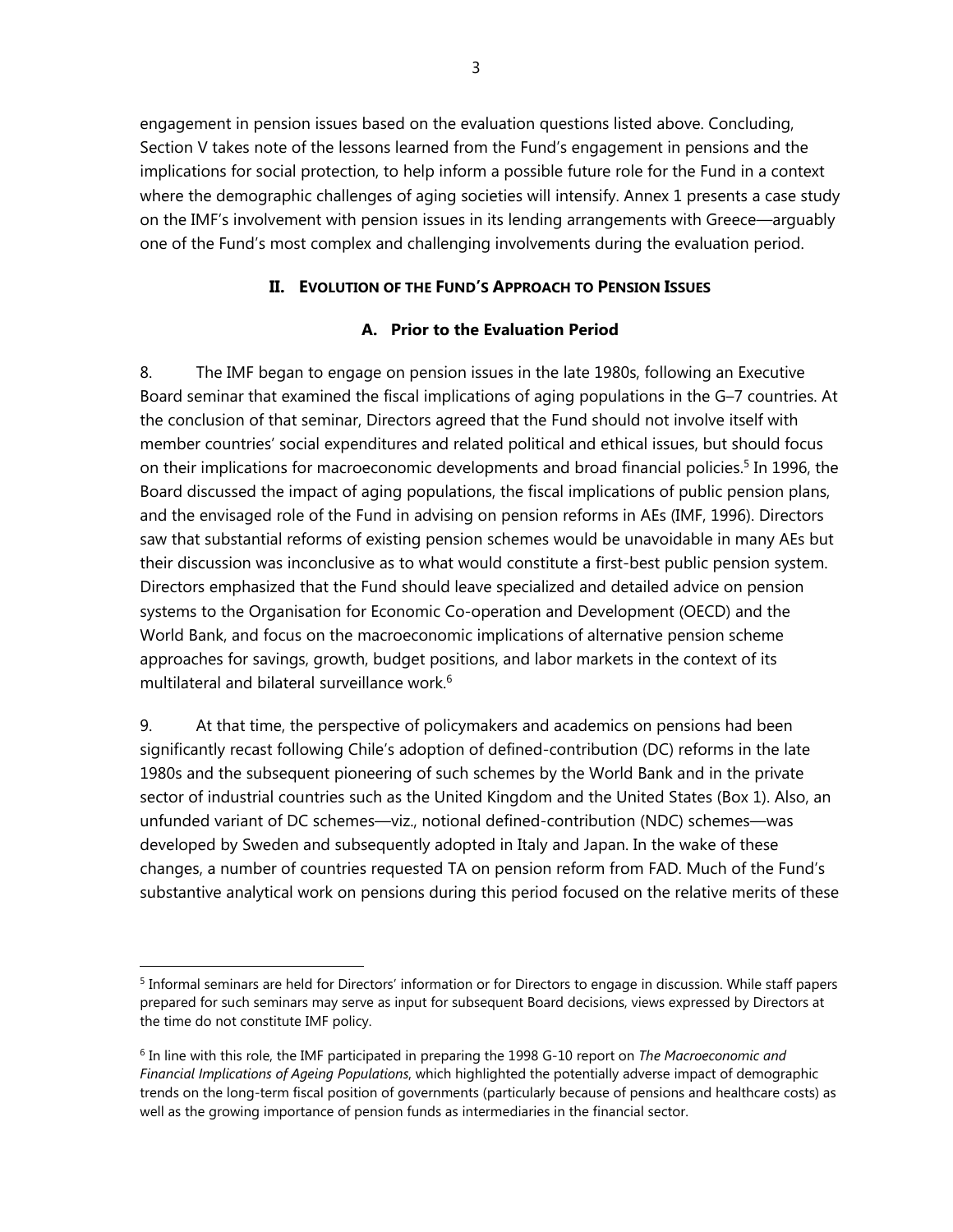alternative schemes and the macroeconomic and fiscal policy consequences of a country's decision to shift to a DC scheme.

#### **Box 1. Defined-Contribution and Defined-Benefit Schemes**

Barr and Diamond (2009) provide a succinct definition of the principal alternative types of pension schemes:

**"Defined-benefit (DB) pension**: A pension in which the benefit is determined as a function of the worker's history of pensionable earnings. The formula may be based on the worker's final wage and length of service, or on wages over a longer period, for example the worker's full career. A DB system may be fully or partially funded, or unfunded. In a pure DB arrangement, the sponsor's contributions are adjusted to meet obligations. Insofar as the degree of funding is maintained, contributions are adjusted to meet anticipated obligations; thus, the risk of varying rates of return to pension assets falls on the sponsor.

**Defined-contribution (DC) pension**: A pension in which the benefit is determined by the value of assets accumulated toward a person's pension. Benefits may be taken as a lump sum, as a sequence of withdrawals, or by purchase of an annuity. Thus, the expected discounted value of benefits is equal to the value of assets, referred to as benefits being determined actuarially. Thus, a pure DC plan adjusts obligations to match available funds, so that the individual bears the portfolio risk.

**Fully-funded pensions** pay all benefits from accumulated funds. Partially funded pensions pay benefits both from accumulated assets and from current contributions…. **Notional defined-contribution** (NDC) pensions are financed on a pay-as-you-go or partially-funded basis, with a person's pension bearing a quasi-actuarial relationship to his or her lifetime pension contributions.

**Pay-as-you-go (PAYG) pensions** … are [largely] paid out of current revenue (usually by the state, from tax revenue) rather than out of accumulated funds. Partially-funded pensions are often referred to as PAYG."

During the 1990s and early 2000s, many countries adopted a multi-pillar framework with a first tier consisting of a publicly managed, tax-financed pension system; a second tier involving a privately managed funded scheme (usually of a DC type); and a third tier based on voluntary retirement savings. In some countries, a non-contributory **"zero pillar"** may exist in the form of demogrant, social pension or general social assistance grant, typically financed by local, regional or national governments, largely with the purpose of providing basic protection in old age. The World Bank played an active role in promoting multi-pillar pension schemes. Many European transition economies, with World Bank assistance, adopted this approach, as did a number of Latin American countries.

10. IMF research on pension reforms at the time<sup>7</sup> addressed such questions as: Would there be adverse fiscal consequences from making explicit the formerly implicit public debts of DB schemes? How would the systems compare in providing social protection to the elderly? What might be the consequences of shifting risks away from the government and on to the individual retiree? Would governments have difficulty in financing the fiscal transition costs of a shift? How did the alternative types of schemes compare in their capacity to meet the recognized long-term costs of populations that would see a large increase in their elderly-dependency burden? Might there be a risk of implicit fiscal liabilities if such mandated schemes in fact left many elderly persons in poverty? Would the shift to a DC scheme enhance aggregate savings and possibly growth? Would such a shift raise specific governance issues in the administration of a social security system? And, finally, would the emergence of a new element of the financial sector competing private-sector institutions for pension management—have any consequences for the stability of the financial sector?

 $7$  See Mackenzie, Gerson and Cuevas (1997), Heller (1998), Heller and Gillingham (1999), Hemming (1998), Barr (2000), Brooks (2000), and Gillingham and Kanda (2001), among others.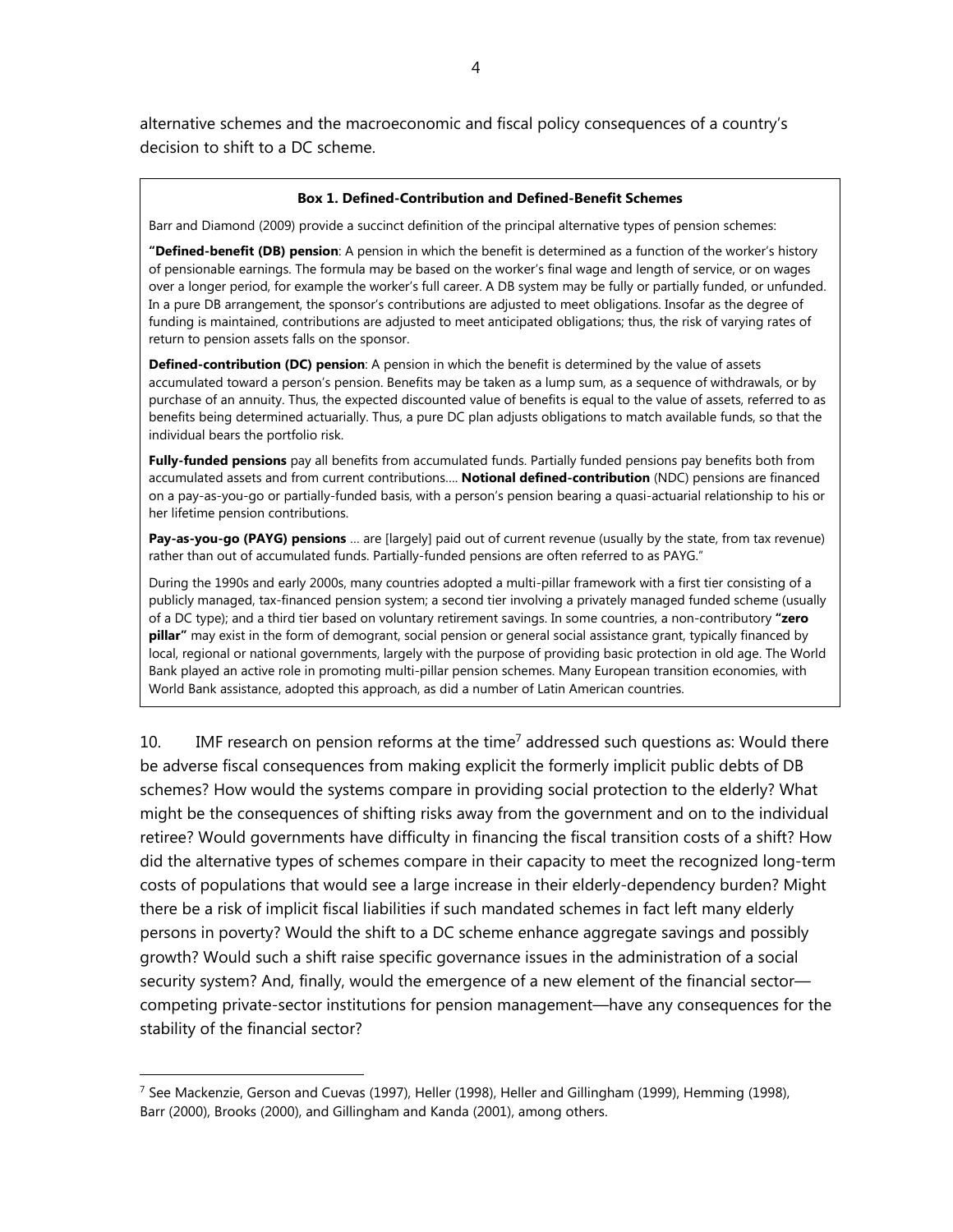5

11. Substantively, this research offered the staff's insights into the macroeconomic, fiscal, distributional, and institutional-governance issues relevant for countries considering alternative pension reforms. Issues of equity in DB schemes were occasionally addressed, principally in terms of assessments of whether redistributive elements were introduced into the benefit formulas of a scheme (addressing intra-generational equity issues) or in terms of the relative burdens borne by different generations (addressing inter-generational equity issues). For DC schemes, analyses focused on what replacement rates could be achieved as a function of the net market rate of return, as well as on the assumed contribution rate and the length of the contribution period, while highlighting the potential variance in outcomes that could arise from differences in administration and investment-management costs and swings in the value of financial markets.

12. The Fund's institutional perspective on the relative merits of DB and DC schemes at the time was considered relatively neutral. Its comparisons of DC and DB schemes recognized the shift in who bears some of the obvious risks in such schemes (rate of return, inflation, longevity, etc.). Barr's (2000) conclusion in a staff working paper on the relative merits of DB and DC schemes was the most succinct: "The key variable is effective government; from an economic perspective the difference between PAYG [viz., DB schemes] and funding [viz., DC schemes] is second order; and the range of potential choice over pension design is wide."

13. The varied research activity on pension reforms within the Fund was not crystallized into an explicit IMF position on pension issues and there were no guidance notes, handbooks, or technical manuals providing operational guidance to Fund staff on how to advise member countries on pension reform. Staff were expected to seek out FAD advice, relevant IMF working papers or other publications, and, if available, TA reports on pension reforms (though these were often confidential). In a 2004 speech in Jackson Hole highlighting the importance of pension reform in the formulation of fiscal policy, the First Deputy Managing Director noted that the Fund had by then gained "substantial expertise" on such issues in AEs and was ready to help emerging market countries "develop and implement durable pension reform" in Article IV discussions and through the provision of TA (Krueger, 2004). An FAD pamphlet on Fiscal Adjustment for Stability and Growth published the following year included a box summarizing key issues in pension reform.8

14. Much of the IMF's work on pensions in the context of surveillance was linked to its efforts to ensure that a country's fiscal policy was financially sustainable over the medium to long term. A 2003 Board paper called for intensified surveillance assessments of fiscal sustainability in the context of public sector debt sustainability analyses (DSA). Directors underscored that the DSA was a valuable tool for staff to focus discussions with the authorities on medium-term

<sup>&</sup>lt;sup>8</sup> IMF pamphlets, technical notes, and/or manuals do not represent the views of the IMF or IMF policy. While they are often written as technical guidance to member countries on a given topic, such publications are illustrative of the analytical perspectives of staff and they may explicate a role for the IMF. Staff position/discussion notes similarly showcase the latest policy-related analysis and research being developed by staff. On occasion, these publications are the result of, or the input for, Board papers or may contain guidance to staff.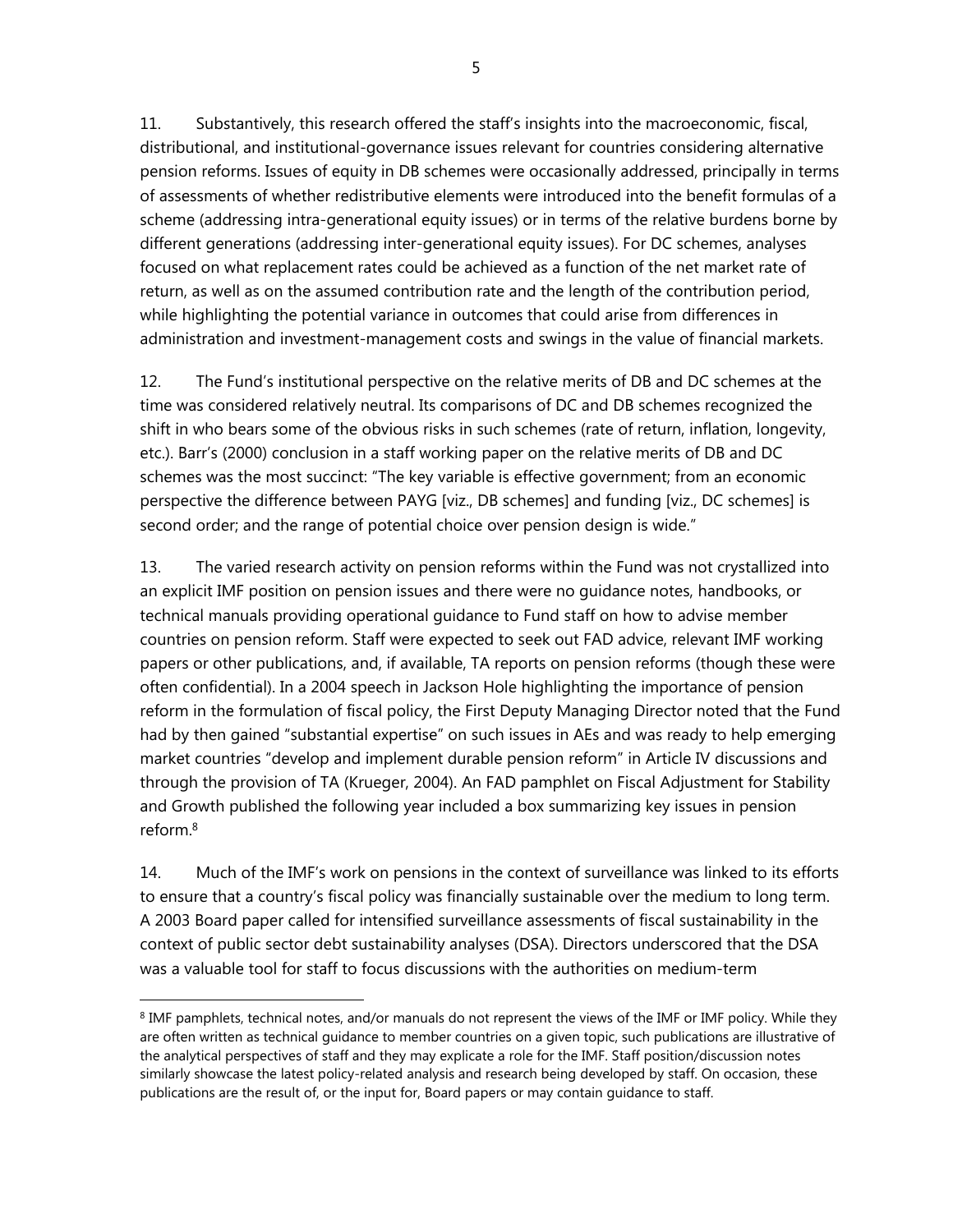developments and the associated risks (IMF, 2003a).9 The *Managing Director's Report on the Fund's Medium-Term Strategy* (IMF, 2005) included fiscal and debt sustainability among the core macroeconomic issues that Article IV surveillance had to focus on, and called for staff reports on advanced and/or systemically important economies to spell out the regional and global implications of longer-term trends such as aging. With many pension systems typically implying long-term fiscal liabilities to the government, analyses of unfunded pension liabilities inevitably were brought into such assessments of fiscal sustainability.

15. Agreement between the IMF and the World Bank on their division of labor on issues relating to pensions was clearly stated in the joint Board paper on *Bank/Fund Collaboration on Public Expenditure Issues* (World Bank and IMF, 2003).10 The paper recommended, and Directors agreed, that "the Fund should be the lead agency on the aggregate aspects of macroeconomic policy and their related instruments, and the Bank on issues relating to public expenditure composition and efficiency," including related areas such as pension reform and social protection and development (IMF, 2003b).

## **B. During the Evaluation Period**

16. The period 2006–15 saw further intensification of the IMF's concern with pension issues, in part because of the impact of the financial crisis and the increasing challenge of population aging. Widening fiscal deficits attributable to the recession or countercyclical stimulus magnified concerns about the large implicit public debts that had been accumulating in many public pension systems, and about the perceived fiscal risks that could also arise in health sectors dealing with older populations. A staff position note on long-term trends in the public finances of the G-7 called attention to the "formidable challenge" facing AEs: of reducing debt ratios at a time when public finances were increasingly commandeered by aging-related spending (Cottarelli and Schaechter, 2010). The financial crisis also highlighted the need to reduce current pension outlays, particularly in countries where a recession had increased their effective budgetary burden. In a Board discussion on modernizing the framework for fiscal policy and public debt sustainability analysis in 2011, Directors "saw merit in assessing pressures from age-related and healthcare spending" (IMF, 2011a).

<sup>9</sup> During this period, IMF staff examined the challenges of long-run sustainability in the United States (De Masi and others, 2004); in Germany (in a 2006 symposium organized jointly with the Bertelsmann Foundation); and in general (Heller, 2003). A chapter in the September 2004 *Global Financial Stability Report* warned that the significant market presence of pension funds carried risks for the financial sector and implicitly for the public sector, to the extent of any implicit guarantees (IMF, 2004).

<sup>&</sup>lt;sup>10</sup> In the review of World Bank-Fund collaboration since the mid-1990s, World Bank and IMF (2003) reported that the Bank had taken the lead on pension reform, with the Fund complementing this assistance in a limited number of cases. Specifically, the Fund had focused its TA efforts on helping member countries assess and strengthen the macro-fiscal sustainability of social security systems (including in the short run); it had also provided advice on the design of pension systems, but on a more limited basis and only in the absence of Bank involvement. The review also noted that there was often "cross-participation by Bank staff in Fund missions that address pension issues" (World Bank and IMF, 2003).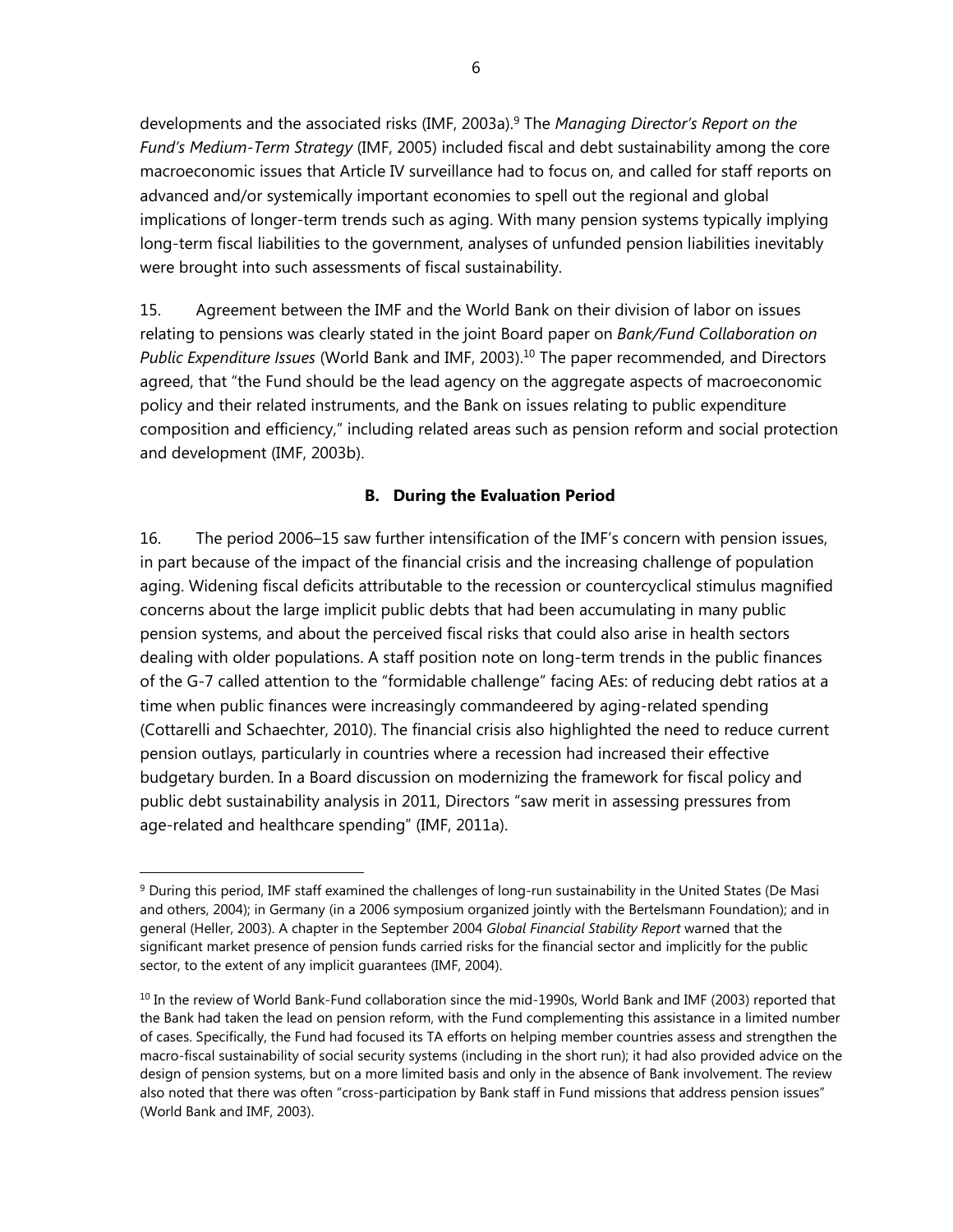17. By this time, most AEs had already been assessing the actuarial solvency of their pension systems and the fiscal-sustainability consequences of aging populations (particularly in the European Union, with the work of the EU's Ageing Working Group). But the financial crisis now stimulated the IMF to emphasize the importance of public pension reform. The Board discussed these issues in a number of informal seminars during the evaluation period. For example:

- In 2009, the Board discussed *The State of Public Finances—Outlook and Medium-Term Policies After the 2008 Crisis* (IMF, 2009a). The paper drew attention to the fiscal risks of funded DC pension schemes, which had become more apparent with the significant losses experienced in the wake of the financial crisis—losses that had particularly affected systemically important AEs and EMEs. It highlighted not only the scale of the losses but also the risks associated with pension-fund exposure to potentially toxic assets. It recognized that such funded schemes could potentially create calls for government support for population groups adversely affected by losses.
- In 2011, the Board discussed *The Challenge of Public Pension Reform in Advanced and Emerging Economies* (IMF, 2011b). The paper highlighted the fiscal sustainability challenges facing many countries and examined the pros and cons of alternative reforms for restoring fiscal sustainability to a pension system (particularly a DB-type system), including: increasing the retirement age, reducing the possibility of early retirement pensions, raising contributions, reducing the replacement rate, and reducing the degree of adjustment of benefits for inflation.<sup>11</sup> This was the first staff paper substantively to highlight pension reform issues; earlier studies had focused on the aggregate fiscal implications of aging populations. While fiscal sustainability was its principal concern, the paper also suggested that "equity should be a key concern of pension reforms" and that tax-financed "social pensions"—most likely means-tested—"could be the most promising tool to address old-age poverty in the medium term in countries with low coverage rates" (IMF, 2011b).
- In 2013, the Board discussed *Jobs and Growth: Analytical and Operational Considerations for the Fund* (IMF, 2013a). The paper emphasized the need for member countries to consider the effects of rapid population aging and the link between pension policies—such as the labor-tax wedge, the effective retirement age, and rules for disability pensions—and employment growth. It noted the role that fiscal policy and, in particular, transfers through public pensions, had played in reducing income inequality in AEs. It also recommended "putting public pension systems … on sound financial footing, while expanding coverage of minimum 'social pensions' to a larger share of the population" (IMF, 2013a).

18. The post-crisis period also saw a spate of IMF research on pension reform in specific countries (e.g., Bangladesh, Caribbean countries, China, European countries, India, Japan, Lebanon, Mauritius, and Russia). Some research papers dealt with the macroeconomic

<sup>&</sup>lt;sup>11</sup> With the exception of the retirement age, most of the reforms were particularly germane to countries with public DB schemes.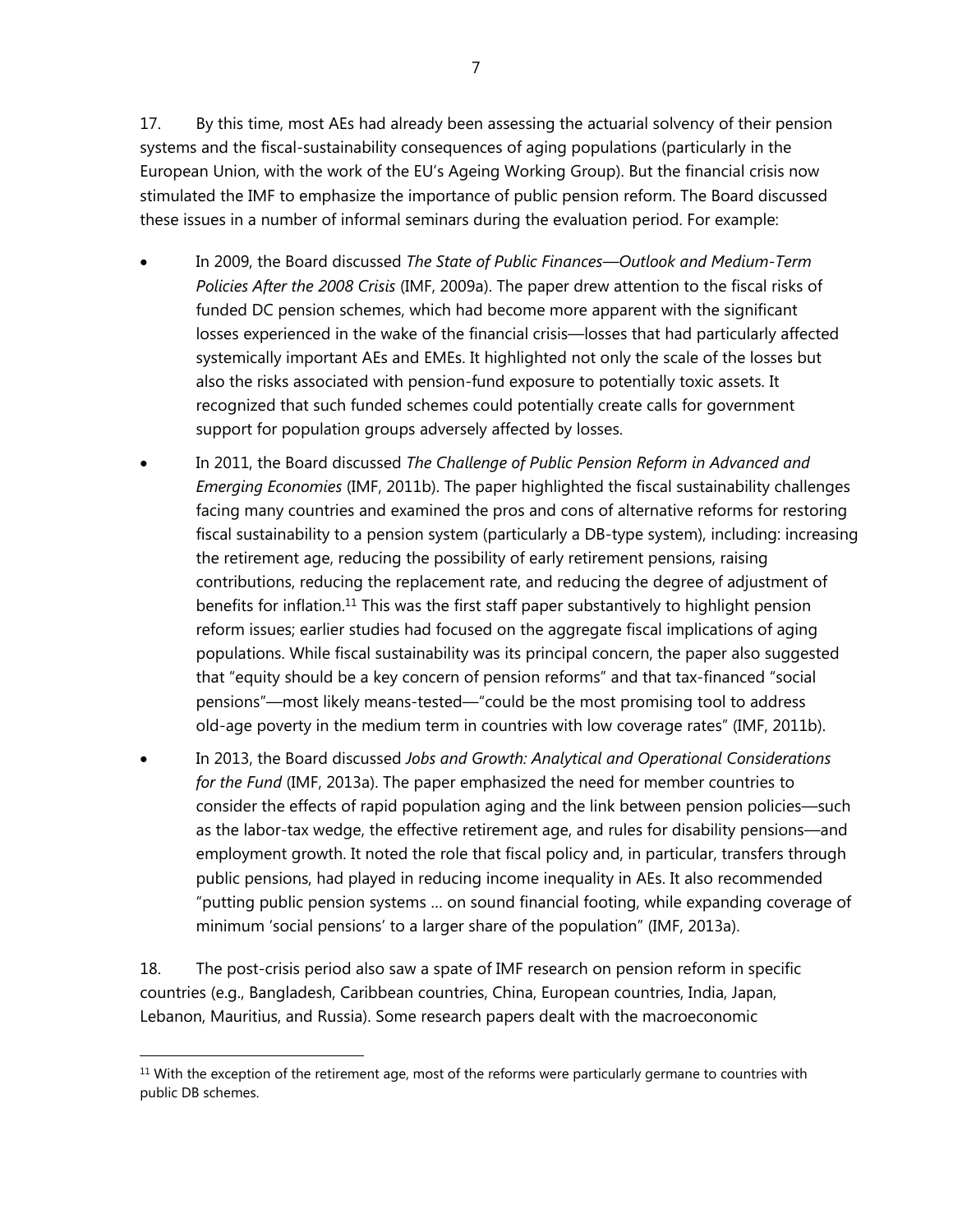implications of potential reforms.<sup>12</sup> Others stressed how the adoption of DC pension reforms could affect the financial sector. An FAD staff discussion note (Soto and others, 2011) sought to clarify the fiscal implications of recent European initiatives that (mindful of the relative treatment of implicit and explicit debt) partly reversed the move to a DC scheme. The April 2012 *Global Financial Stability Report* highlighted the fiscal implications for governments and private pension funds of "longevity risks," and offered insights on how sensitive a government's pension liability might be to an underestimation of longevity (IMF, 2012a). In effect, the templates provided by these different efforts provided models for research that were broadly disseminated for consideration by Fund staff.

19. Fund staff received guidance on how to consider the implications for fiscal sustainability of a government's existing commitments to its pension system; see, for example, the technical manual on public debt dynamics and fiscal sustainability (Escolano, 2010) and the guidance note for staff on the assessment of public debt sustainability analysis (IMF, 2013b). The goal of such analysis of the DSA was to clarify the risks to solvency and to a government's capacity to meet its financial obligations to pensioners. The long-term fiscal impact of aging populations on healthcare spending was also recognized, as were the welfare consequences of a failure to honor pension commitments. The 2012 "Guidance Note for Surveillance Under Article IV Consultations" (IMF, 2012a) indicated that "staff reports and discussions should take a medium-term view, including a discussion of medium-term objectives and planned policies, especially possible policy responses to the most relevant contingencies" and noted that "[f]or some issues, e.g., the macroeconomic impact of aging population, an even longer view may be appropriate."

20. Fund staff also received guidance on considering the macro and equity effects of pension reforms. The 2013 "Guidance Note on Jobs and Growth" (IMF, 2013c) advised staff working on AEs where population aging is an issue to "consider how the growth of health and pension expenditure can be limited while maintaining adequate health and pension insurance" and suggested that staff working on developing countries find ways to improve the progressivity of public spending, including on pensions (IMF, 2013c). The 2015 "Guidance Note for Surveillance under Article IV Consultations" (IMF, 2015a) contained a detailed section on public finances and fiscal policy, and highlighted that vulnerabilities, including long-term spending pressures (e.g., from healthcare, pensions, and education) are also relevant for assessing sustainability. It emphasized that surveillance should cover macro-critical "fiscal structural issues"<sup>13</sup> and that "building on technical assistance, staff could provide advice in areas such as … pensions and public healthcare."14 In 2014, FAD provided area desk economists with a detailed pension template to facilitate benchmarking of the main indicators of a pension system and back-of-the-

 $12$  In this they were abetted by the increased sophistication and applicability of FAD's Global Fiscal Model.

 $<sup>13</sup>$  According to IMF (2015a), an issue is "macro-critical" if it affects, or has the potential to affect, domestic or</sup> external stability.

<sup>&</sup>lt;sup>14</sup> This would necessarily raise the issue of whether the IMF had sufficient TA capacity to provide such advice.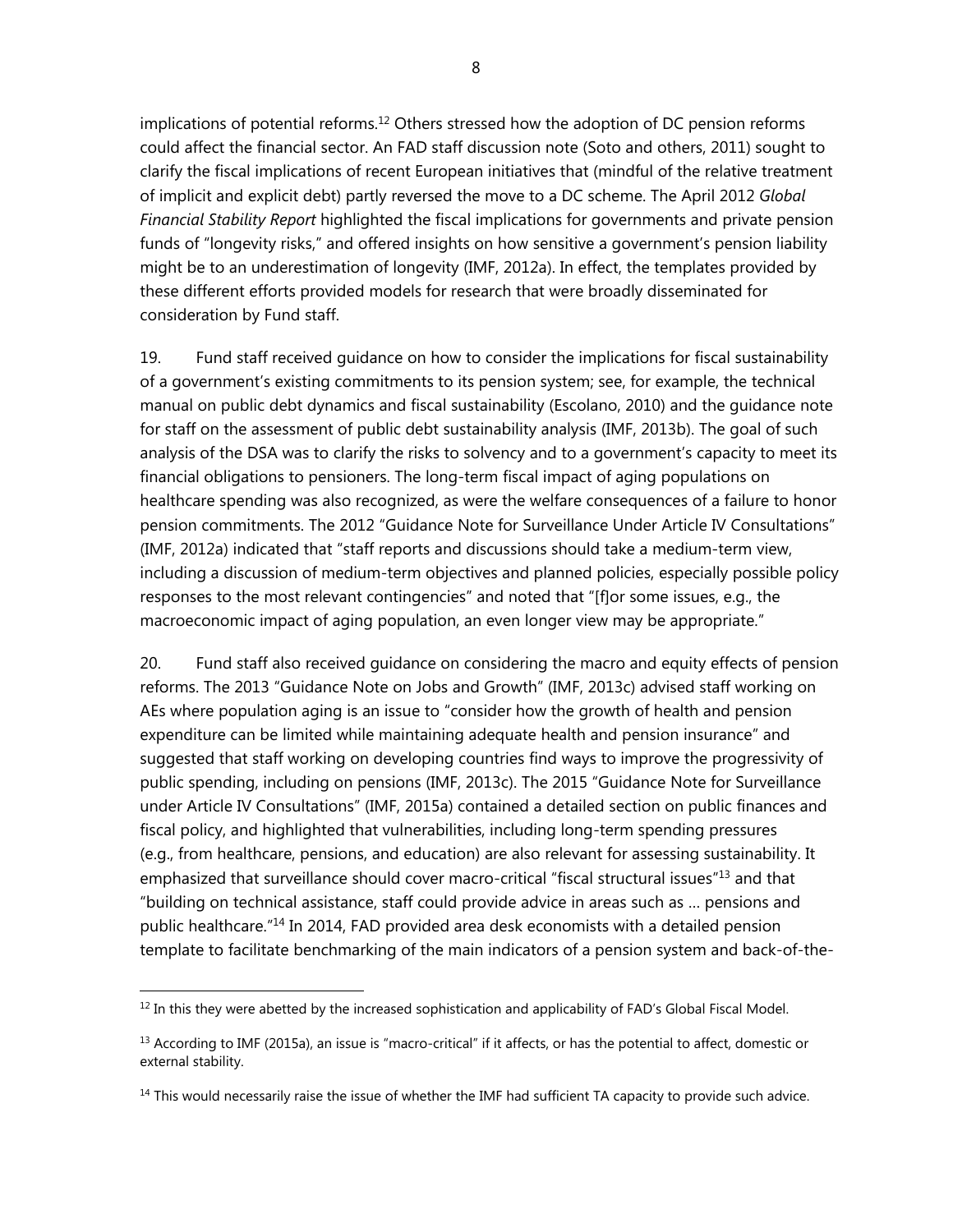envelope calculations on the financial impact of most typical reforms. In 2015, FAD introduced a tool for the spreadsheet analysis of pension reforms.

21. Thus, the period following the 2008 crisis witnessed a progressively stronger reaffirmation that Fund surveillance should consider pensions among the key policy issues relevant to fiscal sustainability and macro stability and, to some extent, equity. As noted above, equity issues were highlighted in policy papers, e.g., IMF (2011b) and IMF (2013a). A research volume issued by FAD, *Equitable and Sustainable Pensions: Challenges and Experiences* (Clements, Eich, and Gupta, 2014) sought to put equity on an equal footing with fiscal sustainability and it expressed concern that "low or falling pension coverage will leave large segments of the population without adequate income in old age and at risk of falling into poverty." The book explored specific intra-generational equity issues, including the treatment of the poor and of women and the issue of equity across generations, all in an international context. It also explored how equity issues had emerged in countries that had adopted different approaches in their public and private pension frameworks. It addressed the key policy trade-offs that need to be confronted in pension reform, namely, the allocative costs associated with redistributive policies, the impact on fiscal balances of more comprehensive pension coverage, and the potential consequences for equity of shifting risks more on to individuals and families and away from the state in the context of DC pension schemes.

22. It should be noted, however, that while IMF management and the Board highlighted the importance of considering the equity and distributional consequences of pension reforms, to the extent that the Board provided guidance to the staff on how much to concentrate on pension issues that go beyond fiscal sustainability, it either emphasized that this is an area of shared expertise with other multilateral institutions (notably the World Bank and the OECD) or explicitly said that such issues should more appropriately be dealt with by the World Bank. De facto, Fund staff have sought guidance on these issues from FAD, including from the content of papers prepared for the Board or from analytical papers prepared by the staff.

# **III. OVERVIEW OF THE FUND'S INVOLVEMENT IN PENSION ISSUES IN MEMBER COUNTRIES**

# **A. Coverage: Where, When, and How Was the Fund Involved?**

23. This evaluation reviewed Fund documents for 126 member countries where IMF missions had discussions with country authorities on pension issues during the evaluation period. The search process extended to most member countries, and particularly to those whose populations would be aging over the next several decades.<sup>15</sup> The evaluation sought to be comprehensive, omitting only those countries with no evidence of pension-related discussions with the Fund staff. The omitted countries were mostly LICs with either very limited pension schemes or populations showing very little aging or aging only much later in this century. Ultimately, the sample reviewed in this evaluation comprises 31 AEs, 66 EMEs, and 29 LICs (Table 1).

 $<sup>15</sup>$  The UN's Demographic Division provides long-term forecasts of the age structure of countries.</sup>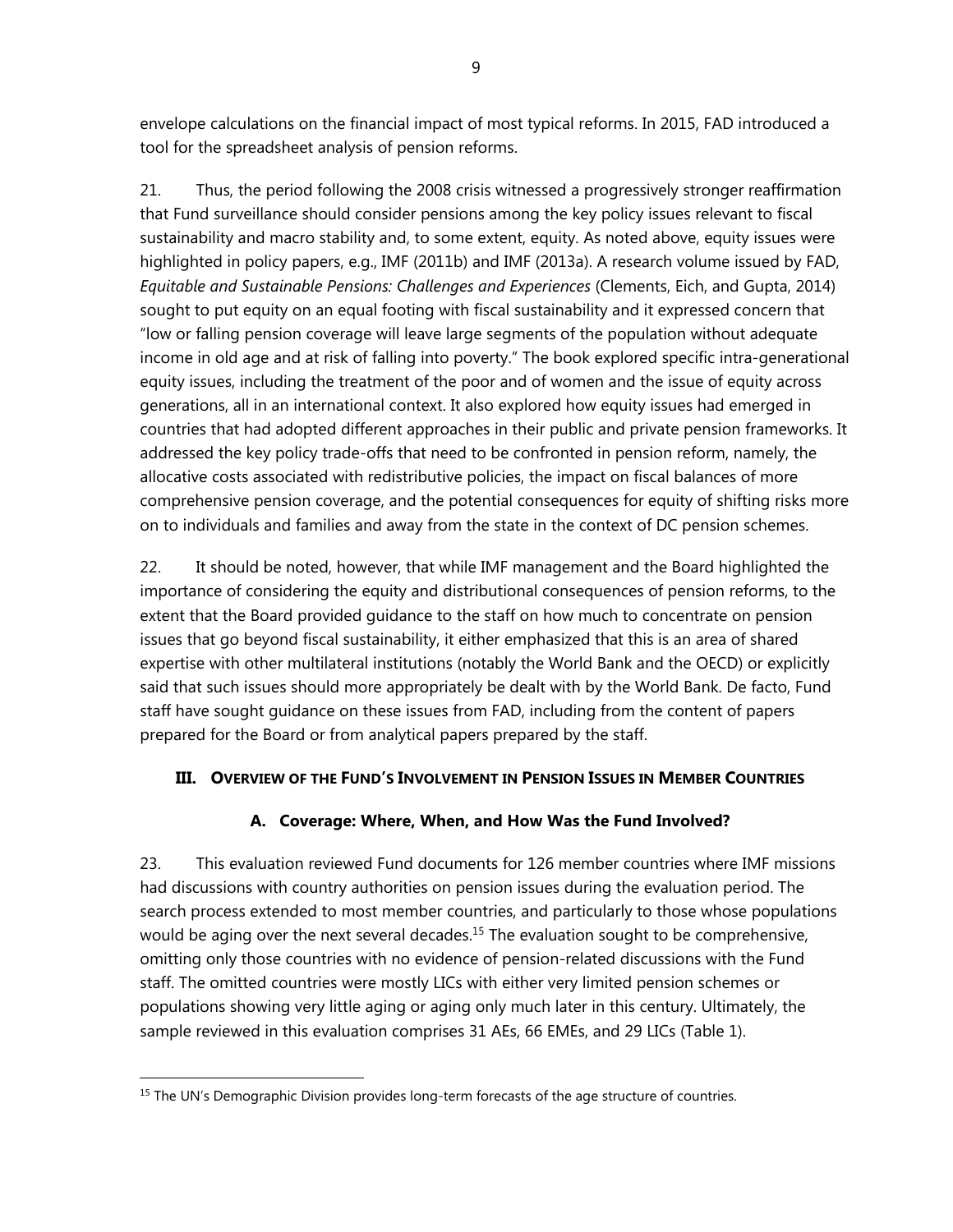| Advanced economies <sup>a</sup>                                                                                                                                                                                                                                                                                                                                                              | Emerging-market economies <sup>b</sup>                                                                                                                                                                                                                                                                                                                                                                                                                                                                                                                                                                                                                                                                                                                                                                                                                                                                                                                                                                                                                                                                                                                                                                                                                                                                                                                                                                                                                                                                                                                                                                                                                                                                                                                                                                                                                                                                                  | Low-income countries                                                                                                                                                                                                                                                                                                                                                                                                                                                                                                                    |
|----------------------------------------------------------------------------------------------------------------------------------------------------------------------------------------------------------------------------------------------------------------------------------------------------------------------------------------------------------------------------------------------|-------------------------------------------------------------------------------------------------------------------------------------------------------------------------------------------------------------------------------------------------------------------------------------------------------------------------------------------------------------------------------------------------------------------------------------------------------------------------------------------------------------------------------------------------------------------------------------------------------------------------------------------------------------------------------------------------------------------------------------------------------------------------------------------------------------------------------------------------------------------------------------------------------------------------------------------------------------------------------------------------------------------------------------------------------------------------------------------------------------------------------------------------------------------------------------------------------------------------------------------------------------------------------------------------------------------------------------------------------------------------------------------------------------------------------------------------------------------------------------------------------------------------------------------------------------------------------------------------------------------------------------------------------------------------------------------------------------------------------------------------------------------------------------------------------------------------------------------------------------------------------------------------------------------------|-----------------------------------------------------------------------------------------------------------------------------------------------------------------------------------------------------------------------------------------------------------------------------------------------------------------------------------------------------------------------------------------------------------------------------------------------------------------------------------------------------------------------------------------|
| Australia, Austria, Belgium, Canada,<br>Cyprus, P,T Czech Republic, Denmark,<br>Finland, France, Germany, Greece, P,T<br>Hong Kong SAR, Iceland, Ireland, <sup>P</sup> Italy,<br>Japan, Korea, Luxembourg, Malta,<br>The Netherlands, New Zealand, Norway,<br>Portugal, <sup>P,T</sup> Singapore, Slovak Republic,<br>Slovenia, Spain, Sweden, Switzerland,<br>United Kingdom, United States | Albania, <sup>P</sup> Antigua & Barbuda, <sup>T</sup> The Netherlands-<br>Aruba, <sup>c</sup> Azerbaijan, <sup>T</sup> Bahamas, Bahrain, Belarus, <sup>P,T</sup><br>Belize, Bosnia & Herzegovina, <sup>P</sup> Brazil, Bulgaria, <sup>P,T</sup> Chile,<br>China, Colombia, <sup>T</sup> Costa Rica, <sup>T</sup> Croatia, <sup>T</sup><br>The Netherlands-Curacao and Sint Marten, <sup>c</sup><br>Dominican Republic, Ecuador, Egypt, <sup>T</sup> El Salvador, <sup>P</sup><br>Estonia, Fiji, <sup>T</sup> Guatemala, Hungary, <sup>P,T</sup> India, Indonesia,<br>Iran, Iraq, <sup>P</sup> Jamaica, <sup>P,T</sup> Jordan, <sup>T</sup> Kazakhstan, Kosovo, <sup>P</sup><br>Kuwait, Latvia, <sup>P,T</sup> Lebanon, Lithuania, <sup>T</sup> Macedonia, <sup>P</sup><br>Malaysia, <sup>T</sup> Mauritius, Mexico, <sup>T</sup> Morocco, Namibia,<br>Panama, <sup>T</sup> Paraguay, <sup>P</sup> Peru, <sup>P</sup> Philippines, Poland,P Qatar,<br>Romania, <sup>P</sup> Russia, St. Kitts & Nevis, <sup>P</sup> San Marino, Saudi<br>Arabia, Serbia, <sup>P,T</sup> Seychelles, <sup>P</sup> South Africa, Sri Lanka,P<br>Suriname, Thailand, <sup>T</sup> Trinidad and Tobago, Tunisia, <sup>P</sup><br>Turkey, <sup>P</sup> Ukraine, <sup>P,T</sup> Uruguay, <sup>P</sup> Vietnam                                                                                                                                                                                                                                                                                                                                                                                                                                                                                                                                                                                                                                  | Armenia, <sup>P</sup> Bangladesh, <sup>P</sup> Benin, <sup>P</sup> Bolivia,<br>Cameroon, Cabo Verde, Côte d'Ivoire, <sup>P</sup><br>Dominica, <sup>P</sup> Ethiopia, Georgia, <sup>P,T</sup> Grenada, <sup>P</sup><br>Guyana, Haiti, <sup>P</sup> Honduras, <sup>P</sup> Kenya, P,T<br>Kyrgyz Republic, <sup>P</sup> Malawi, P,T Mali,P<br>Moldova, P,T Nepal,T Nicaragua,P Samoa,<br>St. Lucia, <sup>T</sup> St. Vincent and the Grenadines, <sup>T</sup><br>Senegal, <sup>P</sup> Tajikistan,P Togo,P Uganda,P<br>Zambia <sup>T</sup> |
| (2009); Slovenia (2007).                                                                                                                                                                                                                                                                                                                                                                     | Notes: Omitted from the sample are, among emerging economies, Algeria, Angola, Argentina, Barbados, Botswana, Brunei, Equatorial Guinea,<br>Gabon, Libya, Montenegro, Oman, Palau, Swaziland, Syria, Turkmenistan, United Arab Emirates, and Venezuela; among LICs, Afghanistan,<br>Bhutan, Burkina Faso, Burundi, Cambodia, Central African Republic, Chad, Comoros, Congo, Rep. of, Congo DR, Djibouti, Eritrea, The Gambia,<br>Ghana, Guinea, Guinea-Bissau, Kiribati, Lao PDR, Lesotho, Liberia, Madagascar, Maldives, Marshall Islands, Mauritania, Micronesia, Mongolia,<br>Mozambique, Myanmar, Niger, Nigeria, Papua New Guinea, Rwanda, Sao Tome and Principe, Sierra Leone, Solomon Islands, Somalia,<br>South Sudan, Sudan, Tanzania, Timor-Leste, Tonga, Tuvalu, Uzbekistan, Vanuatu, Yemen, Pakistan, Zimbabwe.<br>Superscript P denotes that a country had an IMF-supported program where pension issues were discussed during the evaluation period;<br>superscript T denotes that a country received TA on pension issues during the evaluation period.<br>a Based on the World Economic Outlook classification. The following countries switched classification to an advanced economy during the<br>evaluation period: Czech Republic (2009); Estonia (2011); Latvia (2014); Lithuania (2015); Malta (2008); San Marino (2013); Slovak Republic<br><sup>b</sup> The following countries graduated from eligibility for Fund concessional facilities, and thus switched classification from a low-income country<br>to an emerging market economy during the evaluation period: Albania (2010); Armenia (2013); Azerbaijan (2010); Georgia (2014); India (2010);<br>Sri Lanka (2010). For statistical purposes, of those economies that switched classification, the classification assigned reflects the grouping<br>comprising the majority of time spent by a country during the evaluation period. |                                                                                                                                                                                                                                                                                                                                                                                                                                                                                                                                         |

24. "Deep" discussions on pension issues were evidenced by: (i) an SIP prepared for an Article IV Consultation or a dedicated box or annex in the staff report; (ii) a TA report prepared by an IMF mission in response to a request by a country; and/or (iii) structural conditionality related to pensions in a program document.<sup>16</sup> Deep discussions on pension issues occurred in 92 countries (Table 2).17 In the 31 remaining countries, less detailed discussions on pension policy occurred during Article IV Consultations or program discussions. These were usually mentioned in the staff report or a program-related document. $18$ 

<sup>&</sup>lt;sup>16</sup> For most countries, the Fund usually did not discuss pension issues every year. Typically, pensions were more intensively considered only in countries with an IMF-supported program or in surveillance cases where pension reform raised important public policy issues. Ferreting out these discussions required a detailed search of all references to pensions in all reports on a country during the evaluation period.

<sup>&</sup>lt;sup>17</sup> This excludes the SIPs discussing pension issues for Central and Eastern Europe: new member states and for the Eastern Caribbean Currency Union.

<sup>&</sup>lt;sup>18</sup> One difficulty limited the detail of what could be learned from surveillance or program documents: IMF procedure limits the length of staff reports for Executive Board meetings, such that the discussion of most substantive topics will be very spare, covering only the essential points.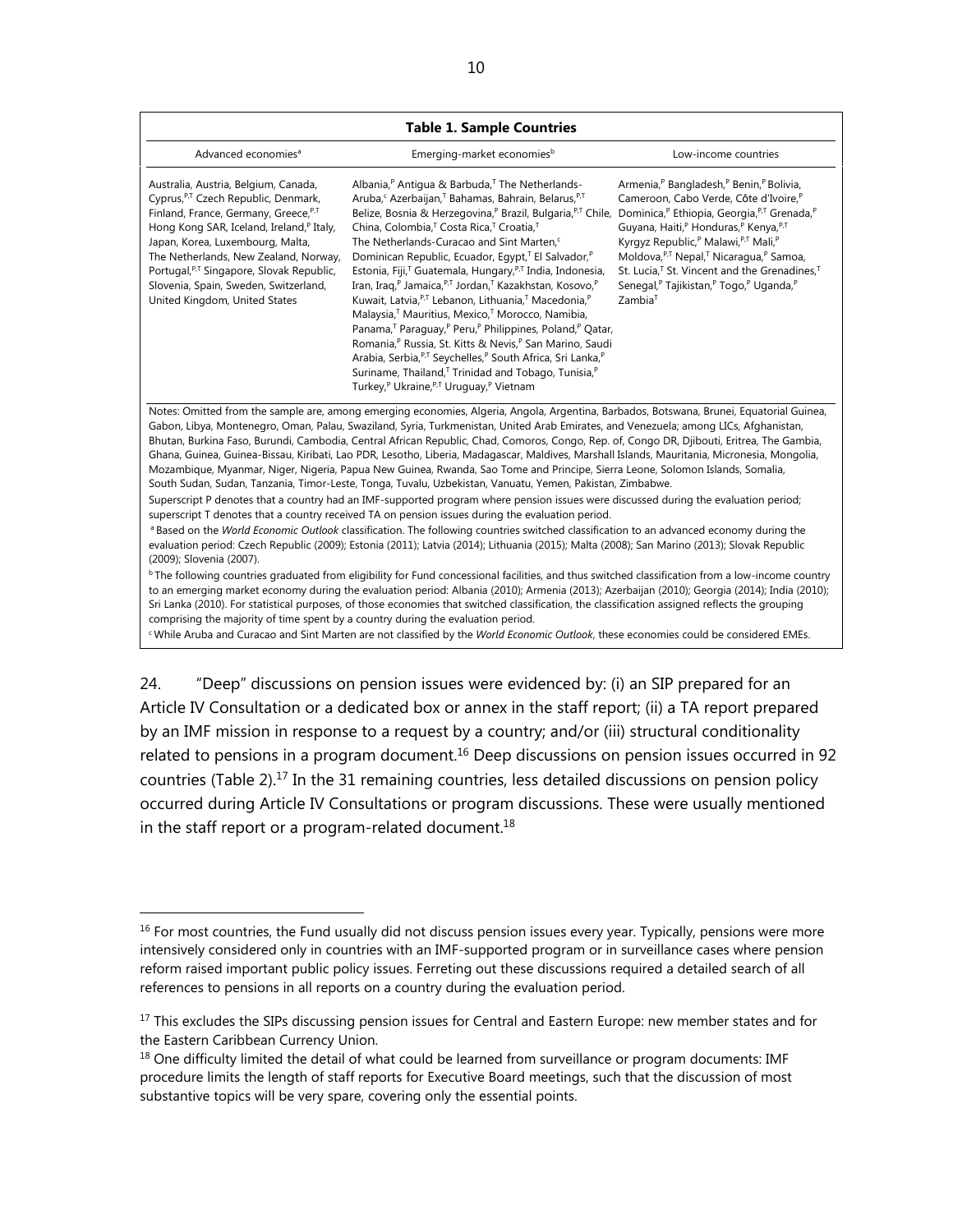| TA (Reports)                                                                                                                                                                                                                                                                                                                                                                                                                                                                                                                                                                                                                                                              | Programs with structural conditionality<br>involving pension issues <sup>a</sup>                                                                                                                                                                                                                                                                                                                                                                                                                                                                                                                                                                                                                                                                                                                                                                                                                                                                                                                                                                                                      | Surveillance (SIPs unless otherwise indicated)                                                                                                                                                                                                                                                                                                                                                                                                                                                                                                                                                                                                                                                                                                                                                                                                                                                                                                                                                                                                                                                                                                                                                                                                                                                                                                                                                                                                                                                                                                                                                                                                                                                                                                                |
|---------------------------------------------------------------------------------------------------------------------------------------------------------------------------------------------------------------------------------------------------------------------------------------------------------------------------------------------------------------------------------------------------------------------------------------------------------------------------------------------------------------------------------------------------------------------------------------------------------------------------------------------------------------------------|---------------------------------------------------------------------------------------------------------------------------------------------------------------------------------------------------------------------------------------------------------------------------------------------------------------------------------------------------------------------------------------------------------------------------------------------------------------------------------------------------------------------------------------------------------------------------------------------------------------------------------------------------------------------------------------------------------------------------------------------------------------------------------------------------------------------------------------------------------------------------------------------------------------------------------------------------------------------------------------------------------------------------------------------------------------------------------------|---------------------------------------------------------------------------------------------------------------------------------------------------------------------------------------------------------------------------------------------------------------------------------------------------------------------------------------------------------------------------------------------------------------------------------------------------------------------------------------------------------------------------------------------------------------------------------------------------------------------------------------------------------------------------------------------------------------------------------------------------------------------------------------------------------------------------------------------------------------------------------------------------------------------------------------------------------------------------------------------------------------------------------------------------------------------------------------------------------------------------------------------------------------------------------------------------------------------------------------------------------------------------------------------------------------------------------------------------------------------------------------------------------------------------------------------------------------------------------------------------------------------------------------------------------------------------------------------------------------------------------------------------------------------------------------------------------------------------------------------------------------|
| Antigua & Barbuda (2010),<br>Azerbaijan (2011, 2012, 2013 <sup>b</sup> ), Belarus<br>(2010), Bulgaria (2010), Colombia (2012),<br>Costa Rica (2013), Croatia (2008), Cyprus<br>(2013), Eastern Caribbean Currency<br>Union (2011), Egypt (2009), Fiji (2006),<br>Georgia (2011), Greece (2010, 2012, 2013,<br>2014, 2015), Hungary (2008),<br>Jamaica (2012), Jordan (2010), Kenya (2012),<br>Latvia (2010), Lithuania (2010),<br>Malawi (2006, 2015), Mexico (2012),<br>Moldova (2011), Nepal (2014), Panama<br>(2015), Portugal (2013, 2014), Serbia (2009),<br>St. Lucia (2010), St. Vincent & Grenadines<br>(2008), Thailand (2015), Ukraine (2015),<br>Zambia (2013) | Albania (2006-09 PRGF/EFF <sup>c</sup> , 2014-17 EFF),<br>Armenia (2010-13 ECF/EFF), Benin (2006-<br>09 PRGF, 2010-12 ECF), Bosnia &<br>Herzegovina (2009-12 SBA, 2012-15 SBA),<br>Bulgaria (2004-07 SBA), Côte<br>d'Ivoire (2009-11 PRGF, 2011-12 ECF),<br>Cyprus (2013-16 EFF), Dominica (2003-06<br>PRGF), Georgia (2006-07 PRGF),<br>Greece (2010-12 SBA, 2012-16 EFF),<br>Honduras (2010-12 SBA/SCF, 2014-17<br>SBA/SCF), Hungary (2008-10 SBA),<br>Iraq (2005-07 SBA, 2007-09 SBA), Ireland<br>(2010-2013 EFF), <sup>d</sup> Jamaica (2013-16 EFF),<br>Kosovo (2012-15 SBA), Latvia (2008-11<br>SBA), Malawi (2006 PRGF), Mali (2006-08<br>PRGF), Moldova (2010-13 ECF/EFF),<br>Nicaragua (2006 PRGF, 2007-11 PRGF),<br>Paraguay (2006-08 SBA), Peru (2006-08<br>SBA), Portugal (2011-14 EFF),<br>Romania (2009-11 SBA), Serbia (2009-11<br>SBA), Seychelles (2010-13 EFF),<br>Sri Lanka (2009-12 SBA), St. Kitts & Nevis<br>(2011-14 SBA), Togo (2008-11 PRGF),<br>Turkey (2006-08 SBA), Uganda (2010-13<br>PSI), Ukraine (2010-12 SBA, 2014-15 SBA),<br>Uruguay (2005-06 SBA) | Albania (2009 box), Australia (2015), Austria (2007),<br>Belgium (2012), Bosnia & Herzegovina (2010*), Brazil<br>(2006, 2007, 2012), Bulgaria (2010, 2014), Central and<br>Eastern Europe: New Member States (2015), Chile<br>(2006, 2007 box), 2009, 2014*), China (2006, 2015 box),<br>Colombia (2015), Costa Rica (2013, 2014),<br>Cyprus (2007, 2011, 2014), Czech Republic (2008,<br>2010*, 2013), Denmark (2008, 2013, 2014),<br>Dominica (2006 annex), Dominican Republic (2007),<br>Eastern Caribbean Currency Union (2007, 2008, 2010,<br>2013), Ecuador (2015), El Salvador (2006, 2014 box),<br>Estonia (2007, 2015), Ethiopia (2013), Finland (2007,<br>2012, 2014), France (2013, 2015), Germany (2015),<br>Greece (2006), Guatemala (2014), Guyana (2007),<br>Haiti (2015), Hong Kong SAR (2006), Hungary (2006),<br>Iceland (2013), India (2006 box), Indonesia (2015), Iran<br>(2015), Ireland (2007, 2012), Italy (2012, 2014),<br>Japan (2008, 2012), Korea (2007, 2010, 2012, 2013),<br>Latvia (2010), Lebanon (2015), Luxembourg (2006),<br>Macedonia (2009, 2015), Malawi 2006 (box), Malta<br>(2013 annex), Mauritius (2013 annex, 2014 box),<br>Mexico (2011), Moldova (2010, 2012), Namibia (2006),<br>The Netherlands (2015), New Zealand (2015),<br>Nicaragua (2012), Norway (2007), Poland (2010, 2011,<br>2014), Portugal (2013, 2015), Romania (2007, 2012*,<br>2015), Russia (2008, 2013 box, 2014 box), St. Kitts &<br>Nevis (2015 box), San Marino (2010), Serbia (2013),<br>Slovak Republic (2011 annex), Slovenia (2006*, 2011<br>box, 2015), Spain (2011, 2013), Suriname (2014),<br>Switzerland (2006, 2015 box), Turkey (2008 box, 2013),<br>Ukraine (2010 box, 2011 box), United States (2011),<br>Uruguay (2011, 2015) |

d for an Article IV Consultation or a dedic report prepared by an IMF mission in response to a request by a country; and/or (iii) structural conditionality related to pensions in a program document.

\* Indicates the paper was descriptive rather than analytical.

a Information in parenthesis refers to period and type of IMF-supported program engagement: ECF=Extended Credit Facility; EFF=Extended Fund Facility; PRGF=Poverty Reduction and Growth Facility; PSI=Policy Support Instrument; SBA=Stand-By Arrangement; SCF=Stand-By Credit Facility. b No TA reports were available for the 2011 and 2013 TA missions.

<sup>c</sup> Structural conditionality set by the European Commission.

d While no related structural conditions were included in the program, pension issues were a focus of policy discussions.

25. Overall, the Fund significantly increased its involvement in pension issues during the evaluation period. The incidence of pension discussions—whether in the context of an Article IV discussion, an IMF-supported program, or a TA mission—fell initially but rose in 2010 through 2015 (Figure 1), with an average of 37 discussions in the first five years and 57 in the second. For each type of economy, pension issues were much more intensively discussed after 2009, with a rising frequency among EMEs in 2013–15 (Figure 2). Across the sample as a whole, roughly 60 percent of the Fund's involvement took place during an Article IV surveillance mission (viz., outside of a program context), while for another 10 percent of countries, the Fund's involvement was in the context of a TA mission.

#### **Table 2. Deep Coverage of Pension Issues by the IMF, 2006–15**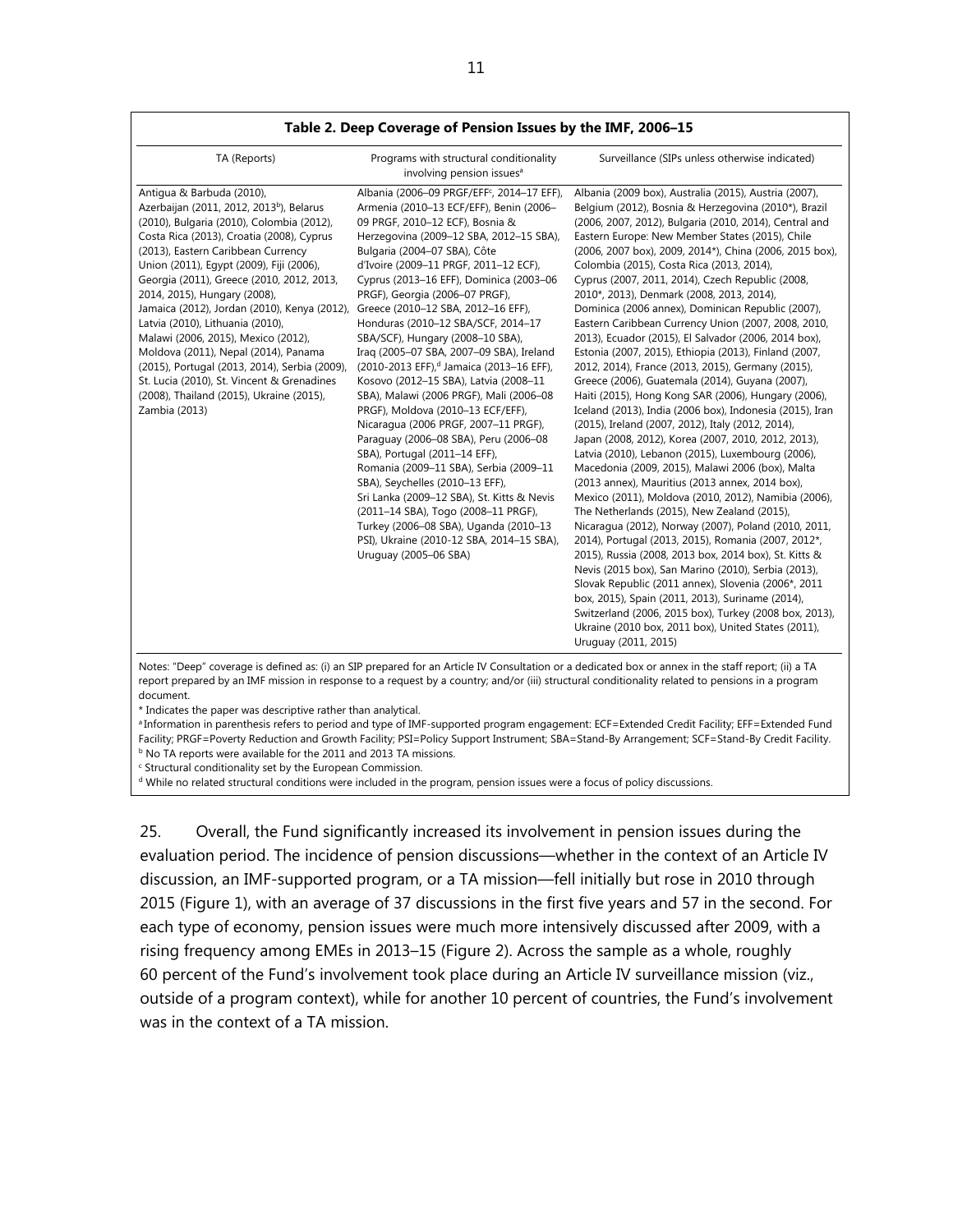



26. Regionally, European Department (EUR) countries dominated the countries for which pensions were a topic of discussion. Next in the ranking were Western Hemisphere Department (WHD) countries, while Asia and Pacific Department (APD), African Department (AFR), and Middle East and Central Asia Department (MCD) countries each accounted for roughly 10–13 percent of the involvement (Figure 3). In the broader Eurasian region, virtually all of the EMEs (except Turkey) for which pension issues were discussed were transition economies in Eastern and Central Europe or the former Soviet Union.

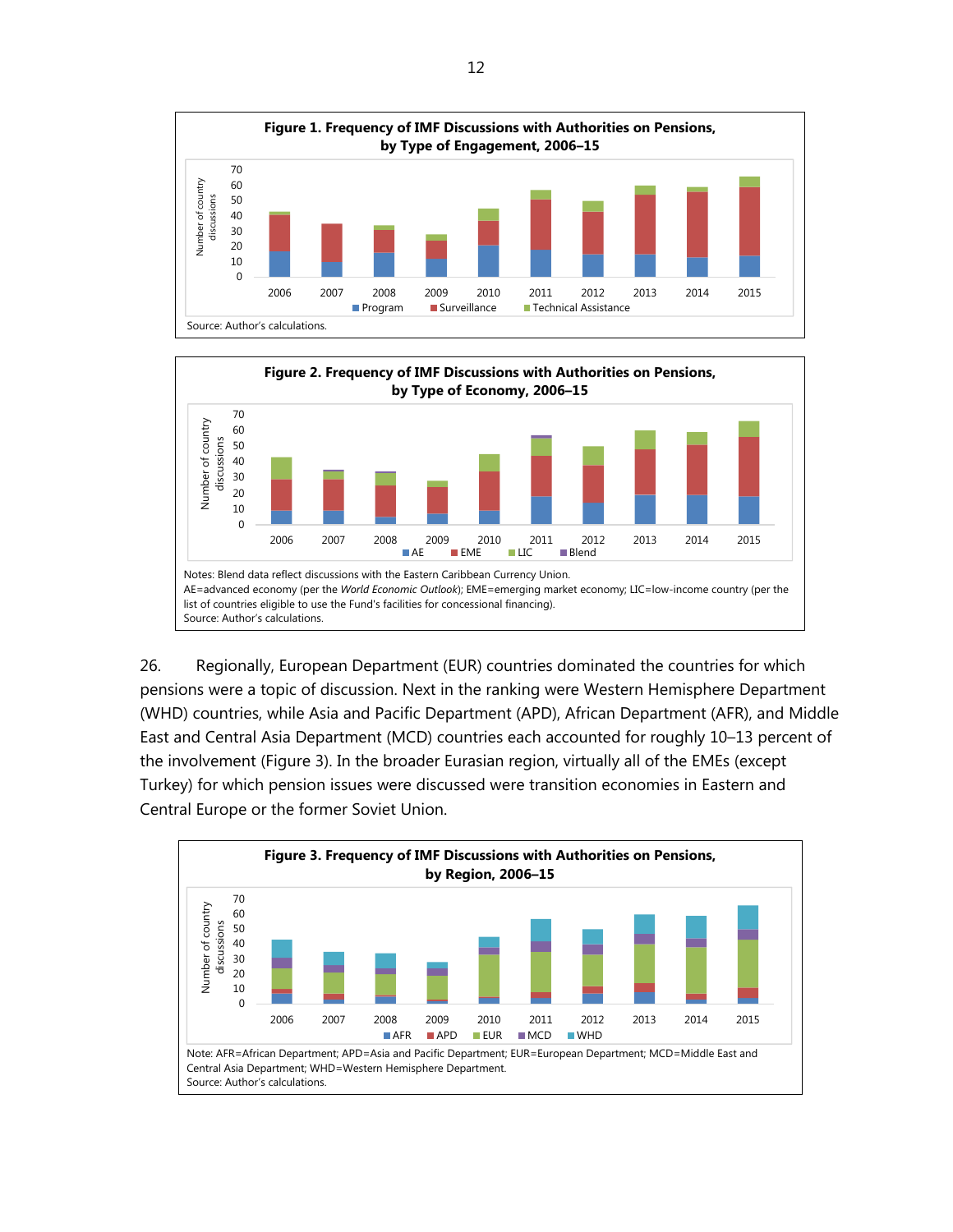27. Richer coverage of pension issues in bilateral surveillance—evidenced by SIPs or by boxes or annexes in Article IV staff reports—dropped in the middle of the evaluation period, and then rose during 2011–14, with a further sharp increase in 2015 (Figure 4). SIPs on pension issues were prepared at least once during the evaluation period for 90 percent of the 31 AEs and more than 40 percent of the 66 EMEs in the sample.<sup>19</sup> TA on pension issues—which reflects both demand and supply factors—doubled during the evaluation period, from 2 to 4 countries on average per year in 2006–10 to 3 to 8 countries per year in 2010–15. Just under 30 percent of the EMEs in the sample received TA, compared to 25 percent of AEs and 10 percent of LICs.



28. These statistics only reveal the number of countries that had discussions on pensions with the Fund in a given year. Equally of interest is whether the Fund's involvement on this issue in a country was ongoing and active or merely occasional. Here involvement is characterized as "intensive" either if pensions were mentioned in at least four of the Article IV staff reports for the country during the evaluation period or if they featured in discussions related to IMF-supported programs. Among the 31 AEs, there were 4 (Cyprus, Greece, Ireland, and Portugal) in which pension reform was part of the program discussions, and among the AE surveillance cases there were at least 16 countries for which Fund involvement was "intensive" (as characterized above) over the evaluation period. Of the 66 EMEs, there were 25 where pension reforms featured in program discussions<sup>20</sup> and another 16 where coverage of pension issues in surveillance discussions was "intensive."

29. Long-term projections assessing the financial sustainability or evolution of pension outlays featured in about half of the SIPs and more than a third of the TA reports reviewed. In contrast, discussion of pension reform options, or of their potential equity or allocative effects,

 $<sup>19</sup>$  In general, once a topic has been covered in an SIP, it is unlikely to be treated again for at least five years.</sup> Appendix Table A.1 lists all the SIPs, annexes, or text boxes identified for this evaluation.

 $^{20}$  Of these, structural conditionality on pensions featured in the following EMEs: Albania, Armenia, Belarus, Bosnia and Herzegovina, Bulgaria, El Salvador, Georgia, Hungary, Iraq, Jamaica, Kosovo, Latvia, Macedonia, Paraguay, Peru, Romania, St. Kitts and Nevis, Serbia, Seychelles, Sri Lanka, Turkey, Ukraine, and Uruguay.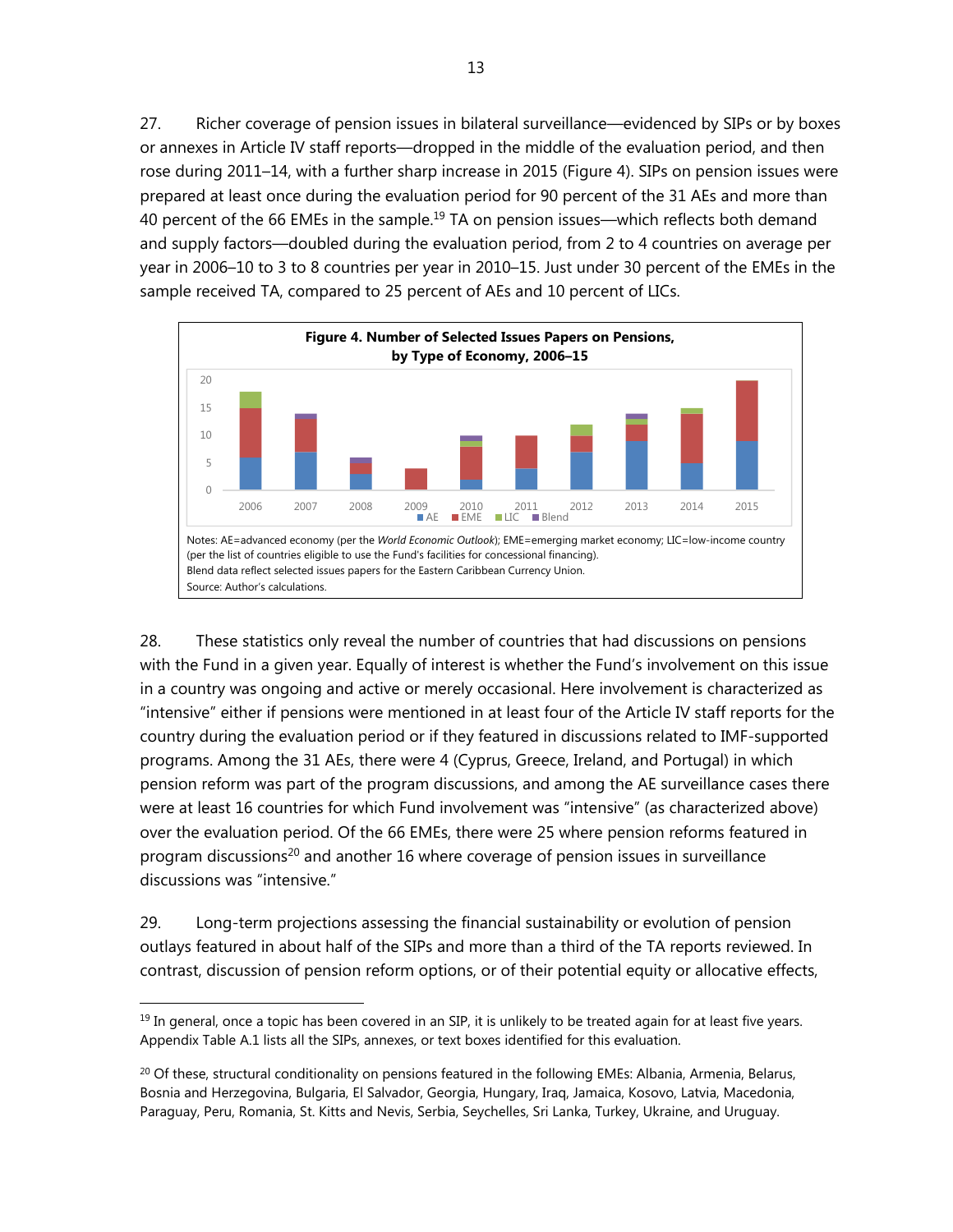occurred in fewer than a quarter of SIPs and TA reports, though again with increased frequency in the second half of the evaluation period. In its TA to member countries, the Fund tended to focus more on parametric reforms to existing DB schemes.

30. Early in the evaluation period, pension issues were occasionally reflected in structural conditionality in Fund-supported programs, with no obvious regional concentration. Yet, by 2008, structural conditionality on pension issues had come to be included in many more programs in Europe than in other regions, with a high of 12 programs with such conditions by 2010 (in contrast with no more than 4 in any other region). European countries' predominance persisted through 2015, dropping gradually to about 7 programs. It reflected both the aging of these countries and the well-developed nature of European pension systems (often with excessively generous provisions that entailed both short- and long-term budgetary challenges). In other regions, structural conditionality on pension issues typically featured in 3 to 4 programs at most. The countries, programs, pension policy objectives, and specific conditionality measures are listed in Appendix Table A.3.

31. Often conditionality (particularly in the form of structural benchmarks) was used in IMF-supported programs to encourage pension reform. The evaluation identified 77 structural conditions related to pension reform across IMF-supported programs for 34 countries during the evaluation period. One-third of the conditions called for actions by the authorities to articulate a strategy for pension reform and to clarify the underlying objectives and trade-offs. Such actions were intended to form the basis for more specific policy steps to address weaknesses (principally those creating excessive fiscal pressures) in the prevailing pension system. Almost 40 percent of the program conditions called for steps involving submission of pension reform legislation to parliament and the requirement of parliamentary approval of the said legislation.

32. The IMF's motivation for the conditionality on pension reforms ranged from: (i) the need for parametric reforms to address short-term budgetary pressures or reduce a deficit in the prevailing pension scheme; (ii) rationalizing an actuarially unsustainable pension system; (iii) redressing preferential pensions accorded to particular occupational groups; (iv) addressing constraints on the investment portfolios allowed for private pension funds (typically to allow them greater exposure to foreign assets or to loosen provisions that required them to hold government bonds); (v) strengthening the regulatory policy framework as it related to pension funds; and occasionally (vi) addressing issues of elderly poverty or broadening the coverage of the pension system. Long-term sustainability and short-term budgetary restraint were the dominant motives, featuring in 21 and 18 of the 34 countries, respectively, as pension-related structural conditionality.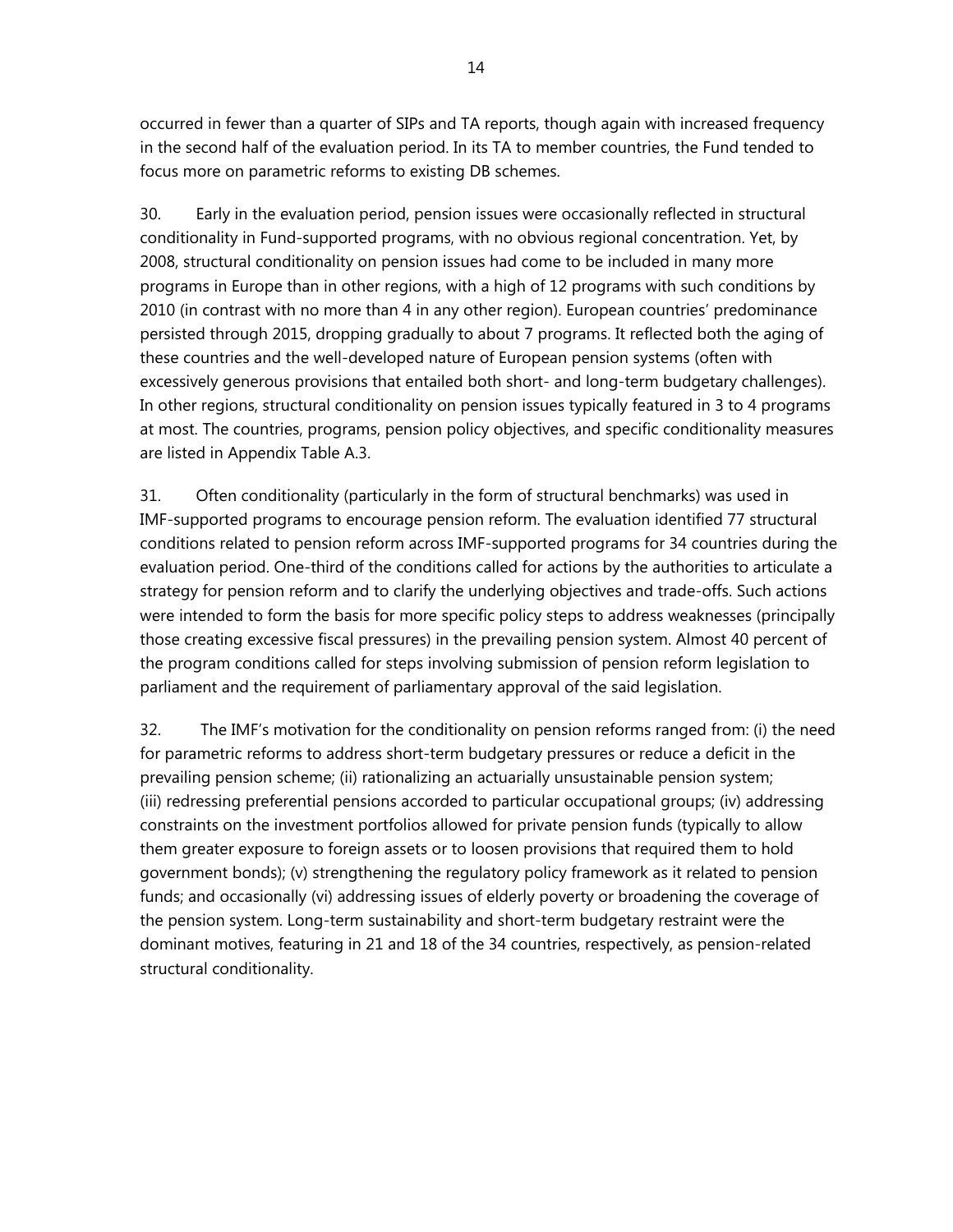# **B. Motivation(s): Why Did the Fund Get Involved?**

33. As mirrored by the statistics on conditionality, the principal underlying motive for the IMF's focus on pensions during the evaluation period was the need for pension systems to achieve long-term fiscal sustainability. To a large extent, this concern can be linked to demographic trends:

- Of the 31 AEs in our sample, long-term fiscal sustainability was highlighted in 23 countries. Virtually all of these AEs will have a high elderly-dependency burden by 2050 and almost all are rapidly aging, i.e., the elderly-dependency rate will rise by more than half from its 2015 level.<sup>21</sup> In only 8 of these countries (France, Hong Kong, Iceland, Italy, New Zealand, Singapore, Sweden, and Switzerland) was fiscal sustainability *not* the principal concern that motivated the Fund's discussion on pension issues.
- Similar results emerged for the EMEs: long-term fiscal-sustainability concerns dominated the pension discussions in 46 of the 66 EMEs in our sample. Virtually all of the sample EMEs could be characterized as rapidly aging.
- In the 29 LICs where there was discussion on pensions, long-term fiscal sustainability was the principal factor in at least 18; 17 of the LICs in the sample exhibit demographic trends suggestive of an aging population.

34. Short-term budgetary pressures were a second important factor motivating the IMF's focus on pensions. Such pressures, in addition to long-term pressures, were an issue in 5 AEs. Among EMEs, immediate budgetary concerns were the principal focus in 19 countries in our sample, while among LICs, such concerns arose in 6 countries.

35. Beyond these sources of fiscal concern, Fund staff viewed pensions as influencing other macro-critical issues. The following arguments often surfaced. First, with pensions largely financed by payroll taxes, high mandated contribution rates could adversely affect employment demand; similarly, pension-benefit provisions might encourage many workers to drop out of the labor market (as happened in Greece) or limit their participation (as in Japan and Germany). Pension provisions could also influence emigration rates (as in Lithuania). Second, in countries with mandated DC schemes involving private pension-fund managers, regulations on investment portfolios (concerning foreign assets or government bonds) could have important impacts on domestic liquidity, the exchange rate, and government borrowing costs, with obvious potential macroeconomic policy effects. Third, pension systems could influence both savings rates and longer-term growth prospects. In a few countries, including China and Malaysia, the absence of an adequate social insurance framework was seen as a factor underlying excessively high savings rates, which in turn affected macroeconomic policy and even global economic adjustment. In

 $21$  We define 30 percent as a high or heavy elderly-dependency rate. An increase in this rate by more than 50 percent from its 2015 level by 2050 is defined as rapid.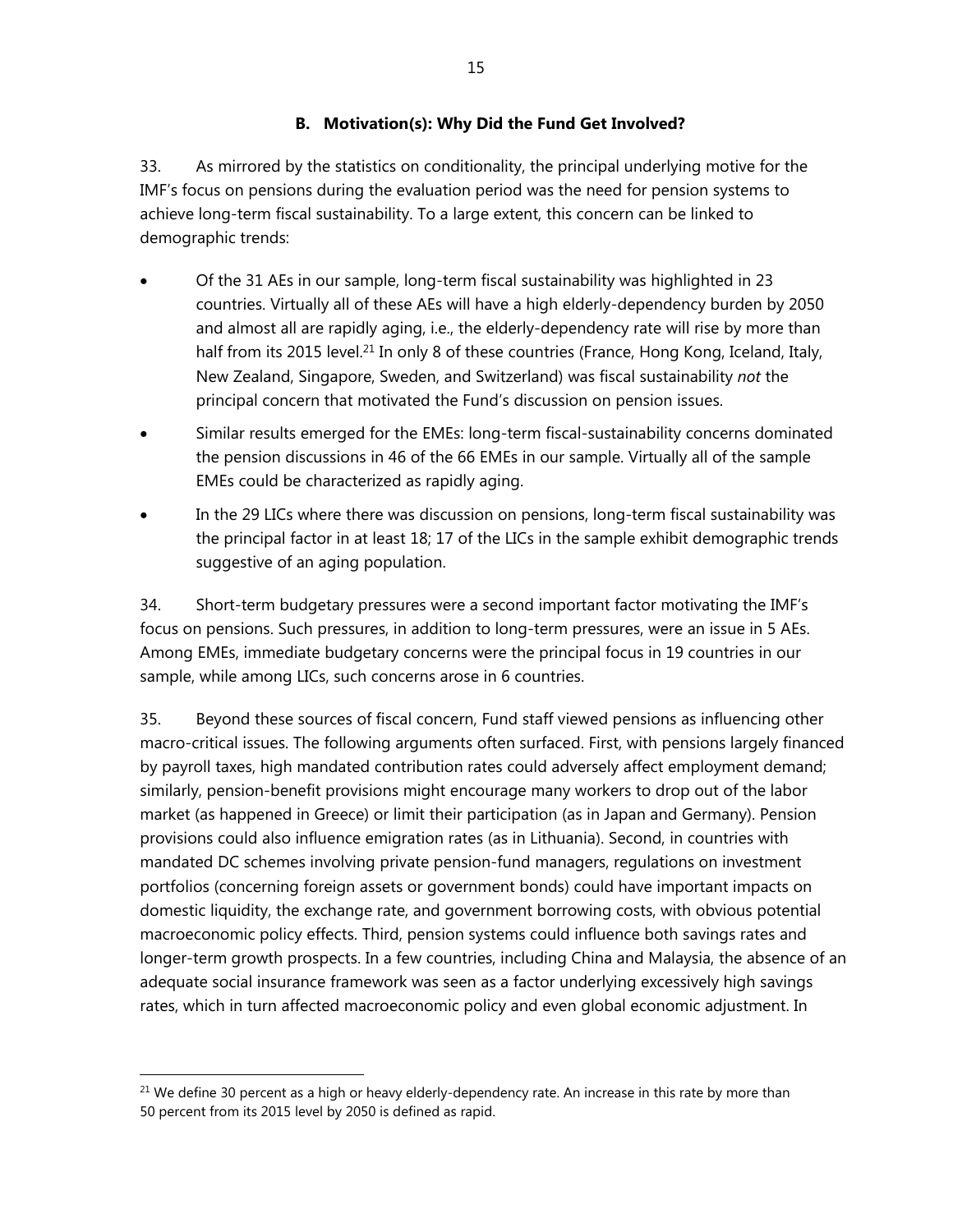other countries, pension policies affected the fiscal rules adopted to constrain macroeconomic and foreign-exchange-rate policies (sometimes in the context of the returns on natural resources).

36. In some countries, issues of elderly poverty or equity motivated the Fund staff to focus on the nature of pension policy. As discussed below in Section IV, such poverty issues were flagged in 2 AEs, 16 EMEs, and 3 low-income economies. Issues of inter-generational and intragenerational equity were highlighted in 6 AEs and 9 EMEs.

# **C. Content: What Advice/Recommendations Did the Fund Offer?**

37. During the evaluation period, Fund staff discussed a range of policy recommendations related to pension reform with country authorities. Some of these recommendations focused on immediate budgetary pressures. Others were tailored to achieve long-term sustainability for the pension system and were expected to be implemented only gradually. They primarily featured in surveillance discussions but occasionally emerged as structural conditions in IMF-supported programs.

38. In countries with DB schemes the following specific recommendations were most commonly offered:

 *Raising the retirement age:* This was frequently discussed and was often embodied in structural conditionality (as in Albania, Greece, Ireland, Jamaica, Portugal, Serbia, and Ukraine).<sup>22</sup> The Fund staff usually argued for a gradual increase in the specific age of eligibility for a full pension (often narrowing the differential between men and women). Such proposals directly confronted the need to correct for changing demographic conditions that implied far longer periods of likely pension income than had been foreseen when such pension schemes were established and their contribution rates determined.<sup>23</sup> In Russia, for example, staff argued that a later retirement age would increase the years of contributions and thus effectively increase the ultimate replacement rate. In Hungary, staff noted that a gradual increase in the retirement age in a DC scheme would shorten the payout period while lengthening the period of contribution to an individual's retirement account, thus helping to sustain or increase the effective replacement rates of second-pillar pensions (which would otherwise drop significantly with rising longevity). In Mauritius and Moldova, on the other hand, staff noted that

 $22$  Programmed increases in the retirement age were included as structural benchmarks in IMF-supported program arrangements with Albania (2014), Jamaica (2013), Portugal (2013, 2014), and Ukraine (in relation to women's retirement age in 2009, 2011, 2015). Ireland initiated such increases in connection with its policy program with the IMF. Serbia agreed in 2010 to tighten its early retirement rules (though this was not a structural benchmark in the SBA).

 $^{23}$  Fund staff increasingly argued for automatic mechanisms that periodically link adjustments of the retirement age to observed changes in life expectancy, similar to those introduced in a number of countries such as Aruba, Colombia, Cyprus, Netherlands, Norway, Portugal, Slovak Republic, Spain, Sweden, and Switzerland.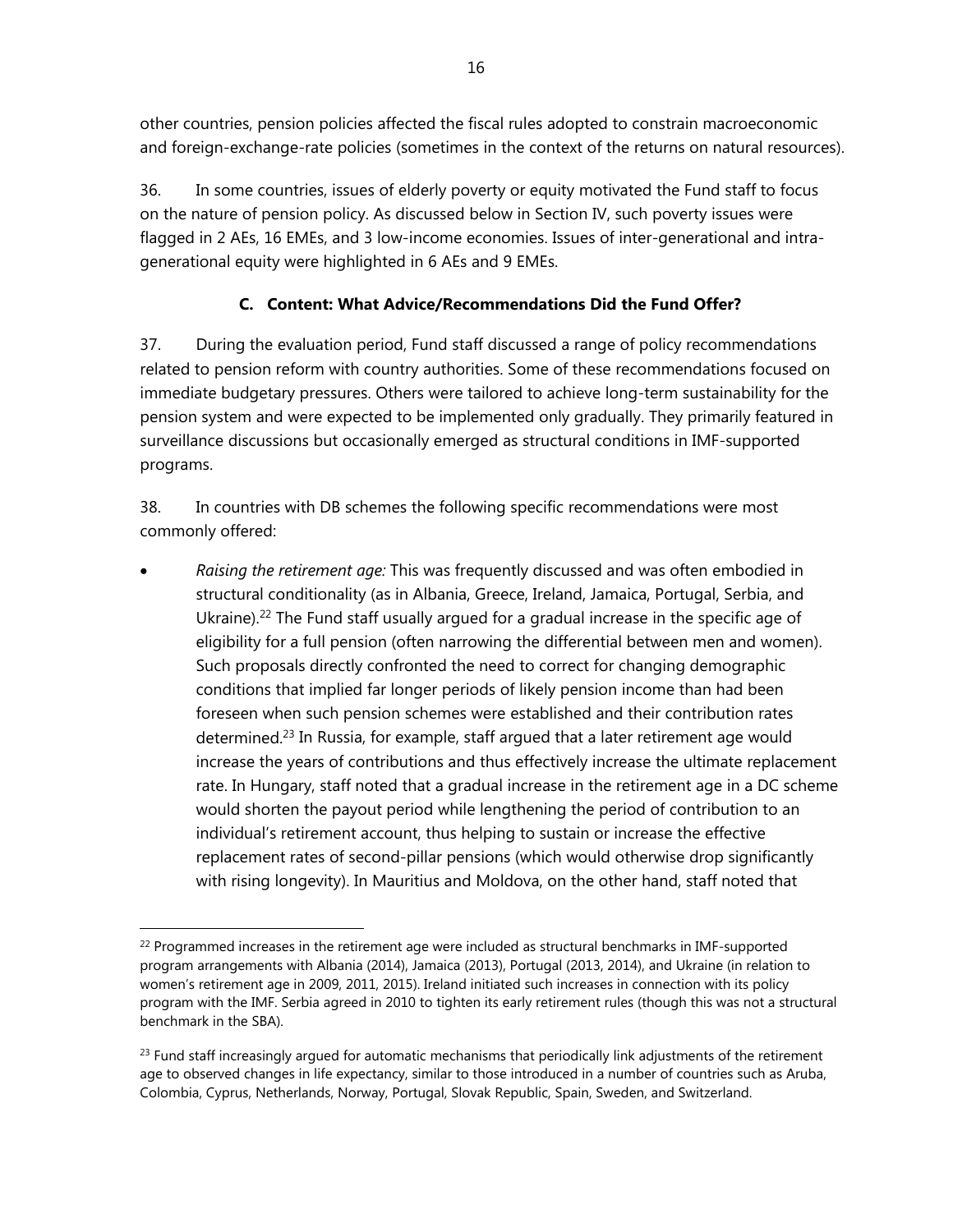raising the retirement age could have a disproportionately adverse impact on the lifetime pension receipts of the poor relative to the well-off (who tend to live longer).<sup>24</sup>

- *Tightening eligibility for early retirement pensions:* Recommendations ranged from ensuring actuarial fairness in what benefits are received in the case of early retirement (as in Cyprus and Serbia), to more restrictive pension levels for early retirees, or limitations on any pension benefits for such early retirees.
- *Eliminating preferential pension treatment of particular groups:* The issue of "in" and "out" groups—where some cohorts or categories of workers receive preferential pensions was often raised with authorities. In a few cases, such as Latvia, some cohorts had been unintended beneficiaries of policy changes, as a result of the way in which pension indexation policies had been pursued at different points of time. In numerous other cases, pension systems accorded participants differential treatment by gender, occupational group, or employment group (as in Cyprus, Iran, Ireland, Jamaica, Jordan, Latvia, Lebanon, Macedonia, Moldova, Nicaragua, Paraguay, Poland, Portugal, Ukraine, and Uruguay). But while eliminating these preferences would have contributed to intragenerational equity, the political sensitivity of such a change often blocked reform.
- *Changing the contribution rates of workers and employers:* Recommendations to reduce contribution rates emerged when the rates were seen as unjustifiably high vis-à-vis the pension benefits to be received (as often arose in situations where the pension system was inappropriately providing benefits of a social-assistance character) or when a high contribution rate was seen as burdensome to employers and employees and as either deterring formalization of the labor market or contributing to noncompliance in contributions (as in Japan).25 More common were recommendations to increase the contribution rate to help restore fiscal sustainability. Such recommendations were sometimes tempered by concern that contribution rates might already be too high or that adverse labor-market effects might ensue (e.g., in Cyprus, El Salvador, Estonia, Japan, Netherlands, Portugal, Seychelles, and Uruguay).<sup>26</sup> In some instances, the Fund made this

 $24$  In Mauritius, the staff provided analysis that 40 percent of the basic pension is paid to the 20 percent who are richest, because they live much longer than the poorer cohorts.

<sup>&</sup>lt;sup>25</sup> Where rates were seen as unjustifiably high, such a recommendation was typically combined with a suggestion to raise the value-added tax rate as a complementary source of financing for pension outlays. Where a high contribution rate was seen as deterring participation in the formal labor market, or deterring pension contributions, the staff recommended that eligibility for government benefits in other spheres (notably agricultural subsidies or health insurance) be withheld from people who had not made pension contributions—an approach that was discussed in Greece, Serbia, and Ukraine.

 $^{26}$  An increase in contribution rates essentially represents a trade-off of concerns. The benefit is to protect the overall short- and long-term financial viability of the pension system and to continue funding the benefits to existing retirees. The cost is the additional burden on workers and the reduced rate of return obtained by current contributors. The latter can also negatively affect the supply of labor, strengthen incentives for participation in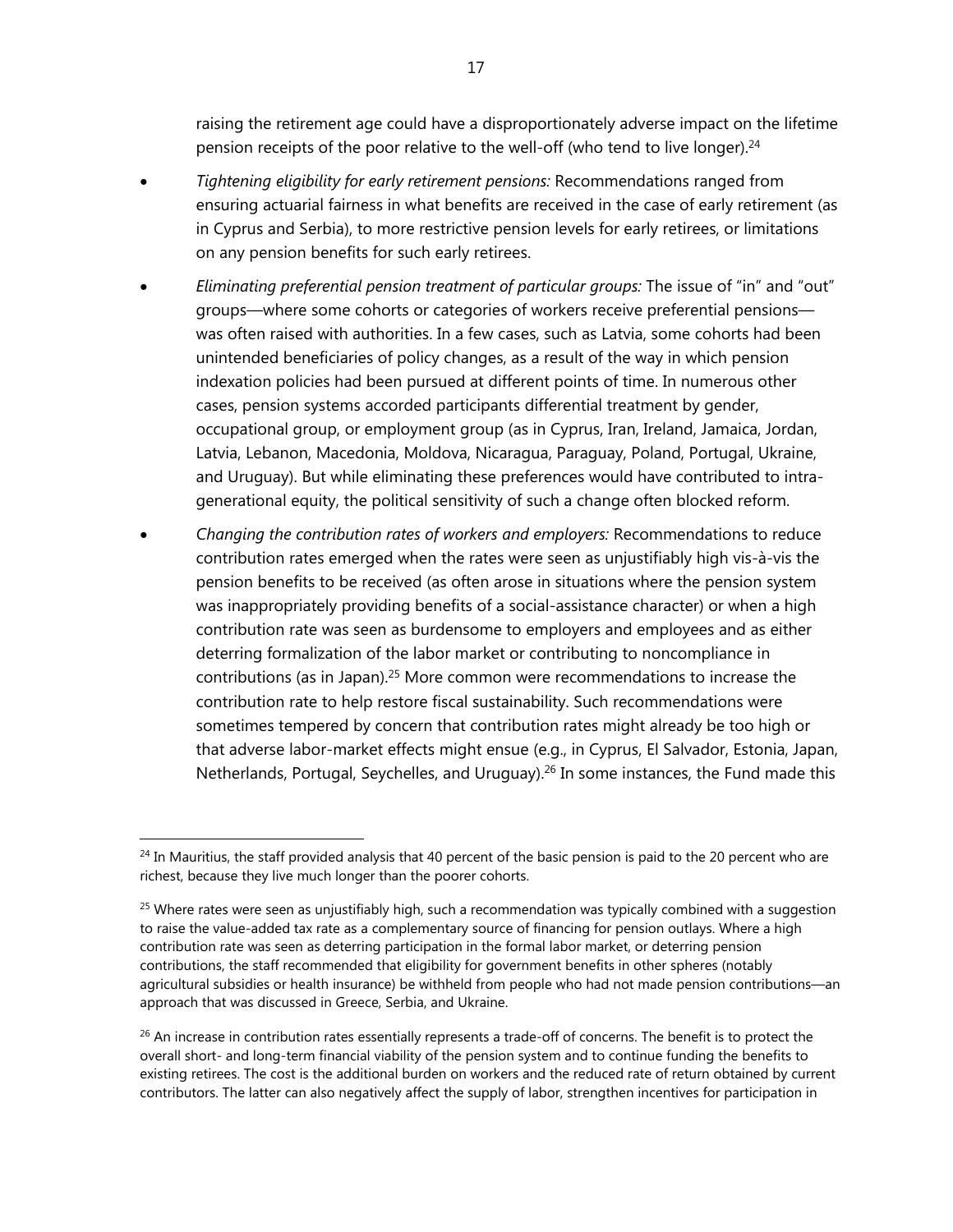recommendation in connection with a noncontributory pension scheme, as happened in Jamaica, where the authorities agreed, as part of the Fund program in 2013, to seek legislation imposing pension contributions on public sector workers and thus enabling the burden of civil-service-pension financing to be shifted from the general taxpayer on to civil-service employees.

- *Reducing pension outlays:* In cases where there were immediate budgetary pressures, the most common recommendation for reducing pension outlays involved a freeze in pensions, particularly when overall pension outlays were large as a share of GDP. Less drastic recommendations involved revisions in the approach used for indexing pensions, typically shifting from wage indexation to either price indexation or a blend of wage and price indexation (the so-called Swiss approach, typically 50-50).<sup>27</sup> The nature of the indexation mechanism for pensions was discussed often in Fund surveillance (e.g., in Aruba, Brazil, Czech Republic, Jordan, Latvia, Norway, Poland, Slovak Republic, and Vietnam) and was an issue in some IMF-supported programs as well (e.g., in Jamaica, Ireland, Portugal, and Ukraine). Revising the indexation mechanism was a highly sensitive political issue in some countries. In some cases, to achieve a more gradual long-term financial impact, the Fund staff recommended (in the context of either a TA mission or a Fund program) the country authorities to reduce the benefit accrual rate for each year of contributions, revise the basis on which pensions were determined (away from the final salary and toward a lifetime-adjusted career average or the average of a defined number of final years of salary), or reduce the scale of benefits for new entrants to the scheme (as in Ireland, for new entrants to the civil service).
- *Rationalizing spending on survivors' pensions and other social assistance categories:* Pension schemes that provide generous survivor benefits and/or disability pensions may be burdened with social assistance costs that are arguably not a form of social insurance. Financing of social assistance payments through the pension system arose as an issue, *inter alia*, in IMF discussions with Albania, Azerbaijan, Bosnia, Bulgaria, Fiji, Georgia, Lithuania, Moldova, and Serbia. IMF staff recommendations for reform included: financing social assistance benefits through the general budget rather than from wagebased contributions to the social insurance system; tightening the eligibility rules for survivors' benefits; and tightening the criteria for disability benefits.

the informal sector, and disproportionately increase the burden on younger generations because it is people of working age who pay pension contributions.

 $27$  Indexing to prices will lead to a gradual decline in real pensions relative to the average wage as labor productivity increases. It might only be seen as palatable in the short run if presented as a way of financing a cut in contributions, with current take-home pay raised at the expense of lower average PAYG pensions during retirement. Over time, reliance on price indexation can become challenging from a political economy perspective, as pensioners would not share in the benefits from productivity growth. This leads to the problem that pension benefits, while fiscally sustainable, become no longer "socially sustainable," as the elderly perceive a deterioration in their living standards (particularly if housing prices increase faster than the consumer price index).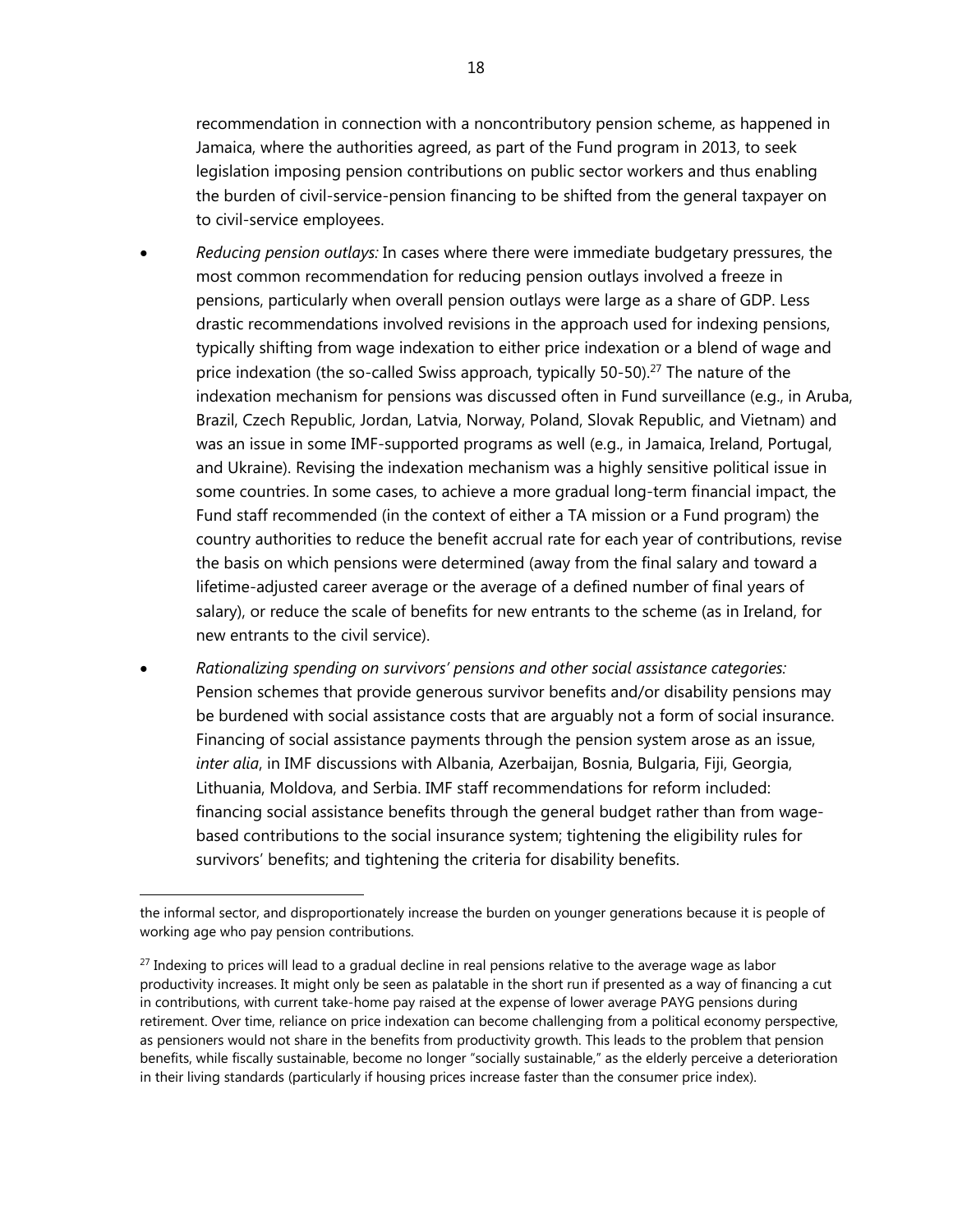- *Taxing pension incomes:* The consensus view of tax-policy practitioners is that taxes should be collected on pension income at some point over the life cycle.<sup>28</sup> Recommendations leading to ultimate taxation of pension income (in situations where pension contributions were originally deductible from taxable income) were made in the context of IMF pension discussions with Ireland, Japan, Lithuania, Portugal, and Sweden.
- *Fostering equity and protecting the elderly poor:* as discussed below in paras 56 and 57, policy proposals in Article IV reports (often in SIPs) were motivated by expressed staff concerns about low replacement rates, the inadequacy of a safety net for the elderly, poverty among the elderly, the absence of pension system coverage for large segments of the population, or a bias toward middle- and upper-income groups. In some of its TA or program negotiations, the Fund staff offered guidance to country authorities on the criteria for specific cutbacks in benefits (as in Greece, as discussed in Box 2 and Appendix I) with a bias toward protecting those elderly receiving the lowest benefits and toward containing or even cutting back the benefits received by higher-income pensioners.
- 39. On balance, certain patterns can be seen in IMF advice:

- Many transition countries in Eastern and Central Europe were not only aging rapidly but had features in their pension systems that favored specific groups in the economy (certain categories of workers, the military and/or the police) and also had been used to absorb (through early retirement or disability provisions) many older workers who had become unemployed in the economic transition process. Generosity in the benefits of the system or in the retirement-age provision, particularly for women, contributed to the costliness of these systems. Fund staff sought to address these sources of costly pensions (recommending increasing the retirement age, freezing pensions for a period, limiting the generosity of the pension-indexation mechanism, or reducing the special benefits accorded to certain groups) particularly as part of program conditionality (as in Albania, Bosnia, Bulgaria, Romania, Serbia, and Ukraine).
- In some AEs (notably, Cyprus, Ireland, Portugal, and Greece), and a few EMEs (Jamaica, Seychelles, and Uruguay), the financial crisis was the catalyst that forced reconsideration of costly budgetary features of pension schemes (such as a low retirement age, costly retirement-benefit levels, favorable pensions for public sector workers, and favorable tax treatment of pensioners relative to other groups) that were maladapted to the aging of their populations. In Greece, many of these features figured prominently in the program discussions, making it the unusual case in which the Fund had to weigh in heavily on the

 $28$  Many pension schemes encourage savings for retirement by making contributions tax-deductible from gross income at the time of contribution and exempting from tax the income earned on such savings while it is accumulating in a pension savings account. In such cases, the standard treatment is for the pension to be taxed when it is drawn from the pension account; if withdrawals are not taxed, the pension system becomes a mechanism for tax avoidance.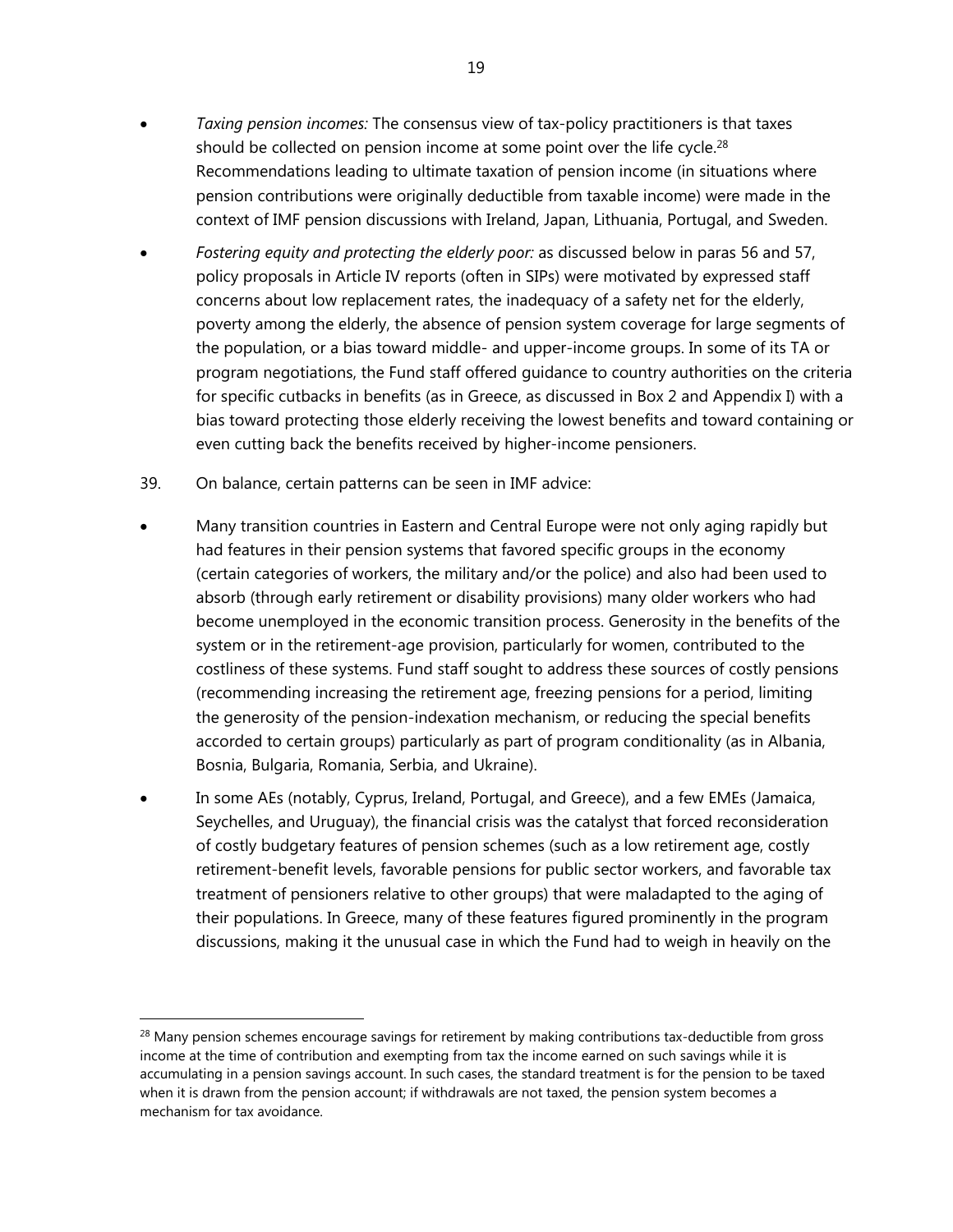social protection front even as it sought to realize an immediate budgetary adjustment (Box 2).

#### **Box 2. The IMF and Pension Reform in Greece**

The IMF's experience in Greece during 2010–15 highlights both the strengths and limitations of the Fund's capacity to work on pension issues. The Greek pension scheme was not only financially unsustainable over the long term but also a principal source of short-term budgetary pressure. Initially, the Fund and the Greek authorities introduced important policy changes that reduced the scale of future pension liabilities and tackled the weaknesses arising from the longterm parameters and organization of the system. But as Greek output declined and outstanding debt was excessively high, the challenge became how to limit current spending on existing pensioners. Since the exchange rate and the rate of inflation in Greece could not be used to reduce real spending, cuts in nominal spending were required.

A number of challenges confronted the IMF staff:

- The Greek pension system was highly complex, with different pension institutions and agreements with multiple groups of employers and employees. Court challenges could (and did) overturn some of the earlier specific policy reforms. Institutional weaknesses—lack of data, multiplicity of institutions, lack of analytical capacity, and weak revenue administration—all required intensive TA that would take time to have an impact.
- Since budgetary retrenchment required some pension entitlements to be cut, this forced the IMF staff, in discussions with authorities, to confront difficult trade-offs on how to be fair, how to protect the poor, and yet still maintain some link between contributions and benefits. Without such a link, the incentives of many younger workers to make pension contributions from their wages would be further weakened. Yet high contribution rates were partly responsible for the high rate of unemployment.
- Over the years, the Greek pension system's role had broadened beyond social insurance to become the principal vehicle for social assistance, thus engendering the resistance of society and the authorities to any reforms. Creation of an independent social assistance system would be a time-consuming endeavor not easily achieved in the context of a financial crisis. While the Fund staff was highly conscious of these issues, many Greek officials did not believe the Fund staff fully recognized their importance.

The EFF-supported program introduced cuts on pensions to current retirees, including to main, supplementary, and lump-sum pensions, and eliminated seasonal bonuses to current retirees. These measures represented the core of the fiscal package that closed the primary fiscal deficit.

The Greek negotiations highlighted the limits of the Fund's capacity to engineer speedy reforms of a pension system that was highly complex in its policy framework and institutional administrative structure and processes. The Fund's area department and TA experts reached agreement with the authorities on long-term reforms—changing the age of retirement, reducing accrual rates, etc.—since these reforms would not entail immediate burdens on existing pensioners or arouse political resistance. But introducing policies that entailed substantial organizational and administrative reform, or immediate cutbacks in payments to existing pensioners, proved far more difficult. These were challenging both to design and to agree on with the principal political actors, both in terms of the time pressures and the implied policy choices. The Fund benefited from technical guidance from the OECD and the European Commission.

Thus, the Fund's experience in Greece underscores its limitations as an interlocutor on pension policy reform. While it could analyze the macro-fiscal sustainability challenges arising from the pension system, its capacity to design and quickly implement quickly detailed analytical and administrative reforms was much more limited. In similar situations in other countries, the Fund's position contrasted with that of the World Bank, where pension reforms were often the focus of a detailed project to be carried out with a large number of dedicated staff over several years.

40. Defined-contribution schemes received far less attention than defined-benefit schemes in IMF surveillance and program discussions. This was partly because fewer countries had adopted DC schemes by this point, and such schemes as existed were younger than most traditional DB schemes. But perhaps more importantly, DC schemes—managed by private pension funds—did not entail a government pension liability. During the evaluation period, the Fund did discuss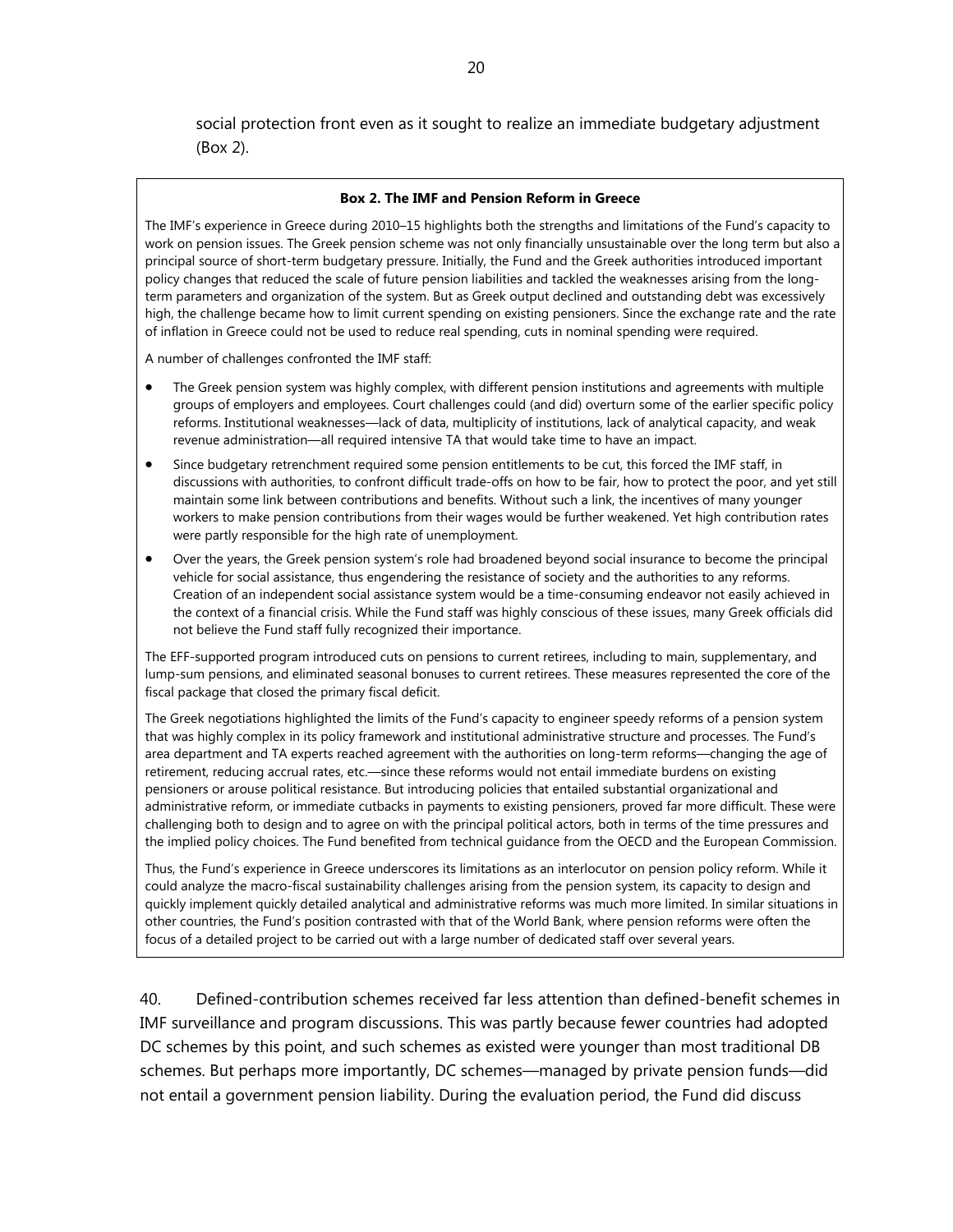emerging issues in countries with well-established DC schemes. The discussions had four main themes:

- The fiscal implications of the transition from a DB scheme to a DC or NDC scheme (e.g., in Chile, Croatia, Lithuania, Panama, and the Slovak Republic). Such transitions included the emergence of policies in Central and Eastern Europe to either cut back on mandated contributions to the DC scheme (in Latvia, Estonia and Lithuania) or to effectively revert from a DC or NDC scheme to a DB scheme (e.g., in Hungary and Poland, respectively; also see Box 3 below).
- Challenges faced by the private financial sector in operating these schemes, and regulatory issues faced by the government (e.g., in Costa Rica, Denmark, El Salvador, Iceland, Mexico, Netherlands<sup>29</sup>, Switzerland, and Uruguay).
- The adequacy of DC schemes as vehicles for retirement savings (e.g., in El Salvador, Hungary, Romania, Russia, the United Kingdom, and the United States).
- Tax treatment of pensions accumulated under such schemes (e.g., in Australia and Ireland).

#### **Box 3. The IMF and Pension Reform in Poland**

In early 2014, the Polish authorities decided to backtrack from their earlier DC pension scheme reforms and to shift both financial assets and a significant share of employee-employer contributions from the second pillar toward the first-tier DB scheme. World Bank staff, having heavily supported Poland's earlier 1998 DC reform, opposed this move, as did the OECD and the private-sector institutions responsible for managing the second-pillar pension funds. The Fund was initially inclined to support the Bank, but based on its own analysis of the fiscal implications of the new policy change, over time it ultimately decided to support the authorities' position. Discussions on the change occurred over four years, recognizing that pension issues were highly sensitive politically and socially. The changes that were made to the system in 2014 arose from concerns that the original assumptions underlying the 1999 reforms had proven quite optimistic about the rates of growth and real wages. There was also concern about the quality of the investment performance of the second pillar, the fiscal costs associated with the transition making explicit the liabilities of the previous DB system, and the effects of the change on the fiscal policy requirements of meeting EU guidelines on the public debt share.

During 2012–14, Fund staff analyses showed that the proposed reform would make the system more sustainable. The changes were expected "to deliver an improvement in the fiscal accounts of around 30 percent of GDP in net present value terms during 2014–60 (matched by an increase in gross implicit pension liabilities)" (IMF, 2014). The authorities noted that the Fund's principal concern was with fiscal sustainability, though it had a secondary concern with social protection issues. Thus, while arguing that the move improved fiscal aggregates, the staff also noted that a drop in projected replacement rates "increases fiscal risks stemming from old-age poverty" (IMF, 2014). But in this regard the Fund did not explicitly counsel as to what should be the level of any minimum pension or target replacement rate.

In interviews for this evaluation, the Polish authorities stressed how important the IMF's support had been, both in terms of technical work in monitoring and analyzing the fiscal consequences of the reform and in factoring in the macroeconomic foundations of the change in the system. While the authorities led the reform process in terms of its design and analysis, they also stressed the value of having the Fund as an advisor, providing "another pair of eyes" in verifying the authorities' assumptions and calculations. This was seen as particularly important given the World Bank's opposition.

 $\overline{a}$ 

 $29$  Privately managed investment accounts play an important role in the DB system of The Netherlands.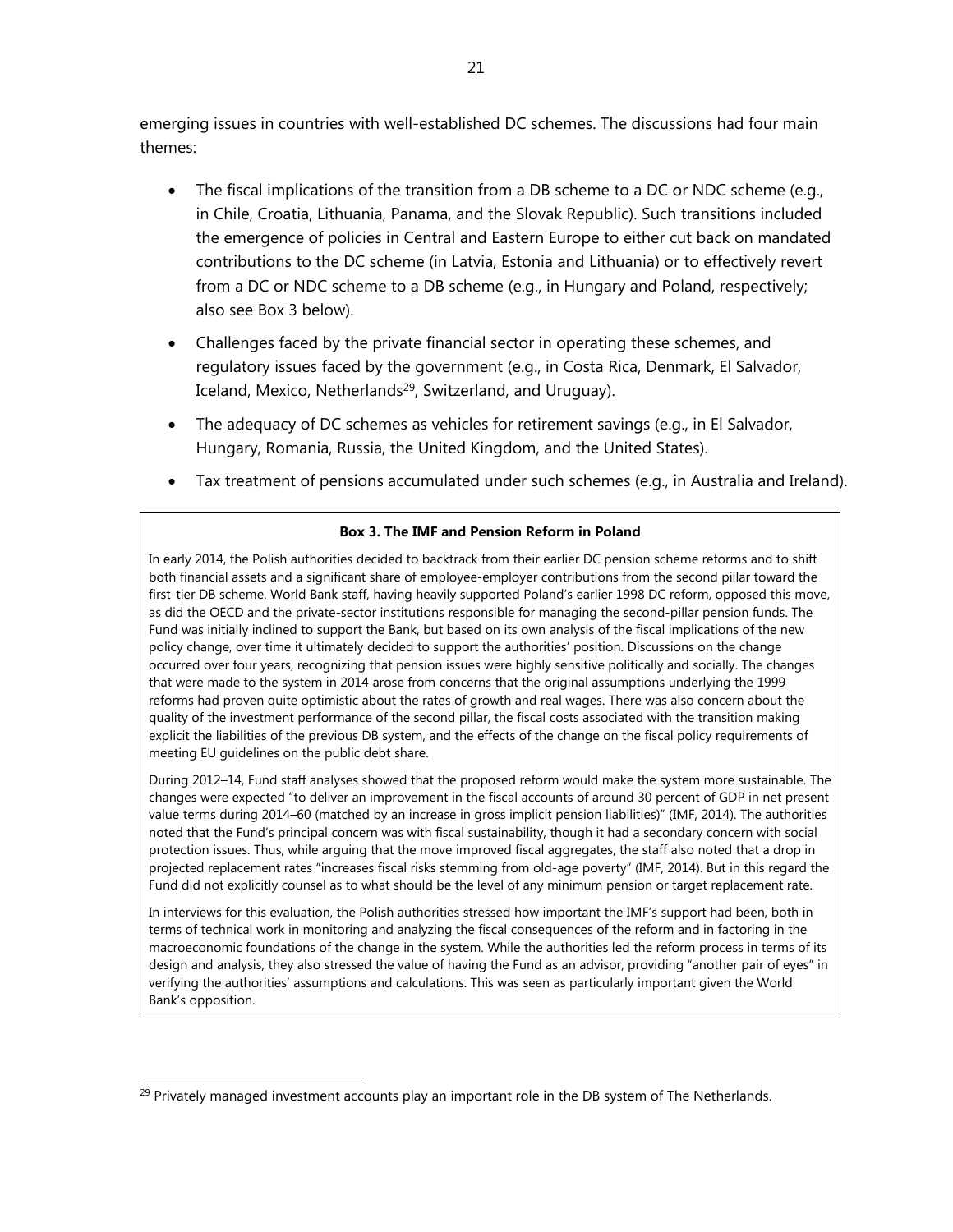41. Few Article IV missions to countries with DC schemes offered specific recommendations for reform. Those that did were bunched in the last few years of the evaluation period, and focused on three areas. One of these was the need for a later age of retirement, reflecting the higher replacement rate that would be gained by a longer period of contributions and a reduced period of retirement. This recommendation was highlighted in the staff reports for Mexico (2011) and Russia (2013, 2014). A second area concerned provisions limiting the investment portfolio of a privately managed pension fund, as in Chile (2007) and Uruguay (2013), where the staff recommended relaxing the limits on foreign assets in the portfolio or on the required purchase of government debt instruments. A third area related to provisions that guaranteed a minimum return and/or low mandated management fees, as in the Slovak Republic (2011) and Switzerland (2015), where staff recommended lowering the guaranteed minimum return and linking it more closely to market-based measures of achievable returns. Where countries had provisions that guaranteed a minimum return and/or low mandated management fees, the staff expressed concerns about the risk of insolvency of pension funds or the prospect that the funds might undertake excessive risks. Note was taken about the possible risk of refunding—whereby employees might find their pension benefits reduced to restore solvency.<sup>30</sup>

# **IV. THE FUND'S INVOLVEMENT IN PENSION ISSUES IN MEMBER COUNTRIES**

42. Having reviewed the coverage and scope of the Fund's involvement on pension issues, what can be said about its quality and effectiveness in this sphere during the evaluation period? In what follows, we evaluate the Fund's involvement in the context of its operational country work by asking the following questions: (i) Were pension issues analyzed when macro-critical and omitted when not? (ii) Did the Fund's advice on pensions consider the distributional implications and trade-offs for social protection, including future pension policy challenges from a social protection perspective? (iii) Was the Fund's pension advice supported by relevant analysis and international experience? (iv) Did the Fund coordinate its operational work on pensions with that of other organizations? (v) Did country authorities find the Fund's pension advice relevant and useful?

## **A. Were Pension Issues Analyzed When Macro-Critical?**

43. In general, what makes a pension issue macro-critical usually relates to long-term pressures: the prospect that the public sector may be exposed to significant future explicit or implicit liabilities, particularly once the demographic tide shifts and begins to raise the share of the elderly in the population and the government's liabilities come to be borne by a shrinking active work force. In such a scenario, DB schemes, built on the concept of social solidarity during periods of low elderly-dependency rates, may be threatened because of the increasing burden

 $30$  Later, these staff concerns were significantly reinforced in the 2016 Article IV staff reports for Chile (the originator of the DC concept) and El Salvador (these reports were produced after the evaluation period). In these two cases, staff warned that the social sustainability of the DC system might need to be reinforced by reducing the cost of pension fund administration and by raising contribution rates and retirement ages and expanding mandatory coverage.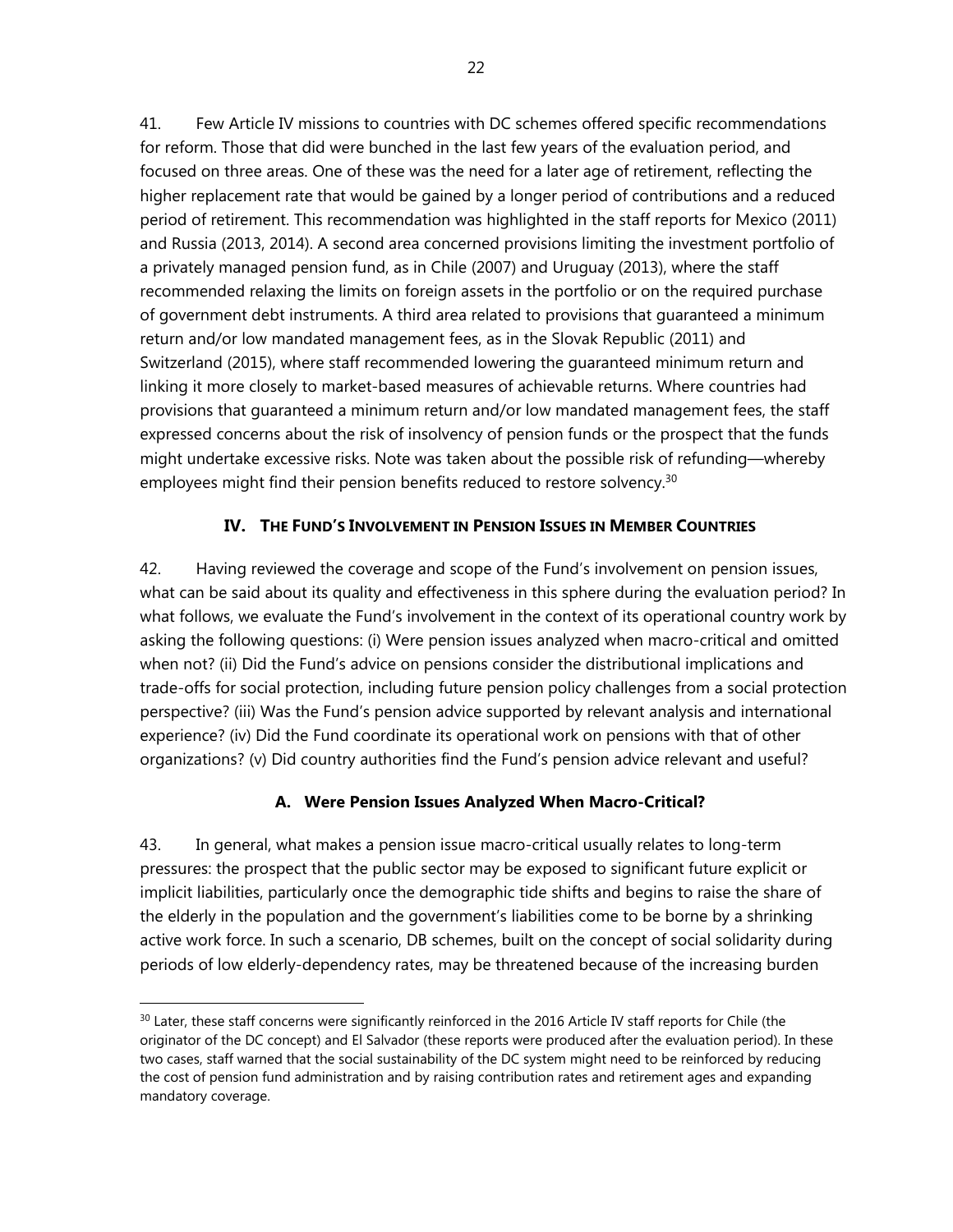they require current workers to bear. Rising public debt after the global financial crisis of 2007–08 made the growing liabilities of DB schemes a macro-critical concern in many countries. Pension debts that seemed manageable before the crisis were now seen as financially unviable, and certainly as a source of weakness in governments' future capacity to carry out active countercyclical fiscal policy.

44. Pension issues may also be macro-critical if they are a source of short-term budgetary pressure. During the financial crisis, some countries could not easily finance current pension spending, whether because of a precipitous fall in revenues during the recession and/or because pension spending would have forced sharp cuts elsewhere in the budget. In these countries, pension policy required politically challenging actions that affected people already drawing pensions.

45. The previous section highlighted the Fund's growing involvement with pension issues and the main motivations for this. Many of the countries for which pension issues were discussed in detail in the context of surveillance, programs, or TA (listed in Table 2 above) are AEs and EMEs with aging populations. In these countries, pension issues were raised at least every few years as part of the surveillance discussions with country authorities. The motive was to underscore the Fund's concern and the need for detailed sustainability analyses that could prepare the ground for reforms when politically propitious.

46. In a number of cases listed in Table 2, pensions were sufficiently important in the context of an IMF-supported program that structural conditionality was used in support of pension reform. In at least half of such programs, $31$  issues of long-term financial sustainability (often the subject of more detailed analysis in surveillance papers) were critical factors underlying the use of conditionality. The form of conditionality—whether prior action, structural performance criterion, or structural benchmark—partly depended on the macro-criticality and urgency of the required policy action, but it was also influenced by short-term budgetary pressures. In many of the other programs, program conditionality addressed financial deficits or critical financial weaknesses of public-sector pension funds (primarily for civil servants or public-enterprise workers)—that had implications for fiscal policy (e.g., in Benin, Côte d'Ivoire, Honduras, Jamaica, Mali, Seychelles, Togo, Uruguay). In a few cases, as in Kosovo and Sri Lanka, concerns about the impact of private pension funds on the domestic financial market led to the need for conditionality to ensure policy actions.

47. Two key factors contributed to the Fund staff's work on pensions. First, the financial crisis intensified the Fund's efforts to identify all sources of macro-critical risk and vulnerabilities. Even if a country's elderly-dependency rate would not be burdensome for a decade or more, the staff was concerned that demographic factors could be sources of fiscal vulnerability. Second, as

<sup>&</sup>lt;sup>31</sup> Long-term financial sustainability issues were particularly prominent in Albania, Bosnia, Bulgaria, Dominica, Greece, Hungary, Latvia, Malawi, Moldova, Nicaragua, Peru, Portugal, Romania, Serbia, St. Kitts and Nevis, Turkey, and Ukraine.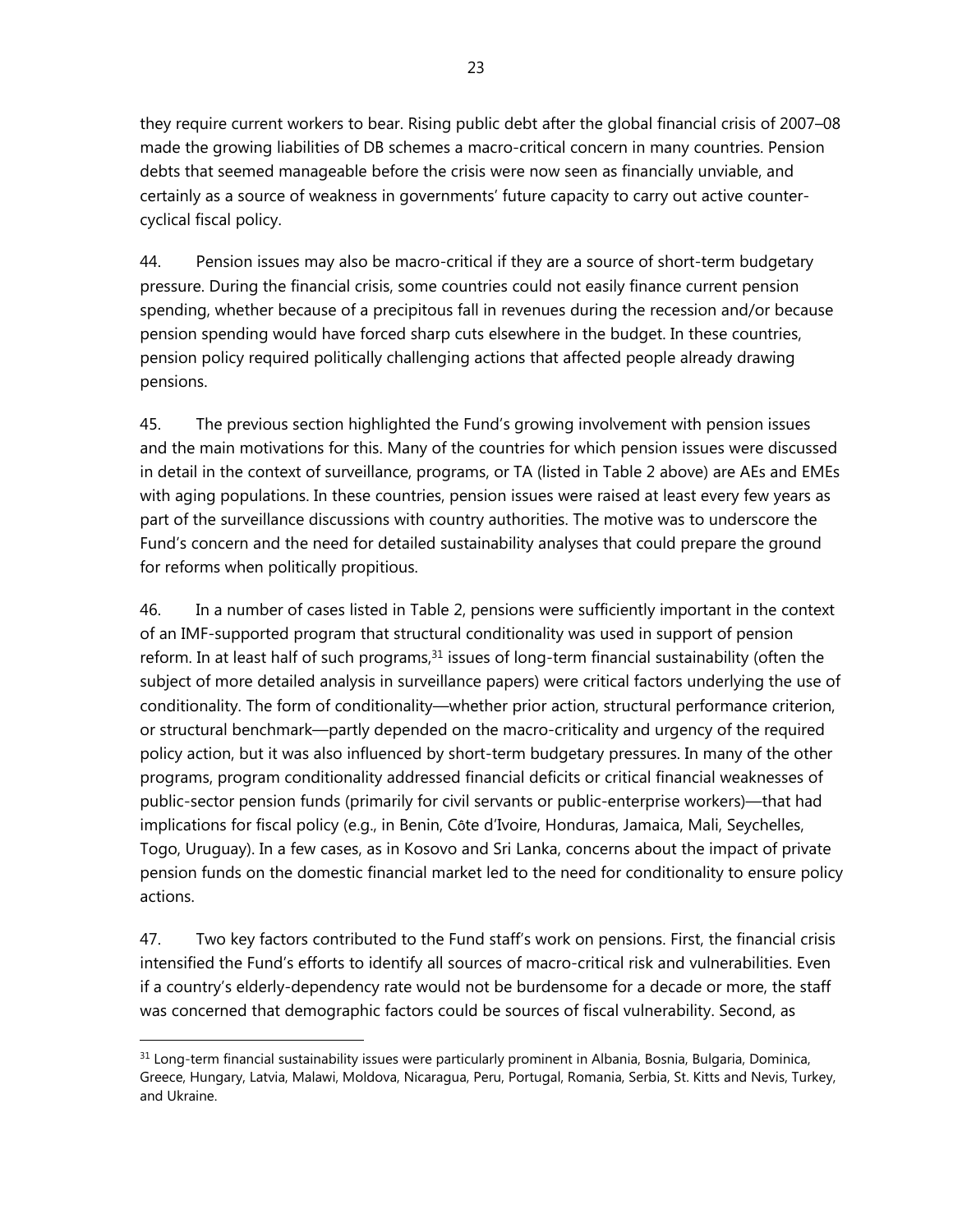noted earlier, the analytical tractability of the finances of a pension system facilitated the staff's work. This is particularly true for those countries—which constitute a significant majority—that use DB pension schemes in the public sector. The key variables that determine the fiscal trajectory of potential liabilities of a DB system over time and the financial viability of such schemes were amenable to a discussion of pension reform options.

48. In a few countries, pension issues were not part of the surveillance agenda. Certainly, in the AEs, Canada, France, and Germany, public pensions did not appear to be a major focus of Fund surveillance. A number of reasons may have been important there, such as the authorities having considerable technical depth on pension issues; an already ongoing domestic academic and professional focus on the issue; or a staff view that the authorities were in command of the legislative dialogue on pension issues and that the political sensitivity of the issues deterred a focus by the Fund. In some AEs, country authorities resisted an active discussion of pension issues in the context of surveillance.

49. Our review of surveillance and program documents also found negligible or very limited Fund coverage of pension issues in 14 EMEs (Barbados, Bhutan, Botswana, Brunei, Cambodia, Guadeloupe, Libya, Macao, Oman, Pakistan, Turkmenistan, United Arab Emirates, Venezuela, and Zimbabwe) and 12 LICs (Djibouti, Ghana, Maldives, Mauritania, Mongolia, Myanmar, Papua New Guinea, Rwanda, Uzbekistan, Vanuatu, West Bank/Gaza, and Yemen). But only 7 of these cases suggest the prospect of significant population aging in the next several decades (Bhutan, Cambodia, Djibouti, Maldives, Rwanda, Vanuatu, and Venezuela). Among these 7, the World Bank was involved in pension issues in Bhutan, Djibouti, and Rwanda, and the Fund did raise the issue in the Maldives—suggesting at least that some attention was being paid to the macro-critical consequences of aging.

50. In two types of situation, where pensions might have constituted a macro-critical issue, the Fund's coverage could be seen as having been too limited:

 First, though the emergence of mandated second-pillar DC systems seemed to release governments from the fiscal liabilities associated with DB systems, various factors such as low net returns on assets, minimum guarantees, or inadequate compliance might create implicit fiscal liabilities or undercut the ability of DC schemes to provide an adequate pension to retirees. In some countries, this perceived fragility has created tensions about whether the mandatory nature of DC schemes has led to a violation of the implicit contract with contributing workers. The social protection accorded by a DC scheme might be further compromised if it only covers a small fraction of the population. Because DC schemes do not entail explicit fiscal obligations, Fund staff may have ignored the potential fiscal liabilities posed by such schemes. While such issues received attention in a few countries with DC schemes (e.g., in Chile, El Salvador, the Slovak Republic, and Switzerland), in most others (roughly 20), IMF surveillance was infrequent or focused primarily on financial-sector concerns that related to the privately managed pension funds (e.g., in Mexico, the Slovak Republic, Uruguay). Most countries with DC schemes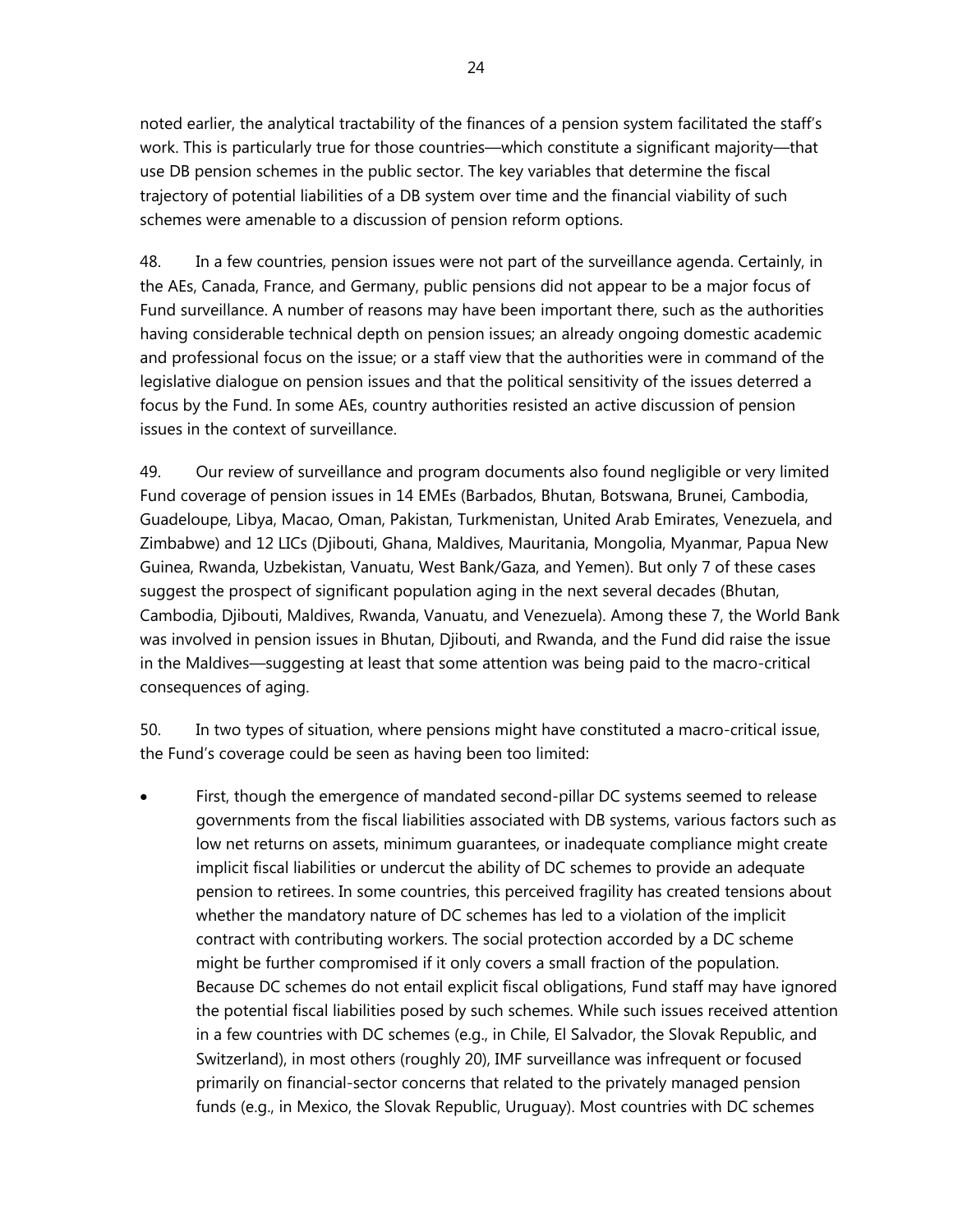also had zero or first pillars that provided a basic, low-replacement-rate pension benefit that received more attention in surveillance than did the effectiveness of the mandatory second pillar in promoting an adequate accumulation of assets at retirement.

 A second possibly important area where the Fund's efforts to assess the macro-criticality of pensions could have been strengthened is "longevity risk," i.e., the risk that governments, corporations, pension funds, and insurance companies have underestimated longevity. The IMF's April 2012 *Global Financial Stability Report* noted that: "if individuals live three years longer than expected—in line with underestimations in the past—the already large costs of aging could increase by another 50 percent, representing an additional cost of 50 percent of 2010 GDP in advanced countries and 25 percent of 2010 GDP in emerging economies…. [For] private pension plans in the United States, such an increase in longevity could add some 9 percent to their pension liabilities" (IMF, 2012b). The evaluation team found no clear examples in which Fund staff included simulations of longevity risk in an Article IV surveillance discussion.

51. On balance, the evidence suggests that the Fund was conscientious over the evaluation period in assessing the macro-criticality of pension systems in member countries, with the surveillance process increasingly focused on long-term financial sustainability. There were few countries where pension issues appear to have been macro-critical and yet not the subject of Fund surveillance.

# **B. Did Fund Pension Advice Consider the Implications for Social Protection?**

52. We have noted that financial sustainability is not an *objective* of a social protection scheme but rather a constraint that it must satisfy. To be sure, ensuring the financial sustainability of a pension scheme is not irrelevant to social protection objectives, but restoring financial sustainability as the sole objective could also leave the scheme falling short of achieving meaningful social protection. What is important to emphasize is that when the Fund staff discusses the need for policy actions to address fiscal sustainability or short-term budgetary pressures, the policy choices it recommends can have important consequences for social protection. To what extent did the Fund staff analyze pension systems in terms of the principal objectives of a policy framework for social protection?

53. From the point of view of social protection, a pension scheme has two important functions: (i) addressing the vulnerability to poverty of those already elderly, particularly in the context of a financial crisis in a country; and (ii) providing a means to relieve households and individuals of the burden of such social risks as disability, old age, or death of a family member in the future. The former function relates to the welfare of those already elderly, particularly those receiving pension benefits. The latter relates to the scheme's perceived viability to provide risk protection not only for people who are now close to retirement but also for those whose retirement may be two or three decades in the future. For people of working age, participation in pension schemes is likely to be critical to their own future old-age support and also to the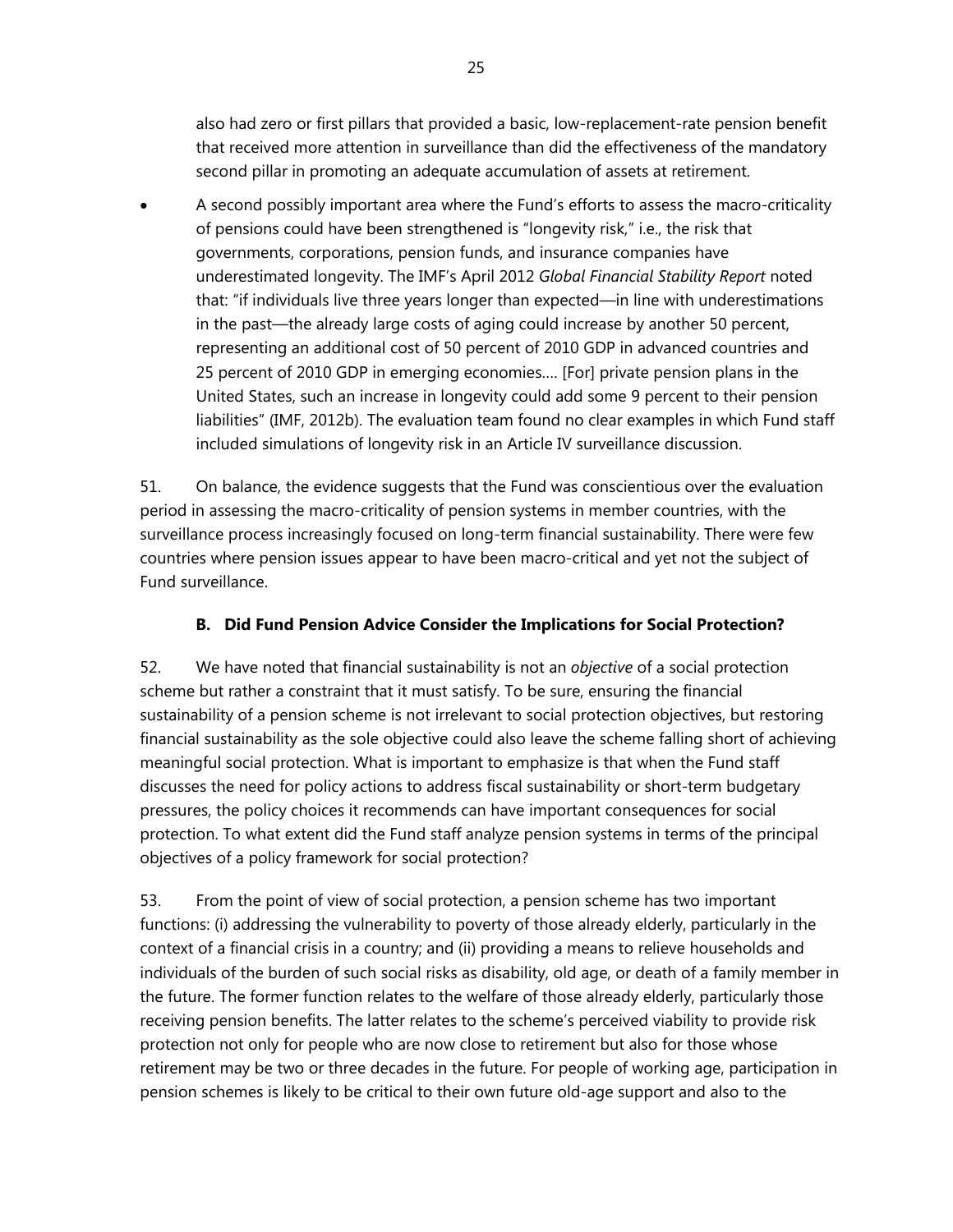financial viability of the schemes for current pension support to retirees and those soon-to-be retired.

54. Inevitably then, many of the Fund's policy recommendations on pension reform have implications for how a reduction in the government's financial burdens for pension support will be distributed among these different cohorts, present and future. For example, would such recommendations imply reduced support for current retirees, either now or in future, in terms of reduced real pensions in the context of inflation? Would such recommendations throw them into poverty? Would a recommended reform mean that their pensions do not keep up with the wages of people in the labor force? Should support be reduced (either directly, by reducing prospective pensions, or indirectly, by raising taxes on their pension income) along progressive lines, such that better-off groups bear the principal net burden of pension cutbacks? Or will the policy choices primarily affect the perceived incentives of currently-working people to participate in the pension scheme, as they consider the implicit rate of return over their working lives to their participation? In other words, the Fund's pension advice has important distributional implications, both intra- and inter-generationally, and will shape the effectiveness of a pension scheme as a social protection mechanism.

# **Fiscal sustainability and social protection**

55. The distributional implications of the Fund's advice raise three important questions for an assessment of the Fund's involvement in pensions:

- First, did the Fund's efforts to restore the sustainability of a pension scheme consider the scheme's ability to meet its social protection objectives? Here, the nature of the policy dialogue with country authorities would need to be examined in order to obtain insights as to how the Fund staff approached social protection concerns. Did the Fund seek to achieve greater fairness for those either receiving or financing a pension scheme? Did the Fund's proposals address people not covered by an existing pension scheme? Did they help a country adjust to the reality of a changing demographic picture?
- Second, how did the Fund address situations where a financially sustainable pension scheme was likely to be inadequate in addressing social protection concerns? For example, in some countries, a pension system may only serve a small share of the population—largely those in the civil service and the formal sector. In such cases, fiscal sustainability may end up only providing protection for the "in's" of the society, with scant attention paid to others (including future generations). In other countries, a pension scheme may provide universal coverage but too low a rate of income replacement to meet the risks of old age.
- Third, was the Fund's involvement in pensions a recognition of how quickly long-term factors, in particular the aging of the population, can bear down on a country's policy options? In other words, were fiscal sustainability concerns the initial focal point around which larger social protection concerns began to emerge?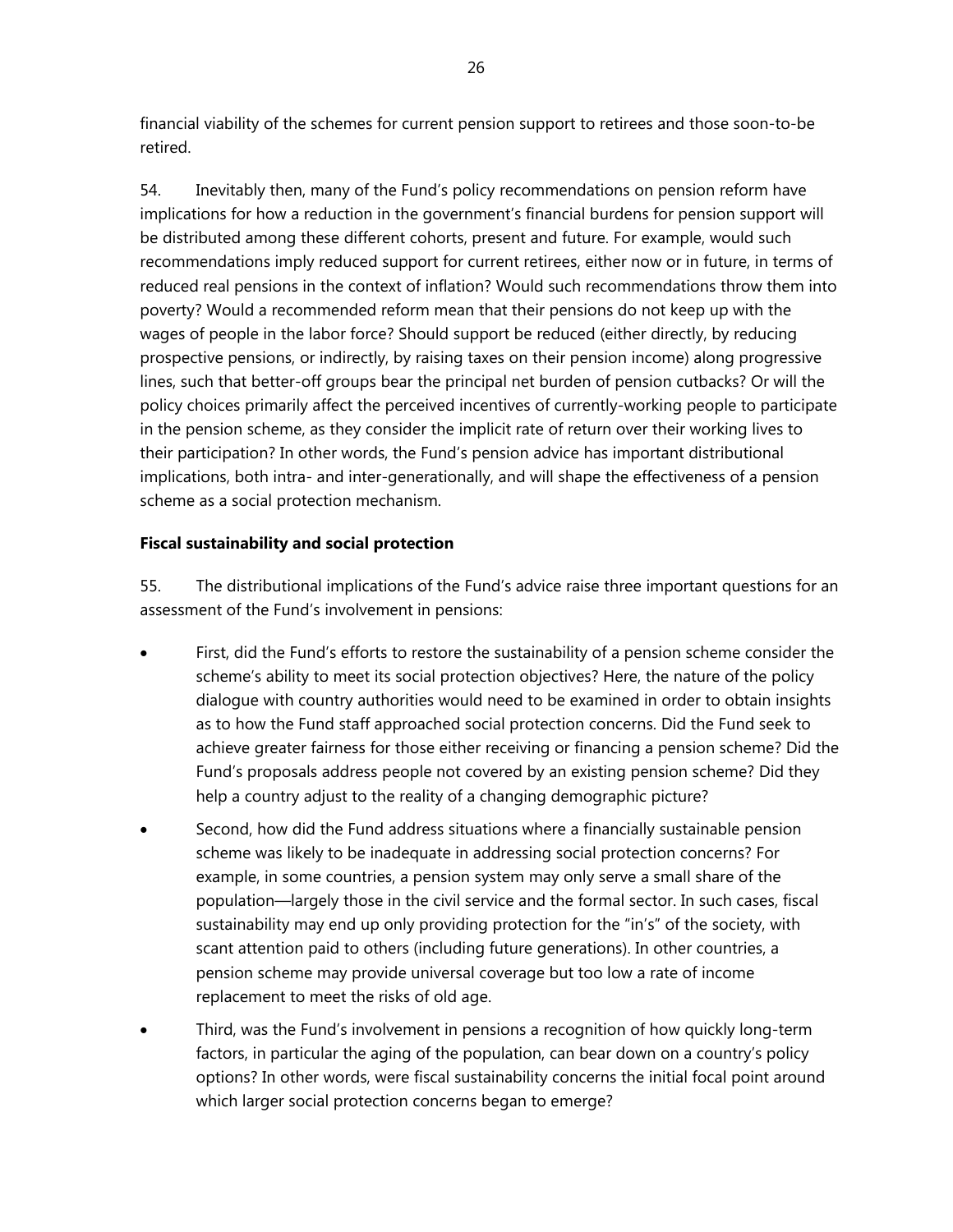56. Documentary and interview evidence shows that the Fund staff was aware that some population groups would be worse-affected by pension reforms than would others, and that efforts would be needed to limit the burden borne by those pensioners receiving limited pensions. The need for such efforts partly reflected country authorities' desire to make reforms more politically palatable, but it also reflected a basic concern to spread adjustment burdens more equitably, as well as a concern to shield as much as possible those pensioners most at risk of poverty. When focusing on equity, the staff sought to achieve fairer burden sharing whether intra-generationally, among different groups, or inter-generationally, including the burden on workers not yet born. When focusing on poverty, the staff sought to address the low replacement rates implied by a country's pension system and/or the low population coverage rates of workers in the system. Often, an equity or poverty focus emerged most clearly in the SIPs prepared for an Article IV consultation mission (and also occasionally in FAD TA reports), but such a perspective can occasionally be seen in conditionality in Fund-supported programs.

57. The following are examples where issues of equity and/or elderly poverty motivated staff discussions on pensions during Article IV consultations:

- *Addressing poverty among the elderly:* Low replacement rates can be a source of future fiscal vulnerability; this issue emerged in Albania (2011), Latvia (2010), Mauritius (2013 and 2014), Poland (2014), Russia (2008), and Serbia (2013).<sup>32</sup> In the 2014 Article IV consultations with Poland, in particular, the Fund urged the authorities to "address legacy flaws in the pension system and consider measures to deal with the sharp drop in future replacement rates" (IMF, 2014). In other instances, the staff emphasized the inadequacy of the existing SSN for the elderly,  $33$  as in the 2015 Article IV consultation with Lebanon, where the Fund "considered that strengthening the safety nets and reforming the pension system could improve equity and fiscal sustainability" (IMF, 2015b). In the 2012 Article IV discussions with Japan, the staff warned that any cuts in the replacement ratio to realize fiscal savings would worsen the financial status of low-income elderly pensioners, and Directors highlighted the need for pension reform to contain social security spending "while balancing inter-generational equity" (IMF, 2012c).
- *Identifying poor pension coverage as a source of vulnerability for many elderly:* Perhaps the most important social protection issue facing many EMEs and LICs is the limited coverage

 $32$  An SIP for the 2008 Article IV consultation with Russia suggested that the replacement rate would decline to 22 percent in 2050 and explored the macroeconomic effects of alternative options for financing a stable (though still low and questionably adequate) replacement rate of 30 percent. An SIP for the 2013 Article IV consultation with Serbia presented simulations showing that the replacement rate would fall from 70 percent in 2011 to 43 percent by 2027 and emphasized the need for reforms to reduce the overall public pension expenditure to sustainable levels "while not imperiling social sustainability" (Nestorovic, 2013).

<sup>&</sup>lt;sup>33</sup> An SIP for the 2012 Article IV consultation with Korea (Elekdag, 2012) noted that around 70 percent of the elderly were receiving the basic old-age pension benefit which was set at only 5 percent of the average wage, implying that the benefit spread resources very thinly over a large segment of the elderly population, while doing little to reduce income inequality among the elderly.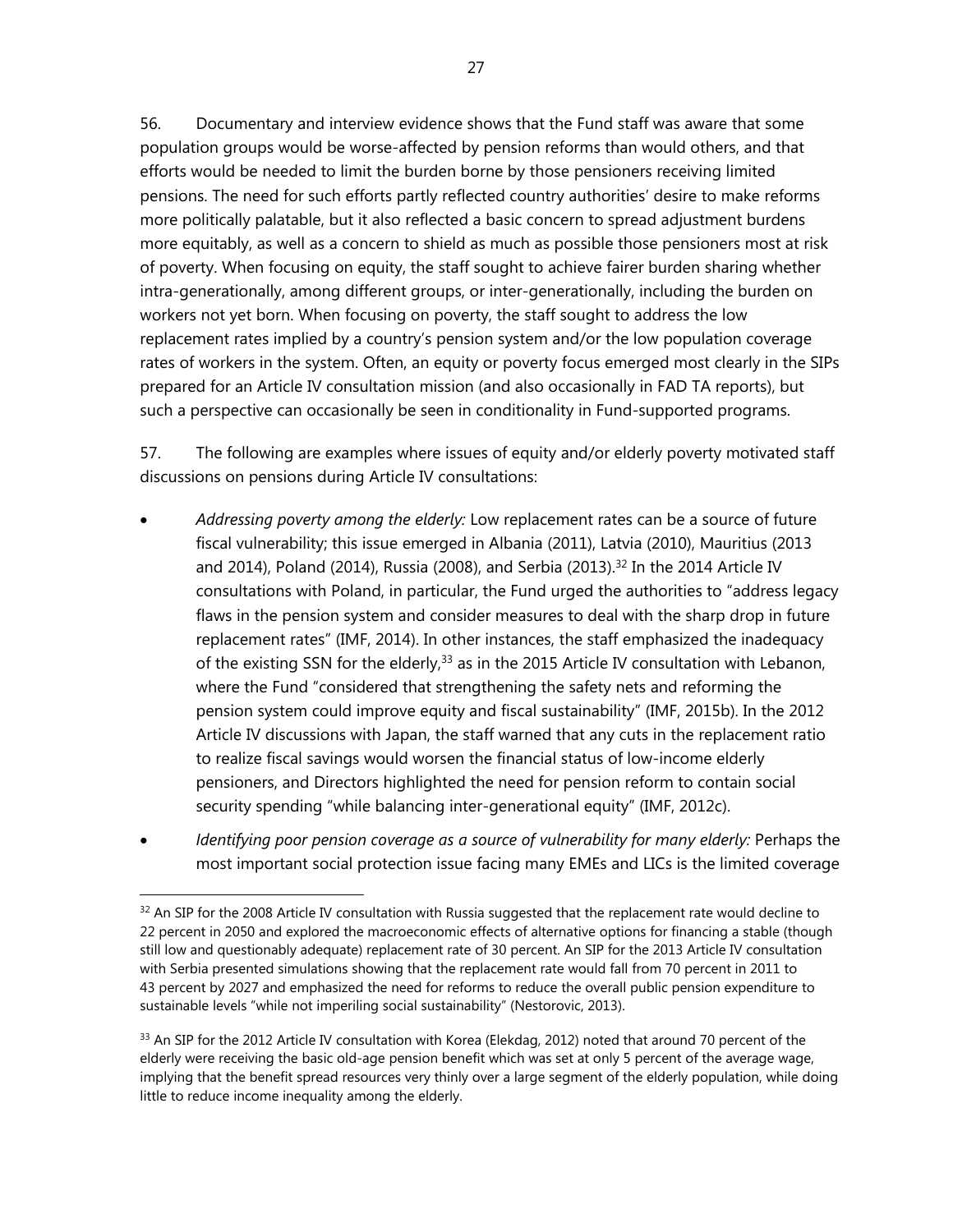of existing pension systems. Appendix Table A.2, drawn from a 2012 World Bank discussion paper (Pallares-Millares and others, 2012), reveals how small a share of the working-age population at the time was covered by public pension schemes in many EMEs and LICs facing population aging. Many countries confront the challenge that a large proportion of the elderly in the future may lack any social insurance coverage, creating a potential implicit fiscal liability if governments are pressured to provide income support for these groups. This challenge surfaced in a number of Article IV consultations with EMEs such as China (2006, 2010), Colombia (2012), Ecuador (2015), El Salvador (2016), Indonesia (2015), Iran (2015), Jamaica (2012), Lebanon (2015), Malaysia (2013 and 2014), Mexico (2011 and 2012), and the Philippines (2012); and with LICs, notably Bangladesh (2013), Honduras (2014), and Nicaragua (2012).<sup>34</sup> The Fund urged China to "expand pension coverage for rural residents, and increase the portability of pensions" (IMF, 2009b). In El Salvador (2016), where only 24 percent of eligible workers were contributing to the DB pension system and only 11 percent of the elderly were receiving a pension, the Fund advised the authorities to adjust the pension system to "include changes essential to ensure its long-run fiscal and social sustainability" (IMF, 2016). Appendix Table A.2 highlights that, for the most part, the issue of coverage was at least flagged during surveillance discussions in countries where it would have warranted attention (viz., in the context of an aging population).<sup>35</sup>

 *Highlighting intra-generational equity concerns in pension-system design or where the pension system appeared to favor middle- and upper-income groups:* In a number of countries, the Fund staff raised questions when an excessively large share of pension spending appeared to go to particular groups. Issues of intra-generational inequity arose in Cyprus (2013), Ireland (2010), Japan (2012, as mentioned above), Latvia (2010), Lebanon (2015), Mauritius (2012), Poland (2014, as mentioned above), Romania (2009), Portugal (2013), and Ukraine (2010 and 2014).<sup>36</sup> In the 2012 Article IV discussions with

 $\overline{a}$ 

<sup>34</sup> An SIP for the 2012 Article IV consultation with Nicaragua (Fenochietto, 2012) noted that participants in the pension system were only 23 percent of the labor force, that there was no minimum pension, and that no elderly benefits existed for those not covered by the pension system. But the staff also warned that any increase in the contribution rate could deter workers from entering the formal labor force.

<sup>&</sup>lt;sup>35</sup> Wider pension coverage may conflict with fiscal sustainability concerns. In Jamaica in 2013, for instance, Fund staff expressed concern that, with public debt already at 140 percent of GDP, expanding pension coverage from its then-low levels would have to be accompanied by policy reforms that would make the overall pension system actuarially sound and would contain pension costs to the government. In Honduras in 2015, staff noted that efforts to extend pension coverage in 2014–15 had been delayed because of the need to minimize pressures on the public finances. A 2012 TA report for Colombia noted that legal provisions for pensions to equal or exceed the minimum wage made it fiscally unviable to provide pensions to the approximately 40 percent of the workforce whose market wage was below the minimum wage.

<sup>&</sup>lt;sup>36</sup> An SIP for the 2011 Article IV consultation with Cyprus (Simone, 2011) highlighted the pension differential between public and private sector employees as well as the preferential treatment of specific groups of employees (e.g., members of the army and police force). A 2010 TA report for Latvia highlighted how discrepancies in the choice of the rate of return credited on NDC balances each year had led new retirees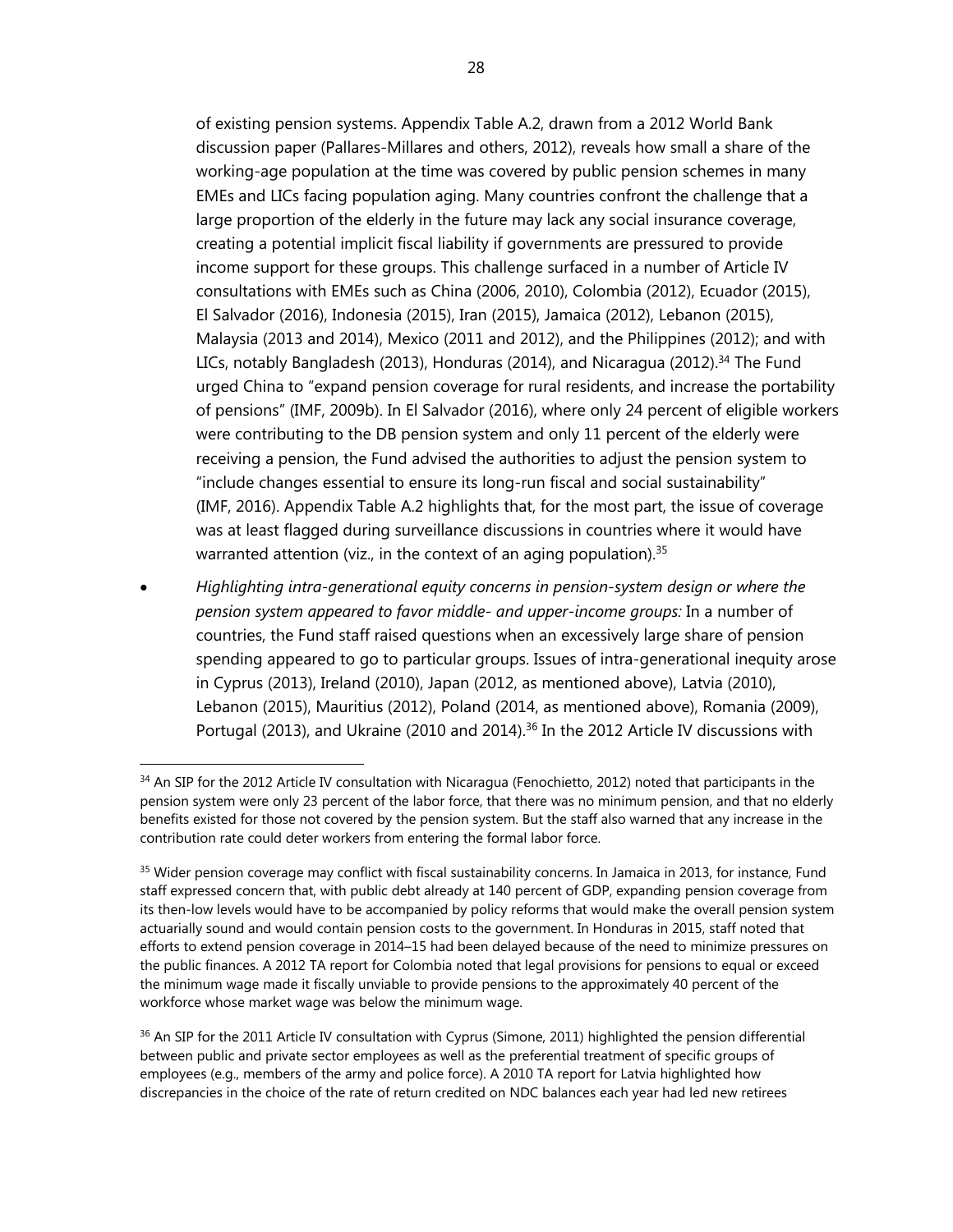Ireland, staff argued, and Directors concurred, that a targeted reduction in state pensions should be considered as a way to deliver immediate savings while protecting the most vulnerable (IMF, 2012d). In the 2012 Article IV discussions with Japan, staff suggested "clawing back benefits from wealthy retirees" (IMF, 2012c). In the 2015 Article IV discussions with Lebanon, staff highlighted the dramatic difference in pension treatment between public and private sector employees and called for a unified pension scheme for public and private sector employees over the longer term "to address the system's sustainability and equity concerns" (IMF, 2015b). In the 2014 Article IV discussions in Mauritius, the staff argued for means-testing of the universal basic pension. The staff highlighted instances where the tax treatment of pensions was a source of intragenerational inequity—in Colombia (2012), Ireland (2012), and Cyprus (2014).37 Finally, the staff called attention to instances where disability pensions proved to be a source of abuse and thus inequity in the distribution of pension benefits—in Albania (2014), Azerbaijan (2012), Hungary (2006), and Poland (2014). $38$ 

 *Highlighting inter-generational equity concerns in pension system design:* Examples were found in Portugal (2012) and Slovenia (2006).<sup>39</sup>

58. The question of whether the Fund was sufficiently forward-looking in identifying policy challenges for social protection that could emerge over the medium- to long term raises a number of problematic issues. How far into the future should the Fund staff's assessments have focused? How should the Fund have assessed macro-critical risks that were of a highly implicit nature, including social or political pressures that might arise in the future and transcend any

<sup>(</sup>those who retired after the financial crisis) to receive higher pensions than those who had retired earlier. An SIP for the 2014 Article IV consultation with Poland (Krogulski and others, 2014) noted that special occupational pension schemes were "more generous than the regular system." A 2013 TA report for Portugal commented on the vastly different pension benefits received by workers in the civil service relative to those in the private sector, and an SIP for the 2012 Article IV consultation (Lemgruber and Soto, 2013) noted that 40 percent of Portugal's old-age pension spending was received by the top quintile in the income distribution.

 $37$  In Ireland, pension contributions can be deducted for tax purposes at the higher rate of income tax (41 percent) but capital gains and pension [payments] are only taxed at 20 percent. As an SIP for the 2012 Article IV consultation (Abbas, 2012) noted, this resulted in the rich receiving significantly higher subsidies for pension contributions. A 2012 TA report for Colombia similarly noted that pensioners received generous tax preferences. In Cyprus, Simone (2014) suggested subjecting public pension gratuities (viz., lump-sum payments received at the start of retirement) to the income tax.

 $38$  A 2012 TA report for Azerbaijan noted that lax disability criteria allowed workers who were not truly disabled to effectively retire early. In Poland, Krogulski and others (2014) highlighted that "maintaining the current disability formula implies growing incentives for misuse." An SIP prepared for the 2006 Article IV consultation with Hungary (Corbacho, 2006) stressed the need to tighten eligibility criteria for disability pensions, which "[had] been used to finance premature labor market withdrawal and as a substitute for unemployment insurance."

 $39$  A 2012 TA report for Portugal warned that back-loading pension policy reforms would impose much of the adjustment burden on future generations and asked whether current retirees would want their children and grandchildren to both pay higher taxes today and receive lower pensions when they retire. An SIP for the 2006 Article IV consultation with Slovenia (Tuladhar, 2006) examined the generational burden of fiscal policies.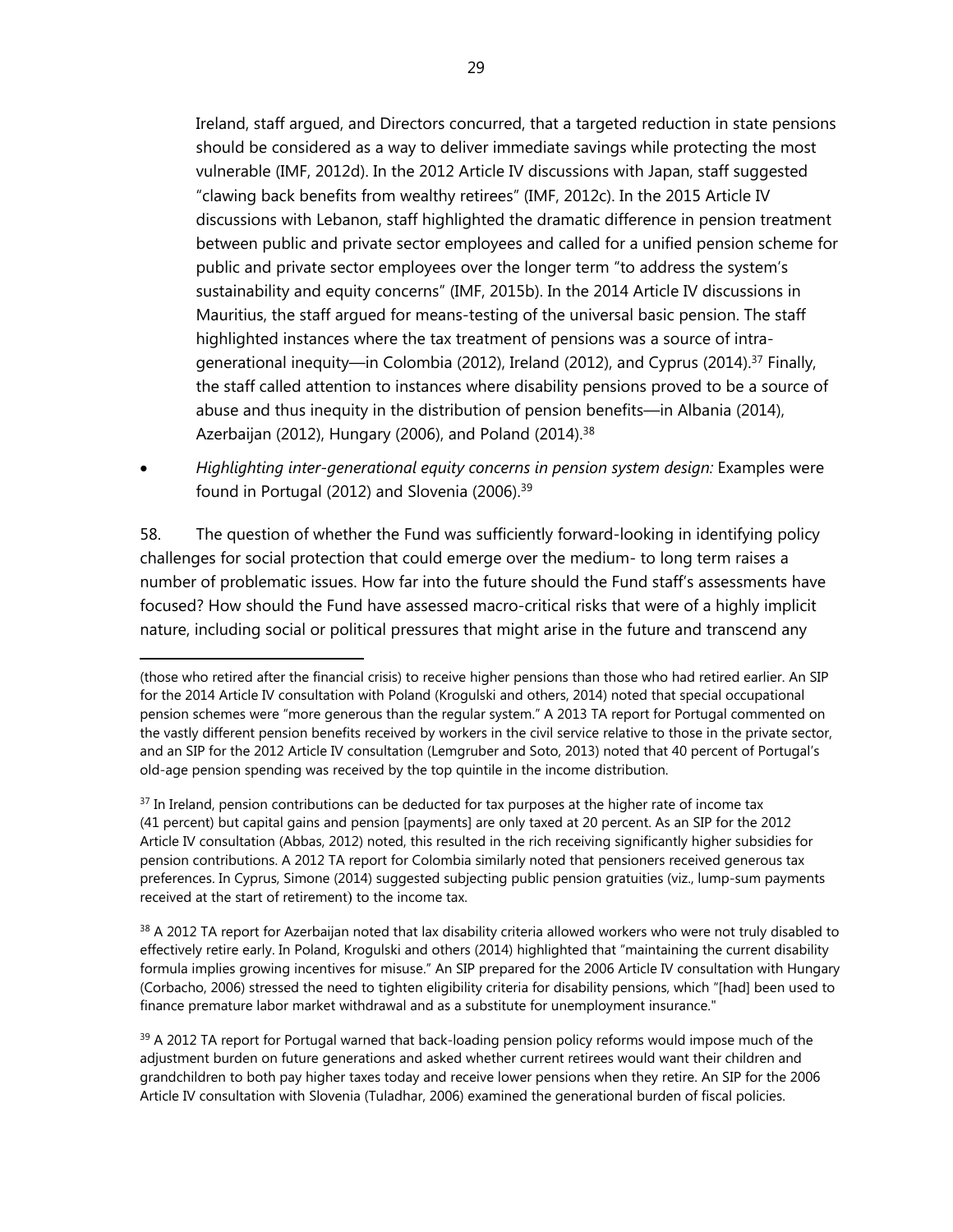existing legislated public policy commitment. And, once again, given the IMF's mandate, were social protection challenges, particularly those of the long term, sufficiently macro-critical as to warrant a focus in the Fund's surveillance?

59. From a social-protection perspective, the *absence* of a macro-critical issue such as fiscal sustainability means that the vulnerabilities of the elderly were less likely to have been addressed by Fund surveillance. During the evaluation period, four situations can be identified:

- First, when population aging was not likely to be relevant until well into the second half of this century: in such cases, the future pressures that would be caused by an increase in the elderly-dependency rate were of less concern than the adequacy of *existing* SSNs for those elderly now in poverty. Particularly in many LICs, where fertility rates remain high and the aging process is far into the future, the Fund staff gave pension issues limited or negligible attention. This would seem appropriate in terms of a prioritization of focus in surveillance.
- Second, when population aging was envisaged within the next two to three decades and pension system coverage was very limited: in this situation, which characterized many EMEs, e.g., in Latin America and the Caribbean region, the question was how viable existing private mechanisms were for inter-generational support, and whether a government should have been anticipating this challenge by establishing backup mechanisms that could be used for consumption-smoothing. Appendix Table A.2 suggests that the Fund staff did examine some social protection issues in situations of low pension coverage even when fiscal sustainability was not an immediate concern.
- Third, when the existing pension system was assessed as fiscally sustainable in the context of an aging population: such an assessment would typically lead Fund staff to ignore social protection issues related to the elderly. Where the Fund worked with countries to *restore* fiscal sustainability to the pension system, the issue of social sustainability was at least discussed (in China, notably, and in Central Europe, including in Moldova and Poland); policy recommendations in this regard aimed to raise workers' savings, increase progressivity in the taxation of the wealthier groups of elderly, and strengthen the financing of social assistance.
- Fourth, when there was a DC scheme in place: social protection issues that could arise under DC schemes include those related to inadequate coverage (as noted above) as well as inadequate asset accumulations that would create welfare challenges for future pensioners. As noted earlier, Fund staff highlighted potential social protection concerns in only a few users of DC schemes.

60. In summary, while the Fund seems to have done well in addressing the obvious macrocritical issues associated with existing pension systems, the less obvious future social protection policy challenges were sometimes not covered when they were not macro-critical. *A fortiori*, to the extent that one broadens social-protection concerns to matters of equity, poverty, and adverse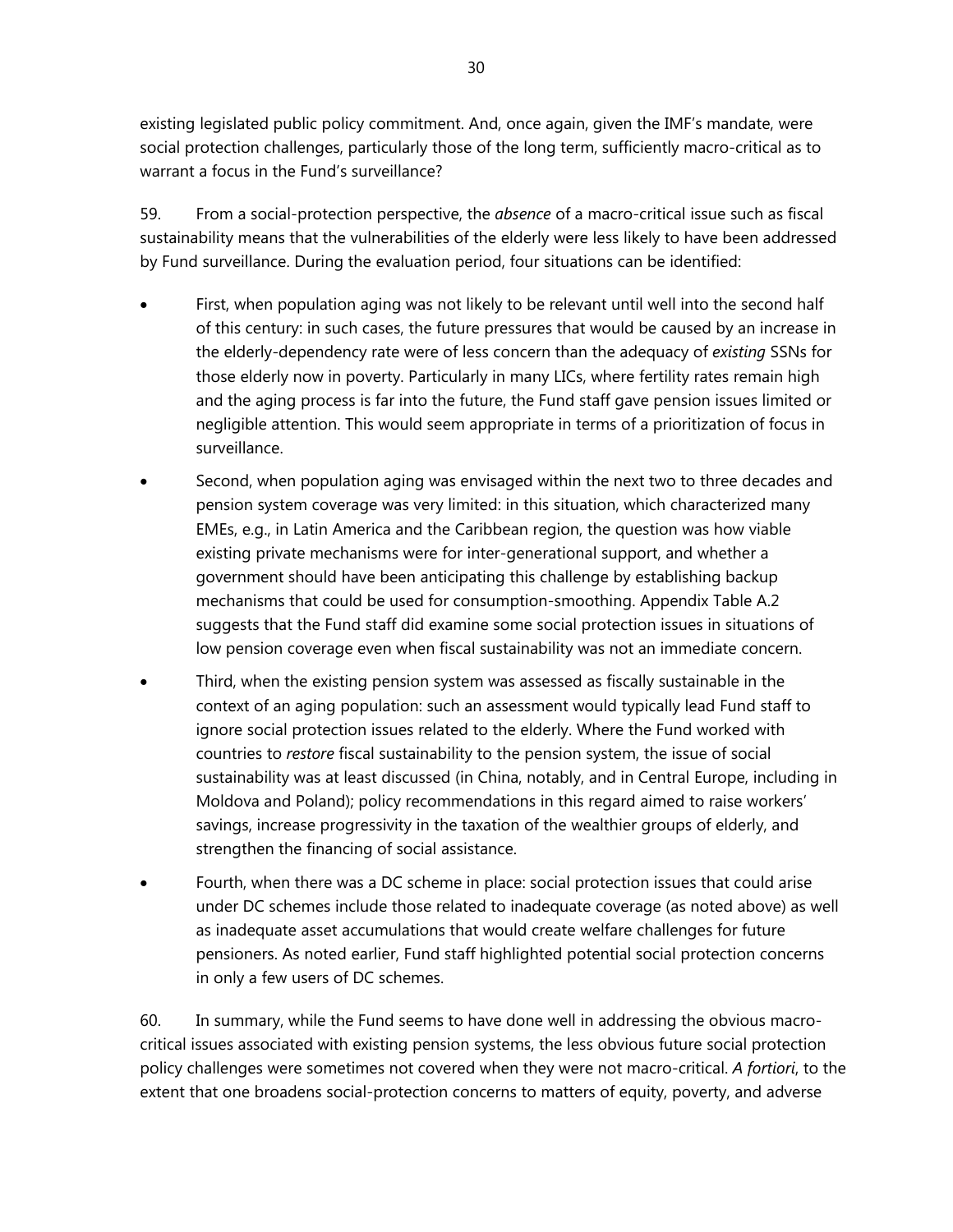allocative effects associated with pension system design, the Fund's surveillance was even spottier. But often these concerns relate to how a country wishes to address such fundamental issues as how family support relationships are structured. If a country preferred that the government not play a primary role in social protection, it is questionable whether the Fund should have raised the issue as a source of concern for surveillance in the absence of strong evidence of adverse implications for social and political stability.

## **Fiscal adjustment and social protection**

-

61. How were distributional issues addressed when the Fund's pension advice was motivated by short- and medium-term budgetary pressures and the need for fiscal adjustment? One way to address this question is to examine a sample of Fund-supported programs. Among the 43 IMF-supported arrangements that entailed structural conditionality on pension reform (listed in Table 2, 10 in particular included program provisions that addressed distributional issues associated with the reforms: Albania, Armenia, Bosnia and Herzegovina, Cyprus, Greece, Hungary, Ireland, Latvia, Portugal, and Ukraine (Appendix Table A.3).

62. Two principal approaches to addressing distributional concerns were apparent: (i) protecting the pensions received by the poorest group of elderly; and (ii) limiting the pensions received by either the top group of pensioners or by "privileged pensioners." Policies shaped by the former approach included: the introduction of means-tested social pensions for those elderly not qualifying for a pension (e.g., in Albania and Portugal) or for all citizens above normal retirement age (e.g., in Greece); the shielding of cutbacks from those elderly receiving low pensions and family-support instruments (e.g., in Greece and Portugal); and allowing for increases in small pensions (e.g., in Latvia). Policies to limit the pensions received by the privileged sought fiscal savings through cutbacks in the benefits of those groups. They included: restricting pension benefits for certain categories of privileged pensioners (e.g., in Bosnia and Herzegovina, in relation to ex-veterans and their dependents, and in Ukraine in relation to "special" pensions); enabling only the poorest disabled to receive disability benefits (e.g., in Hungary); reviewing all specific pension regimes (e.g., in Latvia); suspending 13<sup>th</sup> and 14<sup>th</sup> month payments for those receiving the highest pensions (e.g., in Greece and Portugal and the 13<sup>th</sup> month pension for all pensioners in Hungary in 2009); introducing a progressive reduction in monthly pension income for the higher-pension recipients (e.g., in Greece in 2013) or levying special contributions on pensions above a given threshold (e.g., in Portugal).<sup>40</sup>

63. In program discussions on pension reform, the Fund staff occasionally raised concerns about social sustainability (e.g., in Hungary); emphasized the need for a well-targeted and sustainable social security system (e.g., in Portugal and the Seychelles); or expressed concern about fair burden sharing for any fiscal adjustment directed at pensioners (e.g., in Latvia and

<sup>&</sup>lt;sup>40</sup> Such 13<sup>th</sup> and 14<sup>th</sup> month pension payments paralleled receipt of 13<sup>th</sup> and 14<sup>th</sup> month salary payments required to be made by employers (and arising from collective labor agreements) made at Christmas, Easter and in the Summer (with the latter two payments equaling half of a month's bonus payment).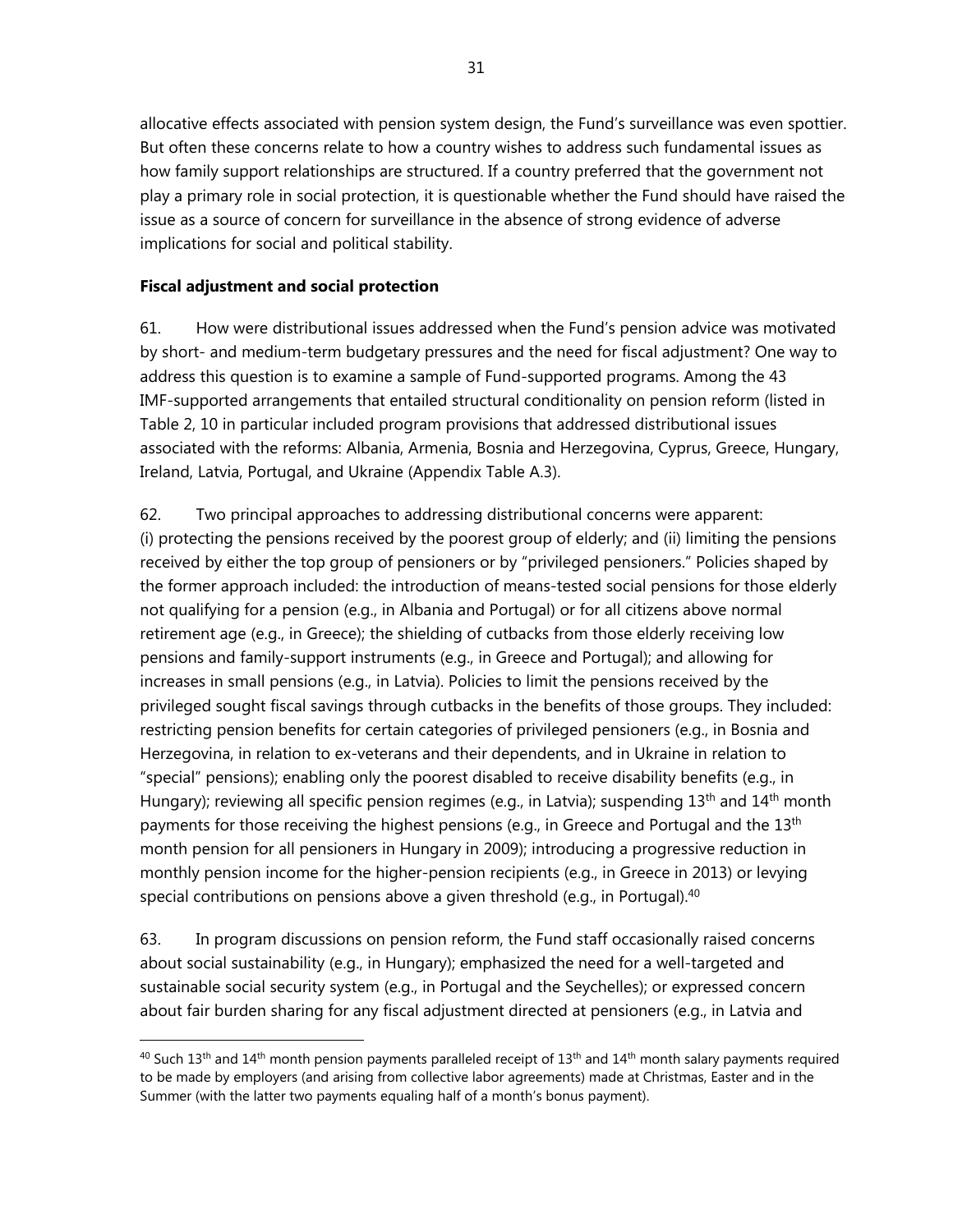Portugal). Programs in 34 countries included structural conditions on pension reform, and 8 of these entailed policies to reduce the number of special and privileged pensions, thus moving to unify pension systems across beneficiaries. Two-thirds of the pension-related program conditions also focused on parametric reforms, particularly to the replacement rate and the retirement age(s). Often these conditions required the development of an actuarially-based strategy on which to base further policy reforms consistent with longer-term financial sustainability. Reforms to the indexing formula or benefit freezes were also observed, in some cases in programs that sought to contain the rate of growth of spending on pensions (e.g., in Albania, Armenia, Bulgaria, Cyprus, Greece, Ireland, Moldova, Portugal, Serbia).

64. Judging the allocative and distributional implications of a pension system can prove complex and is most likely beyond the scope of what Fund macroeconomists can readily address, either in surveillance or in the context of program discussions. Tables 3 and 4 note where and when the Fund staff examined these issues, either in a TA context or in surveillance. In some cases, and as noted below, some of the underlying analysis was carried out by World Bank experts and used by the Fund staff in its surveillance advice or in the discussions on structural conditionality. It is hard to judge how much more should have been examined within the resource constraints and competing priorities confronted by Fund mission teams.

|                                                   | Table 3. Policy Issues Related to Pensions Addressed in TA Reports, 2006–15                                                                                                                                                                                                                 |  |  |
|---------------------------------------------------|---------------------------------------------------------------------------------------------------------------------------------------------------------------------------------------------------------------------------------------------------------------------------------------------|--|--|
| Principal Issues<br>Country and Year of TA Report |                                                                                                                                                                                                                                                                                             |  |  |
| Pension outlay<br>projections                     | Antigua & Barbuda (2010), Azerbaijan (2011, 2012, 2013), Belarus (2010), Bulgaria (2010), Colombia (2012),<br>Egypt (2009), Hungary (2008), Jordan (2010), Kenya (2012), Malawi (2015), Mexico (2012), Nepal (2014),<br>St. Vincent & Grenadines (2008), Thailand (2015)                    |  |  |
| Pension reforms:<br>pros and cons                 | Antigua & Barbuda (2010), Azerbaijan (2011, 2012, 2013), Belarus (2010), Bulgaria (2010), Colombia (2012),<br>Egypt (2009), Georgia (2011), Hungary (2008), Jordan (2010), Kenya (2012), Latvia (2010), Malawi (2006,<br>2015), Nepal (2014), St Vincent & Grenadines (2008), Zambia (2013) |  |  |
| Allocative and                                    | Azerbaijan (2011, 2012, 2013), Belarus (2010), Bulgaria (2010), Egypt (2009), Georgia (2011), Hungary (2008),<br>distributional effects Kenya (2012), Latvia (2010), Malawi (2015), Portugal (2013), Zambia (2013)                                                                          |  |  |
| Tax policy issues                                 | Hungary (2008), Moldova (2011)                                                                                                                                                                                                                                                              |  |  |
| Pension<br>administration                         | Antiqua & Barbuda (2015), Fiji (2006), Greece (2012-15), Hungary (2008),                                                                                                                                                                                                                    |  |  |
| Disability pensions<br>issues                     | Hungary (2008), Cyprus (2013), Jordan (2010)                                                                                                                                                                                                                                                |  |  |

# **C. Was the Fund's Pension Advice Supported by Relevant Analysis and International Experience?**

65. To answer this question, one can examine the different analyses used by Fund staff to assess countries' pension systems. Table 2 above lists TA reports and SIPs on pensions during the evaluation period. The TA reports were usually produced by small mission teams of FAD staff members and external consultants with expertise on pensions. SIPs were usually prepared by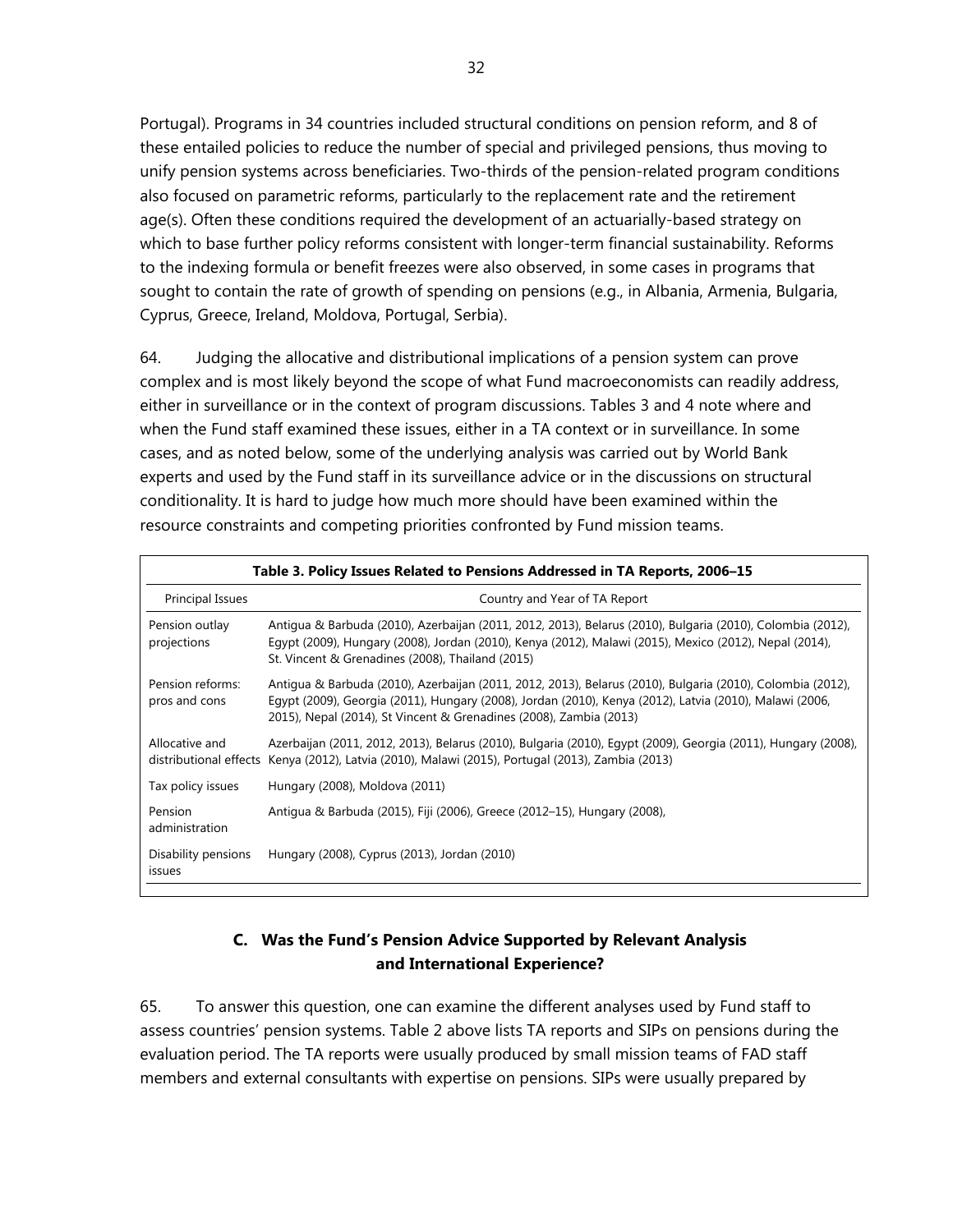area department (or sometimes FAD) staff, most of whom are macro- or fiscal economists but not pension specialists.

|                                               | Table 4. Policy Issues Related to Pensions Addressed in SIPs, 2006-15                                                                                                                                                                                                                                                                                                                                                                                                                                                                                                                                                                                                                                                                                |
|-----------------------------------------------|------------------------------------------------------------------------------------------------------------------------------------------------------------------------------------------------------------------------------------------------------------------------------------------------------------------------------------------------------------------------------------------------------------------------------------------------------------------------------------------------------------------------------------------------------------------------------------------------------------------------------------------------------------------------------------------------------------------------------------------------------|
| Principal Issues                              | Country and Year of SIP                                                                                                                                                                                                                                                                                                                                                                                                                                                                                                                                                                                                                                                                                                                              |
| Pension outlay<br>projections                 | Austria (2007), Belize (2015*), Bulgaria (2010, 2014), Chile (2009), PR China (2015) Costa Rica (2013, 2015),<br>Cyprus (2007, 2011), Denmark (2008), Dominica (2006), Dominican Republic (2008), ECCU (2010),<br>Ecuador (2015), El Salvador (2006, 2014*), Estonia (2007), Finland (2012, 2014), Greece (2006),<br>Hong Kong (2006), Iran (2015), Ireland (2007, 2012), Korea (2007), Lebanon (2015), Luxembourg (2006),<br>Macedonia (2009, 2015), Mauritius (2013), Namibia (2006), Nicaragua (2012), Norway (2007),<br>Panama (2006), Poland (2010, 2014), Romania (2007), Russia (2008), San Marino (2010), Serbia (2013),<br>Slovak Republic (2011)*, Slovenia (2006, 2015), Spain (2011, 2013), Suriname (2014), Ukraine (2010*,<br>$2011*)$ |
| Pension reforms:<br>pros and cons             | Belgium (2012), Bosnia (2010), Central and Eastern Europe (2015), Chile (2007*, China (2006),<br>Cyprus (2011), Czech Republic (2010), ECCU (2007, 2008), Ecuador (2015), El Salvador (2014*),<br>France (2013), Greece (2006), Guyana (2007), Ireland (2012), Japan (2008, 2012), Mauritius (2013, 2014),<br>Moldova (2010, 2012), Netherlands (2015) Panama (2006), Portugal (2015), Romania (2007, 2012),<br>Russia (2008, 2013*), Slovenia (2015), Suriname (2014), Switzerland (2006)                                                                                                                                                                                                                                                           |
| Macroeconomic<br>impacts of pension<br>reform | Brazil (2012), Czech Republic (2008), ECCU (2007), Iceland (2013), Ireland (2007), Cyprus (2007),<br>Korea (2007), Poland (2010, 2011), Slovenia (2006)                                                                                                                                                                                                                                                                                                                                                                                                                                                                                                                                                                                              |
| Allocative and<br>distributional<br>effects   | Australia (2015), Brazil (2007), Central and Eastern Europe (2015), Colombia (2015), Cyprus (2007, 2011),<br>ECCU (2013), Finland (2007), Germany (2015), Ireland (2007, 2012), Italy (2012), Japan (2008, 2012),<br>Korea (2010, 2012), Lebanon (2015), Mauritius (2013), Moldova (2010, 2012), Netherlands (2015),<br>New Zealand (2015), Nicaragua (2012), Poland (2014), Portugal (2013, 2015), Romania (2015),<br>Russia (2008, 2014*), Serbia (2013), Slovenia (2006), Turkey (2013), Ukraine (2005), Uruguay (2015)                                                                                                                                                                                                                           |
| Tax policy issues                             | Albania (2009*), Chile (2014), Cyprus (2014), Ireland (2012), New Zealand (2015), Romania (2015),<br>Slovenia (2015)                                                                                                                                                                                                                                                                                                                                                                                                                                                                                                                                                                                                                                 |
| Impact on financial<br>sector                 | Chile (2006, 2014), India (2006*), Malawi (2015)                                                                                                                                                                                                                                                                                                                                                                                                                                                                                                                                                                                                                                                                                                     |
| Issues arising from<br>DC systems             | Chile (2006, 2014), El Salvador (2006), Mexico (2011, Netherlands (2015), Poland (2011, 2014),<br>Switzerland (2015*), Uruguay (2011)                                                                                                                                                                                                                                                                                                                                                                                                                                                                                                                                                                                                                |
|                                               | *= Annex, appendix, or text box in an Article IV staff report.                                                                                                                                                                                                                                                                                                                                                                                                                                                                                                                                                                                                                                                                                       |

66. How deeply did the Fund's analyses delve into the policy issues associated with the operation of a pension system? Were they simply descriptive? Were they only devoted to longterm sustainability assessments and, if so, did the Fund only warn countries about financial risks, without necessarily addressing social-protection risks? Or did the analytical work burrow more deeply, exploring alternative pension reforms, examining allocative and equity effects, and/or considering social protection issues? Some SIPs highlighted key pension issues and presented cross-country material, but with only limited analytical work; others assessed the fiscal sustainability of the pension system and the implications of parametric changes. Tables 3 and 4 classify the broad policy content of TA reports and SIPs on pension issues.

67. The following pension-related topics were identified in SIPs: (i) projections of pension outlays over several decades, usually with broad judgments made on actuarial soundness; (ii) the pros and cons of alternative pension reform proposals, ranging from parametric changes to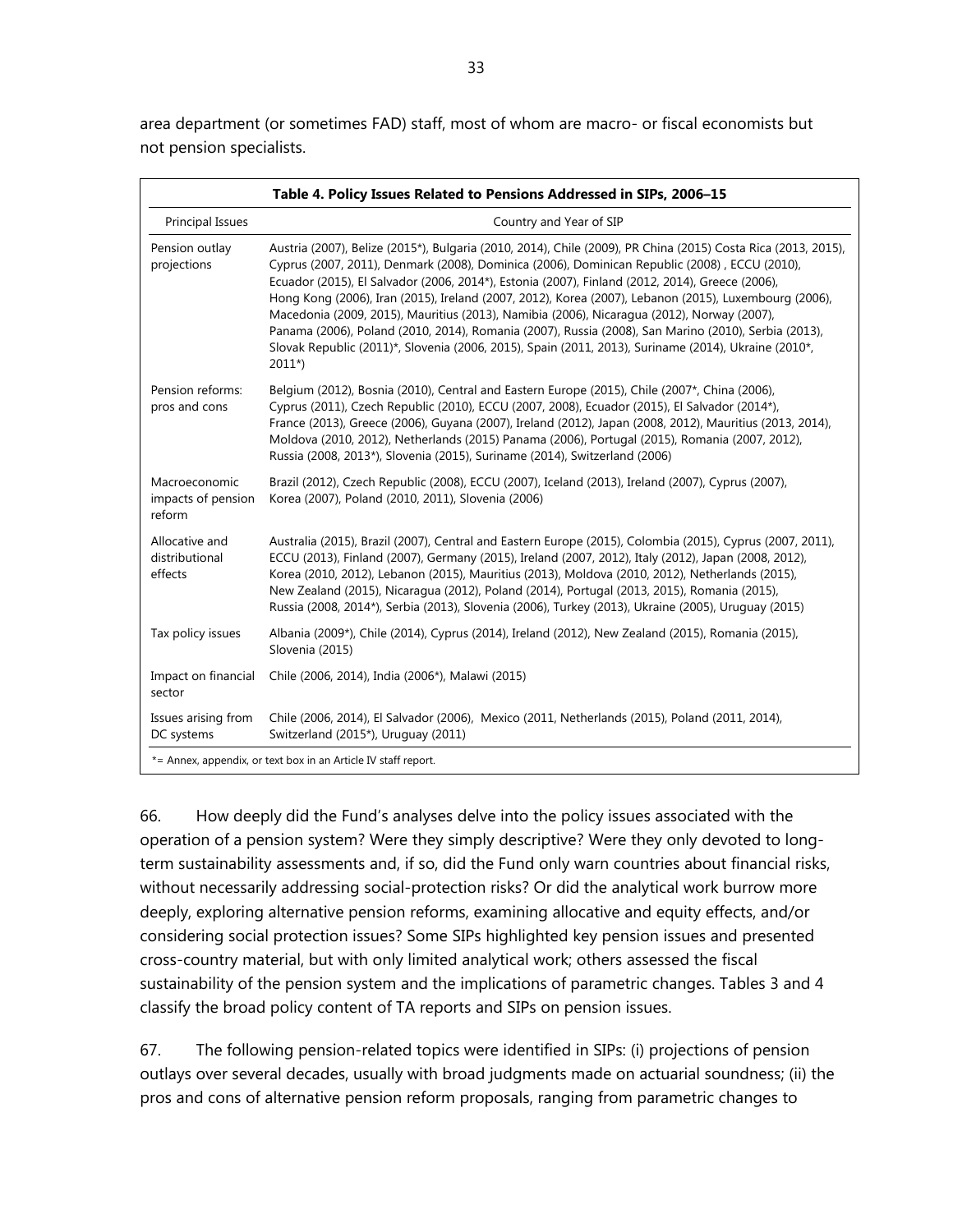wholesale reform of the pension framework (including introduction of a multi-pillar system); (iii) the macroeconomic effects of pension reform based on the Fund's Global Fiscal Model; (iv) the likely allocative and distributional effects of the pension system (e.g., the impact on labormarket behavior, or estimates of which groups were the principal beneficiaries); (v) the treatment of the pension system under the tax code; (vi) the supervision and regulation of pension funds; and (vii) issues arising in the operation of DC schemes. In the case of TA reports, which typically contained narrower but more intensive analyses, two other topics received attention, viz., (viii) pension administration (including collection of social security contributions); and (ix) disability and survivor benefits. Each TA report or SIP may have covered more than one topic.

68. Not surprisingly, pension projection models were used in some 85 percent of the SIPs and two-thirds of the TA reports. TA reports often included a discussion of alternative pension reform options. Distributional and allocation issues were addressed in at least half of the TA reports. Less common were discussions of disability pensions, tax issues, and pension administration issues (Greece being a particular exception). Beyond sustainability issues, SIPs delved into a broad range of topics; about 40 percent of them addressed pension reform alternatives and distributional and allocation issues, and about a quarter addressed macroeconomic impacts. Policy challenges of DC systems were discussed in two pivotal countries: Chile (the country that initiated the major DC reform), and Poland (which adopted an NDC scheme in the late 1990s and then retreated from it a decade later). Tax-policy and financial-sector effects of pension systems received only limited attention.

69. The Fund staff consistently incorporated international experience into these reports or policy analyses. That it could do so reflects the Fund's ready access to analyses of country cases carried out by the Fund and the Bank as well as by other international agencies. This practice extended beyond simple cross-country data comparisons to include experiences in more detailed facets of implementation and policy.

# **D. Did the Fund Coordinate Its Operational Work on Pensions with That of Other Organizations?**

70. As noted in Section II above, per the framework established by the 2003 Board decision on Bank-Fund collaboration, the IMF was designated as the lead agency on public sector spending and revenues while the World Bank was designated as the lead agency for pension reforms and social protection. While this framework remained in place during the evaluation period, by 2006 the context for the collaboration on pension issues had changed following internal World Bank developments in its position on multi-pillar systems and the relative merits of DB and DC pension schemes;<sup>41</sup> capacity building (through development of the Pension Reform

1

 $41$  In 2006, the World Bank Independent Evaluation Group issued a critical assessment of the Bank's pension work, noting that the Bank "frequently neglected the primary goal of reducing poverty and improving retirement income adequacy *within a fiscal constraint."* The evaluation also stressed that "despite expectations, in many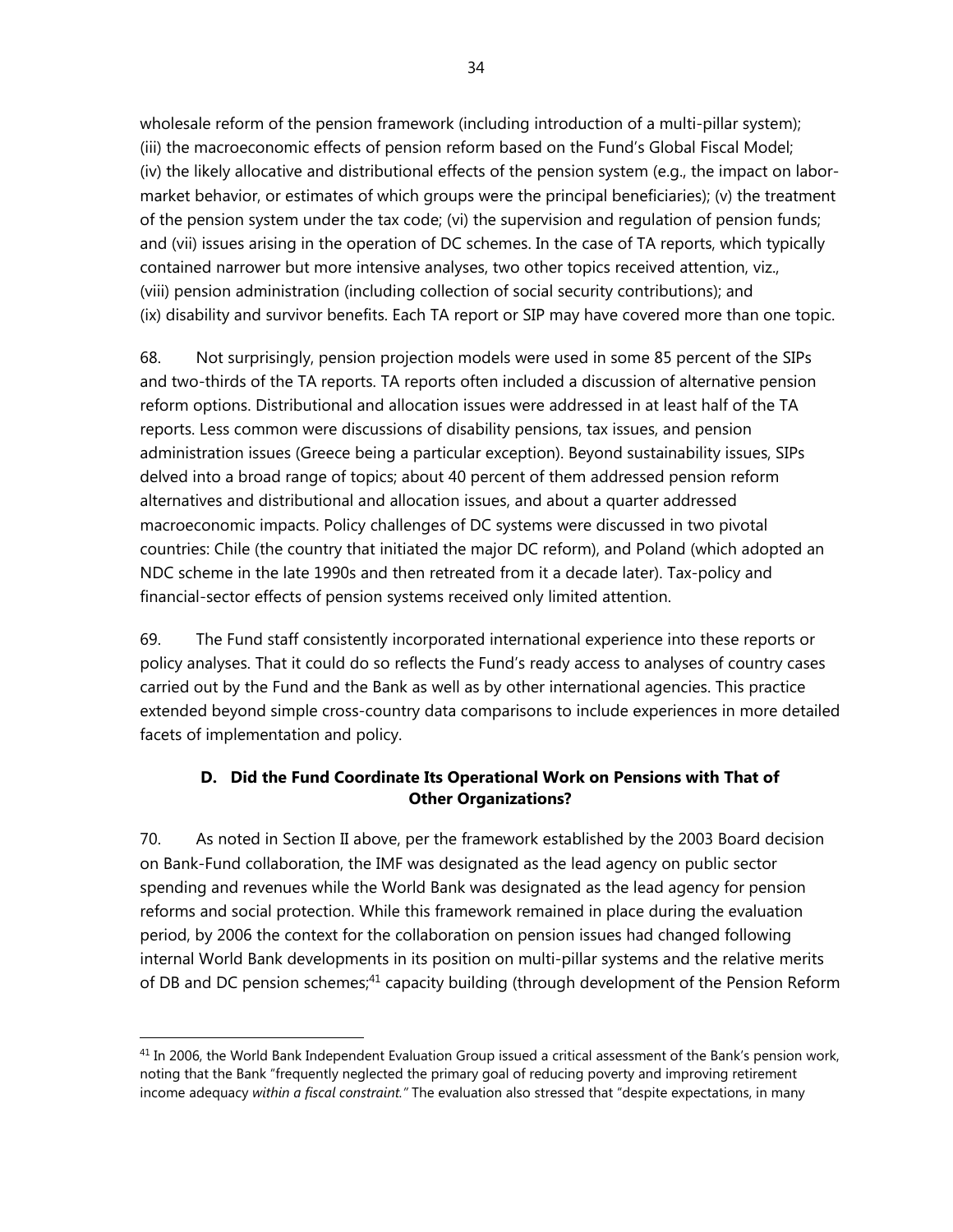Options Simulation Toolkit (PROST));<sup>42</sup> and the Bank's own Social Protection and Labor Strategy.<sup>43</sup>

71. During the evaluation period, collaboration with World Bank staff most often took place in countries where the Bank had already played an active role in pension reform efforts.<sup>44</sup> It was often the case that the Bank played the principal role—sometimes paired with other institutions such as the United States Agency for International Development (USAID), the Inter-American Development Bank (IDB) and occasionally the International Labor Organization (ILO)—and the Fund drew on the Bank's work (including the PROST) either as the principal background source for Fund policy recommendations or as an input to the Fund's own analysis of the macro- and fiscal implications of the pension system.<sup>45</sup> This occurred in the context of both surveillance (e.g., in China, Croatia, the Czech Republic, Lebanon, and Mauritius) and Fund-supported programs (e.g., in Armenia, Bulgaria, El Salvador, Honduras with the IDB, Latvia, Macedonia, Romania, Serbia, and Tunisia).

72. At times, the Fund worked jointly with the World Bank on pension reform, as in Croatia and in Jamaica with respect to reform of public-sector pensions, and in Ukraine. When authorities asked the Fund for TA on pension reform, the Bank often provided an expert to join the IMF TA mission (as happened for the expenditure rationalization mission in Croatia). Fund and Bank staff occasionally worked jointly on pensions in the context of a financial sector assessment program, as in Chile and Mexico. Bank staff often expressed keen interest in the Fund's involvement, particularly in a program context, to provide leverage through conditionality that the Bank could benefit from or because the Fund's endorsement could lend credibility to the proposed reforms.

73. Of the 43 IMF-supported program arrangements with structural conditionality on pension issues (Table 2), the Fund worked with the World Bank in at least 39 cases; it also worked with other institutions such as the IDB (e.g., in El Salvador, the Eastern Caribbean Currency Union,

countries with multi-pillar systems, funded pensions remain poorly diversified and pension coverage had not increased" (World Bank, 2006).

 $42$  The PROST is a tool to assist in evaluating the financial sustainability of a pension system and the financial impact of alternative reform options. Fund staff relied on the PROST in many instances over the evaluation period.

 $43$  The World Bank's 2012–22 Social Protection and Labor Strategy includes pensions as only one element of a much broader framework of programs to achieve social protection (see World Bank, 2012).

<sup>&</sup>lt;sup>44</sup> As a result of the World Bank's widespread engagement in the area of pensions in most EMEs and LICs since the 1990s, there were few countries by the start of the evaluation period where the Bank's policy presence on pensions had not been felt and where the Bank had not played an active role in either pension design or administration.

 $45$  Even when the IMF was the provider of TA on pension reform (e.g., in Croatia), Fund economists consulted with World Bank experts, drawing on their institutional and empirical databases on the country's pension system.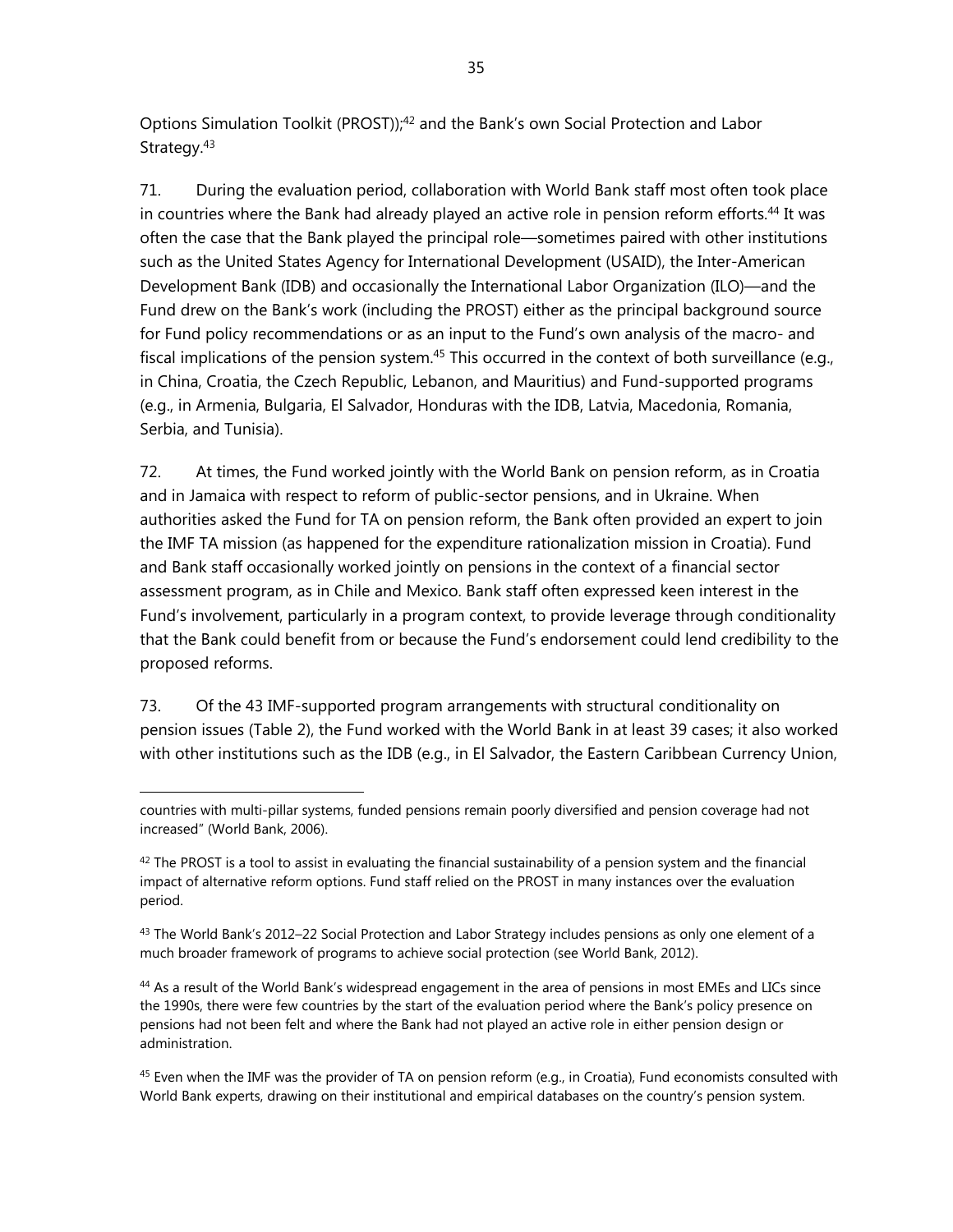Honduras, and Jamaica); the European Commission (EC) and the European Central Bank (ECB) as part of the Troika during the European financial crisis (e.g., in Greece, Hungary, Ireland, Latvia, and Romania); and occasionally with USAID (e.g., in Armenia) to determine the conditions.

74. Almost without exception, Fund economists appreciated the input from World Bank experts and the efforts made by Bank staff to provide guidance and data, including the use of the Bank's PROST model. Also worth emphasizing is that in almost no cases did the Fund staff seek to pursue a different approach to pension reform from that advocated by the Bank. One case where such a difference of opinions emerged was in Poland in relation to its decision to revert from its NDC scheme (Box 3 above). In a few cases, the two institutions' pension reform discussions appear to have operated on separate tracks, e.g., in Lebanon, where the Bank's focus was largely on the public sector pension system and the Fund had concerns about the operation of the private sector pension system; in Brazil, where the Fund's focus was largely on the macroeconomic impact of the indexation system; and in Latvia, where the Bank's focus was principally on the adequacy of pensions and the Fund's focus was on fiscal sustainability. The differences may have reflected the different timeframes bearing on the work programs of the two institutions in a country. For example, in Armenia, the Bank had long been the government's principal partner on pension reform, but the Fund ultimately played a critical role in supporting pension reform after Constitutional Court rulings had weakened the country's pension-reform initiative.

75. In certain situations the Fund did not collaborate with the World Bank on pension reform: (i) in surveillance mode, particularly when the Fund's concern focused principally on potential long-run fiscal vulnerabilities arising from the public pension system (as noted earlier, the Fund staff had the expertise to prepare these projections and analysis); (ii) in countries where the Bank had not traditionally worked, notably AEs—in such cases, the Fund tended to seek the assistance of other institutions such as the OECD;<sup>46</sup> and (iii) in response to a request from a country for an independent Fund perspective—including cases (such as Poland's) where the country differed with the Bank on the appropriate pension reform strategy.

76. Besides the World Bank, the OECD is one of the principal agencies with expertise on pension issues, particularly as these relate to the financial sector. OECD research and surveillance provide an important independent perspective on pension issues, but IMF country surveillance or program missions rarely included OECD staff. The ILO, too, has accumulated substantial expertise on pension issues, particularly as relates to actuarial issues and social-protection initiatives more generally; it has been an important promoter of the concept of a universal social pension, an issue increasingly on the frontlines of discussion in recent years. IMF staff interacted with the ILO

<sup>&</sup>lt;sup>46</sup> The IMF partnered with the EC and the ECB in the euro area crisis programs in Cyprus, Greece, Ireland, and Portugal. IMF surveillance of EU members drew on the work of the EC's Ageing Commission in covering pension issues.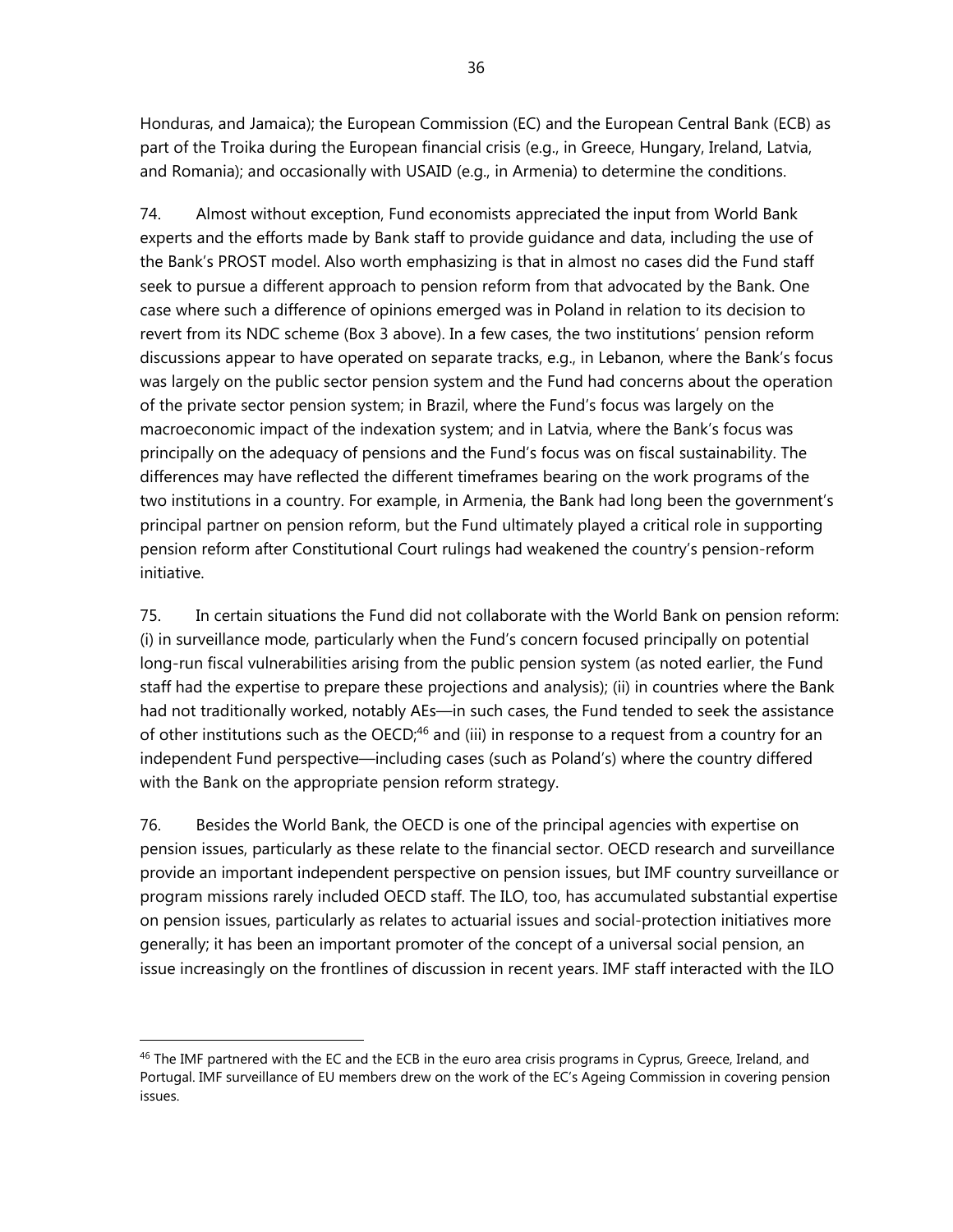on pension reform issues during the evaluation period in a few countries, e.g., Honduras and Lebanon.

77. Two principal challenges complicated the Fund's operational ability to rely on other institutions such as the World Bank for substantive support on pension issues.

- First, effective collaboration depends on the staffing capacity and ability of other organizations to provide support to the IMF within specific timeframes. This may have been more of an issue in those programs where time was of particular essence in a negotiating situation. Differences in the timeframe required for decision making were conspicuous in the negotiations on pension reform in Greece, where the effectiveness of the Fund staff in its discussions with the authorities was severely complicated by the different institutional clearance requirements confronted by the EC negotiating team.
- Second, the Fund may have principally focused on seeking reforms that sought greater fiscal sustainability for pension schemes, whereas other institutions may have placed greater emphasis on other objectives for pension reform (e.g., strengthening compliance, achieving equity, removing allocative distortions in the policy framework, or eliminating preferential systems). Even when partner institutions shared the same policy objectives, their relative priorities may still have differed. Such differences in policy priorities emerged in the context of Greece, where the Fund's Troika partners had different policy concerns with regard to pension reforms—for example, the EC had to consider that some policy reforms might set a precedent that would apply in other European countries. This is a multidimensional issue that does not just apply to pensions reforms and may require difficult trade-offs, implying deeper social spending reforms in some countries rather than others.

#### **E. Was the Fund's Pension Advice Relevant and Useful?**

78. The Fund's role in pension reform is largely advisory, and thus is several steps removed from facilitating the achievement of its intended effects. It is ultimately subject to the decisions of political authorities about the specifics and timing of the measures to be adopted and, most importantly, still many steps removed from interactions with affected citizens. The *outcomes* of the Fund's advice can be assessed in terms of whether it resulted in the recommended changes, in the design features of a pension scheme or, more broadly, in the fiscal path of pension outlays over several decades. The *impact* of the Fund's advice on the lives of those affected citizens is even more difficult to measure, as it bears on the timing or magnitude of the pension benefits that they would ultimately receive, the effect on their savings or labor-market behavior, and/or other indirect consequences for their families. A judgment on the impact of IMF advice also relates importantly to the key objectives of social protection policies, viz., whether such policies have strengthened a country's mechanism for consumption-smoothing by its citizens and minimized the numbers of elderly subject to poverty, now and in the future. This evaluation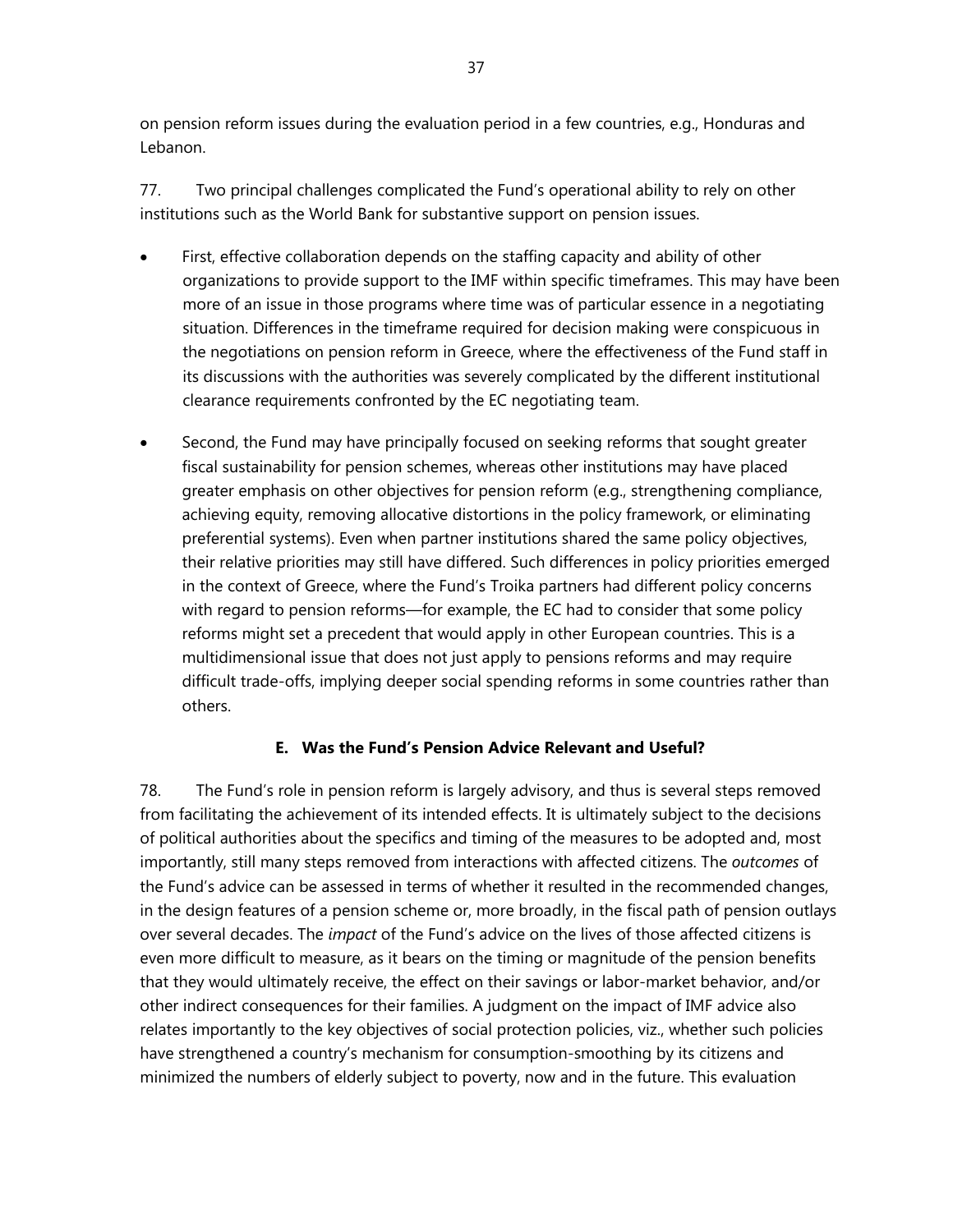cannot offer evidence on outcomes or impacts other than to assess how the IMF's advice was perceived by government authorities.

79. Two different approaches can be used to assess whether the Fund's advice on pensions was relevant and useful. One is to review country authorities' specific goals in undertaking pension reform. In some countries, the authorities sought to ensure that pension schemes were compatible with the government's short- or long-term budgetary targets, while remaining consistent with social-protection objectives. In other countries, they sought to strengthen the structure of a pension scheme to achieve social-protection objectives, perhaps because a system was seen as socially unsustainable due to an inadequate replacement rate or inadequate coverage of the elderly population. What is apparent from the documentary and interview evidence gathered for this study is that fiscal sustainability, while important, was not the only pension-reform objective of member countries and that the Fund's policy responses were sufficiently detailed to help the authorities address their goals and assess trade-offs.

80. An alternative approach is to obtain insights on whether Fund staff and country authorities had a constructive dialogue on pension reform. Interviews with Fund staff members and government officials were conducted to gauge the quality of this dialogue. IMF staff members were asked about the authorities' views regarding the Fund's involvement in pension issues, and country officials were asked (i) how they would characterize the technical quality of the IMF's work and (ii) whether the Fund staff was constructive in working with them on pension reform. Limitations of time and resources precluded coverage of the views of officials in every member country where pension issues arose. As much as possible, authorities were interviewed in countries where the Fund's involvement on pension issues was relatively intense during the evaluation period.

81. In general, staff members reported that they had a good relationship with finance ministry officials but that relations had sometimes been less smooth with the staff of other ministries (notably ministries of labor or social affairs or the equivalent). Even with agreement at the technical level, discussions at the political level were at times contentious. On balance, Fund staff members believed that there had been an open and productive dialogue with authorities on the pros and cons of alternative pension policies, and that the authorities had appreciated being informed about the pension reform experiences of other countries. In a few instances, where the authorities differed with other multilateral partners on pension reforms, the Fund's efforts to serve as an honest broker were welcomed. However, Fund staff members also noted instances where their insufficient appreciation of the political sensitivity of some pension issues or of the role of pensions in a country's social and economic circumstances made the relationship with the authorities difficult. Efforts by the staff to discuss these issues openly in public fora were not always welcomed by country authorities.

82. On balance, the authorities' views largely echoed the staff's perspective. Interviewees viewed the Fund staff as "constructive" and "positive." Many country officials appreciated the credibility obtained from the Fund's support of the government's policy proposals and the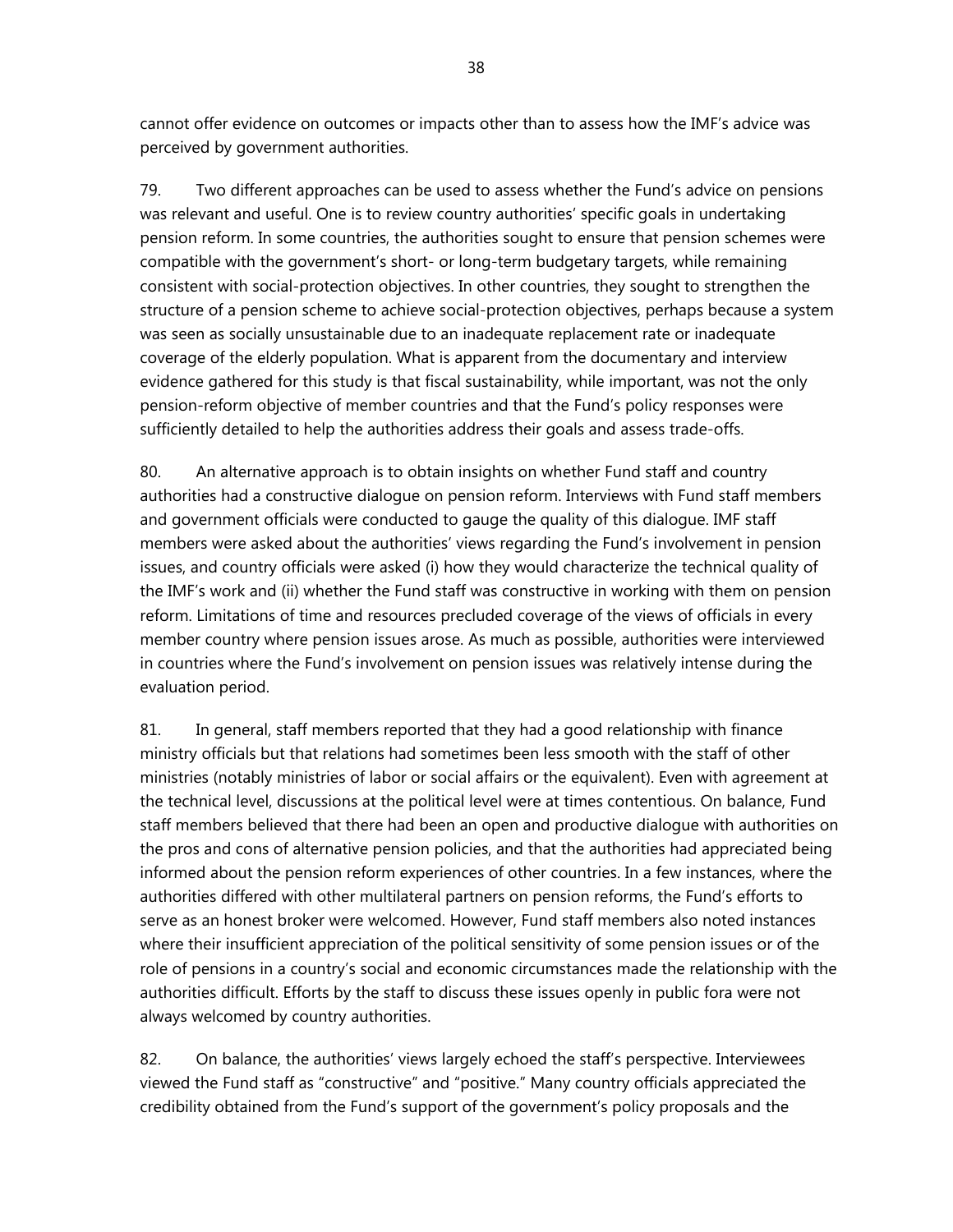traction that Fund support provided in dealing with legislators and the public. But reservations were also expressed. Some officials noted that the Fund staff was slow to grasp the complexities of the pension and social protection system, with a "learning by doing" character in the early phases of the discussions. In the context of program reviews, the turnover of Fund staff often required repeating the discussions of earlier missions. Some officials felt that the IMF staff was too preoccupied with fiscal consolidation and unwilling to understand the complexities of the role played by the pension system and of the economic and social issues entailed by many reforms.<sup>47</sup> Some officials, particularly those from non-finance ministries, noted that they felt "cowed" by the Fund staff and that it was difficult to stand up to them in negotiations.

83. The Fund, as it presently operates, lacks the instruments to help a pension reform "live in society" (in the words of one former government official). As noted above, the nature of the Fund's involvement is largely advisory, subject to the decisions of political authorities about the specifics and timing of measures to be ultimately adopted, and is many steps removed from interactions with affected citizens. In almost all cases, governments recognize the enormous political sensitivity of issues affecting pensions. They understand how difficult it is to explain, rationalize, and justify why such reforms are necessary, particularly given the usually negative political consequences. And rarely do they wish the IMF staff to be on the frontline of such a discussion with their citizenry.

#### **V. FINDINGS AND LESSONS**

#### **A. Findings**

84. The evaluation period witnessed a marked expansion in the Fund's analysis and focus on pension issues, as reflected in the attention shown in surveillance, in particular, but also in programs and TA. Fueled by increased attention to fiscal risks and to the effects of the financial crisis, the staff's efforts on pension-related issues could be viewed as ahead of the expectations embodied in Fund management and Board directives at the beginning of the evaluation period. By the end of the evaluation period, the Fund's engagement and guidance to staff in the area of pensions had taken these concerns into consideration.

85. On balance—and particularly with the increased recognition of the effects of aging populations—the staff's focus reflected its awareness that a member's policy commitments in the sphere of pensions could have adverse fiscal consequences of a macro-critical nature. Usually, this focus emerged with the surveillance process highlighting a concern for the long-term consequences of existing pension policies for financial sustainability. In a number of cases, the implied long-term vulnerabilities were serious enough to warrant conditionality in the context of a Fund-supported program. When the weaknesses of a pension system's present financial position threatened a country's current macroeconomic policy framework, conditionality

 $47$  This view was most often expressed by (former) Greek officials, who argued that Fund staff should have had a better understanding of the social protection system and the social impact of reform measures (Box 2).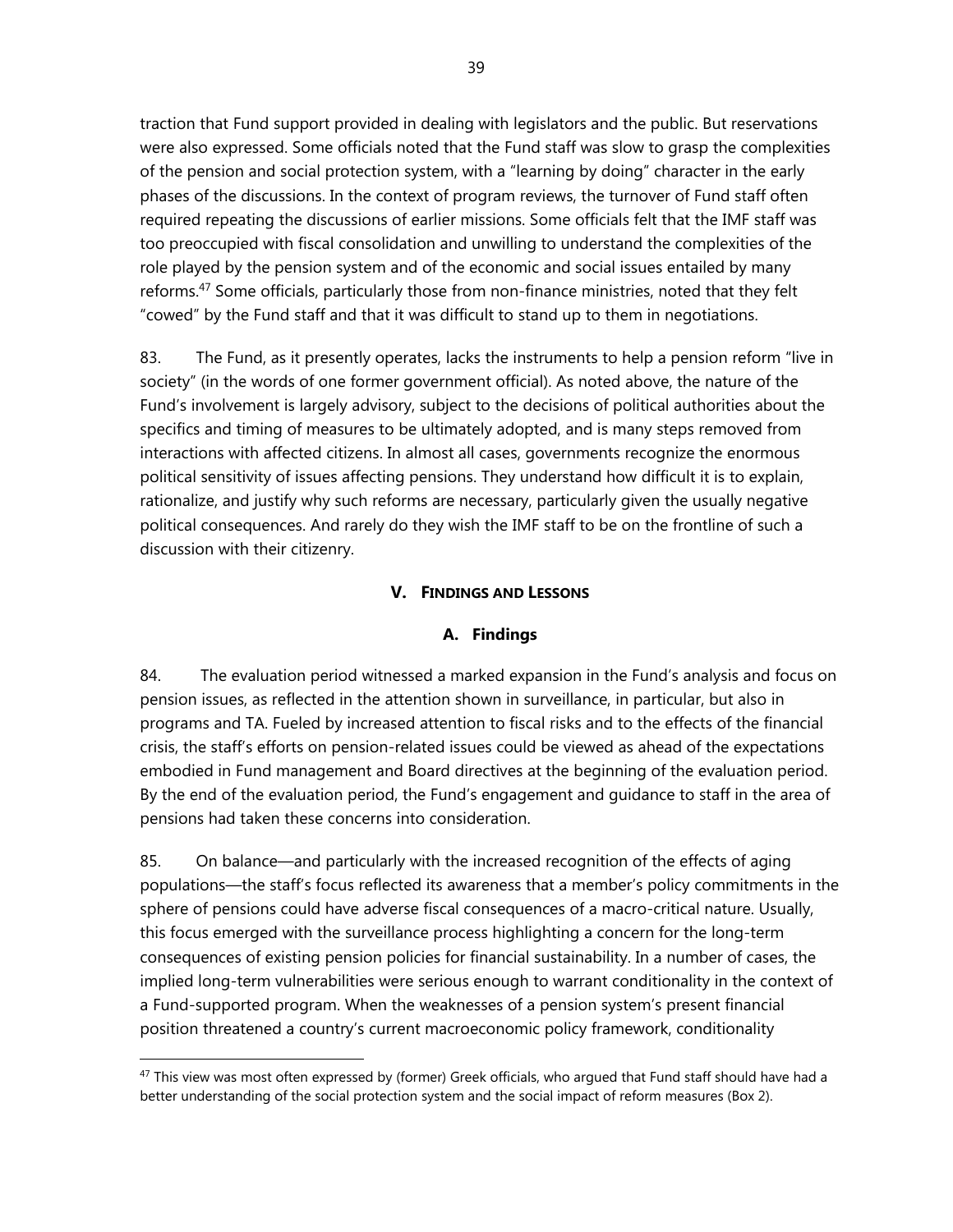requiring urgent policy actions was included in Fund-supported programs. There were very few countries where the pension system's fiscal consequences were macro-critical and yet not the focus of Fund surveillance.

86. The Fund's focus on pensions during the evaluation period was largely on public DB pension systems. Since DC pension schemes do not create explicit fiscal obligations with macrocritical consequences, Fund surveillance of these schemes was more limited, and thus the Fund staff was less active in discussing any social-protection weaknesses or implicit fiscal consequences of such schemes. Such issues had begun to emerge only by the end of the evaluation period.

87. In considering policy actions to remedy pension-system deficits or to restore financial sustainability to a pension scheme, the Fund staff was often sensitive in its recommendations to the potential distributional or allocative consequences of alternative policy actions. Often, the staff argued for policies to address inter- or intra-generational inequities or to limit adverse effects on the lowest-income pensioners. The staff often advocated pension policies that would limit adverse effects on labor markets and employment.

88. The work carried out by the Fund staff in its diagnosis of pension-system challenges was of good quality, benefitting from the experience of other countries in confronting similar situations and in using state-of-the art analytical tools to simulate the financial impact of alternative policy options.

89. While the Fund did well in addressing macro-critical issues associated with existing pension systems, it did not always cover some of the key social-protection issues in pension systems, such as the extent of coverage of the population or the adequacy of the pension that most retirees could expect. The social sustainability of the pension system was only infrequently raised as an issue. Often, the social protection issues that arose were related to fundamental decisions that were traditionally considered as outside the Fund's mandate. Judging the allocative and distributional implications of a pension system can prove complex and may have been beyond the scope of what Fund macroeconomists could readily address, either in surveillance or program discussions. To increase the Fund staff's focus on social protection issues would thus require either increased staff resources—accompanied by an expanded skill base in the Fund—or much richer modalities of collaboration with institutions that specialize in pension issues (beyond the financial or actuarial).

90. During the evaluation period, the Fund staff strongly benefited from the specialized input, data, and guidance on pension issues provided by the World Bank and other institutions. But, particularly in a program context, there were limits to the Fund's operational ability to rely on other institutions for substantive support, especially when there were institutional differences in the timeframe required for decision making or in policy objectives or priorities.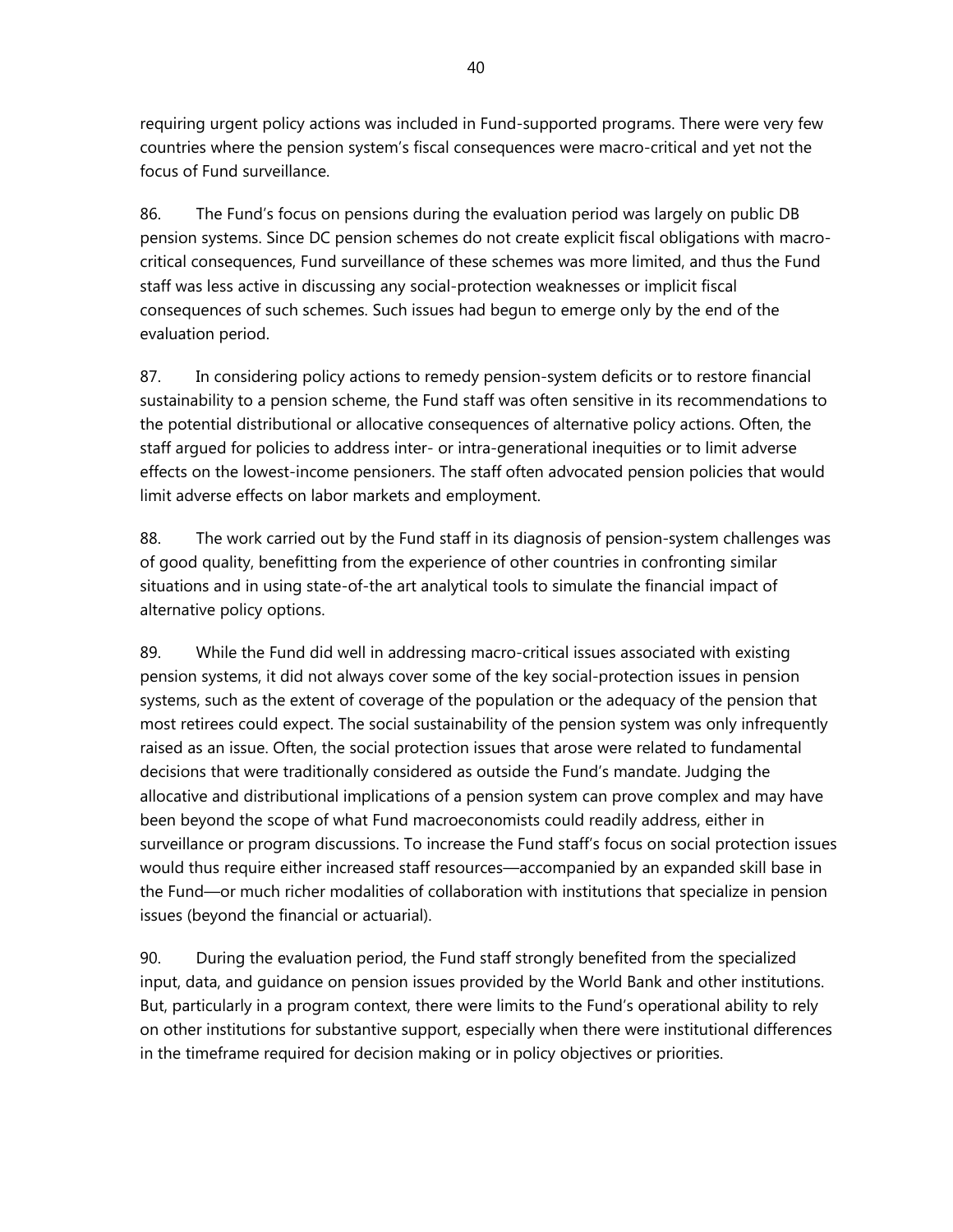91. On balance, the country authorities who were interviewed expressed positive views about the Fund's efforts in the sphere of pension policies, particularly regarding its efforts to diagnose financial problems and to explore the financial impact of alternative policies. They recognized that the Fund's role in prioritizing policy alternatives was less influential, given the political sensitivity of the issues at stake.

#### **B. Lessons for Fund Pension Advice**

92. Discussions with Fund economists and country authorities revealed some insights on the Fund's approach to pensions, which would be relevant if the Fund were to seek more of a role on social protection for the elderly. For example:

- Fiscal sustainability should not be confused with, nor necessarily seen as adequate for, social sustainability. The measures that may be required to ensure fiscal sustainability may imply, for many insured, a replacement rate that is relatively low and possibly below the minimum wage or poverty threshold. Even when the replacement rate is adequate, many elderly people may still be left uncovered by the pension system and dependent on charity, family members, or whatever alternative SSN is available.
- The Fund's "go-to" solution for pension reform—increasing the retirement age—may create hidden intra-generational inequities. Fund pension experts often advocate an increase in the retirement age required to qualify for a full pension benefit (a move often linked to increases in longevity). While on average this makes sense given the increasing longevity of many elderly, this may create policy challenges if there is a large discrepancy between the life expectancy of middle- and upper-income groups and that of lowerincome groups. On average, the latter may, as a consequence, receive fewer years of benefits than those who live longer. While the low retirement ages currently prevailing in many systems argue for a higher age for benefit eligibility, this may have regressive distributional effects. Fund staff have noted the importance of allowing for early retirement, disability pensions, and access to social assistance programs. In practice, directly conditioning the age of retirement on lifetime earnings (and possibly on assets to take account of bequests) would be extremely problematic.
- Fund economists often rely on cross-country comparisons of the replacement rate when recommending an appropriate policy target for the rate or for a minimum pension guarantee. But these targets need to reflect the country's own demographic factors (e.g., the expected longevity of retirees or the age structure of the population), political factors (particularly for some occupational groups in the labor force), economic considerations (adequacy relative to the poverty line or to the median wage), and social factors (e.g., family support networks).
- The experience in Greece highlights that it is important to be aware of the role pensions play in a society and of whether they interact with other fiscal transfers. Social-insurance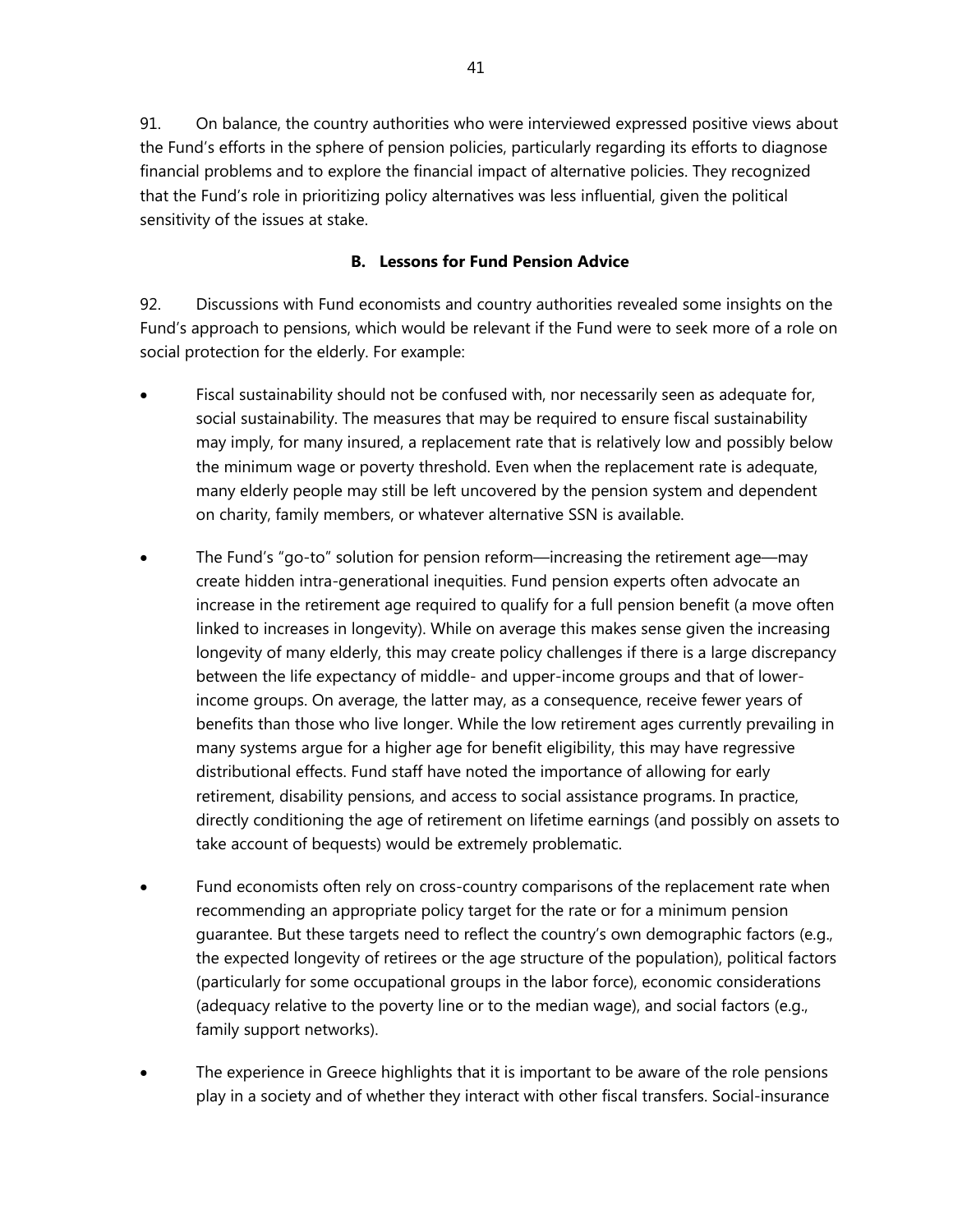schemes may be financing not only pensions but also other forms of social assistance, thus widening the constituencies affected by any reform. Spending on pensions can also emerge indirectly from the tax system, creating hidden inequities, as seen in Ireland.

• Finally, a multi-pillar pension system with a mandatory funded DC scheme is not exempt from social-protection or fiscal-sustainability problems. Governments may find they face higher pension liabilities if they are forced to address the financing of minimum pension guarantees, a weak prudential and regulatory environment resulting in poorly performing portfolios, or a deficient pension design (e.g., an inappropriate statutory age of retirement or undue provisions for early retirement). Social-protection challenges may arise from: the failure of many workers to satisfy a minimum contribution requirement, creating a need for a backup SSN; savings accounts being drawn down too precipitously at retirement; the unavailability of indexed annuities, leaving the elderly with inadequate accumulated DC account assets; and the absence of clear rules that frame how the rights to accumulated assets are to be divided in cases of divorce or remarriage, for example, potentially leaving important groups more vulnerable than would be suggested by a formal DC scheme.

93. This raises the issue of what it means for the IMF to be concerned about social protection in a country. Is it sufficient to focus only on the adequacy and financial viability of existing schemes, regardless of their limitations? Or should the Fund's concern for fiscal sustainability be supplemented by concern for social sustainability, including the plight of those vulnerable elderly subject to an extremely low replacement rate or the absence of coverage? While these questions can be raised in an Article IV surveillance context, addressing them meaningfully in more than a handful of countries would require a commitment of TA resources far beyond the Fund's current capabilities. Here again, the Fund's main role may be in urging countries to seek pension expertise from other multilateral or regional development institutions, while emphasizing that the proposed policy solutions should be accommodated without significant macro-fiscal risks. Should the Fund seek to achieve social-protection objectives if a pension system does not pose macro-critical challenges? Doing so could prove controversial given the politicized character of pension reform and the additional staff likely to be required to do this work. But not doing so could provoke questions about how committed the IMF really is to social-protection objectives. As an influential advisor, the Fund can also play an important advocacy role in seeking to balance social and economic concerns.

94. If the Fund were to become more involved in pension policy from a social-protection (as opposed to macro-fiscal) perspective, it would need to give greater attention to issues such as:

 The macroeconomic consequences of imminently aged populations, even when there is no obvious pension funding issue in the present. The consequences of longevity risk, in particular, would need to be incorporated in sustainability analyses related to both the public and private pension sectors;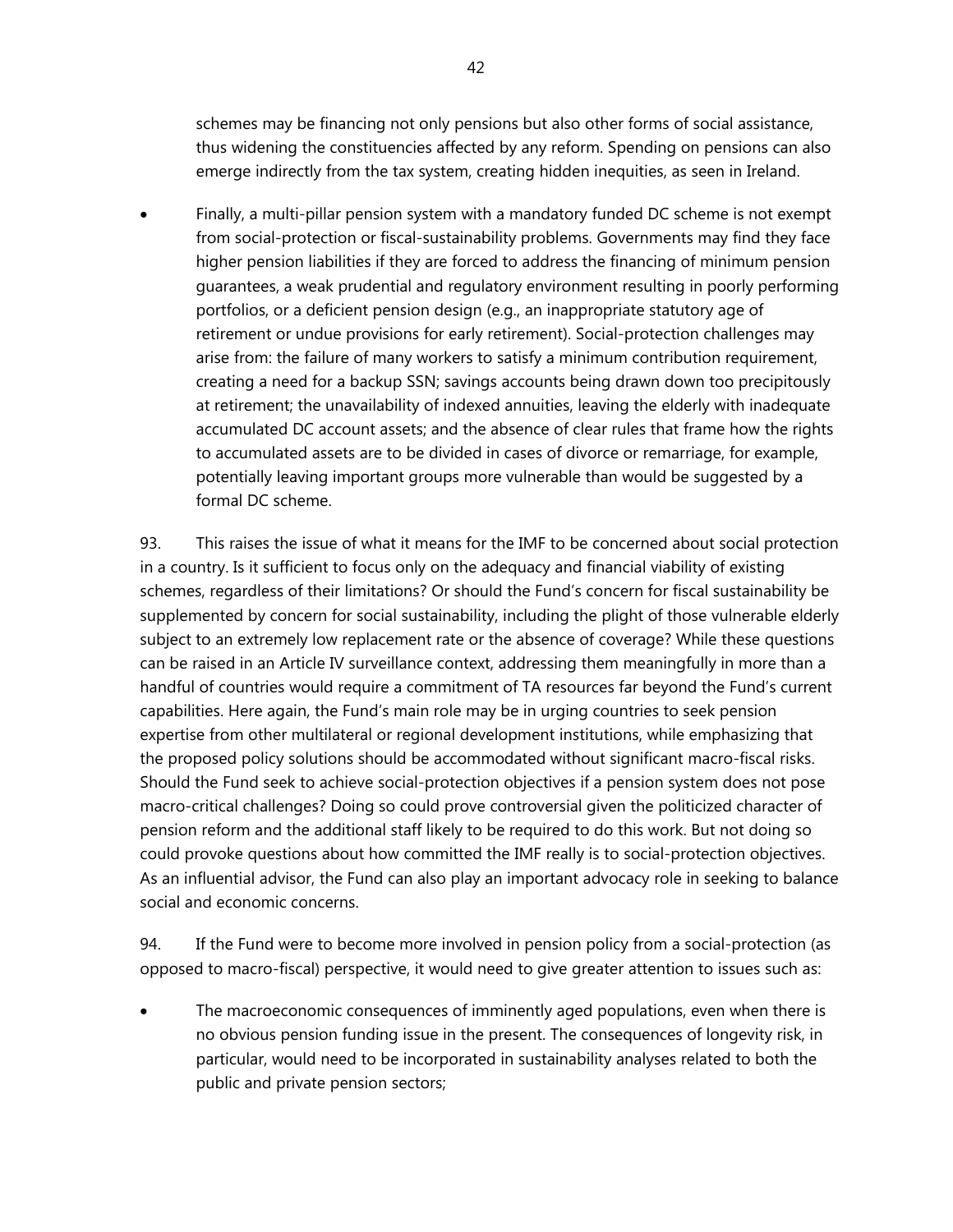- Social protection gaps in a country's pension framework, particularly inadequate minimum replacement rates and low coverage rates; and
- Risks to social protection in second-pillar DC schemes, such as weak compliance, low interest rates, weak investment performance, and increased risk taking by pension-assetmanagement firms.

95. To effectively integrate social-protection considerations into its work on pensions, the Fund would need to:

- As part of surveillance, periodically undertake a richer analysis of the social-protection attributes of a country's pension system. Such an analysis would illuminate gaps in social protection and highlight priorities for pension policy reforms to be further discussed, either with IMF TA or with the World Bank or other institution that has relevant expertise.
- Provide more detailed and sophisticated analysis of pension reforms. For example, policy measures that entail cuts in pension benefits, increases in contributions, or higher taxes inherently raise important equity issues in terms of burden sharing and the impact on social-protection objectives. The Fund would need to consider reintroducing a Poverty and Social Impact Analysis unit in FAD with broad *multidisciplinary* expertise (rather than being staffed only with economists), to troubleshoot on social-protection policy issues, particularly in program-lending situations.
- Go beyond pensions and address related social protection issues for elderly groups, such as access to healthcare or the burden on society for long-term care for those very elderly people afflicted with dementia. Judging the adequacy of a pension system requires an understanding of how the elderly obtain and pay for healthcare. Concern for the elderly should not be at the exclusion of the welfare of families, and in particular the younger generation: the capacity of the working-age population to assist in the support of the elderly requires them to be productive and employed, and it is not realistic to ignore the high priority they assign to child rearing and the welfare of the young.<sup>48</sup>

96. In an institution with a largely macroeconomic and financial focus, few Fund mission teams are likely to have much expertise either on pensions or on broader social protection issues. For the Fund to take on a broader role in these areas would require taking on human-resource and knowledge-sharing challenges. Specifically:

 $48$  In addition, there are social protection issues that relate not only to old-age protection but also to the problem of unemployment more generally as technological advances progressively reduce the demand for many whitecollar workers and services. Societies will need to be more ambitious in designing and financing social protection schemes, including the possibility of universal minimum incomes (see Gibson, 2015). Though the IMF may not be the key institution to develop such schemes, it may have to assess the potential economic ramifications of the technological changes affecting its member countries and the financial, fiscal, and macroeconomic challenges of the more ambitious social protection schemes.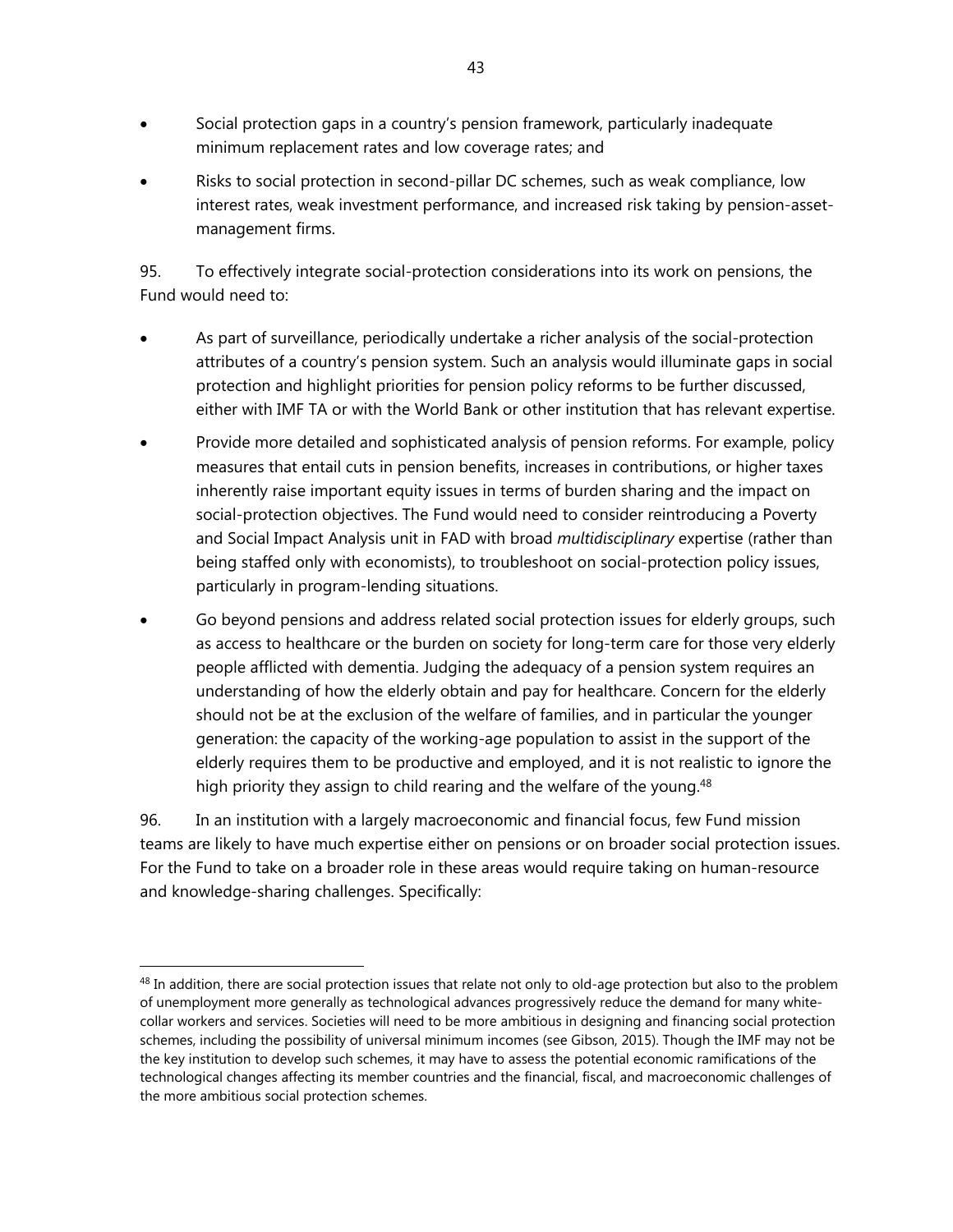- To enhance its role in social protection, the Fund would need greater access to relevant expertise, both to provide TA to countries and to assist area departments. The Fund currently has limited capacity (beyond a few FAD experts) to provide in-depth technical guidance to country authorities on the financing and benefit issues associated with the design of a pension scheme, or to analyze the equity consequences of alternative pension reforms. While Fund economists are able to carry out aggregative fiscal projections of pension systems, they have less capacity to model detailed reforms of a pension system's features. Such analyses would normally require the skills of an actuary working for longer than would normally be possible during a Fund-supported program mission.
- Greater efforts to strengthen the transmission of knowledge on pension systems and social protection more broadly within the Fund will help, given the inevitable turnover of staff in the area departments.<sup>49</sup> However, a half-day (or even one-week) in-house training seminar cannot substitute for expertise accumulated over an academic or Fund career.
- The challenges of changing the role that pensions play in a country's culture are complex and time-consuming. Off-the-shelf projection models, while useful for sustainability projections, have limits when it comes to analyzing reforms, since they focus principally on expenditures rather than revenues. In any case, they do not provide much additional value in many AEs and EMEs where technical capacity already exists. The experience of other countries may provide only limited guidance on how to approach reform in an area that can be highly sensitive politically, traverses legal minefields, and has complex cultural and societal roots. As seen in Greece, pension issues can quickly become highly complicated, especially where social protection issues add an additional layer of complexity. In Greece, this led Staff to emphasize the need for bolstering the provision of social assistance, especially for the long-term unemployed, and reducing the tax wedge to improve employment prospects and reduce the burden on the pension system as a safety net of last resort. What has worked in a staff member's own country should not be considered as applicable in another one.

<sup>&</sup>lt;sup>49</sup> At least in 2016, the IMF's internal training catalog did not mention any training courses or seminars for IMF staff on pension issues.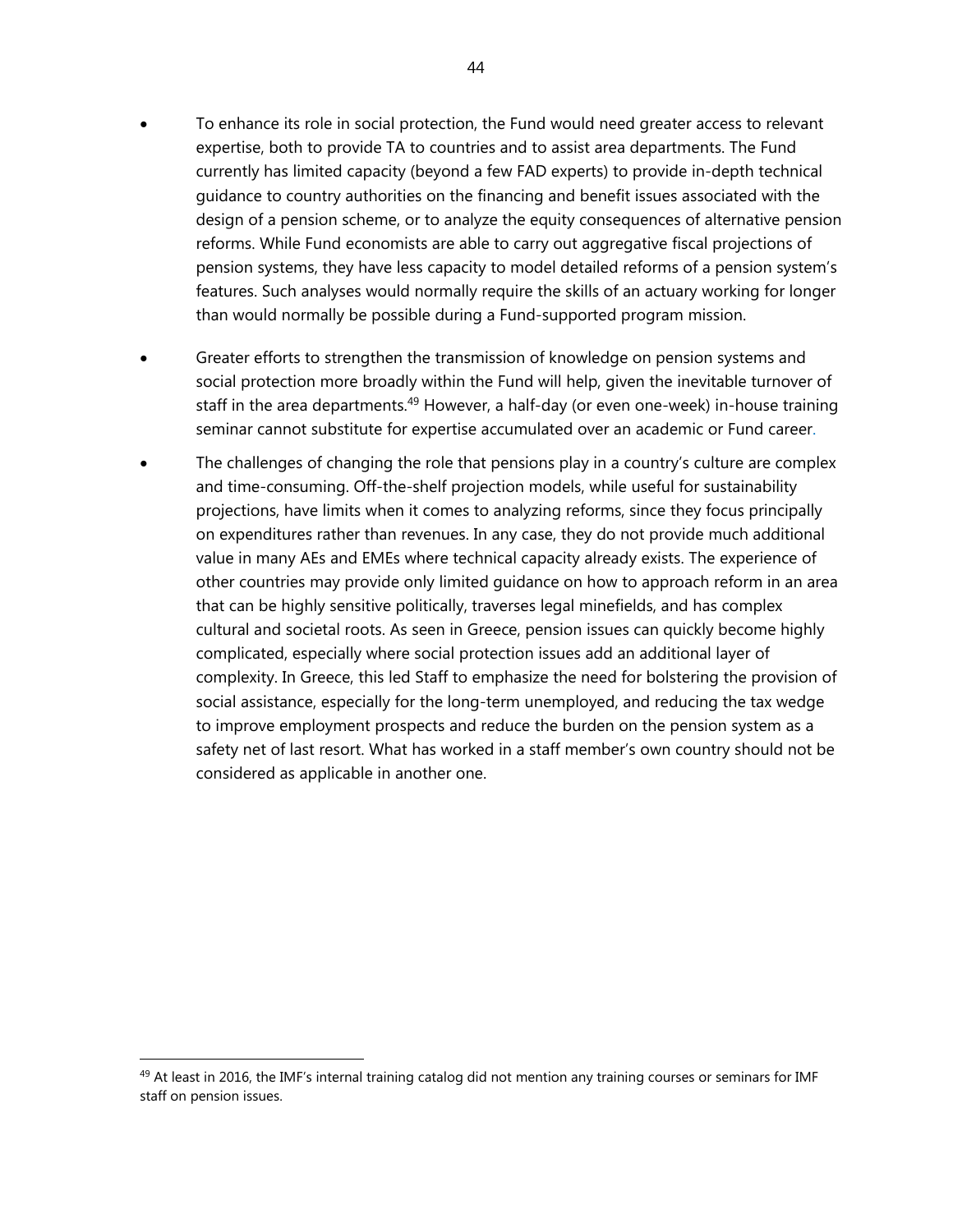#### **APPENDIX 1. CASE STUDY OF IMF INVOLVEMENT IN PENSION ISSUES IN GREECE: 2006–15**

1. The following case study evaluates the Fund's involvement in Greek pension issues in the period starting five years before the first Fund-supported program in May 2010 and ending at the expiration of the second program in January 2016. At the time of writing, discussions are still ongoing on a potential successor program to be supported by the Fund.

## **Surveillance: 2005–10**

2. IMF surveillance advice regarding the Greek pension system prior to the financial crisis was clear, both in the diagnosis provided in a 2006 SIP (Roehler, 2006) and in subsequent Article IV staff reports issued during the period. The 2006 Article IV mission highlighted the severe aging of Greece's population that was anticipated (more than in any other EU country); the significant financial deficits experienced by the highly fragmented pension system; the sharp projected increase in pension costs; and the weak capacity of government agencies (principally the National Actuarial Authority of Greece, but also the revenue administration) to address the issues that needed to be confronted in any reform effort. It emphasized the urgency of reform and the need for a transparent national dialogue for the reform agenda to be achieved. The Fund subsequently issued strong warnings in the various consultation reports during the period (in 2007 and 2009). Despite a reform in 2008 that consolidated 133 pension funds into 13 funds, the 2009 Article IV mission underscored the urgent need for further pension reform to address generous early retirement incentives and "very high" replacement rates—all issues that would be confronted in subsequent years in the context of the Fund-supported program with Greece. An SIP for the 2009 consultation (Traa, 2009) emphasized that the net present value of Greece's liabilities had reached almost 400 percent of GDP (rather than the formal public debt of 98 percent of GDP estimated as applicable to the Maastricht criterion).

#### **Stand-By Arrangement: 2010–12**

3. In the initial IMF-supported program with Greece, the focus of pension discussions was based on the recognition that the pension system was actuarially unsustainable. The EC estimated that pension outlays, already a large share of GDP, were expected to double by midcentury. While recognizing the system's numerous complex features—its high degree of fragmentation, the shortfall in available data, the differences that prevailed across the various pension systems—negotiations with the authorities and the Troika partners (the lead players being the Fund and the EC, with a less active role on pensions played by the ECB) centered on the parametric changes required to achieve long-term sustainability. The agreed program was reflected in the structural benchmark calling on the National Actuarial Authority to produce a report assessing whether the parameters of the new system would significantly strengthen the system's long-term actuarial balance by end-June 2010. Reforms that were introduced reduced and harmonized the accrual rate at which benefits would accumulate in the different pension schemes, made cutbacks in the extra pensions received for the  $13<sup>th</sup>$  and  $14<sup>th</sup>$  months, and gradually introduced a later age of eligibility for full pension benefits. Contribution rates were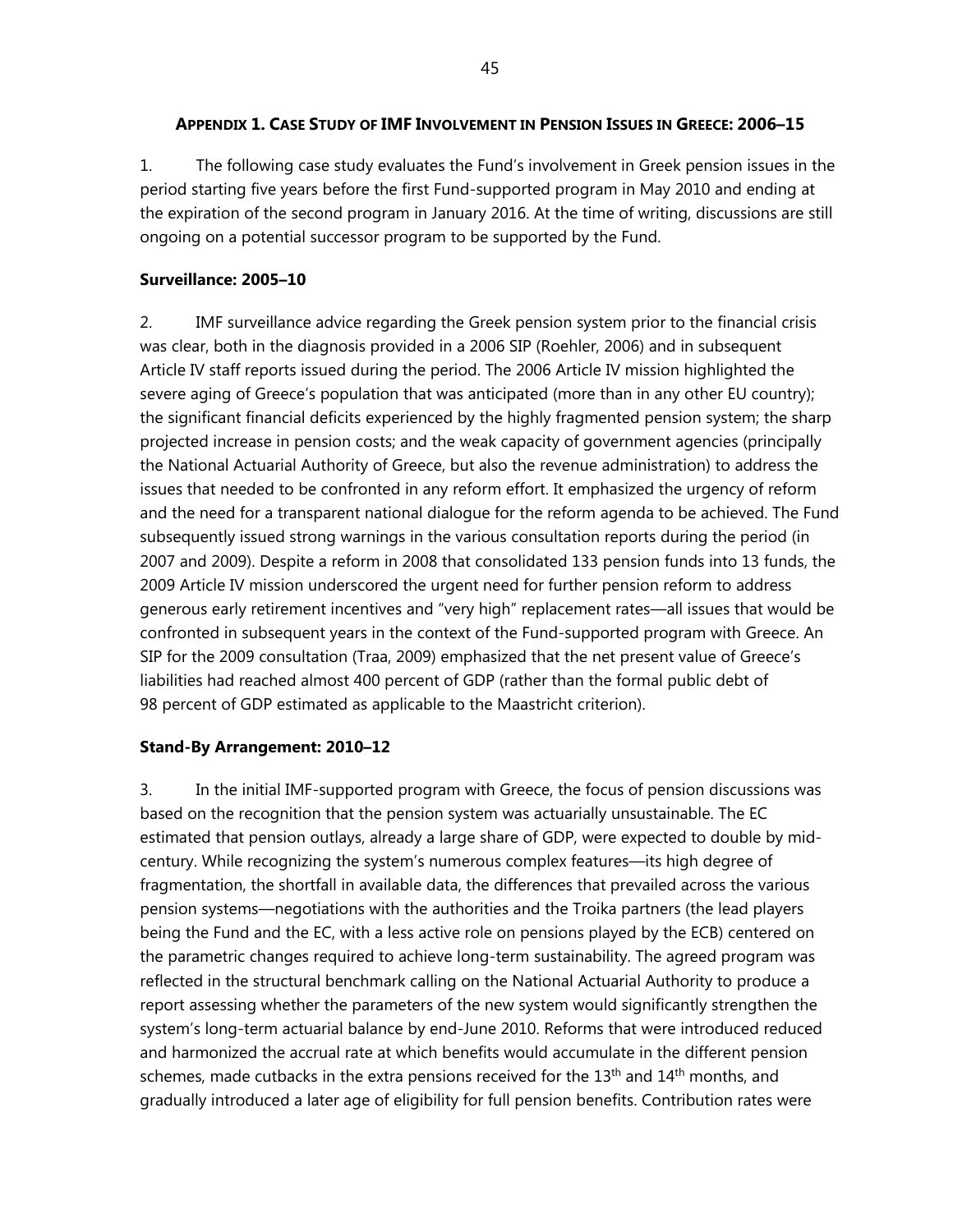not raised, given that they were already comparatively high and were a factor promoting noncompliance and early retirement. Protection of those pensioners receiving low pensions was enunciated as the authorities' key priority. The Fund concurred, though staff members mentioned in interviews with the evaluation team that they had had concerns that pension benefits were being flattened too much. Ultimately, the authorities did legislate some important pension reform measures<sup>1</sup> (though the extent to which these early reform measures were implemented remains unclear).

4. Technical assistance by FAD was formally provided under the auspices of the EU's Task Force on TA for Greece. FAD provided TA on pensions during 2010–11, in concert with knowledgeable pension experts from the European Commission, the Greek National Actuarial Authority, and the Council of Economic Advisors. The analytical focus of FAD's work was guided by the strategy of the authorities and spanned a range of areas including pensions policy, pension administration, and collection of social security contributions.

## **Extended Fund Facility: 2012–14**

-

5. A number of unanticipated developments kept the issue of pensions on the front burner of program negotiations. Three in particular were notable:

- First, the Greek economy remained mired in a recession, with unemployment rising, wages falling, and the burden of government spending on pensions proving even more onerous in the wake of a reduction in nominal GDP. Pension spending reached almost 18 percent of GDP and state transfers to the pension system from the central government budget hit about 10 percent of GDP. Indeed, pension spending increased by almost 5 percentage points of GDP during 2009–15.
- Second, the effect of the new pension law was to incentivize many workers to take advantage of the peculiar weaknesses of the pension system's design. Essentially, once a worker had contributed to the system for 15 years, there was very little payoff to continue working. In part this stemmed from workers' ability to heavily weight their pensions on their pre-crisis wages and in part from other system features that gave little additional benefit for further years of contributions at the high contribution rate. As a result, the stock of pensioners ballooned and contribution receipts slackened (with the increase in retirees and high unemployment rates), further adding to the burden of pension outlays on the budget.

 $1$  According to a statement by the Alternate Executive Director for Greece on the occasion of the Fund's discussion on the authorities' 2012 request for an Extended Arrangement Under the Extended Fund Facility, these included: unification of a number of pension funds; an increase in the effective retirement age to 65 and linked to life expectancy; an increase in the minimum contributory period for retirement on full benefit; a linking of pension benefits more tightly to life-time contributions; an increase in retirement penalties for early pensioners; and abolition of voluntary exit plans.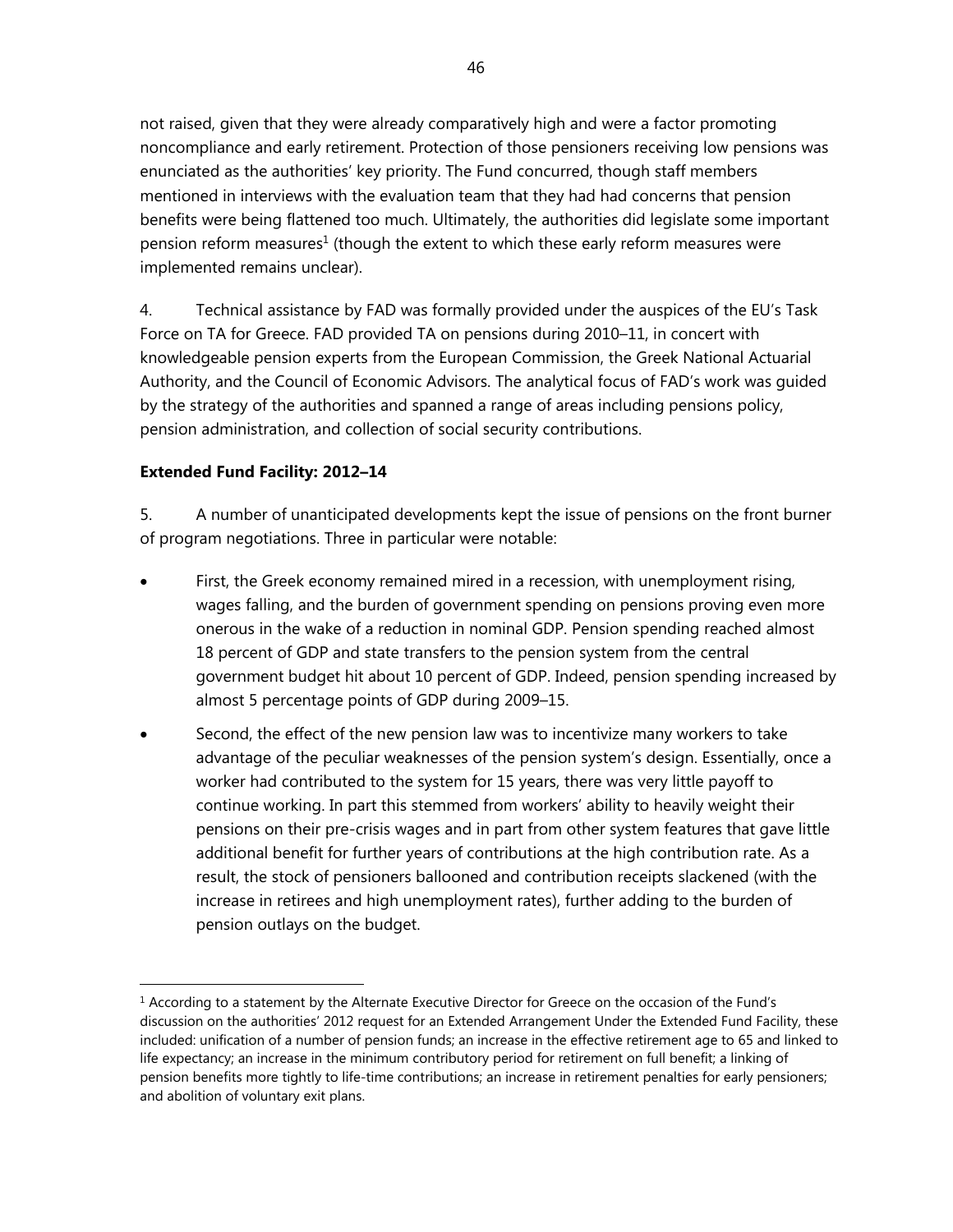Third, legislation was introduced that in retrospect (based on the Court ruling) did not fully take account of the complexity of existing pension laws. As a result, in 2015, the Council of State overruled some of the policy reforms enacted in the context of the program. This has raised questions as to how much long-term budgetary savings will ultimately be realized from these reforms. Ironically, the Council's decisions reflected the view that too much flattening had resulted, with too much of a burden being borne by a small share of the population.

6. Pension reform issues were critical elements of the negotiations during 2014–15. Discussions in 2014 focused entirely on the completion of the structural benchmark on pension reforms, to which the authorities had committed under the 5<sup>th</sup> review of the EFF-supported program, while ensuring the achievement of the medium-term growth fiscal targets agreed by the authorities under the program. The structural benchmark sought a structural improvement in the pension system to enhance contribution-benefit links and encourage contribution and labor force participation. These discussions led the authorities (in their Letter of Intent of May 2014) to propose that supplementary and lump-sum pensions would only be financed by the own contributions of workers, as of the beginning of 2015. Discussions thus focused on the structural features of the pension system, which provides both contributory and noncontributory benefits (various lump-sum and supplementary benefits and the EKAS "social solidarity grant"), overlain with various minimum pension guarantees and benefit top-ups. Combined, these features implied that the lowest-income pensioners received replacement rates that exceeded 80 percent of average wages (and more than 100 percent at the lower end). Evaluation interviews with staff members involved indicated that such outcomes were far in excess of the norm in most European countries. Discussions in 2015 had to change focus to preserve the savings that had been overturned by the Council of State ruling.

7. Other features, such as much-reduced contribution rates for particular groups in the labor force (notably farmers and self-employed, who had high-noncompliance rates), privileged pensions for some occupational and industrial groups, and the categorization of many occupational groups as "arduous" professions allowing early retirement, all came to the fore. The fact that the Greek pension system essentially served both a social insurance and an untargeted social assistance role in society was also in play. Though benefits were not targeted to those most in need, any efforts to cut them would have had a long reach, affecting not only pensioners but also many younger family members who depended on the elderly for financial support. The fact that the distribution of pensioners was heavily weighted toward lower-income groups protected by minimum pension rights further complicated the political challenge of reducing outlays.

8. Addressing these issues was obviously contentious politically. Options were constrained by the need to limit the possibility of other adverse judicial rulings, the need to respect vested pension rights, the extremely weak database on contributors to the different pension funds, and the need to avoid increases in contribution rates that would worsen compliance rates and incentivize work in the informal sector. Very importantly, evaluation interviews with Fund staff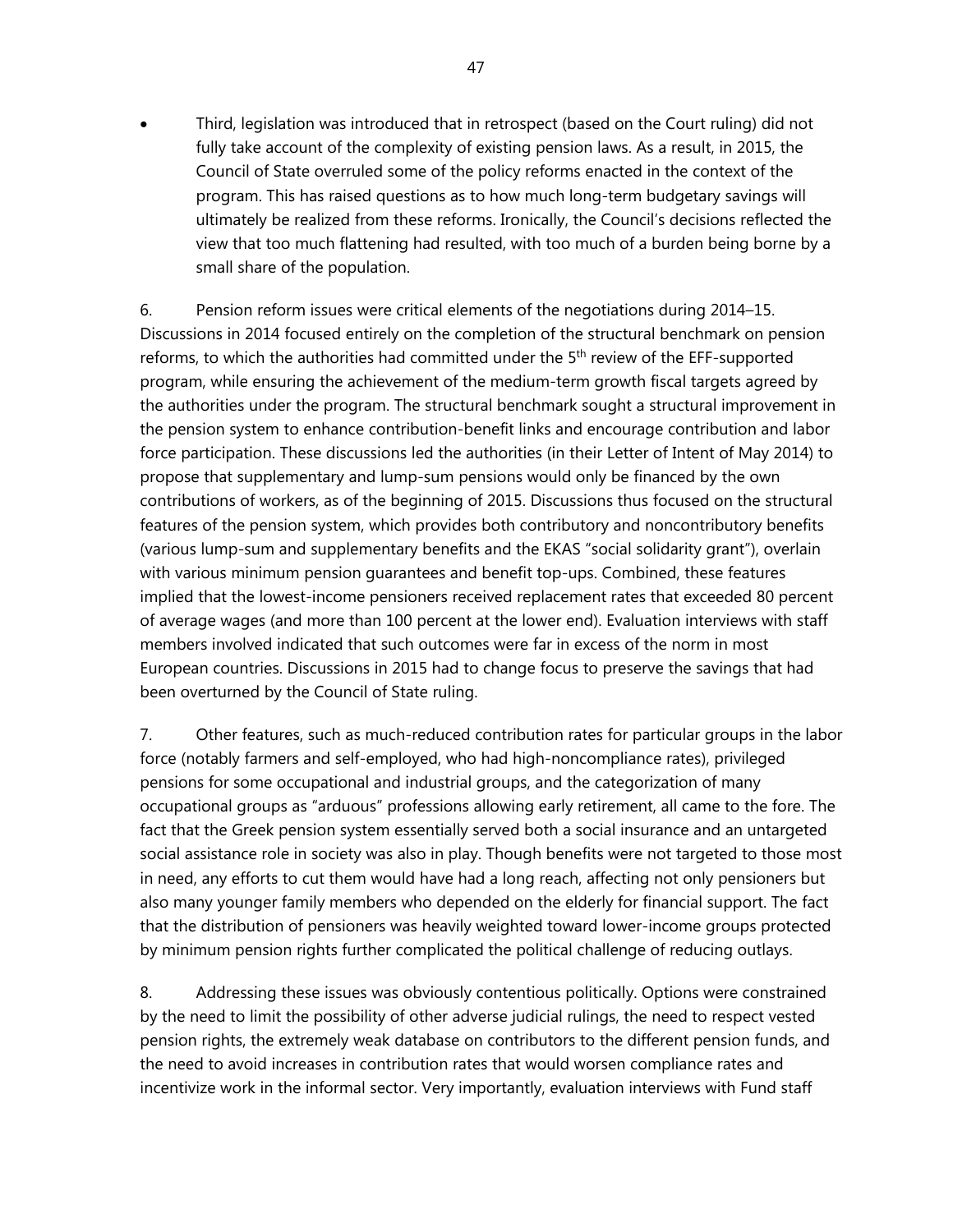members indicate that an effort was made to ensure that pension cutbacks would not weaken the position of the lowest-income pensioners, and to ensure them of at least a minimally appropriate replacement rate relative to wages and the poverty level. This meant that in cutting aggregate pension outlays, the focus had to largely be on wealthier pensioners. But "flattening" the benefit curve in this way would further weaken the incentive of workers to contribute to the system. Compounding the challenge was the continuing weak economic environment, with wages falling or stagnant and with little inflation to raise nominal wage levels or reduce real pensions. Vested rights of pensioners further increased the difficulty of ready success.

9. According to those involved, the Fund's focus in these discussions centered on the following objectives:

- Realizing the necessary budgetary savings in order to reduce reliance on state transfers and free fiscal space for other urgent budgetary priorities that could help to restore growth in the Greek economy.
- Not jeopardizing the reforms that had already been implemented to restore long-term financial sustainability to the pension system; this would require introducing (as has been increasingly the case in other pension systems) automatic adjustment rates for key parameters in order to ensure actuarial sustainability.
- Not raising (and ideally reducing) contribution rates, as a means of strengthening the demand for labor and reducing unemployment (particularly given Greece's 50 percent youth unemployment rate).
- Harmonizing and unifying the highly fragmented and costly institutional structure of the pension system as a means of reducing unnecessary administrative costs to the system. Over the long term, the integration of social security contributions and tax payments would enhance efficiency.
- Ensuring that the pension system would protect the lowest-income pensioners while providing a reasonable return to workers contributing to the system for their pension benefits.
- Gradually putting in place a budget-based social assistance system so that the pension system could be more insurance-based. This would require rationalizing the complex system of the minimum, basic, and targeted rights in the pension system, which results in preferential treatment of some groups.
- Eliminating special privileges for different categories of workers, particularly as related to early retirement.
- Addressing the question of lax standards in qualifying those workers eligible for pensions.

10. The Greek authorities, in 2015 and more recently in mid-2016, legislated a number of important measures consistent with these objectives: significant cutbacks in the EKAS benefit, addressing some inconsistencies in the complex structure of minimum pensions, cutbacks in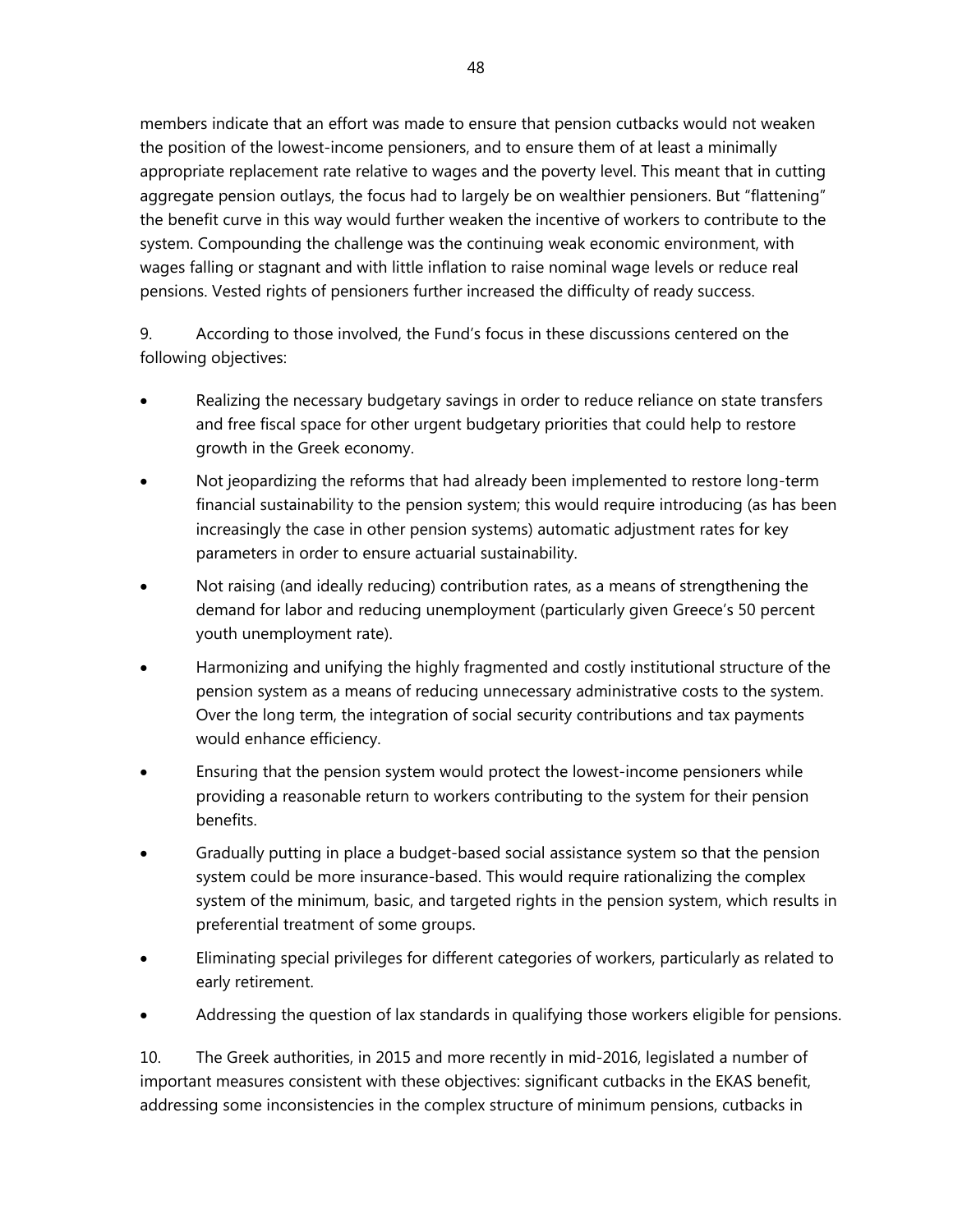supplementary pensions, cutbacks in the lump sum received by the self-employed upon retirement, and an increase in social security contributions (particularly affecting farmers and self-employed professionals). While many of the cutbacks applied to existing pensioners, other measures were designed to come into effect only over the longer term. Other concerns of the Fund, such as the still-low age of retirement and the incentives for early retirement, were not addressed.

## **Assessment**

11. As a case study for this evaluation, Greece is a good illustration of the challenges encountered in the Fund's involvement in pension issues. The institutional, legal, and technical details of the pension system in Greece were complex. The policy environment was difficult. The Fund could not rely on the World Bank for specialized and detailed advice on pension reforms as it could in the vast majority of countries where it had dealt with pension issues in a program context. The Fund was thus, in one sense, on its own, but at the same time it partnered with the EC and the ECB and was required to square its policy proposals with its partners.

12. Judging by the amount of TA provided, the extent of the analytical work carried out by Fund staff, and the heavy mission presence (staffed by some of its strongest and most knowledgeable fiscal and pension experts), the Fund was full-throated in its involvement. Yet the complexity of the Greek pension system was such that many issues—behavioral, legal, cultural, and institutional—were not fully grasped in the early phases of the work. Interviews with staff members and country authorities involved during that period revealed that neither the Fund nor its counterparts in Greece fully understood some of the legal wrinkles in the system that led to the adverse ruling by the Constitutional Court. Nor did they foresee how strong would be the reaction of many workers, who sought early retirement in anticipation of the policy changes that were initially enacted. The fact that pension benefits played such an outsized role in the Greek society—in the absence of a complementary social assistance system—made it difficult to disentangle pensions as a form of social insurance from pensions as a source of social transfers.

13. The institutional fragmentation of the Greek pension system, and its enormous weaknesses in administrative effectiveness—in terms of both benefits and revenue collection—weighed heavily on the Fund staff and meant that it took time to be able to think creatively and effectively on many of the issues. Another part of the challenge was to help the Greek authorities address the many institutional reforms required to make the pension system function more efficiently.

14. The Greek example is also instructive from a social protection point of view. Because such large up-front budgetary cutbacks were required from the pension system, the Fund had to address politically contentious issues regarding how to distribute their burden. In effect, this forced judgments on distributional issues relative to macroeconomic, fiscal, and allocative-efficiency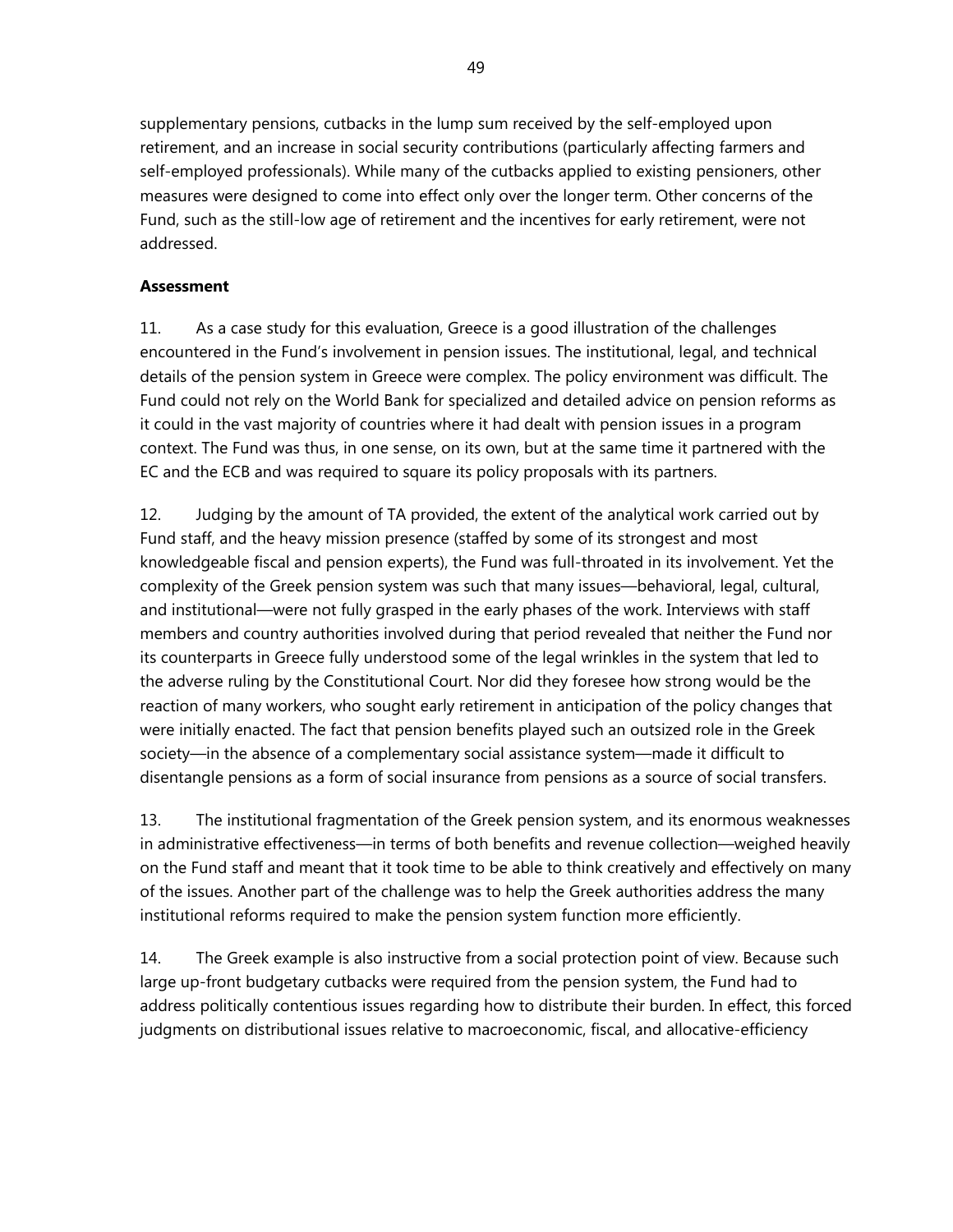effects.<sup>2</sup> Ultimately, the authorities decided what policy measures to enact. Certainly, there seems to have been a shared view that the lowest-income pensioners should be shielded—and that this should be done by flattening the benefit curve even at the cost of weakening the linkage between benefits and contributions. But reaching these judgments took time, illustrating how the politics of pensions at a particular moment can dictate what reforms can be accomplished.

15. Finally, it is important to share some of the insights derived from interviews with Greek authorities and involved Fund staff members. Some former Greek officials criticized the Fund staff as:

- Lacking an understanding of social protection effects: The Fund's preoccupation with the bottom line—the need for clear fiscal savings—led many on the Greek side to believe that the Fund team was insensitive to the social-protection effects of measures and failed to do the necessary poverty and social impact analyses.
- Failing to recognize the complexity of the Greek pension system, including the issues that would arise in the transition to the new system, the complicated system of vested rights, the behavioral reactions of Greek workers to the new policies, and the legal challenges posed by efforts to deal with these issues. Some former officials noted that the details of the pension system were not transparent. Indeed, the early period of negotiations was characterized by one interviewee as "the age of innocence."3
- Underestimating the macro effects of the totality of policy changes negotiated in the program, including the increase in unemployment (and the rise in the number of new pensioners) and the depth of the recession. This meant that estimates of the macro implications of reform and the effects on social security revenue were overstated.

16. But there was also acknowledgment among the former Greek authorities interviewed that the Fund's TA experts were helpful in uncovering and diagnosing problems in the system and offering strategies for remediation.<sup>4</sup> They noted that whatever efforts the Fund may have made to protect the lowest-income pensioners were unlikely to have been recognized or appreciated by pensioners confronted with some cut in their pensions. Such public perceptions rendered it difficult for the Fund and the authorities to communicate with the general public on reform needs.

 $<sup>2</sup>$  Some staff felt in retrospect that a more difficult but more comprehensive effort to introduce a more rational</sup> and better-designed system might ultimately be more effective than the prolonged piece-meal reforms that were carried out. Some noted that the grandfathering of existing pensioners created inter-generational inequities and may not have been an appropriate strategy in a situation of insufficient fiscal space.

 $3$  Some staff said that they realized only belatedly (i) the extent of the exemptions (by pension fund and by occupation, particularly in the public sector) in the Greek pension legislation; and (ii) the (large) number of selfemployed who were eligible for early retirement even after the extension of the retirement age.

<sup>&</sup>lt;sup>4</sup> One IMF staff member noted that these reform proposals were very familiar to the technical staff in the government and indeed *derived* from ideas that the latter had been considering in the past.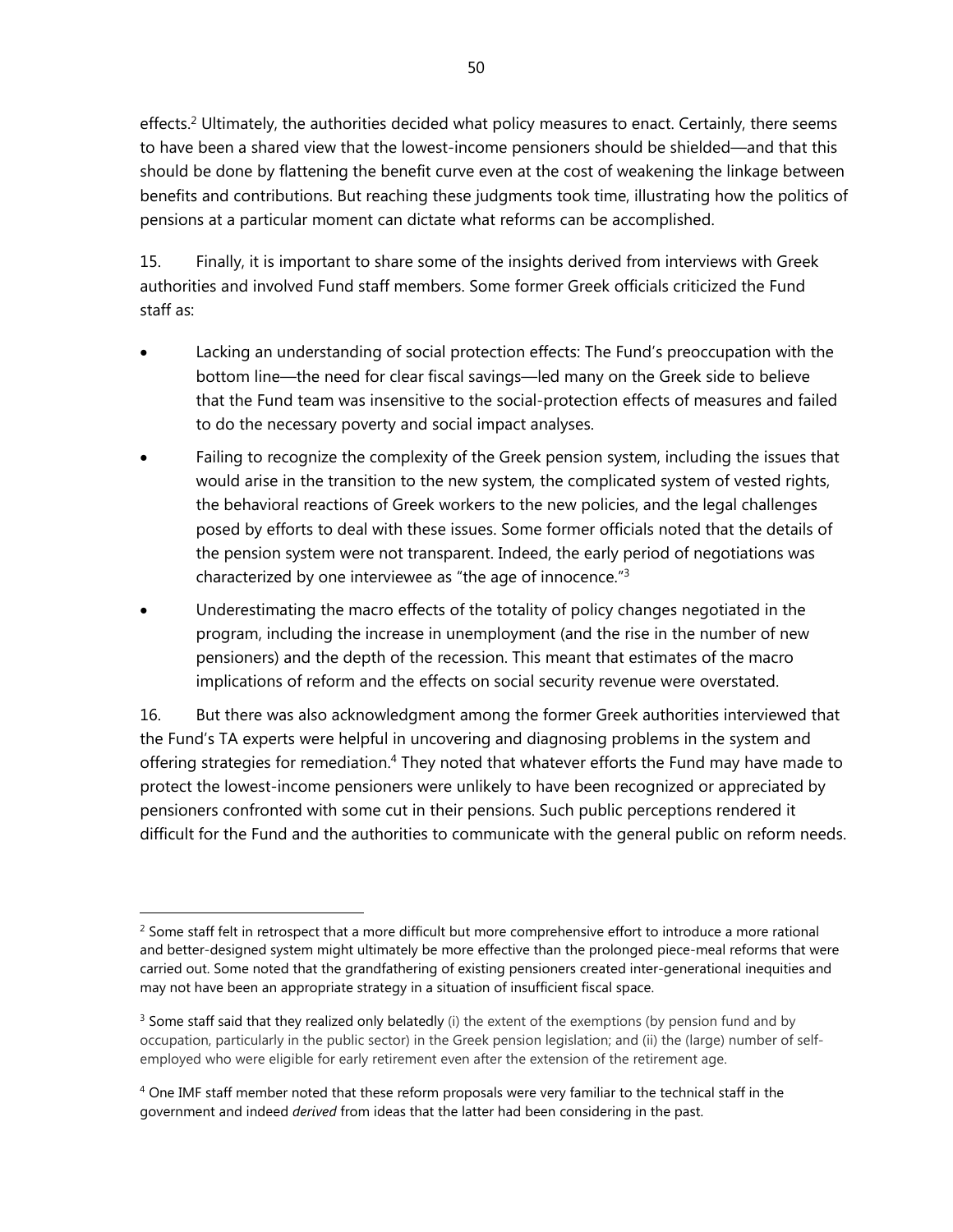|                          | Appendix Table A.1. Selected Issues Papers (SIPs), Annexes, and Text Boxes on Pension Issues, 2005–16                                                                                                                                                                                                                                                                                                                                                                                                                         |               |
|--------------------------|-------------------------------------------------------------------------------------------------------------------------------------------------------------------------------------------------------------------------------------------------------------------------------------------------------------------------------------------------------------------------------------------------------------------------------------------------------------------------------------------------------------------------------|---------------|
| Albania                  | "Pension Reform and Combating Informality," (Box) in IMF Country Report No. 09/73, February 2009<br>"Albania's Pension System and Fiscal Challenges" (Annex) in IMF Country Report No. 11/313, October 2013                                                                                                                                                                                                                                                                                                                   |               |
| Algeria                  | "Meeting Algeria's Fiscal Challenges," (SIP) IMF Country Report No. 14/342, December 2014                                                                                                                                                                                                                                                                                                                                                                                                                                     |               |
| Aruba                    | "Long-run Growth and Fiscal Sustainability in Aruba," (SIP) IMF Country Report No. 05/203, June 2005                                                                                                                                                                                                                                                                                                                                                                                                                          |               |
| Australia                | "Sustaining Income Growth in Australia," (SIP) IMF Country Report No. 15/275, September 2015                                                                                                                                                                                                                                                                                                                                                                                                                                  |               |
| Austria                  | "Long-Run Fiscal Challenges in Austria," (SIP) IMF Country Report No. 07/143, April 2007<br>"Austria's Long-Run Fiscal Sustainability in Light of Current Tax and Expenditure Trends," (SIP) IMF Country Report No. 16/51, February 2016                                                                                                                                                                                                                                                                                      |               |
| Azerbaijan               | "The Inclusiveness of Azerbaijan's Growth," (SIP) IMF Country Report No. 11/333, December 2011                                                                                                                                                                                                                                                                                                                                                                                                                                |               |
| Belgium                  | "Towards Job-Creating Labor Market Reform," (SIP) IMF Country Report No. 12/56, March 2012                                                                                                                                                                                                                                                                                                                                                                                                                                    |               |
| Belize                   | "Social Security and Pension Plan for Public Officers," (Annex) in IMF Country Report No. 16/92, March 2016                                                                                                                                                                                                                                                                                                                                                                                                                   |               |
| Bosnia & Herzegovina     | "The Case for Pension Systems Reform," (SIP) IMF Country Report No. 10/347, November 2010                                                                                                                                                                                                                                                                                                                                                                                                                                     |               |
| <b>Brazil</b>            | "Public Expenditure Trends and Options to Strengthen the Expenditure Framework," (SIP) SM/06/168, May 2006<br>"The Efficiency of Social Expenditure in Brazil," (SIP) SM/07/245, July 2007<br>"Macroeconomic Implications of Pension Reform in Brazil," (SIP) IMF Country Report No. 12/192, June 2012<br>"Fiscal Challenges of an Aging Population in Brazil," (SIP) IMF Country Report No. 16/349, November 2016                                                                                                            | $^{12}_{-12}$ |
| <b>Bulgaria</b>          | "Bulgaria: Fiscal Policy Challenges," (SIP) IMF Country Report No. 10/159, April 2010<br>"Fiscal Policy and Social Protection," (SIP) IMF Country Report No. 14/24, January 2014                                                                                                                                                                                                                                                                                                                                              |               |
| Cameroon                 | "Poverty, Inclusiveness and the Budget," and "Public Wage Bill Determinants," (SIP) IMF Country Report No. 14/213, July 2014                                                                                                                                                                                                                                                                                                                                                                                                  |               |
| <b>New Member States</b> | Central and Eastern Europe: "The EU Fiscal Framework and Pension Reform," (SIP) IMF Country Report No. 15/98, April 2015                                                                                                                                                                                                                                                                                                                                                                                                      |               |
| Chile                    | "Addressing the Long-Run Shortfalls of the Chilean Pension System," (SIP) IMF Country Report No. 05/316, July 2005<br>"Deepening Liquidity in Chilean Fixed-Income Markets," (SIP) IMF Country Report No. 06/336, September 2006<br>"Reforming the Pension System," (Box) in IMF Country Report No. 07/219, June 2007<br>"A Longer-Term Approach to Fiscal Policy I Chile," (SIP) IMF Country Report No. 09/272, September 2009<br>"Chile's Experience with Inclusive Growth," (SIP) IMF Country Report No. 14/219, July 2014 |               |
| China                    | "Social Spending in China," (SIP) IMF Country Report No. 06/249, July 2006<br>"Toward an Equitable, Sustainable, and Integrated Social Insurance System," (Box) in IMF Country Report No. 15/234, August 2015                                                                                                                                                                                                                                                                                                                 |               |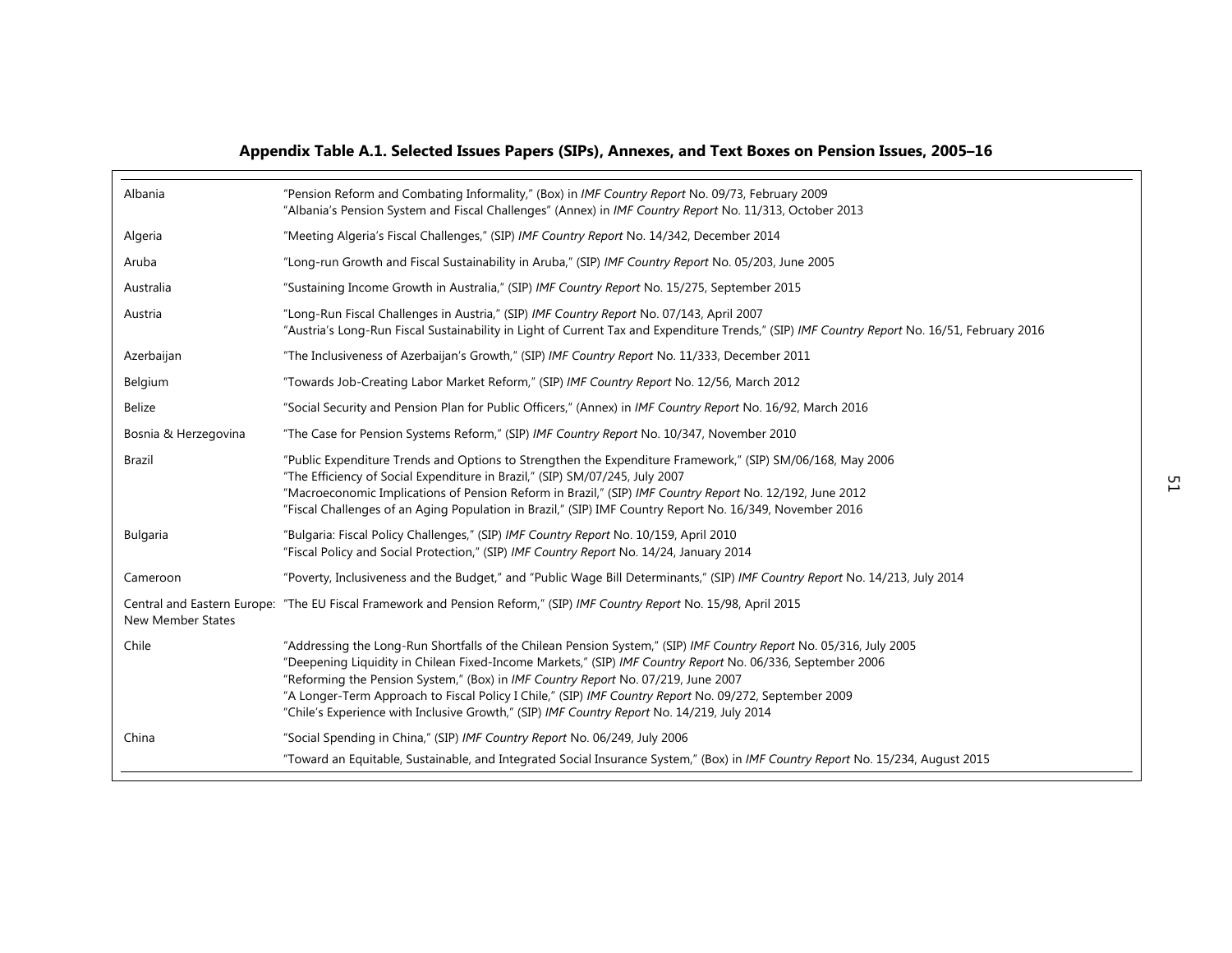| Colombia                                   | "Colombia's Fiscal Rule and Adjustment in the Context of Resource Wealth," (SIP) IMF Country Report No. 14/167, 2014<br>"Colombia's Experience with Inclusive Growth," (SIP) IMF Country Report No. 15/143, June 2015                                                                                                                                                                                                                                                                                                                                                           |    |
|--------------------------------------------|---------------------------------------------------------------------------------------------------------------------------------------------------------------------------------------------------------------------------------------------------------------------------------------------------------------------------------------------------------------------------------------------------------------------------------------------------------------------------------------------------------------------------------------------------------------------------------|----|
| Costa Rica                                 | "Assessing Fiscal Vulnerability and Medium-Term Sustainability," (SIP) IMF Country Report No. 13/80, March 2013<br>"Assessing Fiscal Vulnerability and Medium-Term Sustainability," (SIP) IMF Country Report No. 15/30, February 2015                                                                                                                                                                                                                                                                                                                                           |    |
| Cyprus                                     | "Pension Reform: Addressing the Consequences of Aging," (SIP) IMF Country Report No. 07/71, February 2007<br>"The Cypriot Pension System: Issues and Reform Options," (SIP) IMF Country Report No. 11/332, November 2011<br>"Achieving A Durable Fiscal Consolidation," (SIP) IMF Country Report No. 14/314, October, 2014                                                                                                                                                                                                                                                      |    |
| Czech Republic                             | "Strengthening the Fiscal Framework," (SIP) IMF Country Report No. 07/85, February 2007<br>"Tax and Welfare Reform in the Czech Republic-Structural Implications and Challenges," and "Tax and Pension Reform in the Czech Republic-<br>Implications for Growth and Debt Sustainability," (SIP) IMF Country Report No. 08/40, January 2008<br>"Structural Reform Agenda to Ensure Fiscal Sustainability and Promote Growth," (SIP) IMF Country Report No. 10/59, February 2010<br>"The Fiscal Strength of the Czech Republic," (SIP) IMF Country Report No. 13/243, August 2013 |    |
| Denmark                                    | "Demographic Change and Fiscal Sustainability in Denmark," (SIP) IMF Country Report No. 08/380, December 2008<br>"Composition of Public Expenditure," (SIP) IMF Country Report No. 13/23, January 2013<br>"Household Debt in Denmark," (SIP) IMF Country Report No. 14/332, December 2014                                                                                                                                                                                                                                                                                       |    |
| Dominica                                   | "The Reform of Dominica Social Security," (Annex) in IMF Country Report No. 07/1, January 2007                                                                                                                                                                                                                                                                                                                                                                                                                                                                                  | SЯ |
| Dominican Republic                         | "An Analysis of Potential Pension Liabilities in the Dominican Republic," (SIP) SM/08/05, January 2008                                                                                                                                                                                                                                                                                                                                                                                                                                                                          |    |
| Eastern Caribbean<br><b>Currency Union</b> | "Social Security in the Eastern Caribbean Currency Union," (SIP) IMF Country Report No 07/97 March 2007<br>"Can the ECCU Afford to Grow Old?" (SIP) IMF Country Report No. 08/96, March 2008<br>"Rationalizing Public Expenditures in the ECCU," (SIP) IMF Country Report No. 11/32, January 2011<br>"Social Conditions and Growth in the ECCU," (SIP) IMF Country Report No. 13/39, February 2013                                                                                                                                                                              |    |
| Ecuador                                    | "The Pension System in Ecuador," (SIP) IMF Country Report No. 15/290, September 2015                                                                                                                                                                                                                                                                                                                                                                                                                                                                                            |    |
| El Salvador                                | "Experience Under Pension Reform," (SIP) IMF Country Report No. 06/241, July 2006<br>"An Unsustainable Pension System," (Box) in IMF Country Report No. 15/13, January 2015<br>"The Salvadoran Pension System: In Search of Sustainability," (SIP) IMF Country Report No. 16/209, June 2016                                                                                                                                                                                                                                                                                     |    |
| Estonia                                    | "Population Aging and Fiscal Sustainability in Estonia," (SIP) IMF Country Report No. 07/256, July 2007<br>"Estonia: Income Convergence and Medium-Term Growth Potential," (SIP) IMF Country Report No. 15/337, December 2015                                                                                                                                                                                                                                                                                                                                                   |    |
| Ethiopia                                   | "Challenges for Growth and Inclusiveness," (SIP) IMF Country Report No. 13/309, October 2013                                                                                                                                                                                                                                                                                                                                                                                                                                                                                    |    |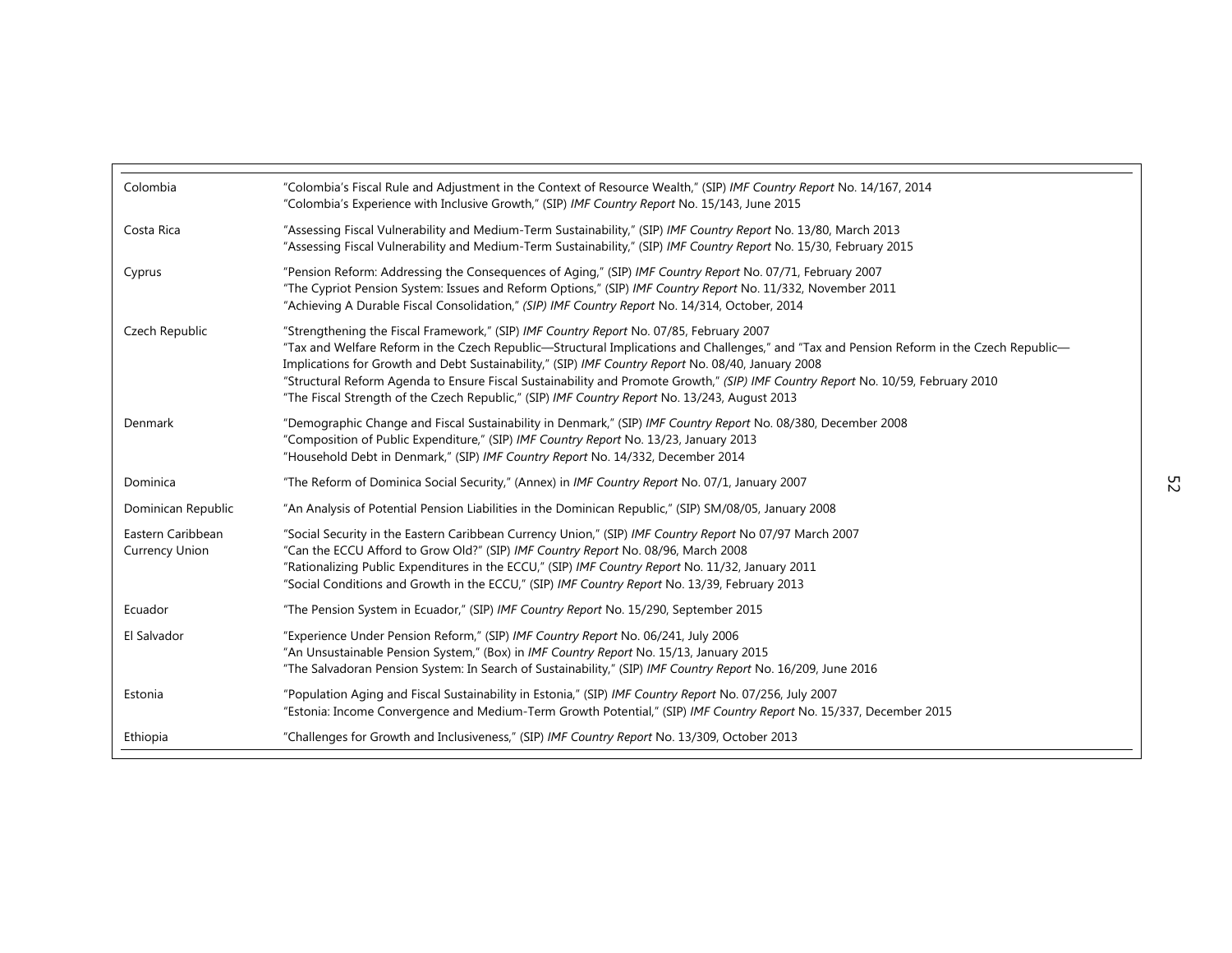| Finland   | "Enhancing Employment Rates in Finland: The Role of Activation Strategies," (SIP) IMF Country Report No. 07/278, August 2007<br>"From Short-Term Vulnerabilities to Long-Term Sustainability," (SIP) IMF Country Report No. 12/254, August 2012<br>"Fiscal Policy: Promoting Growth and Ensuring Sustainability," (SIP) IMF Country Report No. 14/140, May 2014 |  |
|-----------|-----------------------------------------------------------------------------------------------------------------------------------------------------------------------------------------------------------------------------------------------------------------------------------------------------------------------------------------------------------------|--|
| France    | "Which Expenditure Saving to Sustain Medium-Term Fiscal Consolidation?" (SIP) IMF Country Report No. 13/252, August 2013<br>"Expenditure Reforms," (SIP) IMF Country Report No. 15/179, June 2015                                                                                                                                                               |  |
| Georgia   | "Will the Increase in Social Expenditures Contribute to Better Social Outcomes?" (SIP) IMF Country Report No. 13/174, June 2013                                                                                                                                                                                                                                 |  |
| Germany   | "Pensions and Growth," (SIP) IMF Country Report No. 04/340, November 2004<br>"Women in the Labor Market and the Demographic Challenge," (SIP) IMF Country Report No. 15/188, July 2015                                                                                                                                                                          |  |
| Greece    | "Greece: Issues in Pension Reform," (SIP) IMF Country Report No. 06/05, January 2006<br>"Revenue Administration and Fiscal Consolidation," (SIP) IMF Country Report No. 13/255, June 2013                                                                                                                                                                       |  |
| Guatemala | "Fiscal Sustainability Assessment," (SIP) IMF Country Report No. 14/288, September 2014                                                                                                                                                                                                                                                                         |  |
| Guyana    | "Guyana: National Insurance Scheme Reforms," (SIP) IMF Country Report No. 07/93, March 2007                                                                                                                                                                                                                                                                     |  |
| Haiti     | "Haiti's Public Sector: Explaining the ECF's Fiscal Target, "(SIP) IMF Country Report No. 15/158, June 2015                                                                                                                                                                                                                                                     |  |
| Hong Kong | "The Implications of an Aging Population for Hong Kong SAR," (SIP) IMF Country Report No. 06/51, February 2006                                                                                                                                                                                                                                                  |  |
| Hungary   | "Hungary: Developing a Medium-Term Fiscal Strategy," (SIP) IMF Country Report No. 06/367, October 2006                                                                                                                                                                                                                                                          |  |
| Iceland   | "Expenditure Policy in Iceland: Moving Beyond the Crisis," (SIP) IMF Country Report No. 16/180, June 2016                                                                                                                                                                                                                                                       |  |
|           | "Lifting Capital Controls: The Effect of a Potential Rebalancing of Residents' Investment Portfolio," (SIP) IMF Country Report No. 13/257 July 2013                                                                                                                                                                                                             |  |
| India     | "Financial Market Implications of India's Pension Reform," (Box) in IMF Country Report No. 07/63, February 2007                                                                                                                                                                                                                                                 |  |
| Indonesia | "Managing Fiscal Risks in Indonesia," (SIP) IMF Country Report No. 15/75, March 2015                                                                                                                                                                                                                                                                            |  |
| Iran      | "Medium-Term Perspective to Fiscal Policy Design," (SIP) IMF Country Report No. 15/350, December 2015                                                                                                                                                                                                                                                           |  |
| Ireland   | "Who Saves in Ireland? The Micro Evidence," (SIP) IMF Country Report No. 05/370, October 2005<br>"Policy Challenges of Population Aging in Ireland," (SIP) IMF Country Report No. 07/326, September 2007<br>"Medium-Term Fiscal Consolidation in Ireland: Growth-Friendly, Targeted, Sustainable, (SIP) IMF Country Report No. 12/265, September 2012           |  |
| Italy     | "Fiscal Devaluation in Italy: Towards a More Export, Employment, and Growth Friendly Tax System," (SIP) IMF Country Report No. 142/168 July 2012<br>"Future Challenges Facing Italy's Financial Sector," and "Improving Public Spending Allocation and Performance in Italy: An Efficiency Analysis," (SIP) IMF<br>Country Report No. 14/284, September 2014    |  |
| Japan     | "Options for Pension Reform," (SIP) IMF Country Report No. 08/254, June 2008<br>"Issues and Options for Pension Reform in Japan," (SIP) IMF Country Report No. 12/209, July 2012                                                                                                                                                                                |  |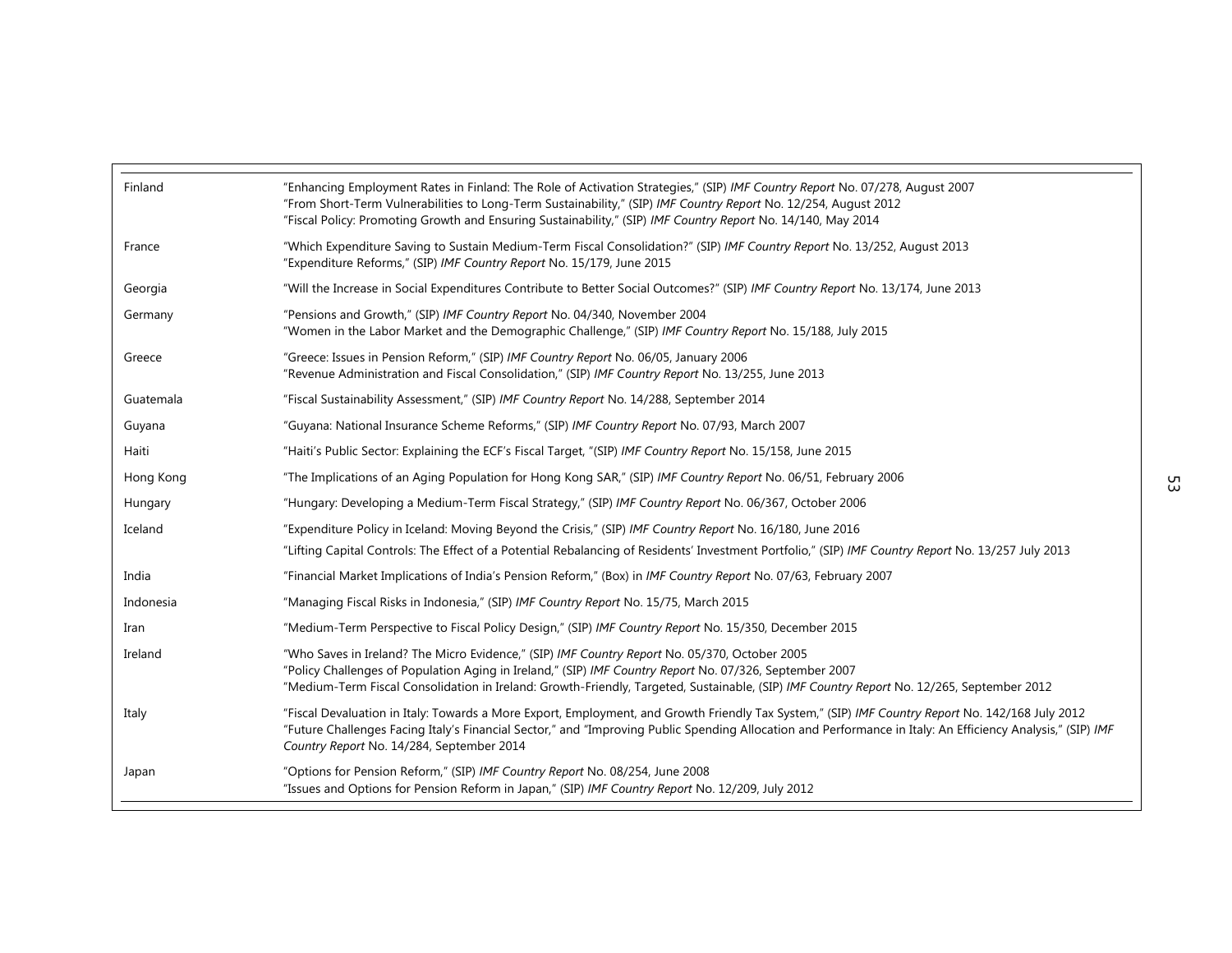| Korea       | "Achieving Long-Term Fiscal Sustainability in Korea," (SIP) IMF Country Report No. 07/345, October 2007                                                                                                                                                                                                                                                                                       |    |
|-------------|-----------------------------------------------------------------------------------------------------------------------------------------------------------------------------------------------------------------------------------------------------------------------------------------------------------------------------------------------------------------------------------------------|----|
|             | "Are Korean Households Saving Too Little," (SIP) IMF Country Report No. 10/218, August 2010<br>"Social Spending in Korea: Can it Foster Sustainable and Inclusive Growth?" (SIP) SM/12/219, August 2012<br>"Towards a Rules-Based Fiscal Framework in Korea in the Context of Population Aging," (SIP) IMF Country Report No. 13/332, December 2013                                           |    |
| Latvia      | "Latvia's Fiscal Adjustment: Achievements and Remaining Needs," (SIP) SM/10/181, July 2010                                                                                                                                                                                                                                                                                                    |    |
| Lebanon     | "Lebanon's Pension System: Some Unpleasant and Unfair Arithmetic," (SIP) IMF Country Report No. 15/137, June 2015                                                                                                                                                                                                                                                                             |    |
| Lithuania   | "Emigration from Lithuania: Determinants and Implications," (SIP) IMF Country Report No. 06/163, April 2006<br>"Income Tax Reforms to Improve Labor Market Outcomes," (SIP) IMF Country Report No. 07/137, April 2007<br>"Toward a Sustainable and Inclusive Consolidation in Lithuania: Past Experience and what is Needed Going Forward," (SIP) IMF Country Report No. 13/82,<br>March 2013 |    |
| Luxembourg  | "Preserving the Sustainability of the Pension System," (SIP) IMF Country Report No. 06/165, April 2006<br>"The Fiscal Position-Sound for Now, but Significant Challenges Ahead," (SIP) IMF Country Report No. 14/119, May 2014                                                                                                                                                                |    |
| Macedonia   | "The Case for Fiscal Prudence," (SIP) IMF Country Report No. 09/61, February 2009<br>"Fiscal Rules to Ensure Sustainability," (SIP) IMF Country Report No. 15/243, September 2015                                                                                                                                                                                                             |    |
| Malawi      | "Pension Reform, (Box) in IMF Country Report No. 06/9, March 2006<br>"Financial Sector Stability Analysis," (SIP) IMF Country Report No. 15/346, November 2015                                                                                                                                                                                                                                | 54 |
| Malaysia    | "A Medium-Term Fiscal Strategy," (SIP) IMF Country Report No. 14/82, February 2014                                                                                                                                                                                                                                                                                                            |    |
| Malta       | "Pension and Healthcare Reform," (Appendix) in IMF Country Report No. 13/203, July 2013<br>"Pension Reform in Malta," (SIP) IMF Country Report No. 16/21, January 2016                                                                                                                                                                                                                        |    |
| Mauritius   | "Mauritius: Further Pension Reforms? (Box) in <i>IMF Country Report</i> No. 14/107, May 2014<br>"Pension Reform Options," (Appendix) in IMF Country Report No. 13/97, April 2013                                                                                                                                                                                                              |    |
| Mexico      | "Long-Term Fiscal Challenges in Mexico," (SIP) IMF Country Report No. 11/249 August 2011                                                                                                                                                                                                                                                                                                      |    |
| Moldova     | "Fiscal Consolidation and Structural Reforms in Moldova," (SIP) IMF Country Report No. 10/232, July 2010<br>"Fiscal Imbalance and Road to Sustainability," (SIP) IMF Country Report No. 12/289, September 2012                                                                                                                                                                                |    |
| Namibia     | "The Sustainability of Namibia's Universal Pension Grant in Light of Changing Demographics," (SIP) IMF Country Report No. 06/153, April 2006                                                                                                                                                                                                                                                  |    |
| Netherlands | "Fiscal Sustainability and Optimal Consolidation Paths in the Netherlands," (SIP) IMF Country Report No. 11/143, May 2011<br>"Reforming Occupational Pension Schemes in the Netherlands," (SIP) 2015 Article IV Consultation, IMF Country Report No. 16/46, February 2016                                                                                                                     |    |
| New Zealand | "Options for Tax Policy Reform," (SIP) IMF Country Report No. 16/40, February 2016                                                                                                                                                                                                                                                                                                            |    |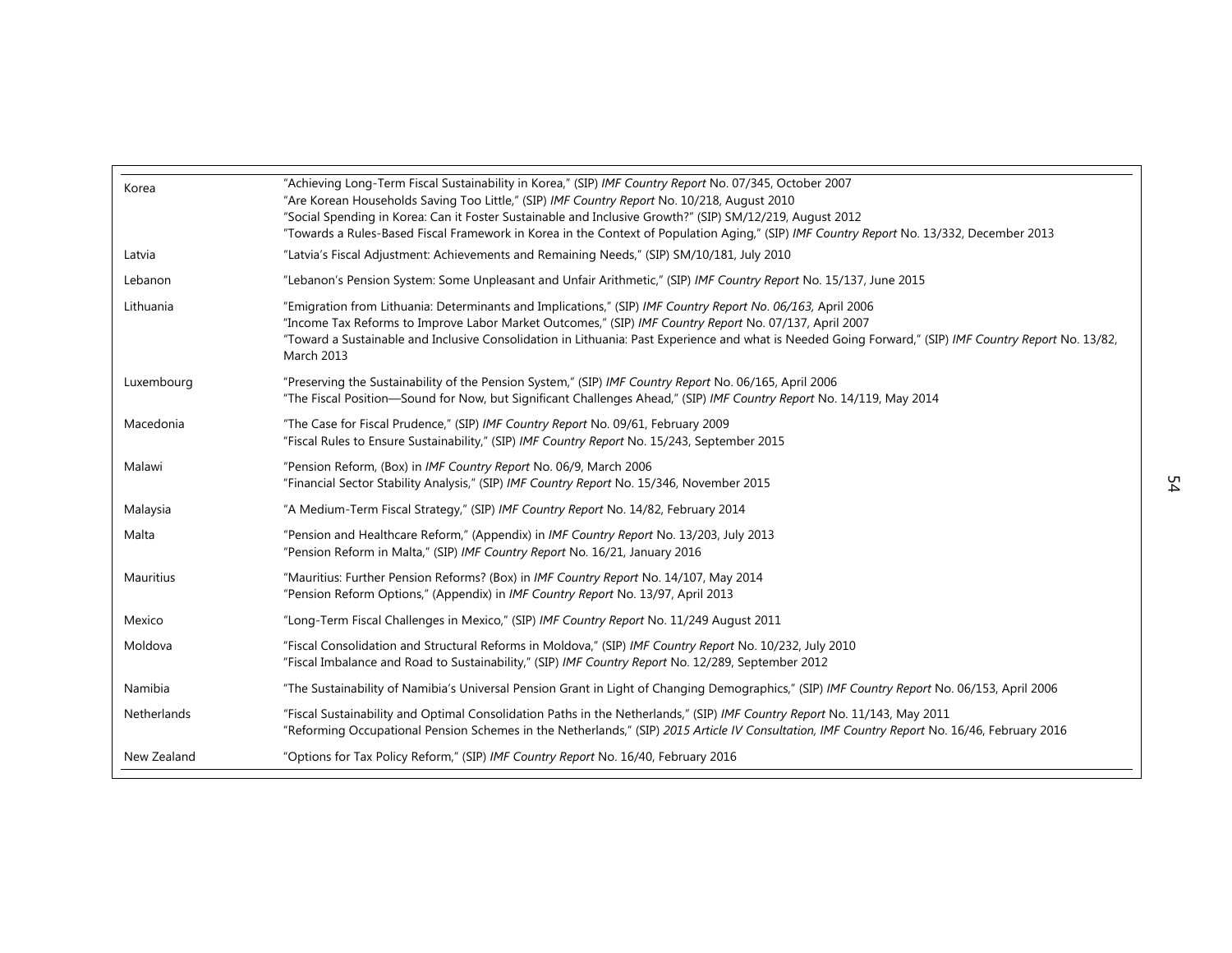| Nicaragua         | "Achieving Sustainability: Reforming the Nicaraguan Pension System," (SIP) IMF Country Report No. 12/257, September 2012                                                                                                                                                                                       |    |
|-------------------|----------------------------------------------------------------------------------------------------------------------------------------------------------------------------------------------------------------------------------------------------------------------------------------------------------------|----|
| Norway            | "Alternative Fiscal Rules for Norway," (SIP) IMF Country Report No. 07/173, May 2007<br>"Long-Run Fiscal Challenges," (SIP) IMF Country Report No. 13/273, July 2013                                                                                                                                           |    |
| Panama            | "The Social Security System-A Pending Reform," (SIP) IMF Country Report No. 06/26, January 2006<br>"Pension Reform: From a Defined Benefit to a Dual System," (SIP) IMF Country Report No. 06/40, February 2006                                                                                                |    |
| Paraguay          | "Fiscal Structural Challenges and Reform Agenda," (SIP) IMF Country Report No. 07/214, June 2007                                                                                                                                                                                                               |    |
| Poland            | "A Leap Beyond Traditional Fiscal Indicators: Measuring Poland's Intertemporal Net Worth and Deriving its Policy Implication for Poland," (SIP) IMF<br>Country Report No. 10/119, May 2010                                                                                                                     |    |
|                   | "Private Pension Systems in Emerging Europe: The Uncertain Road Ahead," (SIP) IMF Country Report No. 11/167, July 2011<br>"The Polish Pension System: Fiscal Impact of the 2014 Changes and Remaining Policy Challenges," (SIP) IMF Country Report No. 14/174, June 2014                                       |    |
| Portugal          | "Growth-Friendly, Equitable, and Sustainable Fiscal Reform in Portugal," (SIP) IMF Country Report No. 13/19, January 2013<br>"Status of Fiscal Adjustment and Challenges Ahead," (SIP) IMF Country Report No. 15/127, May 2015                                                                                 |    |
| Romania           | "The Impact of Aging on the Public Sector in Romania," (SIP) IMF Country Report No. 07/220, June 2007<br>"Potential Reform and the Output Gap," (SIP) IMF Country Report No. 12/291, October 2012<br>"Cutting Labor Taxes in a Constrained Budget Environment," (SIP) IMF Country Report No. 15/80, March 2015 | СΠ |
| Russia            | "The Macroeconomics of Pension Reform (SIP) IMF Country Report No. 08/308, September 2008<br>"Pension Reform in Russia," (Box) 2013 Article IV Consultation, IMF Country Report No. 13/310, October 2013<br>"Pension Reform," (Box) 2014 Article IV Consultation, IMF Country Report No. 14/175, July 2014     |    |
| St. Kitts & Nevis | "The Social Security Board," (Box) in IMF Country Report No. 15/248, September2015                                                                                                                                                                                                                             |    |
| San Marino        | "The Pension System in San Marino: Issues and Options for Reforms," (SIP) IMF Country Report No. 10/66, March 2010                                                                                                                                                                                             |    |
| Serbia            | "Exploring Options for Enhancing Fiscal Consolidation," and "Pension Reform," (SIP) IMF Country Report No. 13/207, July 2013                                                                                                                                                                                   |    |
| Slovak Republic   | "Medium and Long-Term Fiscal Issues in Slovakia," Annex, 2011 Article IV Consultation IMF Country Report No. 11/122 June 2011                                                                                                                                                                                  |    |
| Slovenia          | "Impact of Aging on Fiscal Sustainability in Slovenia," (SIP) IMF Country Report No. 06/250, July 2006<br>"Pension Reform" (Box) in IMF Country Report No. 11/121 May 2011<br>"Social Spending Reform and Fiscal Savings in Slovenia," (SIP) SM/15/42, February 2015                                           |    |
| Spain             | "Re-Assessing Spain's Fiscal Sustainability: 3 Percent and Beyond," (SIP) IMF Country Report No. 11/216, July 2011<br>"Spain-Pension Projections," (SIP) IMF Country Report No. 13/245, August 2013                                                                                                            |    |
| Suriname          | "Fiscal Sustainability and Aging Pressures in Suriname," (SIP) IMF Country Report No. 14/317, October 2014                                                                                                                                                                                                     |    |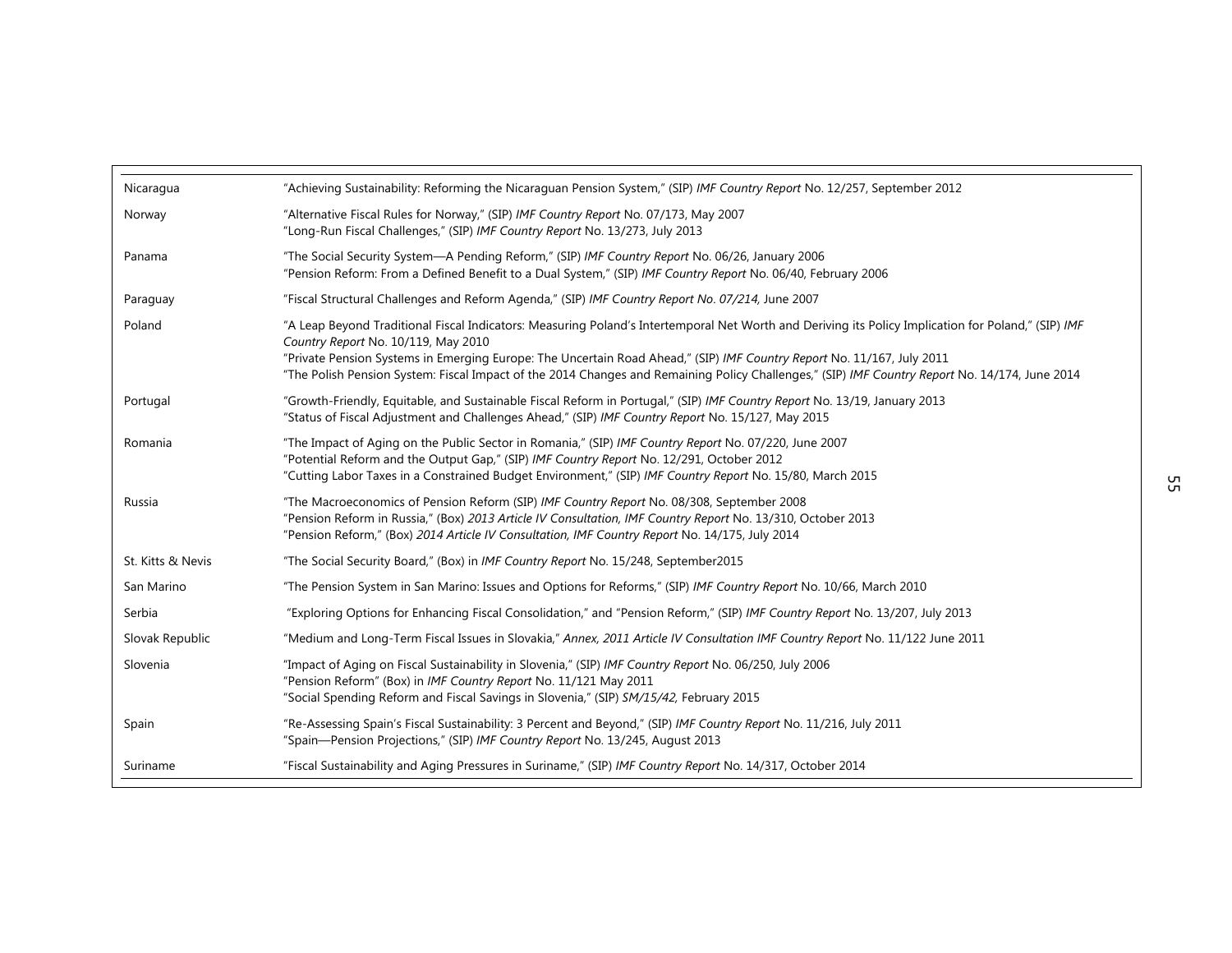| Sweden               | "The Swedish Fiscal Framework: Towards Gradual Erosion?" (SIP) IMF Country Report No. 05/344, September 2005                                                                                                                                                                 |
|----------------------|------------------------------------------------------------------------------------------------------------------------------------------------------------------------------------------------------------------------------------------------------------------------------|
| Switzerland          | "A Comparison of the Swiss, Dutch, and the U.K. Pension Systems, with Emphasis on the Occupational Pension Pillars," (SIP) IMF Country Report No.<br>06/203, June 2006                                                                                                       |
|                      | "Guaranteed Rates of Return in Swiss Pension Funds," (Box) 2015 Article IV Consultation, IMF Country Report No. 15/132 May 2015                                                                                                                                              |
| Thailand             | "Population Aging and its Fiscal Implications," (SIP) IMF Country Report No. 16/140, May 2016                                                                                                                                                                                |
| Turkey               | "Social Security Reform," (Box) in IMF Country Report No. 08/272 August 2008                                                                                                                                                                                                 |
|                      | "Budget Rigidities in Turkey," (SIP) IMF Country Report No. 13/364, December 2013                                                                                                                                                                                            |
|                      | "Private Savings in Turkey: Developments and Policy Options," (SIP) IMF Country Report No. 16/105, April 2016                                                                                                                                                                |
| Ukraine              | "Rebalancing Ukraine's Public Pension Finances," (SIP) IMF Country Report No. 05/416, November 2005                                                                                                                                                                          |
|                      | "Pension Reform: (Box) Request for Stand-By Arrangement, IMF Country Report No. 10/262 August 2010<br>"Pension Reform," (Box) First Review Under the Stand-By, IMF Country Report No. 11/52 February 2011                                                                    |
| <b>United States</b> | "Fiscal Challenges Facing the U.S. State and Local Governments," (SIP) IMF Country Report No. 11/202, July 2011                                                                                                                                                              |
|                      |                                                                                                                                                                                                                                                                              |
| Uruguay              | "Balance-Sheet Mismatches and Cross-Sectoral Vulnerabilities," (SIP) IMF Country Report No. 06/427 June 2006                                                                                                                                                                 |
|                      | "Uruguay's Pension System: Overview," (SIP) IMF Country Report No. 11/376, December 2011<br>"Inclusive Growth: The Tale of Uruguay," (SIP) IMF Country Report No. 15/82, March 2015                                                                                          |
|                      |                                                                                                                                                                                                                                                                              |
|                      | Note: This list includes work completed prior to and after the evaluation period for background. Reports or equivalent prepared for surveillance that was conducted other than during<br>the evaluation period are not under assessment for the purposes of this evaluation. |
|                      |                                                                                                                                                                                                                                                                              |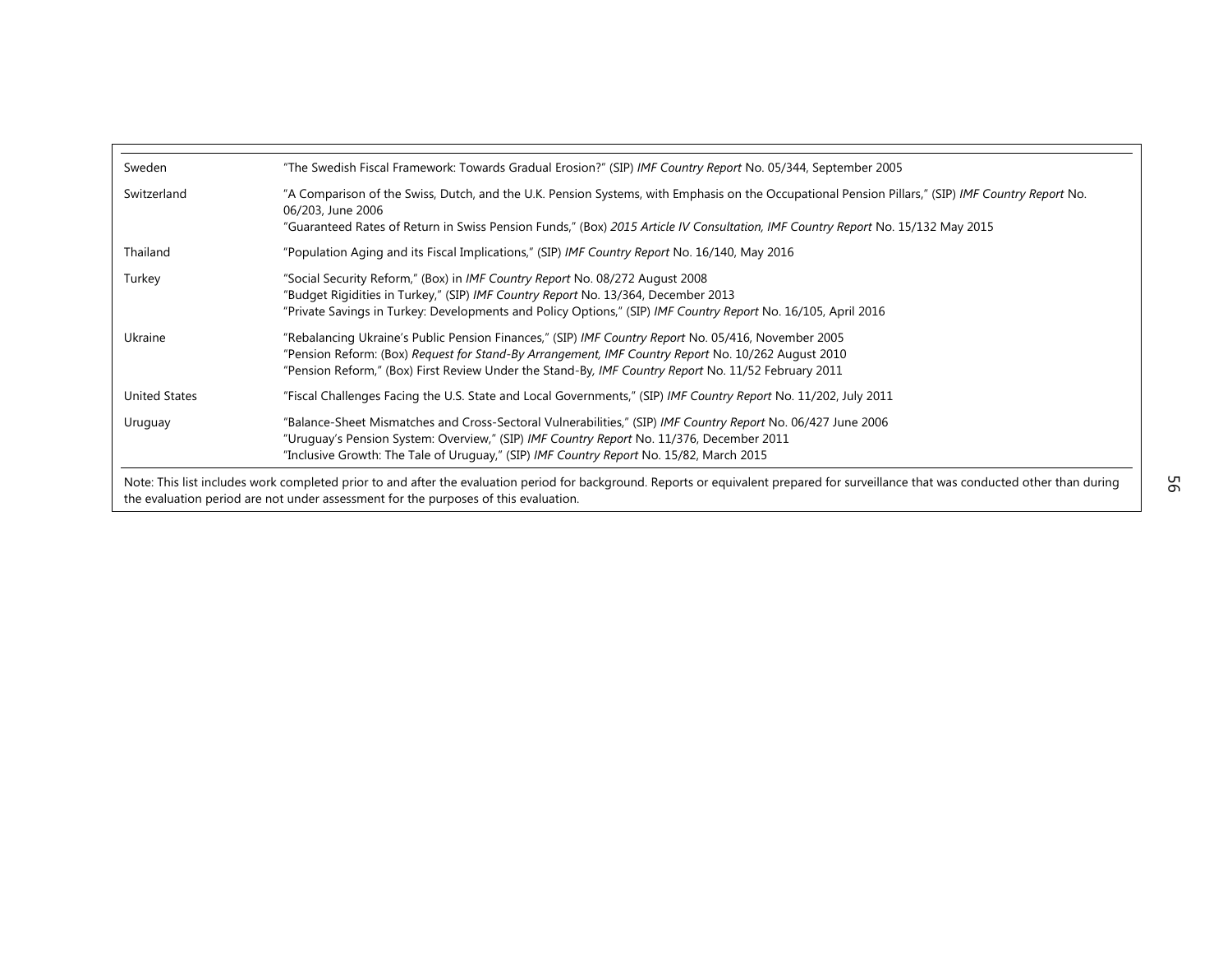|                    | Active Coverage <sup>a</sup><br>(In percent) | Share of Old Age<br>Beneficiaries in<br>Population Over 65<br>(In percent) | Pension Coverage Discussed                              |
|--------------------|----------------------------------------------|----------------------------------------------------------------------------|---------------------------------------------------------|
| Bangladesh         | 3                                            | 33                                                                         | Yes (2012, 2013, 2016                                   |
| Belize             | 42                                           | $\ldots$                                                                   | Yes (2015)                                              |
| Bhutan             | 14                                           | $\overline{7}$                                                             | Negligible (2010 PRSP); WB involvement                  |
| <b>Bolivia</b>     | 9                                            | 33                                                                         | Yes (2008, 2011)                                        |
| Cape Verde         | 25                                           | 16                                                                         | No                                                      |
| Chile              | 39                                           | 55                                                                         | Yes (2014 SIP)                                          |
| China              | 28                                           | 84                                                                         | Yes, throughout                                         |
| Colombia           | 20                                           | 26                                                                         | Yes (2012)                                              |
| Costa Rica         | 40                                           | 21                                                                         | Yes (2013)                                              |
| Djibouti           | 27                                           | 14                                                                         | Negligible (mentioned in PRSP, 2009); WB<br>involvement |
| Dominican Republic | 19                                           | 14                                                                         | Yes (2008 SIP)                                          |
| Ecuador            | 18                                           | 21                                                                         | Yes (2006, 2015 SIP)                                    |
| El Salvador        | 16                                           | 20                                                                         | Yes (2008, 2014, 2016 SIP)                              |
| Fiji               | $\cdots$                                     | 24                                                                         | Yes (2013                                               |
| Guatemala          | 15                                           | 10                                                                         | No                                                      |
| Guyana             | 27                                           | 58                                                                         | Yes (2007 SIP, 2010)                                    |
| Honduras           | 11                                           | 4                                                                          | Yes                                                     |
| India              | 10                                           | 18                                                                         | No                                                      |
| Indonesia          | 9                                            | 8                                                                          | Yes (2013, 2015 SIP)                                    |
| Jamaica            | 13                                           | 29                                                                         | Yes, throughout                                         |
| Lao PDR            | 6                                            | 9                                                                          | No                                                      |
| Macedonia          | 33                                           | 63                                                                         | Yes, 2009                                               |
| Maldives           | 24                                           | 42                                                                         | Yes (2009)                                              |
| Mexico             | 19                                           | 18                                                                         | Yes (2011, 2013)                                        |
| Morocco            | 24                                           | 20                                                                         | Yes (2013, 2014)                                        |
| Nicaragua          | 15                                           | 19                                                                         | Yes (2011, 2012 SIP, 2013)                              |
| Papua New Guinea   | 3                                            | $\mathbf{1}$                                                               | No (Some WB involvement mentioned)                      |
| Paraguay           | 9                                            | 5                                                                          | Yes (2007, 2012)                                        |
| Peru               | 16                                           | 29                                                                         | Yes (2011, 2015)                                        |
| Philippines        | 17                                           | 21                                                                         | No                                                      |
| Rwanda             | 5                                            | 11                                                                         | Negligible; WB involvement                              |
| St. Lucia          | 35                                           | 20                                                                         | Yes (2010)                                              |
| Serbia             | 40                                           | 57                                                                         | Yes, throughout                                         |
| Sierra Leone       | 5                                            | $\cdots$                                                                   | Yes (2016 (SIP))                                        |
| Solomon Islands    | 46                                           | $\cdots$                                                                   | No                                                      |
| Sri Lanka          | 24                                           | 8                                                                          | Yes (2009-2012)                                         |
| Thailand           | 18                                           | 23                                                                         | Yes (TA 2015)                                           |
| Tunisia            | 49                                           | 49                                                                         | Yes (2009, 2012, 2013, 2014, 2015)                      |
| Vanuatu            | 22                                           | 25                                                                         | No                                                      |
| Venezuela          | 24                                           | $\cdots$                                                                   | No                                                      |
| Vietnam            | 15                                           | 15                                                                         | Yes (2007)                                              |

#### **Appendix Table A.2. Article IV Discussions of Pension Issues in Aging Countries with Low Pension Coverage**

Source: World Bank (2012) for data on pension coverage.

Note: In this table, the country sample was restricted to countries with an active pension coverage rate of less than 50 percent, that will see a doubling by 2050 of the elderly-dependency rate, and also an elderly-dependency rate of at least 20 percent by 2050. But the sample excludes countries with a high elderly-beneficiary rate (typically associated with some form of SSN or universal minimum pension).

<sup>a</sup> Total number of active members as a share of the working age population.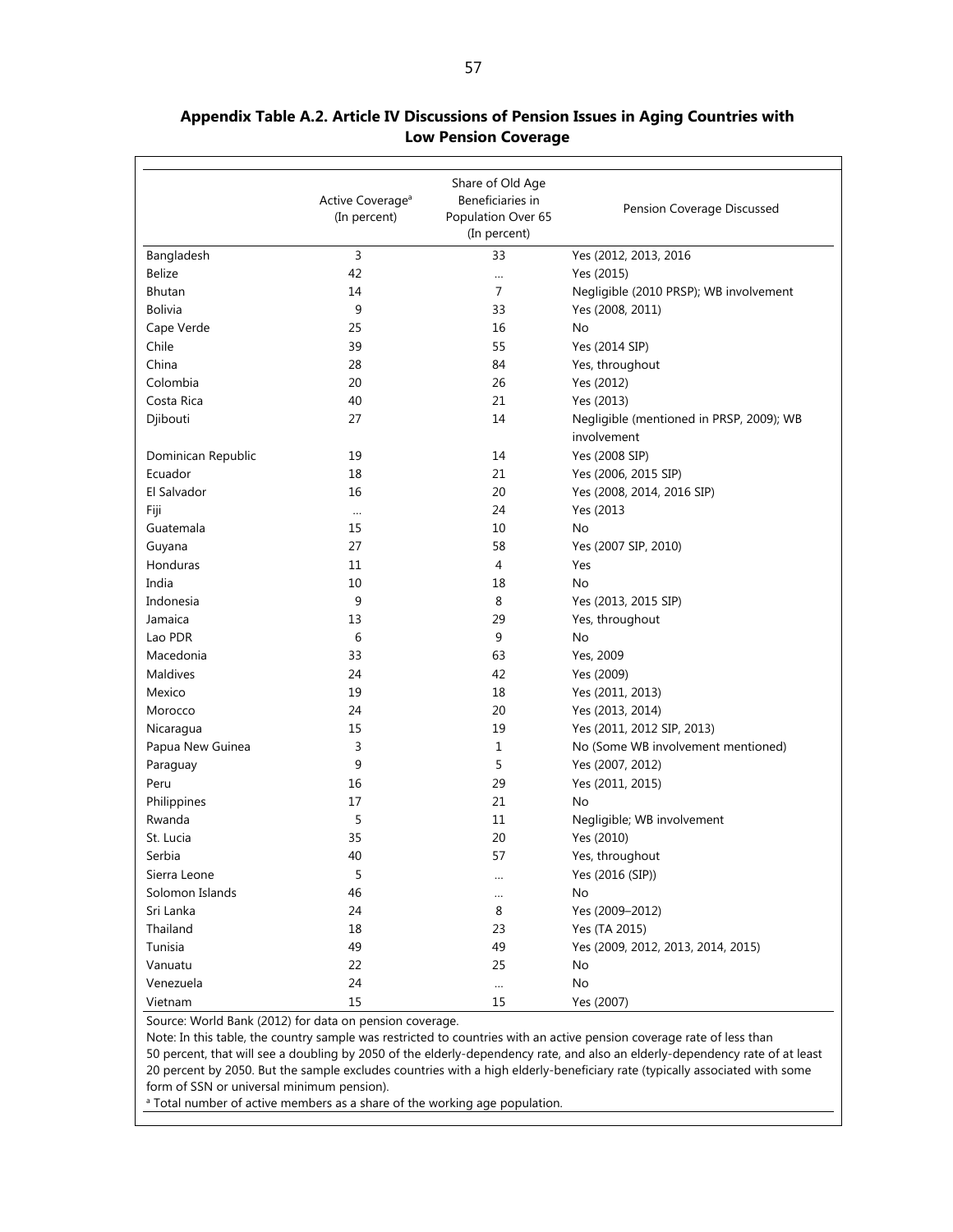|                              |                                                                                                                                          | Appendix Table A.3. IMF-Supported Program Conditionality on Pension Policies                                                                                                                                                                                                                                                                                                         |
|------------------------------|------------------------------------------------------------------------------------------------------------------------------------------|--------------------------------------------------------------------------------------------------------------------------------------------------------------------------------------------------------------------------------------------------------------------------------------------------------------------------------------------------------------------------------------|
| Country<br>(Program)         | Pension Policy Objectives in the Program <sup>a</sup>                                                                                    | Program Measures <sup>b</sup>                                                                                                                                                                                                                                                                                                                                                        |
| Albania<br>(2014-17 EFF)     | To close the 5 percent of GDP financing gap in the<br>current social insurance system (ST).                                              | Establish a Pension Reform Commission to devise a reform strategy of the pension system (SB).<br>• Council of Ministers to approve a pension reform strategy (SB).<br>• Pensioners above age 70 not qualifying for a pension should receive a means-tested social pension.                                                                                                           |
| Armenia<br>(2010-13 ECF/EFF) | To address Armenia's unfavorable population<br>dynamics and old age poverty and the lack of<br>long-term funding in local currency (LT). | • Complete first set of estimates of the fiscal cost of the pension reform (SB).<br>• Submit by government to Cabinet two pension reform decrees to establish: (i) procedures for managing the<br>guarantee fund for mandatory, funded contributions; and (ii) quantitative and currency restrictions on investing<br>mandatory funded pension assets in financial instruments (SB). |
|                              |                                                                                                                                          | • Structural reform was seen as addressing long-term social unsustainability of existing pension system (projected<br>30 percent replacement rate).                                                                                                                                                                                                                                  |
| Benin<br>(2005-09 PRGF)      | To improve actuarial balance of civil service<br>pension fund (ST).                                                                      | • Completion of strategy for reform of the civil service pension fund (FNRB) (SB).                                                                                                                                                                                                                                                                                                   |
| Benin<br>(2010-14 ECF)       |                                                                                                                                          | • Presentation to the National Assembly of a draft law governing pensions based on the final report on the<br>actuarial audit of FNRB (SB).                                                                                                                                                                                                                                          |
| Bosnia and<br>Herzegovina    | To address high cost of current pension outlays<br>and address significant cost of privileged                                            | • No new privileged or special rights for retirement will be introduced prior to the pension system reform<br>(Federation) (SB).                                                                                                                                                                                                                                                     |
| (2009-12 SBA)                | pensioners; also to institute reforms to the<br>pension system (ST).                                                                     | • Adoption by government of the Law on Pension and Disability Insurance in accordance with the Strategy of the<br>Pension System Reform (RS) (SB).                                                                                                                                                                                                                                   |
|                              |                                                                                                                                          | • Reform privileged pensions by entity governments (Federation, RS) (Structural benchmark).                                                                                                                                                                                                                                                                                          |
|                              |                                                                                                                                          | Prepare a strategy for pension reform by entity governments (Federation, RS) (SB).<br>• The IMF staff pushed for a central registry on noncontributory benefits to keep track of who might be receiving<br>more than one kind of benefit.                                                                                                                                            |
|                              |                                                                                                                                          | • Heavy focus on containing and ultimately reducing the inequity due to many privileged pension recipients<br>(ex-veterans and their dependents).                                                                                                                                                                                                                                    |
| Bosnia and<br>Herzegovina    |                                                                                                                                          | • Adopt a new law on privileged pensions in the Federation in line with IMF staff recommendations (PA/SB).<br>Refrain from introducing new privileged or special rights for retirement (SB).                                                                                                                                                                                         |
| (2012-15 SBA)                |                                                                                                                                          | Submit to the Federation parliament the amendments to the relevant legislation to implement the Federation<br>pension reform strategy (SB).                                                                                                                                                                                                                                          |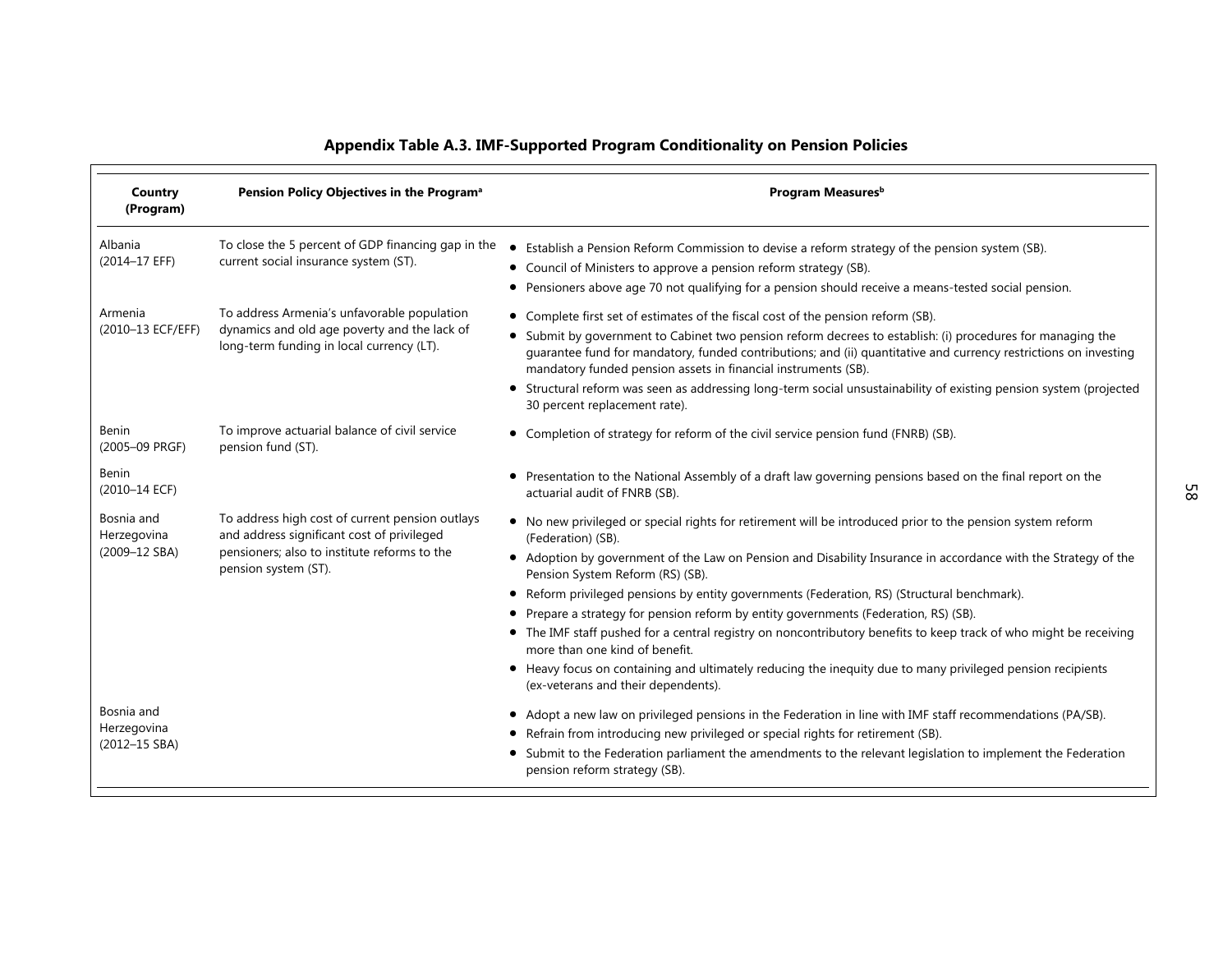| To strengthen the sustainability of the pension<br>system; address issues of indexation and disability<br>pensions (LT).                                                   | • Adopt a law to base the annual adjustment of pensions on 75 percent of the increase in the average consumer<br>price index in the previous year and 25 percent of the increase in the average insurable income in the previous<br>year (SB).                                                                             |
|----------------------------------------------------------------------------------------------------------------------------------------------------------------------------|----------------------------------------------------------------------------------------------------------------------------------------------------------------------------------------------------------------------------------------------------------------------------------------------------------------------------|
| To strengthen finances of civil service (CGRAE) and<br>private sector pension funds (CNPS) (limiting their<br>losses) through parametric reforms and other                 | • Validation of the unpaid social security contributions to CNPS (Private Sector Social Security Fund) and CGRAE<br>(Civil Service Pension Fund) by public enterprises and entities concerned and elaboration of a plan to settle<br>these (PA).                                                                           |
|                                                                                                                                                                            | • Adoption of the CNPS Reform Plan and the decree establishing the Inter-Ministerial Committee in charge of<br>monitoring the reform of the CGRAE (SB).                                                                                                                                                                    |
|                                                                                                                                                                            | • Adoption of the draft law on the CNPS reform (SB).                                                                                                                                                                                                                                                                       |
|                                                                                                                                                                            | • Adoption of the CGRAE reform plan (SB).                                                                                                                                                                                                                                                                                  |
|                                                                                                                                                                            | • Adopt, in the Council of Ministers, reform plans for the CNPS and the CGRAE for submission to Parliament (SB).<br>• Validate the amount of unpaid social security contributions owed to the CNPS and CGRAE by the public<br>enterprises and entities concerned and draw up a plan to clear the outstanding amounts (SB). |
| To rationalize the current finances of the pension                                                                                                                         | • Analyze impact of additional reform options in terms of benefit reduction.                                                                                                                                                                                                                                               |
|                                                                                                                                                                            | • Reduce preferential accorded to specific groups of employees.                                                                                                                                                                                                                                                            |
| sustainability of the pension system and achieve<br>inter and intra-generational fairness: (ST/LT).                                                                        | • In streamlining Easter allowance, limit benefits to pensioners with monthly pension income of at most €500.                                                                                                                                                                                                              |
| To reduce high unfunded liabilities of pension and<br>social security system (LT).                                                                                         | • Cabinet approval of action plan to eliminate the unfunded liabilities of DSS (SB).                                                                                                                                                                                                                                       |
| To alleviate extreme poverty, rationalize the social<br>assistance strategy and to work on the design of a<br>long-term financially sustainable pension reform<br>$(LT)$ . | . Publish a strategy paper on pension reform to put the social security system on a sounder fiscal footing (SB).                                                                                                                                                                                                           |
| To both reduce current pension outlays' share in<br>GDP and address long-term unsustainability of the<br>pension system (ST/LT).                                           | • The National Actuarial Authority to produce a report to assess whether the parameters of the new system<br>significantly strengthen long-term actuarial balance (SB).                                                                                                                                                    |
|                                                                                                                                                                            | • Adopt a comprehensive pension reform that reduces the projected increase in public spending on pensions<br>over the period 2010-60 to 21/2 percent of GDP (SB).                                                                                                                                                          |
|                                                                                                                                                                            | • The National Actuarial Authority to produce a report for the main supplementary funds to assess whether the<br>parameters of the new system significantly strengthen long-term actuarial balance (SB).                                                                                                                   |
|                                                                                                                                                                            | measures (ST).<br>system through increased contributions and<br>rationalized benefits; Also, improve long-term                                                                                                                                                                                                             |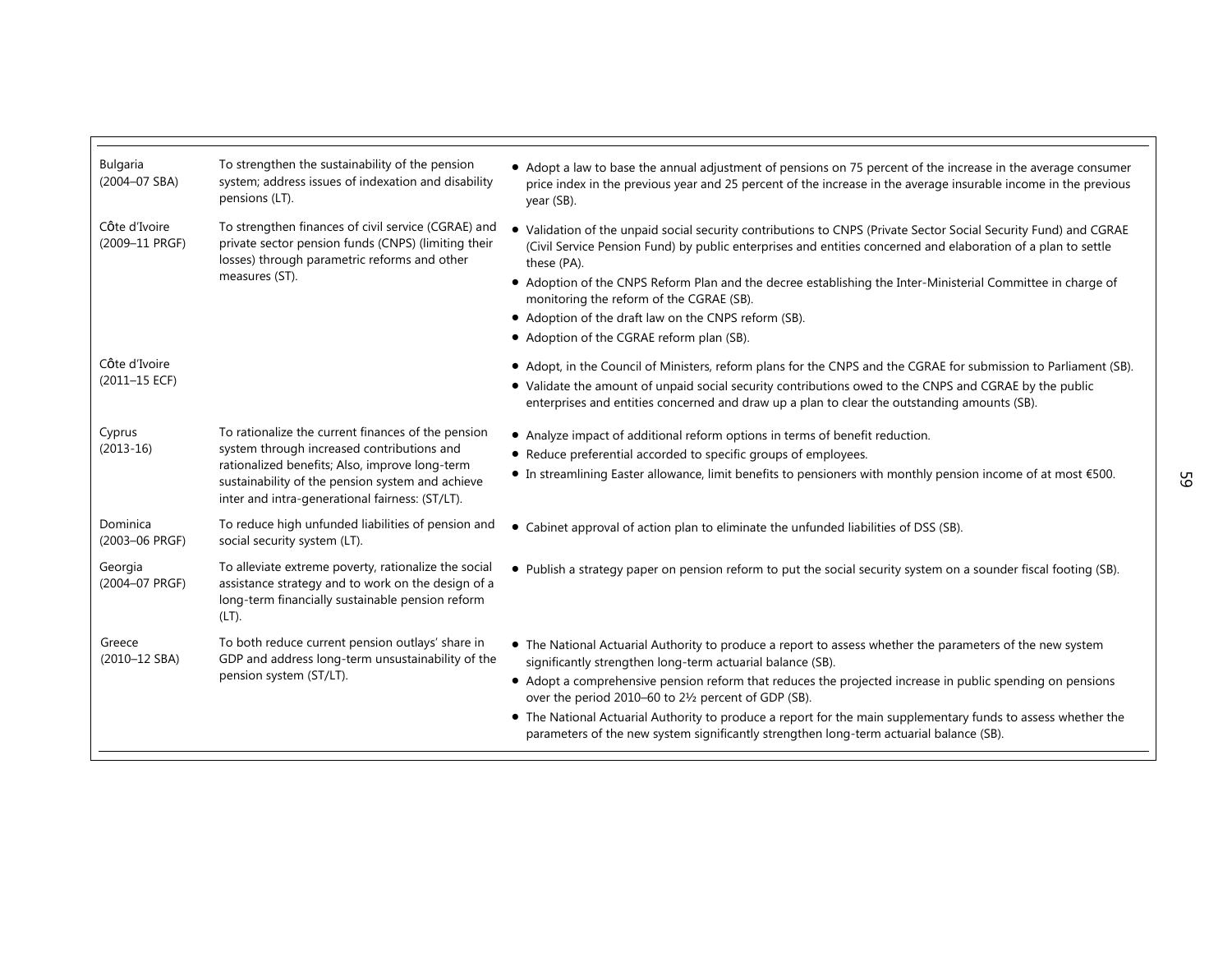| Greece<br>(2012-16 EFF)                                       |                                                                                                                                                                       | • Adopt pension reform package based on actuarial studies to be completed in September 2014 on the whole<br>pension system including supplementary and lump-sum funds (SB).<br>• Government to adjust pensions, with protections for low-income pensioners, and the social security<br>contribution base, to permit a fully-funded reduction in rates (cumulatively 5 percent from January 1, 2012) (SB).<br>• Adopt legislation to reform the system of social security contributions to: (i) broaden the contribution base;<br>(ii) simplify the contribution schedule across the various funds; (iii) shift funding away from nuisance taxes and<br>onto contributions; and (iv) reduce contribution rates by 3.9 percentage points. The reforms will be fully phased<br>in by January 1, 2016 and will be revenue-neutral and preserve the actuarial balance of the various funds (SB).<br>• For pensioners receiving less than $\epsilon$ 2,500 a month, provide new flat bonus of $\epsilon$ 800 a year.<br>• Weight benefit reduction toward higher-pension earners.<br>• Avoid cutbacks to minimum pensions and family support instruments not cut—Introduce means-tested<br>minimum quaranteed income.<br>• Provide means-tested social pensions for all citizens above normal retirement age. |
|---------------------------------------------------------------|-----------------------------------------------------------------------------------------------------------------------------------------------------------------------|---------------------------------------------------------------------------------------------------------------------------------------------------------------------------------------------------------------------------------------------------------------------------------------------------------------------------------------------------------------------------------------------------------------------------------------------------------------------------------------------------------------------------------------------------------------------------------------------------------------------------------------------------------------------------------------------------------------------------------------------------------------------------------------------------------------------------------------------------------------------------------------------------------------------------------------------------------------------------------------------------------------------------------------------------------------------------------------------------------------------------------------------------------------------------------------------------------------------------------------------------------------------------------------------------------|
| Honduras<br>(2010-12 SBA/SCF)                                 | To move toward universal pension coverage while<br>also ensuring long-term fiscal sustainability of<br>pension system through reduction of actuarial<br>deficit (LT). | • Present a law reform proposal that allows changing the bases of defined benefits, to reduce the actuarial deficit<br>of IMPREMA, INJUPEMP, and INPREUNAH (SB).<br>• Present a law reform proposal for INJUPEMP to Congress (SB).<br>• Present a law reform proposal for INPREMA to Congress (SB).                                                                                                                                                                                                                                                                                                                                                                                                                                                                                                                                                                                                                                                                                                                                                                                                                                                                                                                                                                                                     |
| Honduras<br>(2014-16 SBA/<br>2014-17 SCF)                     |                                                                                                                                                                       | • Submit to Congress legislation to reform the Social Security Institute (IHSS) to strengthen its actuarial position<br>and improve its governance (SB).<br>• Approval of the law reforming the IHSS (SB).                                                                                                                                                                                                                                                                                                                                                                                                                                                                                                                                                                                                                                                                                                                                                                                                                                                                                                                                                                                                                                                                                              |
| Hungary<br>$(2008 - 10$ SBA)                                  | To rationalize short-term pension outlays; also<br>rationalize disability pensions (with World Bank<br>assistance) (ST).                                              | • Submission to parliament of all legislative changes required to implement the measures required on pension<br>reform (SPC).<br>• Staff emphasizes the need to protect the poor.<br>• Provide increased disability benefits only to poorest disabled.<br>• Staff notes that authorities' pension projections imply a sustained decline in the average pension relative to<br>wages, which may prove unrealistic for social reasons.                                                                                                                                                                                                                                                                                                                                                                                                                                                                                                                                                                                                                                                                                                                                                                                                                                                                    |
| Iraq<br>(2005–07 SBA)                                         | To address short-term pressures arising from<br>pension outlays (ST).                                                                                                 | • Reform of pension law in line with sustainable pension system (SB).                                                                                                                                                                                                                                                                                                                                                                                                                                                                                                                                                                                                                                                                                                                                                                                                                                                                                                                                                                                                                                                                                                                                                                                                                                   |
| Iraq<br>(2007-09 SBA)                                         |                                                                                                                                                                       | • Enact the amendments to the pension law to make it fiscally sustainable (SPC).                                                                                                                                                                                                                                                                                                                                                                                                                                                                                                                                                                                                                                                                                                                                                                                                                                                                                                                                                                                                                                                                                                                                                                                                                        |
| Ireland<br>(2010-13 EFF)<br>(conditionality set<br>by the EU) | To reduce pension outlays in 2013 (ST).                                                                                                                               | • Protect socially vulnerable as a central policy goal.<br>• Reduce public service pensions on a progressive basis.                                                                                                                                                                                                                                                                                                                                                                                                                                                                                                                                                                                                                                                                                                                                                                                                                                                                                                                                                                                                                                                                                                                                                                                     |

г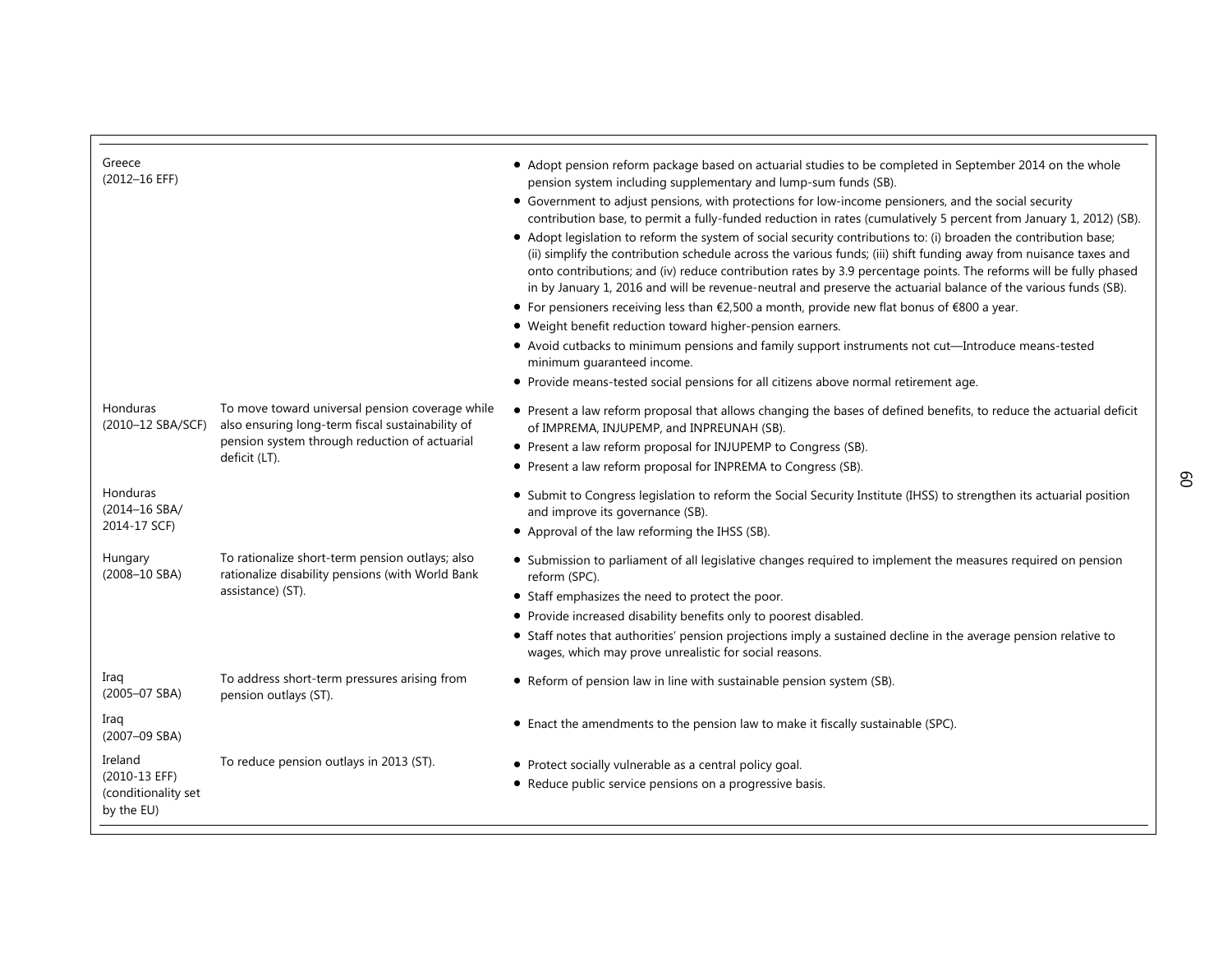| To make the pension system actuarially sound<br>• Table changes in legislation for the new public sector pension system expected to be implemented by<br>and to contain pension costs to the government,<br>April 2016 (SBA).<br>with a focus on medium to long term (LT).<br>To prevent Pillar II pension funds from excessive<br>• Passage of the Pension Fund Law in a version that limits (i) exposure of the pillar II pension fund to the<br>exposure to holdings of government debt;<br>government to 30 percent of the fund's assets and (ii) annual investments of the fund in government paper to<br>parametric reforms to ensure fiscal sustainability<br>50 percent of inflows into the fund in the previous calendar year (PA).<br>of pension system.<br>To rationalize pension spending and ensure<br>• Pension reforms (SB).<br>fairness in burden of any cutbacks; prepare<br>• Review all specific pension regimes.<br>sustainable pension reform (ST/LT).<br>• Make sure that burden on contributors does not rise further and more generally that the burden of fiscal<br>adjustment should be fairly distributed.<br>• Move toward medium-term and integrated approach to social welfare payments.<br>• Recognize that many elderly were largely unaffected by cutbacks in the crisis.<br>• Allow increases for small pensions.<br>To rationalize existing pension system and<br>• Implement adjustment formula to the current pension system (PA).<br>address short term fiscal pressures (ST/LT).<br>To address fiscal pressures from non-civil service<br>• Identification by the government of a specific package of parametric reforms that will gradually reduce the<br>pension fund over the medium term (ST/LT).<br>projected deficit of the CRM from the present level over the medium term (SPC).<br>• Submission to the National Assembly of a draft law authorizing the parametric reforms designed to gradually<br>reduce the CRM's pension deficit over the medium term (SPC).<br>• Assessment of the impact of parametric reforms on the financial position of CRM over the medium term (SB).<br>• Presentation to the National Assembly, with the 2007 Budget, of a draft law authorizing the parametric reforms<br>and a draft decree that will gradually reduce the projected CRM deficit over the medium term (SB).<br>To achieve long-term fiscal sustainability of the<br>• Parliament will adopt legislation to phase out early retirement privileges of civil servants, judges, and<br>pension system, reduce short-term pension<br>prosecutors (SB).<br>deficits and prevent an unsustainable decline of |                              |                                                                                                                             |  |
|------------------------------------------------------------------------------------------------------------------------------------------------------------------------------------------------------------------------------------------------------------------------------------------------------------------------------------------------------------------------------------------------------------------------------------------------------------------------------------------------------------------------------------------------------------------------------------------------------------------------------------------------------------------------------------------------------------------------------------------------------------------------------------------------------------------------------------------------------------------------------------------------------------------------------------------------------------------------------------------------------------------------------------------------------------------------------------------------------------------------------------------------------------------------------------------------------------------------------------------------------------------------------------------------------------------------------------------------------------------------------------------------------------------------------------------------------------------------------------------------------------------------------------------------------------------------------------------------------------------------------------------------------------------------------------------------------------------------------------------------------------------------------------------------------------------------------------------------------------------------------------------------------------------------------------------------------------------------------------------------------------------------------------------------------------------------------------------------------------------------------------------------------------------------------------------------------------------------------------------------------------------------------------------------------------------------------------------------------------------------------------------------------------------------------------------------------------------------------------------------------------------------------------------------------------------------------------------------------------------------------------------------------|------------------------------|-----------------------------------------------------------------------------------------------------------------------------|--|
|                                                                                                                                                                                                                                                                                                                                                                                                                                                                                                                                                                                                                                                                                                                                                                                                                                                                                                                                                                                                                                                                                                                                                                                                                                                                                                                                                                                                                                                                                                                                                                                                                                                                                                                                                                                                                                                                                                                                                                                                                                                                                                                                                                                                                                                                                                                                                                                                                                                                                                                                                                                                                                                      |                              |                                                                                                                             |  |
|                                                                                                                                                                                                                                                                                                                                                                                                                                                                                                                                                                                                                                                                                                                                                                                                                                                                                                                                                                                                                                                                                                                                                                                                                                                                                                                                                                                                                                                                                                                                                                                                                                                                                                                                                                                                                                                                                                                                                                                                                                                                                                                                                                                                                                                                                                                                                                                                                                                                                                                                                                                                                                                      |                              |                                                                                                                             |  |
|                                                                                                                                                                                                                                                                                                                                                                                                                                                                                                                                                                                                                                                                                                                                                                                                                                                                                                                                                                                                                                                                                                                                                                                                                                                                                                                                                                                                                                                                                                                                                                                                                                                                                                                                                                                                                                                                                                                                                                                                                                                                                                                                                                                                                                                                                                                                                                                                                                                                                                                                                                                                                                                      |                              |                                                                                                                             |  |
|                                                                                                                                                                                                                                                                                                                                                                                                                                                                                                                                                                                                                                                                                                                                                                                                                                                                                                                                                                                                                                                                                                                                                                                                                                                                                                                                                                                                                                                                                                                                                                                                                                                                                                                                                                                                                                                                                                                                                                                                                                                                                                                                                                                                                                                                                                                                                                                                                                                                                                                                                                                                                                                      |                              |                                                                                                                             |  |
|                                                                                                                                                                                                                                                                                                                                                                                                                                                                                                                                                                                                                                                                                                                                                                                                                                                                                                                                                                                                                                                                                                                                                                                                                                                                                                                                                                                                                                                                                                                                                                                                                                                                                                                                                                                                                                                                                                                                                                                                                                                                                                                                                                                                                                                                                                                                                                                                                                                                                                                                                                                                                                                      | Jamaica<br>(2013-16 EFF)     |                                                                                                                             |  |
|                                                                                                                                                                                                                                                                                                                                                                                                                                                                                                                                                                                                                                                                                                                                                                                                                                                                                                                                                                                                                                                                                                                                                                                                                                                                                                                                                                                                                                                                                                                                                                                                                                                                                                                                                                                                                                                                                                                                                                                                                                                                                                                                                                                                                                                                                                                                                                                                                                                                                                                                                                                                                                                      | Kosovo<br>(2012-13 SBA)      |                                                                                                                             |  |
|                                                                                                                                                                                                                                                                                                                                                                                                                                                                                                                                                                                                                                                                                                                                                                                                                                                                                                                                                                                                                                                                                                                                                                                                                                                                                                                                                                                                                                                                                                                                                                                                                                                                                                                                                                                                                                                                                                                                                                                                                                                                                                                                                                                                                                                                                                                                                                                                                                                                                                                                                                                                                                                      | Latvia                       |                                                                                                                             |  |
| Γ9                                                                                                                                                                                                                                                                                                                                                                                                                                                                                                                                                                                                                                                                                                                                                                                                                                                                                                                                                                                                                                                                                                                                                                                                                                                                                                                                                                                                                                                                                                                                                                                                                                                                                                                                                                                                                                                                                                                                                                                                                                                                                                                                                                                                                                                                                                                                                                                                                                                                                                                                                                                                                                                   | (2008-11 SBA)                |                                                                                                                             |  |
|                                                                                                                                                                                                                                                                                                                                                                                                                                                                                                                                                                                                                                                                                                                                                                                                                                                                                                                                                                                                                                                                                                                                                                                                                                                                                                                                                                                                                                                                                                                                                                                                                                                                                                                                                                                                                                                                                                                                                                                                                                                                                                                                                                                                                                                                                                                                                                                                                                                                                                                                                                                                                                                      |                              |                                                                                                                             |  |
|                                                                                                                                                                                                                                                                                                                                                                                                                                                                                                                                                                                                                                                                                                                                                                                                                                                                                                                                                                                                                                                                                                                                                                                                                                                                                                                                                                                                                                                                                                                                                                                                                                                                                                                                                                                                                                                                                                                                                                                                                                                                                                                                                                                                                                                                                                                                                                                                                                                                                                                                                                                                                                                      |                              |                                                                                                                             |  |
|                                                                                                                                                                                                                                                                                                                                                                                                                                                                                                                                                                                                                                                                                                                                                                                                                                                                                                                                                                                                                                                                                                                                                                                                                                                                                                                                                                                                                                                                                                                                                                                                                                                                                                                                                                                                                                                                                                                                                                                                                                                                                                                                                                                                                                                                                                                                                                                                                                                                                                                                                                                                                                                      |                              |                                                                                                                             |  |
|                                                                                                                                                                                                                                                                                                                                                                                                                                                                                                                                                                                                                                                                                                                                                                                                                                                                                                                                                                                                                                                                                                                                                                                                                                                                                                                                                                                                                                                                                                                                                                                                                                                                                                                                                                                                                                                                                                                                                                                                                                                                                                                                                                                                                                                                                                                                                                                                                                                                                                                                                                                                                                                      |                              |                                                                                                                             |  |
|                                                                                                                                                                                                                                                                                                                                                                                                                                                                                                                                                                                                                                                                                                                                                                                                                                                                                                                                                                                                                                                                                                                                                                                                                                                                                                                                                                                                                                                                                                                                                                                                                                                                                                                                                                                                                                                                                                                                                                                                                                                                                                                                                                                                                                                                                                                                                                                                                                                                                                                                                                                                                                                      | Malawi<br>(2005-08 PRGF)     |                                                                                                                             |  |
|                                                                                                                                                                                                                                                                                                                                                                                                                                                                                                                                                                                                                                                                                                                                                                                                                                                                                                                                                                                                                                                                                                                                                                                                                                                                                                                                                                                                                                                                                                                                                                                                                                                                                                                                                                                                                                                                                                                                                                                                                                                                                                                                                                                                                                                                                                                                                                                                                                                                                                                                                                                                                                                      | Mali<br>(2004-07 PRGF)       |                                                                                                                             |  |
|                                                                                                                                                                                                                                                                                                                                                                                                                                                                                                                                                                                                                                                                                                                                                                                                                                                                                                                                                                                                                                                                                                                                                                                                                                                                                                                                                                                                                                                                                                                                                                                                                                                                                                                                                                                                                                                                                                                                                                                                                                                                                                                                                                                                                                                                                                                                                                                                                                                                                                                                                                                                                                                      |                              |                                                                                                                             |  |
|                                                                                                                                                                                                                                                                                                                                                                                                                                                                                                                                                                                                                                                                                                                                                                                                                                                                                                                                                                                                                                                                                                                                                                                                                                                                                                                                                                                                                                                                                                                                                                                                                                                                                                                                                                                                                                                                                                                                                                                                                                                                                                                                                                                                                                                                                                                                                                                                                                                                                                                                                                                                                                                      |                              |                                                                                                                             |  |
|                                                                                                                                                                                                                                                                                                                                                                                                                                                                                                                                                                                                                                                                                                                                                                                                                                                                                                                                                                                                                                                                                                                                                                                                                                                                                                                                                                                                                                                                                                                                                                                                                                                                                                                                                                                                                                                                                                                                                                                                                                                                                                                                                                                                                                                                                                                                                                                                                                                                                                                                                                                                                                                      |                              |                                                                                                                             |  |
|                                                                                                                                                                                                                                                                                                                                                                                                                                                                                                                                                                                                                                                                                                                                                                                                                                                                                                                                                                                                                                                                                                                                                                                                                                                                                                                                                                                                                                                                                                                                                                                                                                                                                                                                                                                                                                                                                                                                                                                                                                                                                                                                                                                                                                                                                                                                                                                                                                                                                                                                                                                                                                                      | Moldova<br>(2010-13 ECF/EFF) | the already low pension replacement rate.                                                                                   |  |
| To rationalize the finances of the pension system<br>• Preparation of a detailed strategy and implementation plan on pension reform (SPC).                                                                                                                                                                                                                                                                                                                                                                                                                                                                                                                                                                                                                                                                                                                                                                                                                                                                                                                                                                                                                                                                                                                                                                                                                                                                                                                                                                                                                                                                                                                                                                                                                                                                                                                                                                                                                                                                                                                                                                                                                                                                                                                                                                                                                                                                                                                                                                                                                                                                                                           | Nicaragua<br>(2002-06 PRGF)  | and then introduce reforms both for fiscal<br>purposes but also to improve coverage and<br>adequacy of pension system (LT). |  |
| • Defer implementation of social security law pending review for the new government after November 2005<br>elections (PA).                                                                                                                                                                                                                                                                                                                                                                                                                                                                                                                                                                                                                                                                                                                                                                                                                                                                                                                                                                                                                                                                                                                                                                                                                                                                                                                                                                                                                                                                                                                                                                                                                                                                                                                                                                                                                                                                                                                                                                                                                                                                                                                                                                                                                                                                                                                                                                                                                                                                                                                           |                              |                                                                                                                             |  |
| • Complete a review of the pension reform strategy, with TA from the World Bank (SB).                                                                                                                                                                                                                                                                                                                                                                                                                                                                                                                                                                                                                                                                                                                                                                                                                                                                                                                                                                                                                                                                                                                                                                                                                                                                                                                                                                                                                                                                                                                                                                                                                                                                                                                                                                                                                                                                                                                                                                                                                                                                                                                                                                                                                                                                                                                                                                                                                                                                                                                                                                |                              |                                                                                                                             |  |
| . Publication of technical proposal on options to reform the pension system and reduce its actuarial gap (PA).                                                                                                                                                                                                                                                                                                                                                                                                                                                                                                                                                                                                                                                                                                                                                                                                                                                                                                                                                                                                                                                                                                                                                                                                                                                                                                                                                                                                                                                                                                                                                                                                                                                                                                                                                                                                                                                                                                                                                                                                                                                                                                                                                                                                                                                                                                                                                                                                                                                                                                                                       | Nicaragua                    |                                                                                                                             |  |
| • Complete the study on the actuarial status of the pension system (SB).                                                                                                                                                                                                                                                                                                                                                                                                                                                                                                                                                                                                                                                                                                                                                                                                                                                                                                                                                                                                                                                                                                                                                                                                                                                                                                                                                                                                                                                                                                                                                                                                                                                                                                                                                                                                                                                                                                                                                                                                                                                                                                                                                                                                                                                                                                                                                                                                                                                                                                                                                                             | (2007-11 PRGF)               |                                                                                                                             |  |
| • Finalize technical proposal on options to reform the pension system and reduce its actuarial gap (SB).                                                                                                                                                                                                                                                                                                                                                                                                                                                                                                                                                                                                                                                                                                                                                                                                                                                                                                                                                                                                                                                                                                                                                                                                                                                                                                                                                                                                                                                                                                                                                                                                                                                                                                                                                                                                                                                                                                                                                                                                                                                                                                                                                                                                                                                                                                                                                                                                                                                                                                                                             |                              |                                                                                                                             |  |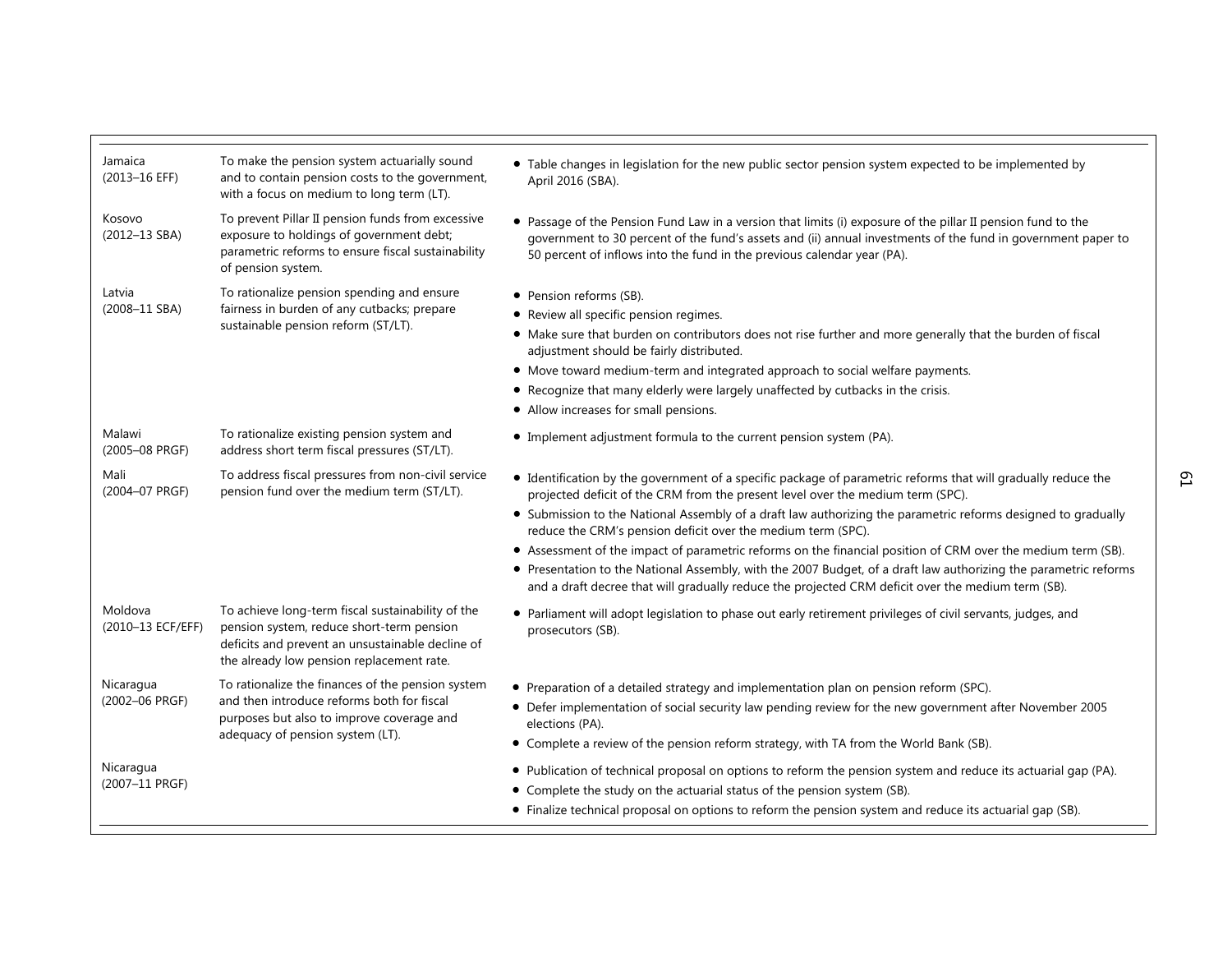| Paraguay<br>(2006-08 SBA)            | To reduce the deficit of the PAYG public<br>pension system: address low pension coverage<br>of the system and high budgetary transfers to<br>the pension system (ST/LT). | • Develop an action plan for a comprehensive pension reform (SB).                                                                                                                                                                                                                                                          |
|--------------------------------------|--------------------------------------------------------------------------------------------------------------------------------------------------------------------------|----------------------------------------------------------------------------------------------------------------------------------------------------------------------------------------------------------------------------------------------------------------------------------------------------------------------------|
| Peru<br>(2007-09 SBA)                | To increase foreign investment limits of private<br>pension funds.                                                                                                       | • Submit to Congress amendment to the Law of Pension Funds that would significantly raise the limit for foreign<br>investments by private pension funds (SB).                                                                                                                                                              |
| Portugal<br>(2011-14 EFF)            | To contain and reduce current budgetary<br>spending on pensions (ST).                                                                                                    | • Submit to Parliament a legislative proposal that aligns the rules and benefits of the public sector pension fund,<br>CGA, to the general pension regime (SB).                                                                                                                                                            |
|                                      |                                                                                                                                                                          | • Freeze of pensions exempts those earning lowest wages and pensions.                                                                                                                                                                                                                                                      |
|                                      |                                                                                                                                                                          | • Suspend 13th and 14th monthly payment for pensions with monthly pension benefits exceeding €1,100; lowest<br>pensions will be marginally increased.                                                                                                                                                                      |
|                                      |                                                                                                                                                                          | • Freeze in pensions: protect vulnerable groups: exempt those with lowest pensions.                                                                                                                                                                                                                                        |
|                                      |                                                                                                                                                                          | • Special contributions on pensions levied only above a monthly threshold of $£1,500$ ; reduce pensions above<br>€1,500.                                                                                                                                                                                                   |
|                                      |                                                                                                                                                                          | • Preserve minimum socially acceptable income levels.                                                                                                                                                                                                                                                                      |
|                                      |                                                                                                                                                                          | • Enhance fairness of overall pension system.                                                                                                                                                                                                                                                                              |
|                                      |                                                                                                                                                                          | • Means-test survivors' pensions provided for both CGA and General Pension system.                                                                                                                                                                                                                                         |
| Romania                              | To contain pension spending and move toward                                                                                                                              | • Parliamentary approval of pension reform legislation (PA).                                                                                                                                                                                                                                                               |
| (2009-11 SBA)                        | long-term financial sustainability (ST/LT).                                                                                                                              | • Enactment of the pension reform legislation (PA).                                                                                                                                                                                                                                                                        |
|                                      |                                                                                                                                                                          | • Passage of revised pension legislation (SB).                                                                                                                                                                                                                                                                             |
| Serbia & Montenegro<br>(2002-06 EFF) | To restrain budgetary outlays on pensions and<br>to address long-term unsustainability (ST/LT).                                                                          | • Serbia: Parliament to enact a pension system reform increasing the retirement age by 2 years for men and<br>women over a period of at most 4 years; shift to inflation-based indexation of benefits over a period of at most<br>4 years; and replace quarterly with annual indexation (SPC).                             |
|                                      |                                                                                                                                                                          | • Serbia: Government to adopt a formal decision on a pension system reform that will increase the retirement age<br>by 2 years for men and women over a period of at most 4 years; shift to inflation-based indexation of benefits<br>over a period of at most 4 years; and replace quarterly with annual indexation (PA). |
|                                      |                                                                                                                                                                          | • Montenegro: Adopt a pension law that shifts pension indexation to the Swiss formula (arithmetic average of<br>wage and price increases) and raises the minimum retirement age by 3 to 5 years in a phased manner (SB).                                                                                                   |
| Serbia<br>(2009-11 SBA)              |                                                                                                                                                                          | • Government to submit to parliament a comprehensive pension law, incorporating both parametric reforms and<br>a revised indexation formula, effective April 2011 (PA).                                                                                                                                                    |
|                                      |                                                                                                                                                                          | • Government to re-submit to parliament the pension law with only two changes (PA).                                                                                                                                                                                                                                        |
|                                      |                                                                                                                                                                          | • Government to submit to parliament a draft pension reform law including measures as specified in TMU 1 20 (SB).                                                                                                                                                                                                          |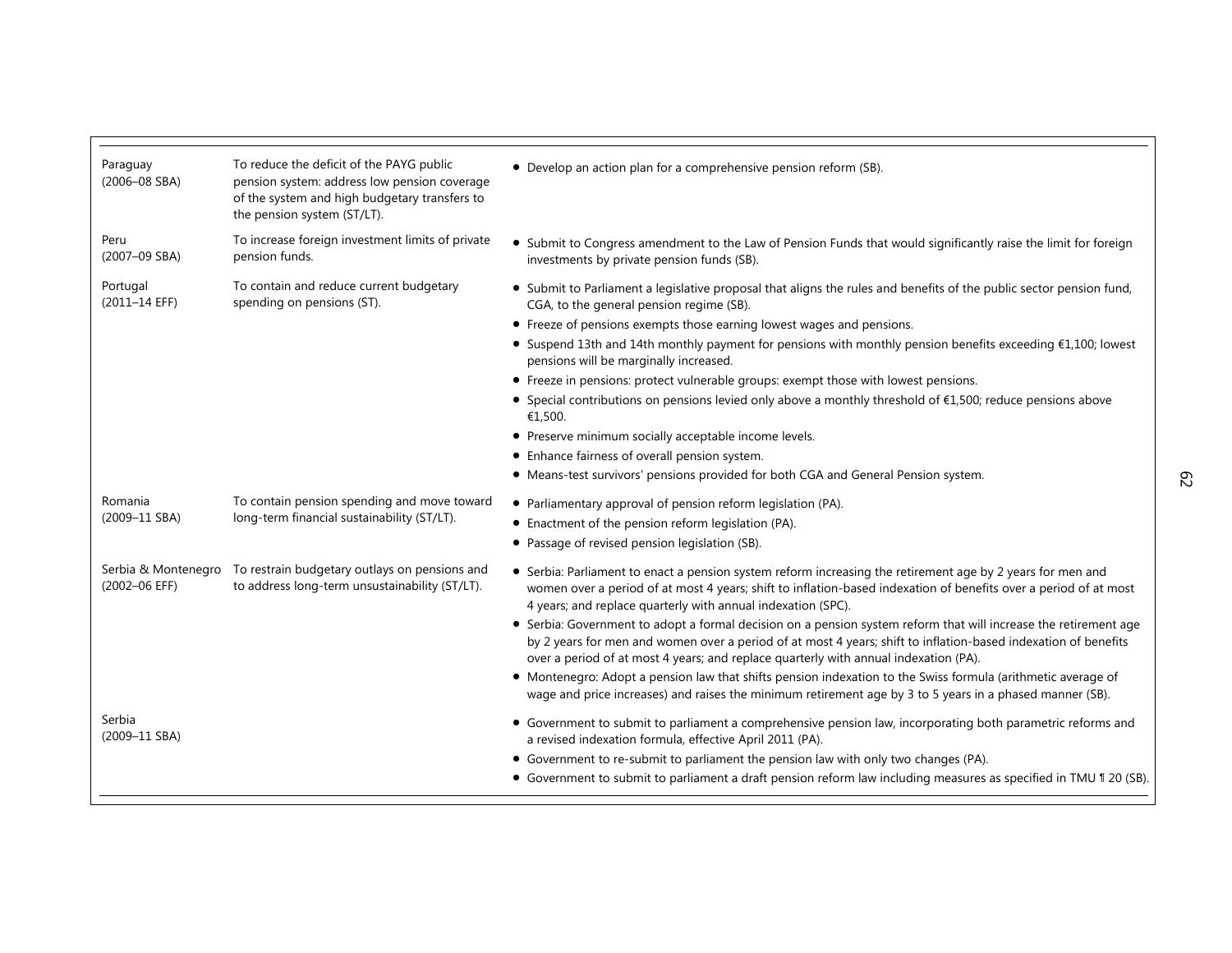| Seychelles                         | To improve fiscal sustainability of the                                                                                                                                                                                                                       | • Launch a strategic plan for the reform of the social security system (SB).                                                                                                                                                                                                                                             |
|------------------------------------|---------------------------------------------------------------------------------------------------------------------------------------------------------------------------------------------------------------------------------------------------------------|--------------------------------------------------------------------------------------------------------------------------------------------------------------------------------------------------------------------------------------------------------------------------------------------------------------------------|
| (2009-13 EFF)                      | contributory pension system (LT).                                                                                                                                                                                                                             | • Seek a well-targeted and sustainable social security system.                                                                                                                                                                                                                                                           |
| Sri Lanka<br>(2009-12 SBA)         | To establish a regulatory framework for the<br>pension system.                                                                                                                                                                                                | • Introduce a regulatory framework for private-sector superannuation funds (SB).                                                                                                                                                                                                                                         |
| St. Kitts & Nevis<br>(2011-14 SBA) | To ensure long-term financial sustainability of<br>the pension system (LT).                                                                                                                                                                                   | • Draft proposal for a comprehensive pension reform (SB).                                                                                                                                                                                                                                                                |
| Togo<br>(2008-11 PRGF)             | To clear civil service pension liabilities and put<br>system on sound financial footing (LT).                                                                                                                                                                 | • Conduct a financial and organizational audit of the CRT (Pension Fund of Togo) and begin an actuarial study of<br>the institution (SB).                                                                                                                                                                                |
| Turkey<br>$(2005 - 08$ SBA)        | To make the pension system financially<br>sustainable (LT).                                                                                                                                                                                                   | • Parliamentary approval of pension reform legislation (SPC).                                                                                                                                                                                                                                                            |
|                                    |                                                                                                                                                                                                                                                               | • Parliamentary approval of the administrative social security reform law (SPC/SB).<br>• Parliamentary submission of pension reform legislation (PA).                                                                                                                                                                    |
| Uganda<br>$(2010 - 13$ PSI)        | To liberalize the pension sector policy<br>framework (moving to a multi-pillar pension<br>system), strengthen the regulatory framework<br>and to ensure actuarial soundness of the Public<br>Service Pension Scheme and the National Social<br>Security Fund. | • Submit the Retirement Benefits Authorities Bill to parliament (SB).                                                                                                                                                                                                                                                    |
| Ukraine<br>(2010-12 SBA)           | Policy reforms to reduce high level of pension<br>outlays and put pension system on a sounder<br>footing in view of the aging of the population<br>$(ST/LT)$ .                                                                                                | • Submit to Parliament legislation on pension reforms consistent with commitments in the MEFP 11 1 (PA).<br>• Enactment of legislation on pension reforms consistent with commitments in the MEFP 110 (SB).                                                                                                              |
| Ukraine<br>(2014-15 SBA)           |                                                                                                                                                                                                                                                               | • Parliamentary passage of pension reform legislation, as agreed with IMF staff, that revises the parameters of the<br>pay-as-you-go system to make it more sustainable, abolishes special pensions, and lays the conditions for the<br>adoption of a funded system that would complement the pay-as-you-go system (SB). |
|                                    |                                                                                                                                                                                                                                                               | • Harmonize special pensions.                                                                                                                                                                                                                                                                                            |
|                                    |                                                                                                                                                                                                                                                               | • Maintain level of minimum subsistence level entering calculation of pensions.                                                                                                                                                                                                                                          |
| Uruguay<br>$(2005 - 06$ SBA)       | Parametric reforms to strengthen public<br>finances through reform of the specialized<br>pension funds (police, military, and bank<br>employees)- with World Bank assistance<br>$(ST/LT)$ .                                                                   | • Begin to implement the reform of the pension fund for the military and bank employees (SPC).                                                                                                                                                                                                                           |
|                                    |                                                                                                                                                                                                                                                               | • Begin to implement reform of pension fund for police (SPC).<br>• Submit to Congress reform of the pension fund for the military and bank employees (SPC).                                                                                                                                                              |

Notes: ECF: Extended Credit Facility; EFF: Extended Fund Facility; SBA: Stand-By Arrangement; SCF: Stand-By Credit Facility; PRGF: Poverty Reduction and Growth Facility; PSI: Policy Support Instrument.<br>ª ST= short-term bud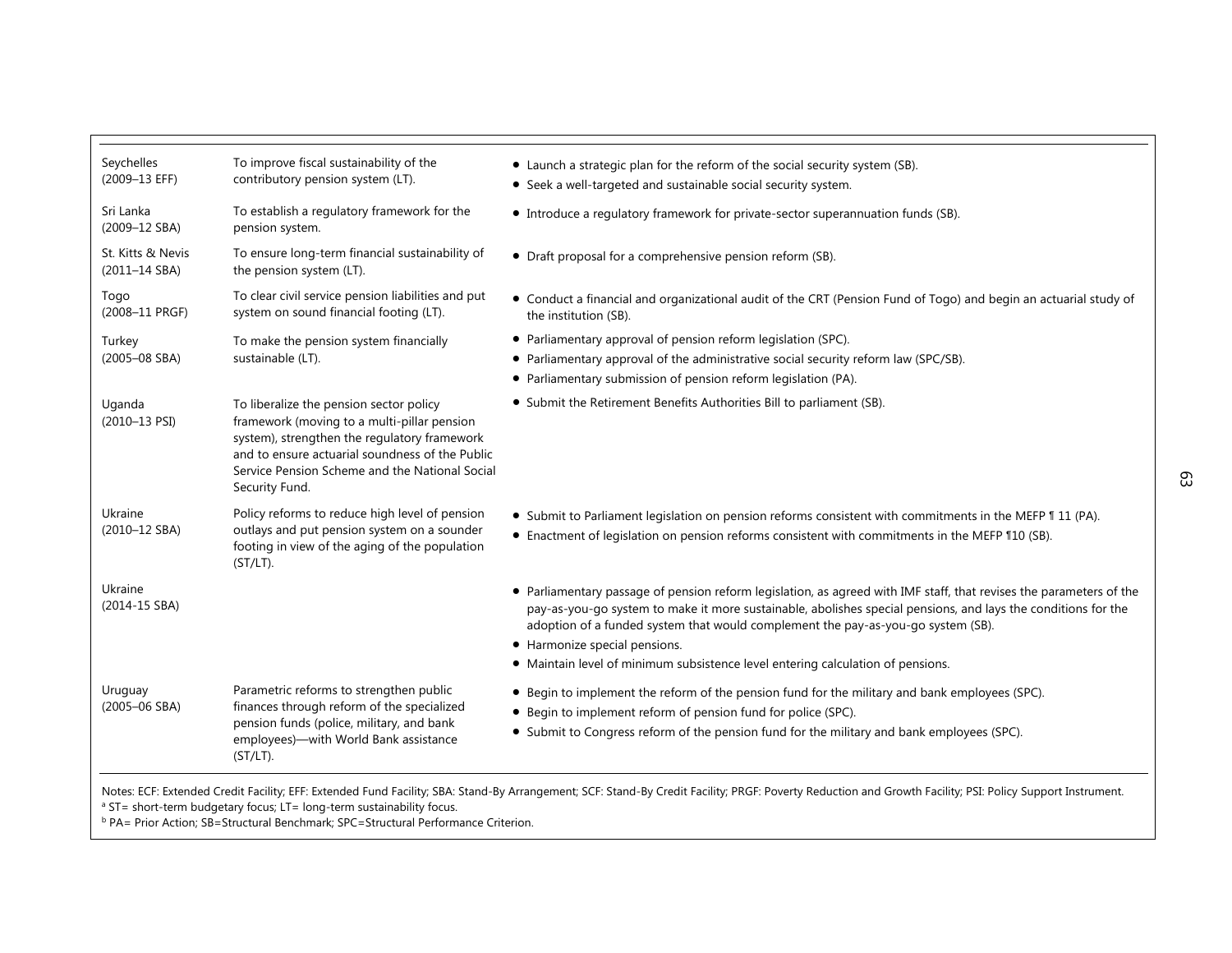#### **REFERENCES**

- Abbas, S. M. Ali, 2012, "Medium-Term Fiscal Consolidation in Ireland: Growth-Friendly, Targeted, Sustainable," in "Ireland: Selected Issues," IMF Country Report No. 12/265, September (Washington: International Monetary Fund).
- Barr, Nicholas, 2000, "Reforming Pensions: Myths, Truths, and Policy Choices," IMF Working Paper 00/139, August (Washington: International Monetary Fund).
- Barr, Nicholas, and Peter Diamond, 2009, "Reforming Pensions: Principles, Analytical Errors and Policy Directions," *International Social Security Review,* Volume 62 (2), April/June.
- Brooks, Robin, 2000, "What Will Happen to Financial Markets When the Baby Boomers Retire?" IMF Working Paper 00/18, February (Washington: International Monetary Fund).
- Clements, Benedict, Frank Eich, and Sanjeev Gupta (eds.), 2014, *Equitable and Sustainable Pensions: Challenges and Experience* (Washington: International Monetary Fund).
- Corbacho, Ana, 2006, "Hungary—Developing a Medium-Term Fiscal Strategy," in "Hungary: Selected Issues," IMF Country Report No. 06/367, October (Washington: International Monetary Fund).
- Cottarelli, Carlo, and Andrea Schaechter, 2010, "Long-Term Trends in Public Finances in the G-7 Economies," IMF Staff Position Note SPN/10/13, September (Washington: International Monetary Fund).
- De Masi, Paula, and others, 2004, "Social Security, Medicare and U.S. Fiscal Prospects," in M. Muhleisen and C. Towe (eds.), *U.S. Fiscal Policies and Priorities for Long-Run Sustainability,* IMF Occasional Paper 227, January (Washington: International Monetary Fund).
- Elekdag, Selim, 2012, "Social Spending in Korea: Can it Foster Sustainable and Inclusive Growth?" IMF Working Paper 12/250, October (Washington: International Monetary Fund).
- Escolano, Julio, 2010, *A Practical Guide to Public Debt Dynamics, Fiscal Sustainability, and Cyclical Adjustment of Budgetary Aggregates* (Washington: International Monetary Fund).
- Fenochietto, Ricardo, 2012, "Achieving Sustainability: Reforming the Nicaraguan Pension System," in "Nicaragua: Selected Issues," IMF Country Report No. 12/257, September (Washington: International Monetary Fund).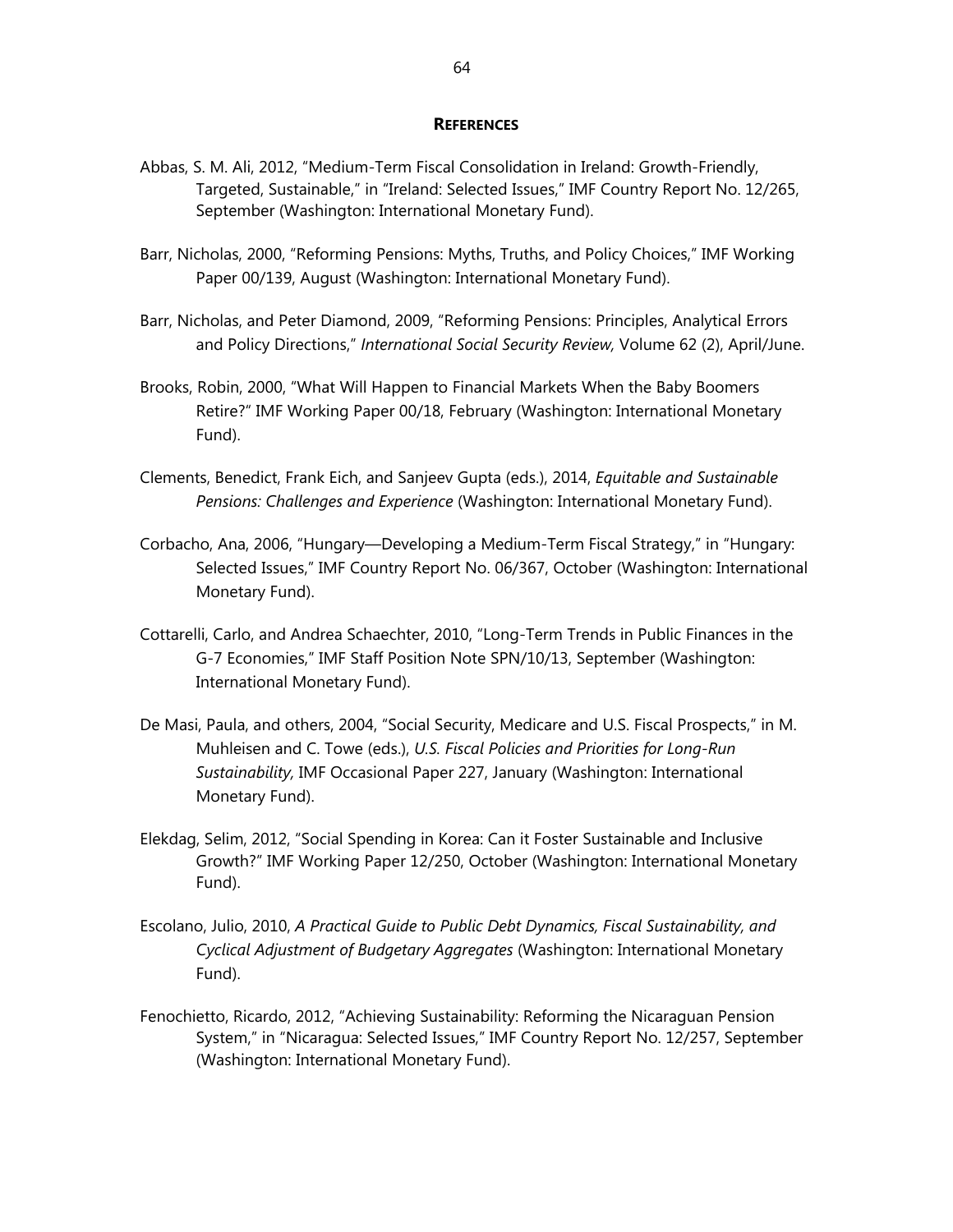- Gibson, John, 2015, "Expanded Social Protection: May Do More Harm than Good: A Pessimistic Review," *Asia & the Pacific Policy Studies,* Volume 2 (3).
- Gillingham, Robert, and Daniel Kanda, 2001, "Pension Reform in India," IMF Working Paper No. 01/125, September (Washington: International Monetary Fund)*.*
- Group of Ten (G-10), 1998, *The Macroeconomic and Financial Implications of Ageing Populations* (Basel: Bank for International Settlements).
- Heller, Peter S., 1998, "Rethinking Public Pension Reform Initiatives," IMF Working Paper 98/61, April (Washington: International Monetary Fund).

\_\_\_\_\_\_\_\_\_\_\_\_, 2003, *Who Will Pay? Coping with Aging Societies, Climate Change and Other Long-Term Fiscal Challenges* (Washington: International Monetary Fund).

\_\_\_\_\_\_\_\_\_\_\_\_, 2006, "Asia: Ready or Not," *Finance and Development,* Volume 43 (3) (Washington: International Monetary Fund).

- Heller, Peter S., and Robert Gillingham, 1999, "Public and Private Roles in Funded Pension Systems," paper presented at APEC Second Regional Forum on Pension Fund Reforms, Vina del Mar, Chile.
- Hemming, Richard, 1998, "Should Public Pensions be Funded?" IMF Working Paper No. 98/35, March (Washington: International Monetary Fund).
- International Monetary Fund, 1996, "Summing Up by the Acting Chairman on Aging Populations and Fiscal Consequences of Public Pension Schemes in Major Industrial Countries; Pension Regimes and Saving—EBM/96/7," BUFF/96/13, February (Washington).

\_\_\_\_\_\_\_\_\_\_\_\_, 2003a, "IMF Discusses Applications of and Methodological Refinements to Assessments of Sustainability," Public Information Notice 03/111, September (Washington).

\_\_\_\_\_\_\_\_\_\_\_\_, 2003b, "IMF Executive Board Reviews World Bank/IMF Collaboration on Public Expenditure Issues," Public Information Notice No. 03/51, April (Washington).

\_\_\_\_\_\_\_\_\_\_\_\_, 2004, "Risk Management and the Pension Fund Industry," Chapter III in *Global Financial Stability Report: Market Developments and Issues*, September (Washington: International Monetary Fund).

\_\_\_\_\_\_\_\_\_\_\_\_, 2005, "The Managing Director's Report on the Fund's Medium-Term Strategy," September (Washington).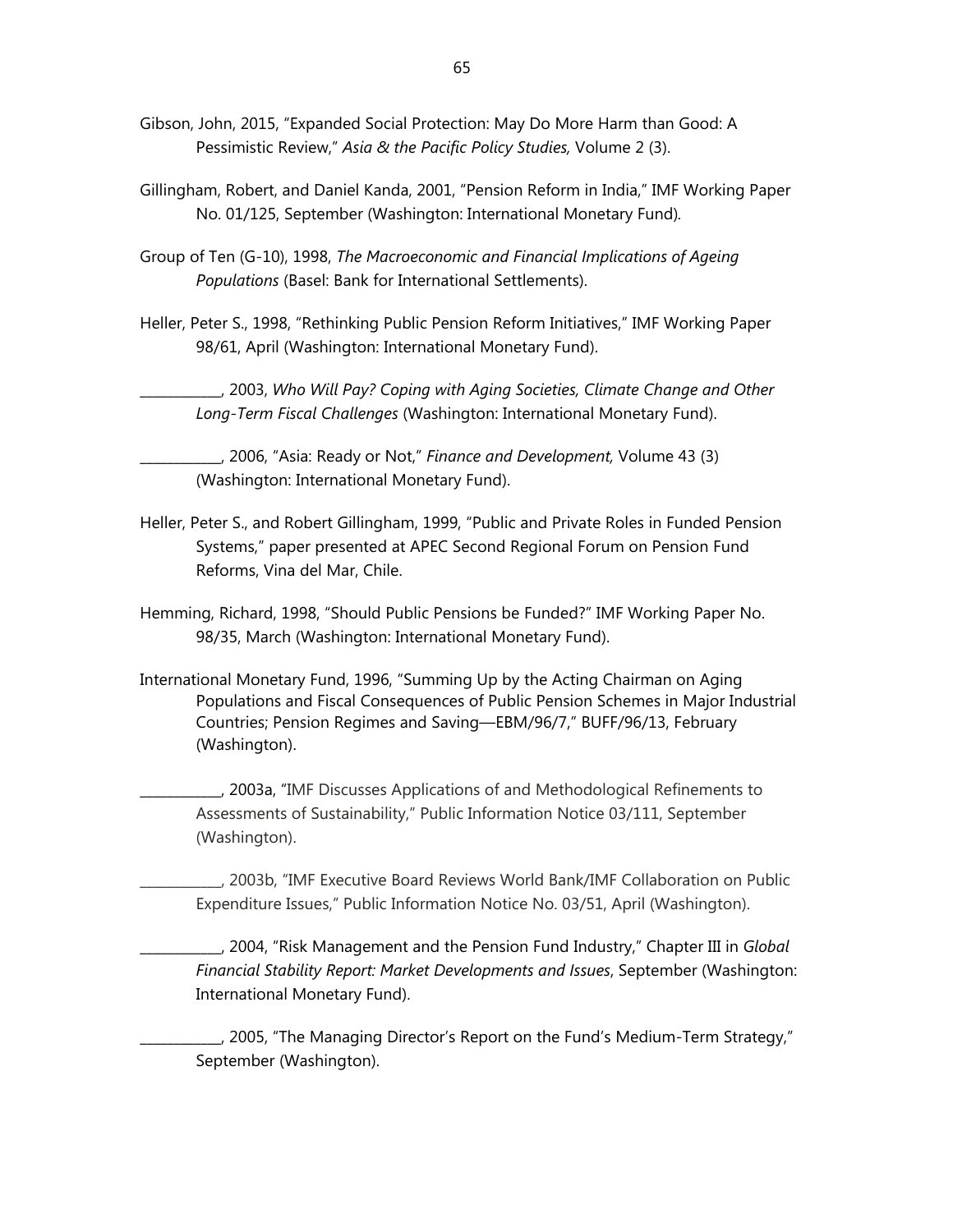\_\_\_\_\_\_\_\_\_\_\_\_, 2009a, "The State of Public Finances: Outlook and Medium-Term Policies after the 2008 Crisis," IMF Policy Paper, March (Washington).

\_\_\_\_\_\_\_\_\_\_\_\_, 2009b, "IMF Executive Board Concludes 2009 Article IV Consultation with the People's Republic of China," Public Information Notice (PIN) No. 09/87, July (Washington).

\_\_\_\_\_\_\_\_\_\_\_\_, 2011a, "IMF Executive Board Discusses Modernizing Fiscal Policy Framework and Public Debt Sustainability Analysis," Public Information Notice No. 11/118, September (Washington).

\_\_\_\_\_\_\_\_\_\_\_\_, 2011b, "The Challenge of Public Pension Reform in Advanced and Emerging Economies*,*" December (Washington).

\_\_\_\_\_\_\_\_\_\_\_\_, 2012a, "Guidance Note for Surveillance under Article IV Consultations*,*" October (Washington).

\_\_\_\_\_\_\_\_\_\_\_\_, 2012b, "The Financial Impact of Longevity Risk," Chapter 4 in *Global Financial Stability Report: The Quest for Lasting Stability*, April (Washington: International Monetary Fund).

\_\_\_\_\_\_\_\_\_\_\_\_, 2012c, "Japan: 2012 Article IV Consultation," IMF Country Report No. 12/208, August (Washington).

\_\_\_\_\_\_\_\_\_\_\_\_, 2012d, "IMF Executive Board Concludes 2012 Article IV Consultation with Ireland," Public Information Notice No. 12/105, September (Washington).

*\_\_\_\_\_\_\_\_\_\_\_\_,* 2013a, "Jobs and Growth: Analytical and Operational Considerations for the Fund," March (Washington).

\_\_\_\_\_\_\_\_\_\_\_\_, 2013b, "Staff Guidance Note for Public Debt Sustainability Analysis in Market– Access Countries," May (Washington).

\_\_\_\_\_\_\_\_\_\_\_\_, 2013c, "Guidance Note on Jobs and Growth Issues in Surveillance and Program Work," September (Washington).

\_\_\_\_\_\_\_\_\_\_\_\_\_, 2014, "Republic of Poland: 2014 Article IV Consultation––Staff Report; Press Release; and Statement by the Executive Director for The Republic of Poland," IMF Country Report No. 14/173, June (Washington).

\_\_\_\_\_\_\_\_\_\_\_\_, 2015a, "Guidance Note for Surveillance under Article IV Consultations: Policy Paper," March (Washington).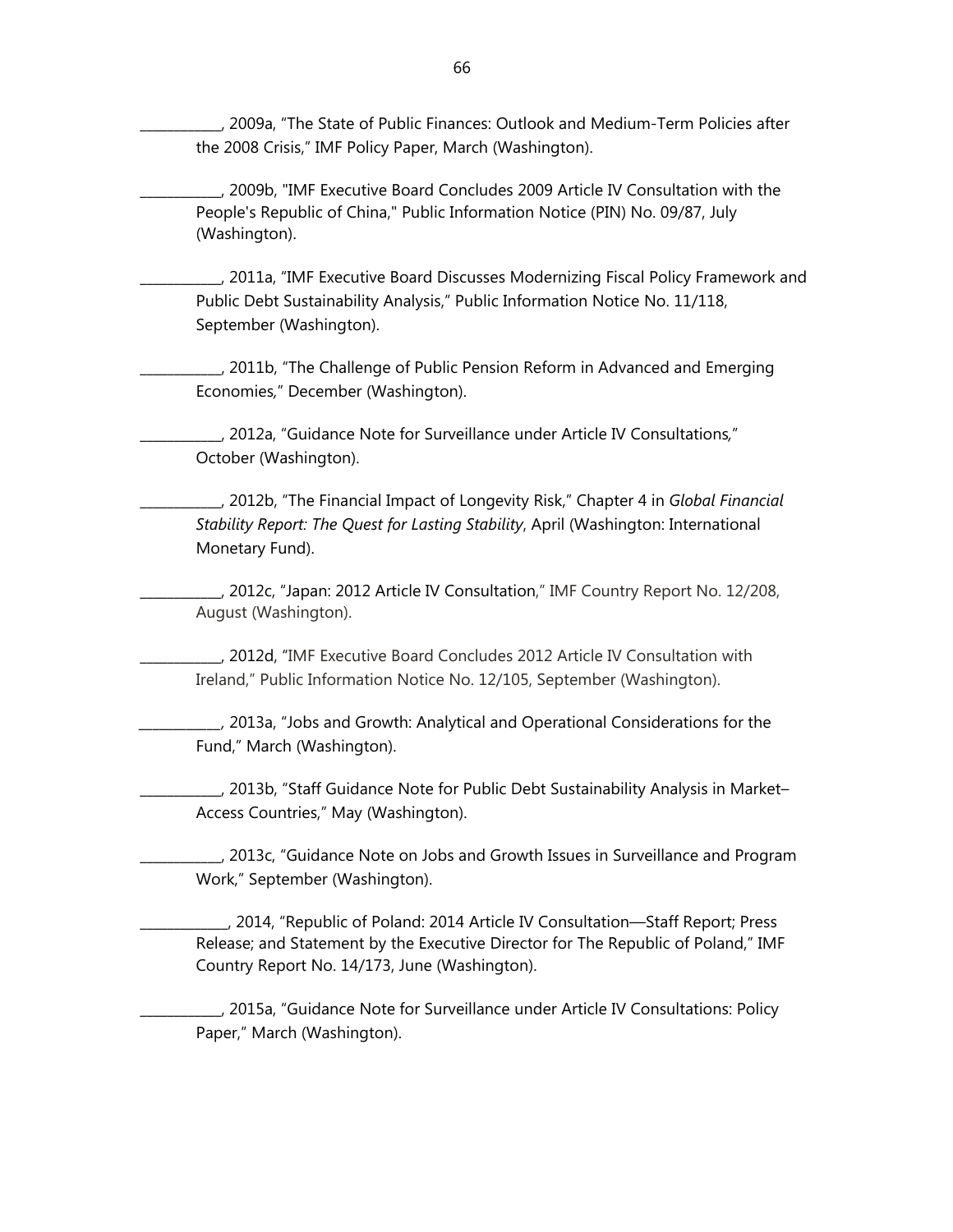\_\_\_\_\_\_\_\_\_\_\_\_, 2015b, "Lebanon: 2015 Article IV Consultation—Press Release; Staff Report; and Statement by the Executive Director for Lebanon," IMF Country Report No. 15/190, July (Washington).

\_\_\_\_\_\_\_\_\_\_\_\_, 2016, "El Salvador: 2016 Article IV Consultation—Press Release; Staff Report; and Statement by the Executive Director for El Salvador," IMF Country Report No. 16/208, July (Washington).

- Krogulski, Krzysztof, and others, 2014, "The Polish Pension System: Fiscal Impact of the 2014 Changes and Remaining Policy Challenges," in "Republic of Poland: Selected Issues," IMF Country Report No. 14/174, June (Washington: International Monetary Fund).
- Krueger, Anne O., 2004, "Virtuous in Old Age: How the IFIs Can Help Prepare for Demographic Change*,"* speech delivered at the Jackson Hole Symposium, August 27.
- Lemgruber, Andrea, and Mauricio Soto, 2013, "Growth-Friendly, Equitable, and Sustainable Fiscal Reform in Portugal," Chapter IV in "Portugal: Selected Issues," IMF Country Report No. 13/19, January (Washington: International Monetary Fund).
- Mackenzie, George A., Philip Gerson, and Alfredo Cuevas, 1997, *Pension Regimes and Saving*, IMF Occasional Paper No. 153 (Washington: International Monetary Fund).
- Nestorovic, Desanka, 2013, "Pension Reform," in "Republic of Serbia 2013 Article IV Consultation: Selected Issues Paper," IMF Country Report No. 13/207, July (Washington: International Monetary Fund).
- Pallares-Millares, Montserrat, and others, 2012, "International Patterns of Pension Provision II: A Worldwide Overview of Facts and Figures," Social Protection and Labor Discussion Paper No. 1211*,* June (Washington: World Bank).
- Roehler, Christiane, 2006, "Greece: Issues in Pension Reform," in "Greece: Selected Issues," IMF Country Report 06/5, January (Washington: International Monetary Fund).
- Simone, Alejandro, 2011, "The Cypriot Pension System: Issues and Reform Options," in "Cyprus: Selected Issues Paper," IMF Country Report No. 11/332, November (Washington: International Monetary Fund).

\_\_\_\_\_\_\_\_\_\_\_\_, 2014, "Achieving a Durable Fiscal Consolidation," in "Cyprus: Selected Issues," IMF Country Report No. 14/314, October (Washington: International Monetary Fund).

Soto, Mauricio, and others, 2011, "A Fiscal Indicator for Assessing First and Second Pillar Pension Reforms," IMF Staff Discussion Note SDN/11/09*,* April (Washington: International Monetary Fund).